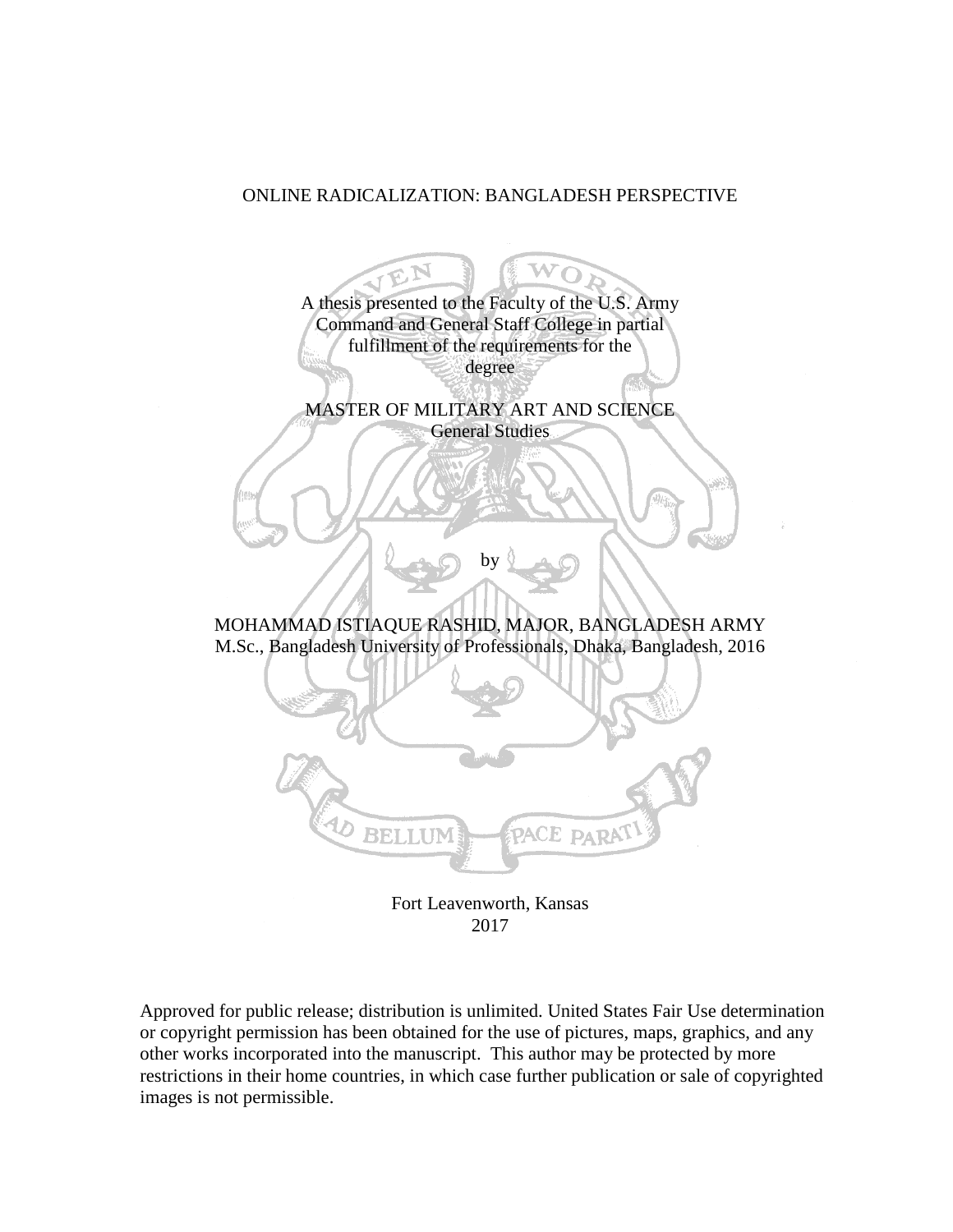| <b>REPORT DOCUMENTATION PAGE</b>                                                                                                                                                                                                                                                                                                                                                                                                                                                                                                                                                                                                                                                                                                                                                                                                                                                                                                                                  |                                                         |              |                                                        |                                                   | Form Approved                                                                                                                                                                                                        |
|-------------------------------------------------------------------------------------------------------------------------------------------------------------------------------------------------------------------------------------------------------------------------------------------------------------------------------------------------------------------------------------------------------------------------------------------------------------------------------------------------------------------------------------------------------------------------------------------------------------------------------------------------------------------------------------------------------------------------------------------------------------------------------------------------------------------------------------------------------------------------------------------------------------------------------------------------------------------|---------------------------------------------------------|--------------|--------------------------------------------------------|---------------------------------------------------|----------------------------------------------------------------------------------------------------------------------------------------------------------------------------------------------------------------------|
|                                                                                                                                                                                                                                                                                                                                                                                                                                                                                                                                                                                                                                                                                                                                                                                                                                                                                                                                                                   |                                                         |              |                                                        |                                                   | OMB No. 0704-0188                                                                                                                                                                                                    |
| Public reporting burden for this collection of information is estimated to average 1 hour per response, including the time for reviewing instructions, searching existing data<br>sources, gathering and maintaining the data needed, and completing and reviewing this collection of information. Send comments regarding this burden estimate or any<br>other aspect of this collection of information, including suggestions for reducing this burden to Department of Defense, Washington Headquarters Services, Directorate for<br>Information Operations and Reports (0704-0188), 1215 Jefferson Davis Highway, Suite 1204, Arlington, VA 22202-4302. Respondents should be aware that<br>notwithstanding any other provision of law, no person shall be subject to any penalty for failing to comply with a collection of information if it does not display a currently valid<br>OMB control number. PLEASE DO NOT RETURN YOUR FORM TO THE ABOVE ADDRESS. |                                                         |              |                                                        |                                                   |                                                                                                                                                                                                                      |
|                                                                                                                                                                                                                                                                                                                                                                                                                                                                                                                                                                                                                                                                                                                                                                                                                                                                                                                                                                   | 1. REPORT DATE (DD-MM-YYYY)                             |              | <b>2. REPORT TYPE</b>                                  |                                                   | 3. DATES COVERED (From - To)                                                                                                                                                                                         |
| 9-06-2017                                                                                                                                                                                                                                                                                                                                                                                                                                                                                                                                                                                                                                                                                                                                                                                                                                                                                                                                                         |                                                         |              | Master's Thesis                                        |                                                   | AUG 2016 - JUN 2017                                                                                                                                                                                                  |
| <b>4. TITLE AND SUBTITLE</b>                                                                                                                                                                                                                                                                                                                                                                                                                                                                                                                                                                                                                                                                                                                                                                                                                                                                                                                                      |                                                         |              |                                                        |                                                   | <b>5a. CONTRACT NUMBER</b>                                                                                                                                                                                           |
|                                                                                                                                                                                                                                                                                                                                                                                                                                                                                                                                                                                                                                                                                                                                                                                                                                                                                                                                                                   | <b>Online Radicalization: Bangladesh Perspective</b>    |              |                                                        |                                                   | <b>5b. GRANT NUMBER</b>                                                                                                                                                                                              |
|                                                                                                                                                                                                                                                                                                                                                                                                                                                                                                                                                                                                                                                                                                                                                                                                                                                                                                                                                                   |                                                         |              |                                                        | <b>5c. PROGRAM ELEMENT NUMBER</b>                 |                                                                                                                                                                                                                      |
| 6. AUTHOR(S)                                                                                                                                                                                                                                                                                                                                                                                                                                                                                                                                                                                                                                                                                                                                                                                                                                                                                                                                                      |                                                         |              |                                                        |                                                   | <b>5d. PROJECT NUMBER</b>                                                                                                                                                                                            |
|                                                                                                                                                                                                                                                                                                                                                                                                                                                                                                                                                                                                                                                                                                                                                                                                                                                                                                                                                                   | Major Mohammad Istiaque Rashid                          |              |                                                        |                                                   | <b>5e. TASK NUMBER</b>                                                                                                                                                                                               |
|                                                                                                                                                                                                                                                                                                                                                                                                                                                                                                                                                                                                                                                                                                                                                                                                                                                                                                                                                                   |                                                         |              |                                                        |                                                   | <b>5f. WORK UNIT NUMBER</b>                                                                                                                                                                                          |
| 7. PERFORMING ORGANIZATION NAME(S) AND ADDRESS(ES)<br>U.S. Army Command and General Staff College<br><b>ATTN: ATZL-SWD-GD</b>                                                                                                                                                                                                                                                                                                                                                                                                                                                                                                                                                                                                                                                                                                                                                                                                                                     |                                                         |              |                                                        | 8. PERFORMING ORG REPORT<br><b>NUMBER</b>         |                                                                                                                                                                                                                      |
| Fort Leavenworth, KS 66027-2301<br>9. SPONSORING / MONITORING AGENCY NAME(S) AND ADDRESS(ES)                                                                                                                                                                                                                                                                                                                                                                                                                                                                                                                                                                                                                                                                                                                                                                                                                                                                      |                                                         |              |                                                        | <b>10. SPONSOR/MONITOR'S</b><br><b>ACRONYM(S)</b> |                                                                                                                                                                                                                      |
|                                                                                                                                                                                                                                                                                                                                                                                                                                                                                                                                                                                                                                                                                                                                                                                                                                                                                                                                                                   | <b>11. SPONSOR/MONITOR'S REPORT</b><br><b>NUMBER(S)</b> |              |                                                        |                                                   |                                                                                                                                                                                                                      |
|                                                                                                                                                                                                                                                                                                                                                                                                                                                                                                                                                                                                                                                                                                                                                                                                                                                                                                                                                                   | <b>12. DISTRIBUTION / AVAILABILITY STATEMENT</b>        |              | Approved for Public Release; Distribution is Unlimited |                                                   |                                                                                                                                                                                                                      |
|                                                                                                                                                                                                                                                                                                                                                                                                                                                                                                                                                                                                                                                                                                                                                                                                                                                                                                                                                                   | <b>13. SUPPLEMENTARY NOTES</b>                          |              |                                                        |                                                   |                                                                                                                                                                                                                      |
| <b>14. ABSTRACT</b>                                                                                                                                                                                                                                                                                                                                                                                                                                                                                                                                                                                                                                                                                                                                                                                                                                                                                                                                               |                                                         |              |                                                        |                                                   | The internet has significantly increased terrorists' reach, and person to person contact is no more essential to                                                                                                     |
|                                                                                                                                                                                                                                                                                                                                                                                                                                                                                                                                                                                                                                                                                                                                                                                                                                                                                                                                                                   |                                                         |              |                                                        |                                                   | radicalize people. Some terrorist organizations in Bangladesh are also maneuvering in the cyber domain to<br>spread their ideologies and radicalize people. To prevent radicalization through cyberspace, Bangladesh |
|                                                                                                                                                                                                                                                                                                                                                                                                                                                                                                                                                                                                                                                                                                                                                                                                                                                                                                                                                                   |                                                         |              |                                                        |                                                   | mostly implements hard powers such as removing contents and restricting access to the internet. However,                                                                                                             |
|                                                                                                                                                                                                                                                                                                                                                                                                                                                                                                                                                                                                                                                                                                                                                                                                                                                                                                                                                                   |                                                         |              |                                                        |                                                   | freedom of speech and access to information are prime requirements for a prosperous and democratic society.                                                                                                          |
|                                                                                                                                                                                                                                                                                                                                                                                                                                                                                                                                                                                                                                                                                                                                                                                                                                                                                                                                                                   |                                                         |              |                                                        |                                                   | Therefore, Bangladesh should develop an effective strategy to counter radicalization without impinging                                                                                                               |
|                                                                                                                                                                                                                                                                                                                                                                                                                                                                                                                                                                                                                                                                                                                                                                                                                                                                                                                                                                   |                                                         |              |                                                        |                                                   | citizens' freedom of speech. The country, nonetheless, faces challenges due to lack of coordination among                                                                                                            |
|                                                                                                                                                                                                                                                                                                                                                                                                                                                                                                                                                                                                                                                                                                                                                                                                                                                                                                                                                                   |                                                         |              |                                                        |                                                   | the counter-terrorism agencies, and lack of positive initiatives to grow enduring social resilience against                                                                                                          |
|                                                                                                                                                                                                                                                                                                                                                                                                                                                                                                                                                                                                                                                                                                                                                                                                                                                                                                                                                                   |                                                         |              |                                                        |                                                   |                                                                                                                                                                                                                      |
|                                                                                                                                                                                                                                                                                                                                                                                                                                                                                                                                                                                                                                                                                                                                                                                                                                                                                                                                                                   |                                                         |              |                                                        |                                                   | radicalization. Bangladesh may harness benefits by adopting key elements of seemingly successful programs                                                                                                            |
|                                                                                                                                                                                                                                                                                                                                                                                                                                                                                                                                                                                                                                                                                                                                                                                                                                                                                                                                                                   |                                                         |              |                                                        |                                                   | of other countries. It should also create a strategy for appealing positive messaging to foster inter-faith                                                                                                          |
|                                                                                                                                                                                                                                                                                                                                                                                                                                                                                                                                                                                                                                                                                                                                                                                                                                                                                                                                                                   |                                                         |              |                                                        |                                                   | respect and communal harmony where counter-narratives will be embedded. Besides, developing ethics and                                                                                                               |
| responsibility of the Internet users will create a self-monitoring system in the cyber domain. Finally,                                                                                                                                                                                                                                                                                                                                                                                                                                                                                                                                                                                                                                                                                                                                                                                                                                                           |                                                         |              |                                                        |                                                   |                                                                                                                                                                                                                      |
| constructive measures will enable Bangladesh to develop a sustainable counter radicalization mechanism                                                                                                                                                                                                                                                                                                                                                                                                                                                                                                                                                                                                                                                                                                                                                                                                                                                            |                                                         |              |                                                        |                                                   |                                                                                                                                                                                                                      |
| without impinging citizens' democratic rights.                                                                                                                                                                                                                                                                                                                                                                                                                                                                                                                                                                                                                                                                                                                                                                                                                                                                                                                    |                                                         |              |                                                        |                                                   |                                                                                                                                                                                                                      |
| <b>15. SUBJECT TERMS</b><br>Bangladesh, cyber, online, social media, radicalization, FBI, NCTC, Indonesia, and Malaysia                                                                                                                                                                                                                                                                                                                                                                                                                                                                                                                                                                                                                                                                                                                                                                                                                                           |                                                         |              |                                                        |                                                   |                                                                                                                                                                                                                      |
|                                                                                                                                                                                                                                                                                                                                                                                                                                                                                                                                                                                                                                                                                                                                                                                                                                                                                                                                                                   | <b>16. SECURITY CLASSIFICATION OF:</b>                  |              | <b>17. LIMITATION</b>                                  | 18. NUMBER                                        | 19a. NAME OF RESPONSIBLE PERSON                                                                                                                                                                                      |
|                                                                                                                                                                                                                                                                                                                                                                                                                                                                                                                                                                                                                                                                                                                                                                                                                                                                                                                                                                   |                                                         |              | OF ABSTRACT                                            | OF PAGES                                          |                                                                                                                                                                                                                      |
| a. REPORT                                                                                                                                                                                                                                                                                                                                                                                                                                                                                                                                                                                                                                                                                                                                                                                                                                                                                                                                                         | b. ABSTRACT                                             | c. THIS PAGE |                                                        |                                                   | 19b. PHONE NUMBER (include area code)                                                                                                                                                                                |
| (U)                                                                                                                                                                                                                                                                                                                                                                                                                                                                                                                                                                                                                                                                                                                                                                                                                                                                                                                                                               | (U)                                                     | (U)          | (U)                                                    | 107                                               |                                                                                                                                                                                                                      |

**Standard Form 298 (Rev. 8-98) Prescribed by ANSI Std. Z39.18**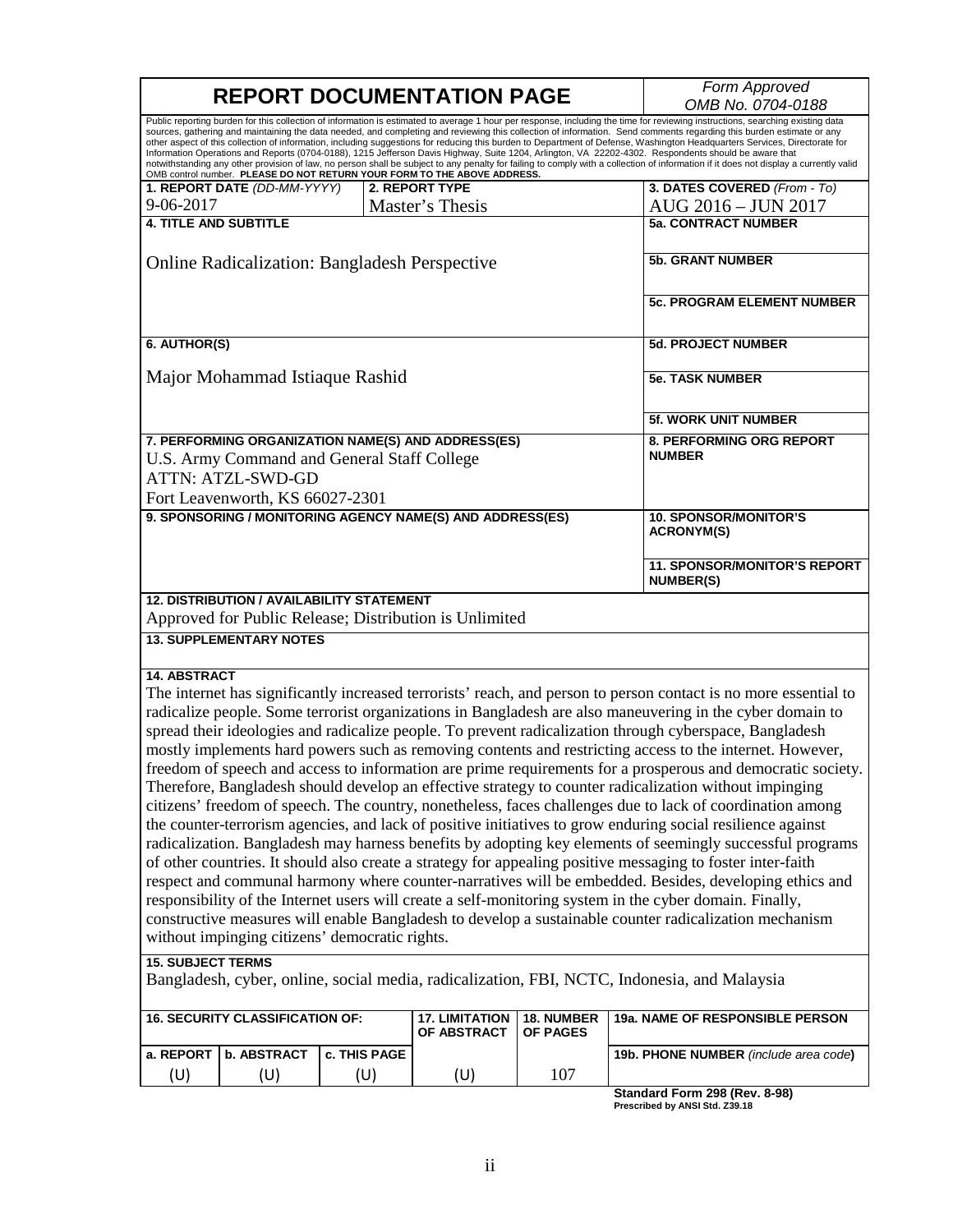### MASTER OF MILITARY ART AND SCIENCE

### THESIS APPROVAL PAGE

Name of Candidate: Major Mohammad I. Rashid

Thesis Title: Online Radicalization: Bangladesh Perspective

Approved by:

, Thesis Committee Chair John G. Breen, Ph.D.

Member LTC Benjamin C. Croom, M.A.

Daniel C. Honken, M.S.

Accepted this 9th day of June 2017 by:

, Director, Graduate Degree Programs Prisco R. Hernandez, Ph.D.

The opinions and conclusions expressed herein are those of the student author and do not

necessarily represent the views of the U.S. Army Command and General Staff College or any other governmental agency. (References to this study should include the foregoing statement.)

, Member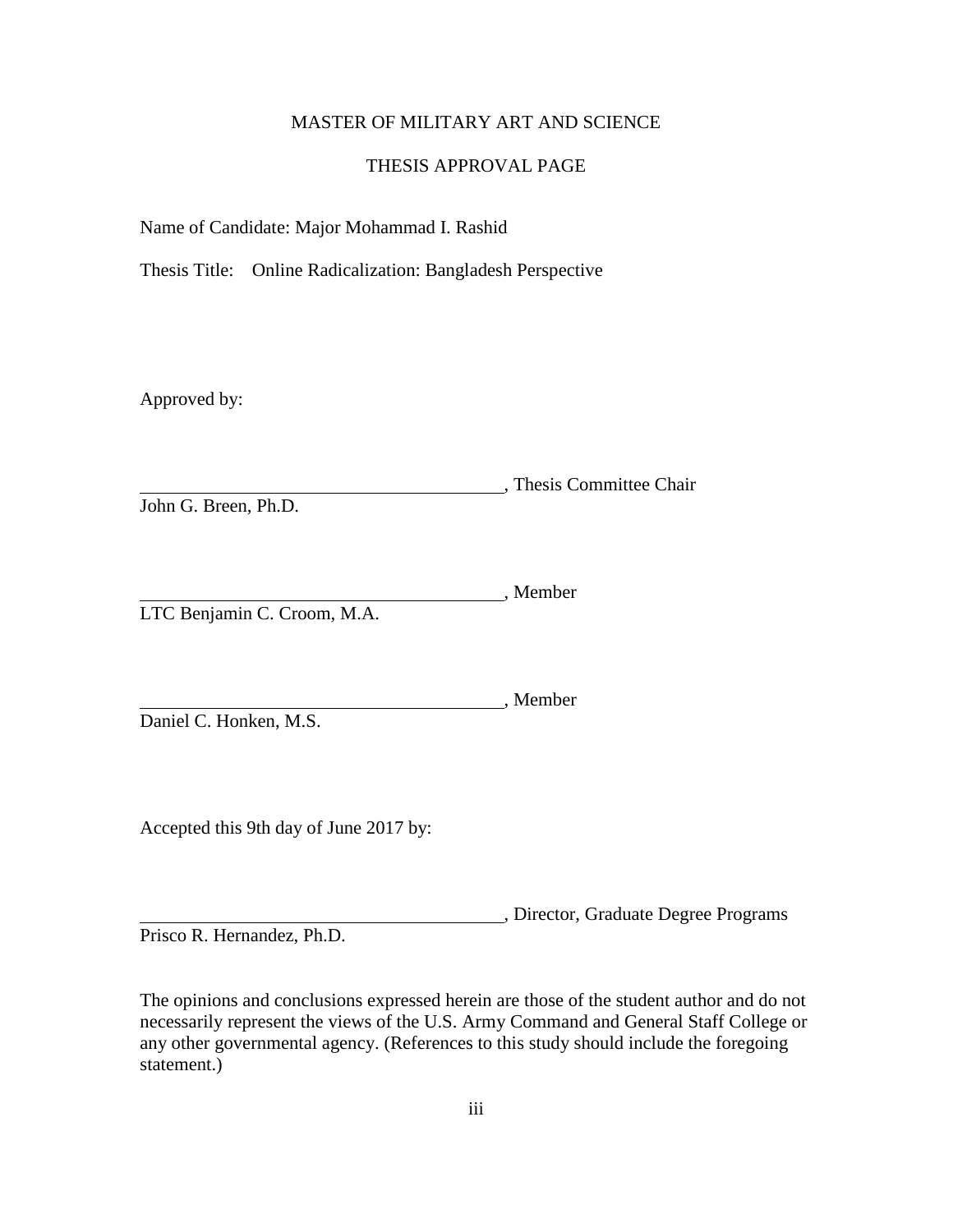### ABSTRACT

## ONLINE RADICALIZATION: BANGLADESH PERSPECTIVE by Major Mohammad Istiaque Rashid, 107 pages.

The internet has significantly increased terrorists' reach, and person to person contact is no more essential to radicalize people. Some terrorist organizations in Bangladesh are also maneuvering in the cyber domain to spread their ideologies and radicalize people. To prevent radicalization through cyberspace, Bangladesh mostly implements hard powers such as removing contents and restricting access to the internet. However, freedom of speech and access to information are prime requirements for a prosperous and democratic society. Therefore, Bangladesh should develop an effective strategy to counter radicalization without impinging citizens' freedom of speech. The country, nonetheless, faces challenges due to lack of coordination among the counter-terrorism agencies, and lack of positive initiatives to grow enduring social resilience against radicalization. Bangladesh may harness benefits by adopting key elements of seemingly successful programs of other countries. It should also create a strategy for appealing positive messaging to foster inter-faith respect and communal harmony where counter-narratives will be embedded. Besides, developing ethics and responsibility of the Internet users will create a self-monitoring system in the cyber domain. Finally, constructive measures will enable Bangladesh to develop a sustainable counter radicalization mechanism without impinging citizens' democratic rights.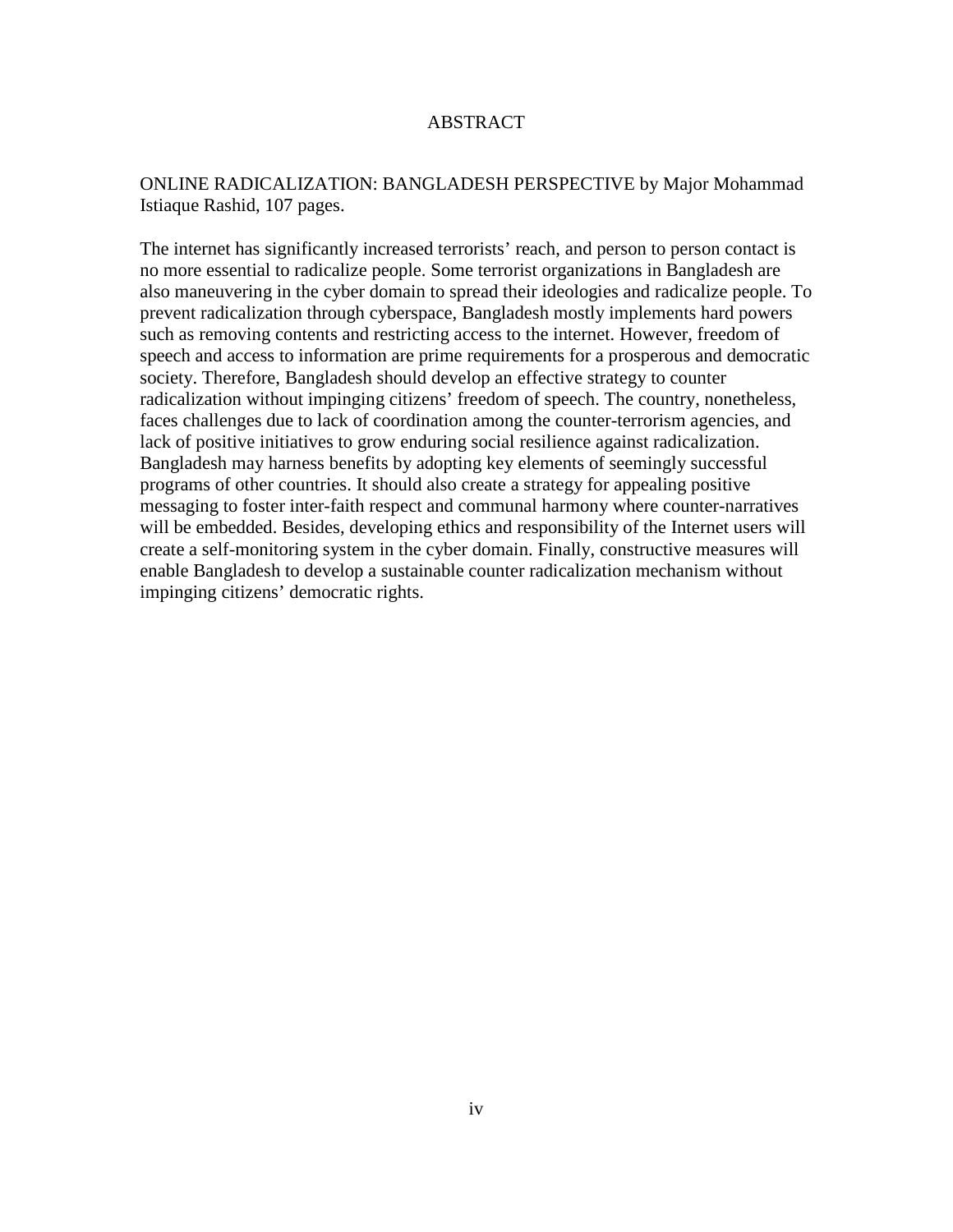### ACKNOWLEDGMENTS

At first, I would like to convey my deepest gratitude to my committee – Dr. John G. Breen, Lieutenant Colonel Benjamin C. Croom, and Mr. Daniel C. Honken – for assisting and guiding me throughout the process. It would be impossible for me to finish this research without their mentorship and valuable inputs. My committee members' recommendations and additional hours of assistance were the keys throughout, and I am immensely grateful to them.

Besides, special thanks to my wife and son for remaining as a constant source of inspiration. Finally, all praise to the Almighty for giving me the patience and strength to complete this research.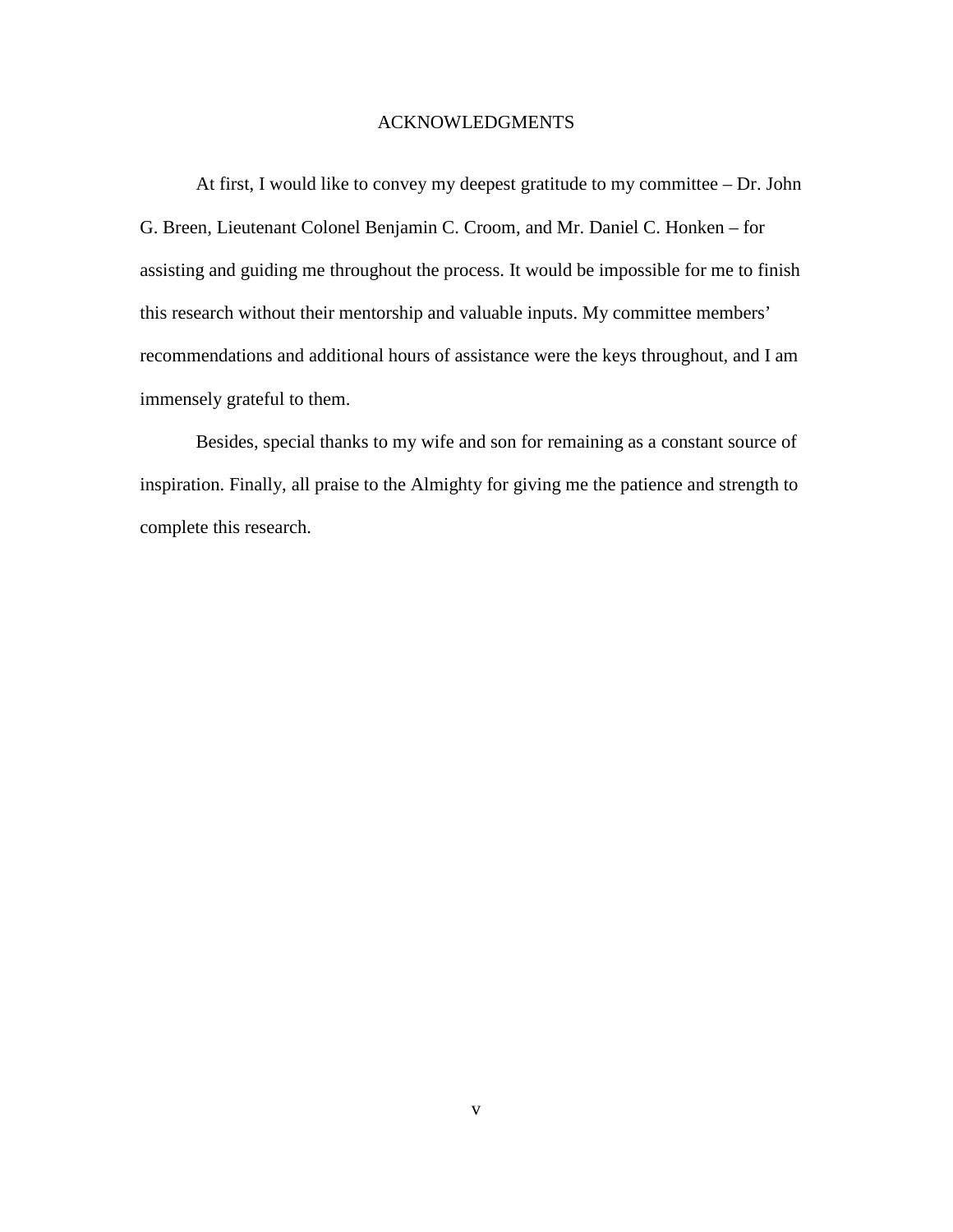## **TABLE OF CONTENTS**

|                                                                                  | Page |
|----------------------------------------------------------------------------------|------|
| MASTER OF MILITARY ART AND SCIENCE THESIS APPROVAL PAGE  iii                     |      |
|                                                                                  |      |
|                                                                                  |      |
|                                                                                  |      |
|                                                                                  |      |
|                                                                                  |      |
|                                                                                  |      |
|                                                                                  |      |
|                                                                                  |      |
| Key Elements of Successful Anti-Radicalization Models of Different Countries  35 |      |
|                                                                                  |      |
|                                                                                  |      |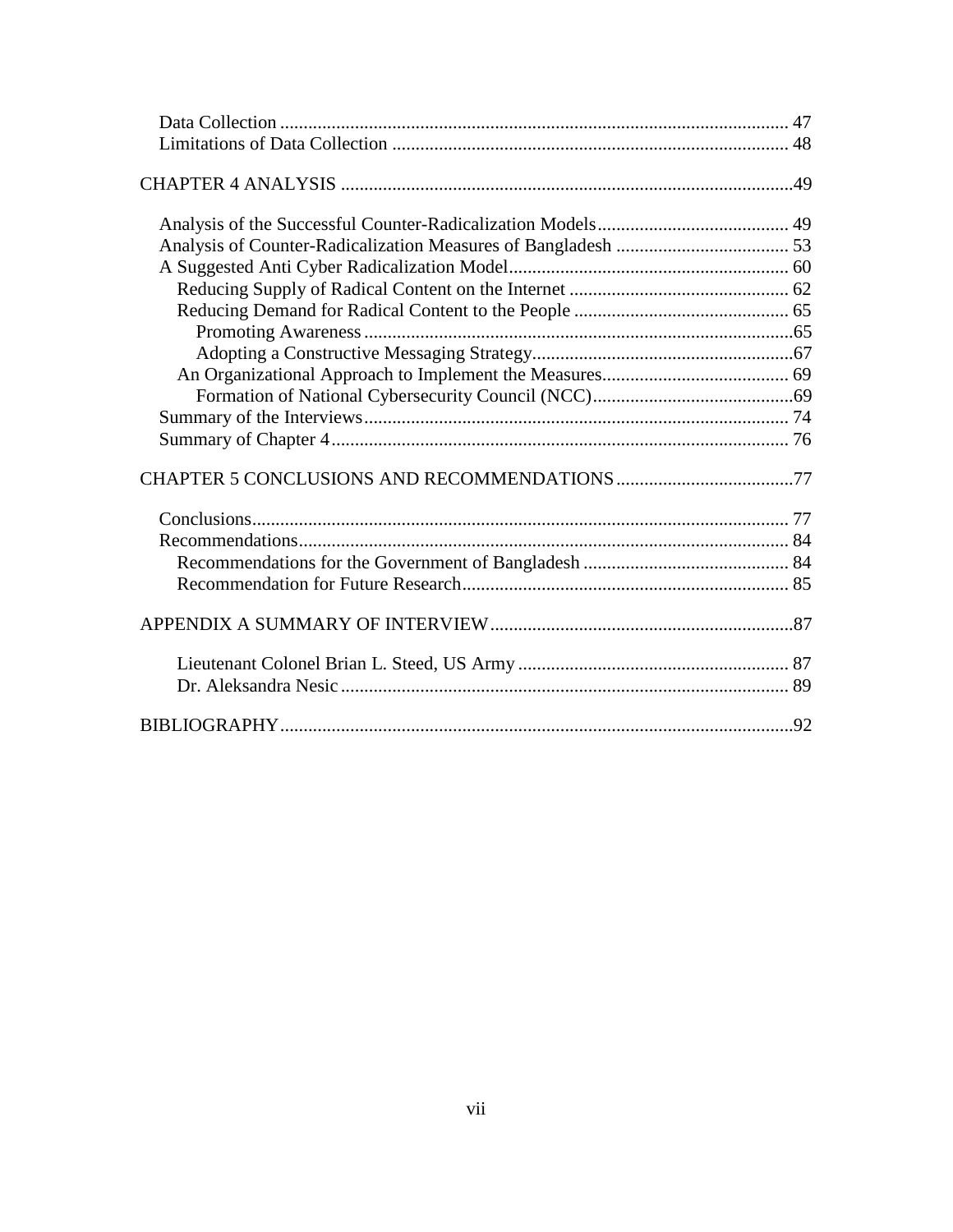## ACRONYMS

| <b>ABT</b>    | Ansarullah Bangla Team                                       |
|---------------|--------------------------------------------------------------|
| <b>CERT</b>   | <b>Computer Emergency Response Team</b>                      |
| <b>CIA</b>    | Central Intelligence Agency                                  |
| <b>CREX</b>   | <b>Community Resilience Exercise</b>                         |
| <b>DGFI</b>   | Directorate General of Forces Intelligence                   |
| <b>FBI</b>    | Federal Bureau of Investigation                              |
| <b>ICT</b>    | <b>Information and Communication Technology</b>              |
| IC3           | The Internet Crime Complaint Center                          |
| <b>IMPACT</b> | International Multilateral Partnership against Cyber Threats |
| <b>ISIL</b>   | Islamic State of Iraq and the Levant                         |
| <b>LEA</b>    | Law Enforcing Agency                                         |
| <b>NCC</b>    | <b>National Cybersecurity Council</b>                        |
| <b>NCTC</b>   | <b>National Counter Terrorism Center</b>                     |
| <b>NSI</b>    | National Security Intelligence                               |
| <b>NTMC</b>   | <b>National Telecommunication Monitoring Centre</b>          |
| <b>NYPD</b>   | <b>New York Police Department</b>                            |
| <b>RAB</b>    | <b>Rapid Action Battalion</b>                                |
| <b>SB</b>     | <b>Special Branch</b>                                        |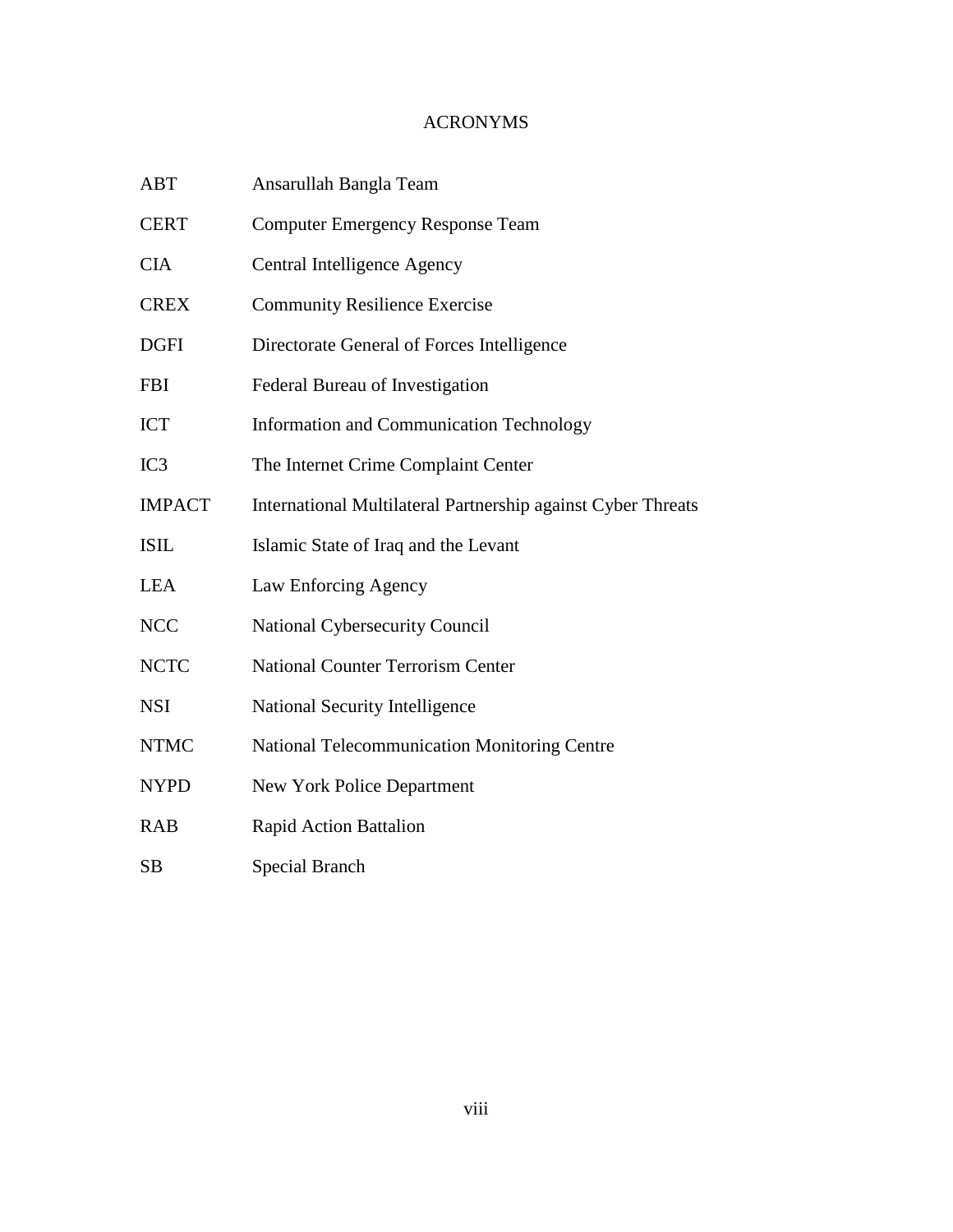# ILLUSTRATIONS

|  | Page |
|--|------|
|  |      |
|  |      |
|  |      |
|  |      |
|  |      |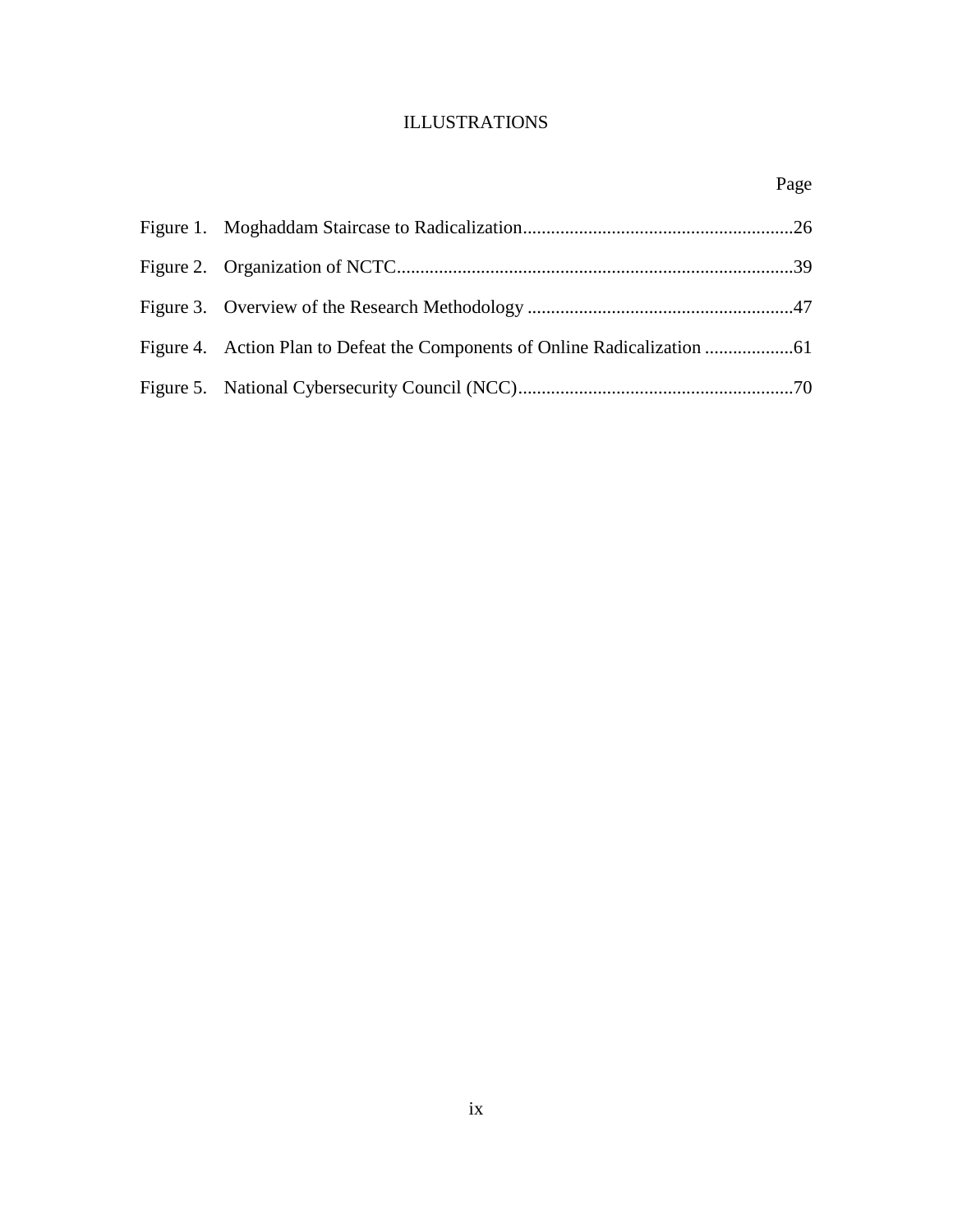# TABLES

|  | Page |
|--|------|
|  |      |
|  |      |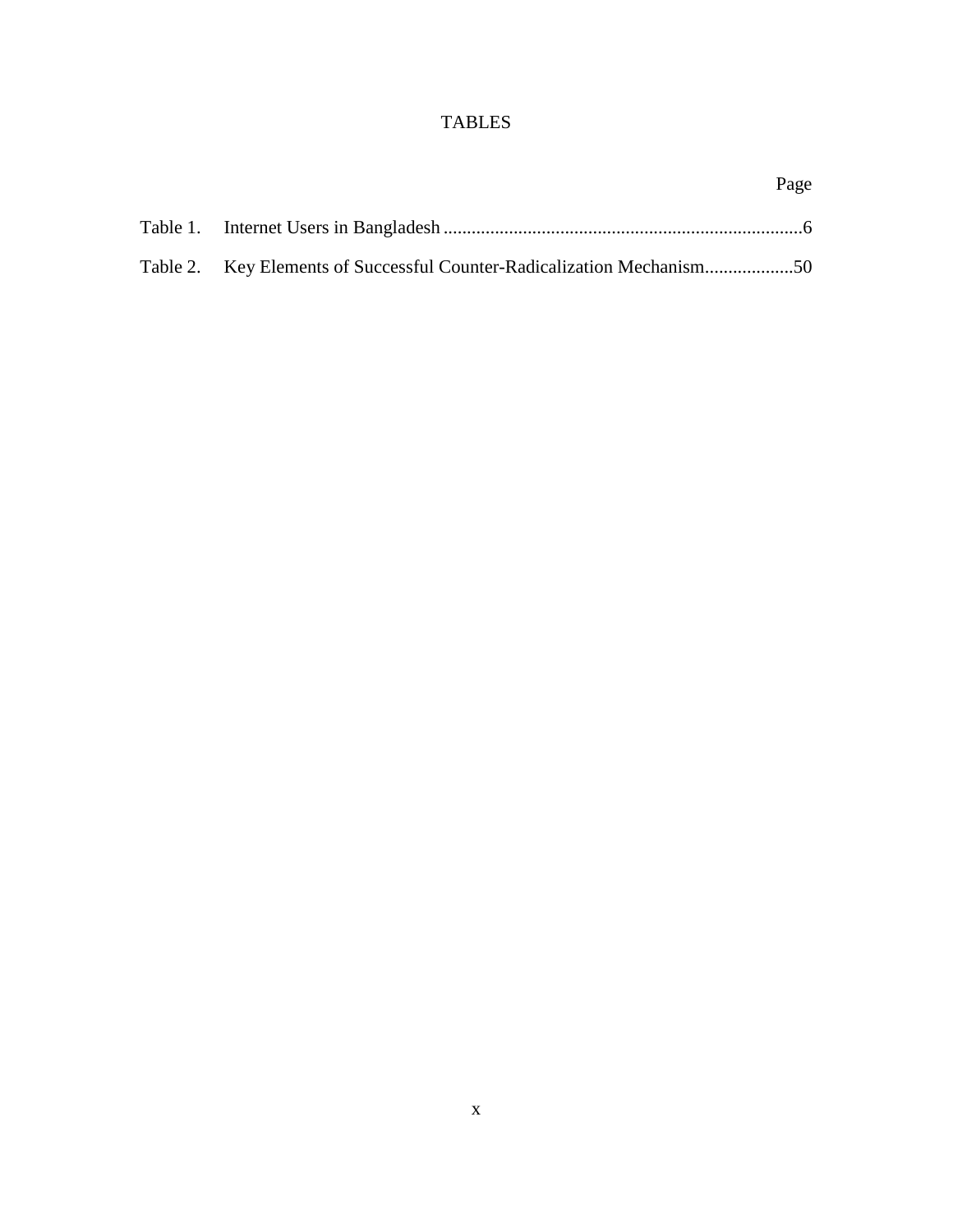#### CHAPTER 1

#### **INTRODUCTION**

#### Background

On July 1, 2016, six Islamist militants from Bangladesh attacked Holey Artisan Bakery, an upscale restaurant in the Dhaka diplomatic zone that became a lead story in the world media. The Government of Bangladesh claims the militants to be home-grown terrorists. [1](#page-10-0) However, the instantly released pictures of dead bodies on the Islamic State of Iraq and the Levant (ISIL) website suggest that the terrorist group was able to maintain a virtual connection with the ISIL during the time of the attack. [2](#page-10-1) After a 12-hour siege, Bangladeshi security forces conducted a rescue operation at the restaurant in the early hours of July 2, 2016, and freed 1[3](#page-10-2) hostages.<sup>3</sup> Unfortunately, the terrorists killed 20 hostages, including Italian, Japanese, Indian, and the U.S. citizens. Four militants and two police officers were killed during the incident, and one militant was arrested. This attack was reportedly the 24th terrorist attack in Bangladesh since 2015, and the deadliest of

<span id="page-10-0"></span><sup>&</sup>lt;sup>1</sup> Julfikar Ali Manik and Geeta Anand, "After Slaughter, Bangladesh Reels at Revelations About Attackers," *The New York Times*, July 3, 2016, accessed March 14, 2017, https://www.nytimes.com/2016/07/04/world/asia/bangladesh-dhaka-terrorism.html.

<span id="page-10-1"></span><sup>&</sup>lt;sup>2</sup> Chris Summers, "Pictured: The Grinning ISIS Terrorists who Hacked 20 Innocent Victims Including Westerners to Death but Spared those who could Recite the Koran in Bangladesh Attack," *The Daily Mail*, July 2, 2016, accessed March 14, 2017, http://www.dailymail.co.uk/news/article-3671586/Pictured-grinning-ISIS-terroristshacked-20-innocent-victims-including-westerners-death-spared-recite-Koran-Bangladesh-attack.html.

<span id="page-10-2"></span><sup>3</sup> Andrew Marszal and Chris Graham, "20 Hostages Killed in 'ISIL' Attack on Dhaka Restaurant Popular with Foreigners," *The Telegraph*, July 2, 2016, accessed November 14, 2016, http://www.telegraph.co.uk/news/2016/07/01/gunmen-attackrestaurant-in-diplomatic-quarter-of-bangladeshi-ca/.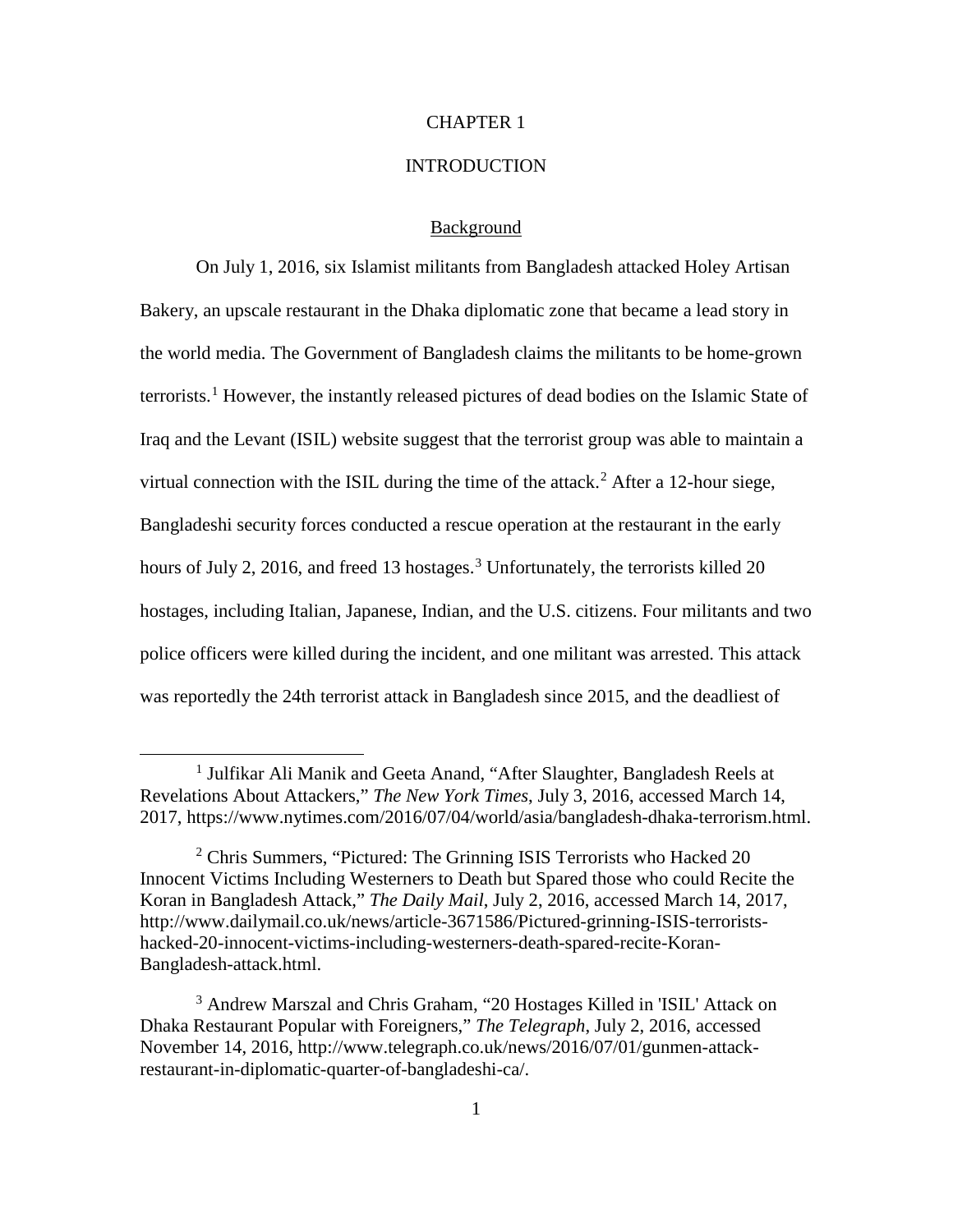all. [4](#page-11-0) Surprisingly, the attackers were not so called traditional "Mullah"; they were upperclass youths who were students in good universities at home and abroad. Their friends mentioned them as fun-loving and energetic juveniles. However, after the incident, a few of their friends informed the investigating authorities that they observed a few unusual and apparently radical changes in their behaviors. Likewise, there may be thousands of other youths in the country who are covertly in the process of radicalization.

Conventional wisdom appears to suggest a source of this radicalization is religious in nature. A survey conducted by Bangladesh Enterprise Institute, a leading research center in Bangladesh, reveals that the recent trend of radicalization in Bangladesh is mostly associated with Islamist radicalization. [5](#page-11-1) Therefore, questions arise, why and how the upper-class youths, who were never educated in traditional madrasas, are being radicalized. Many analysts suggest that Islamic radicalization has escalated to a new level in Bangladesh, likely due to the spread of the internet.<sup>[6](#page-11-2)</sup>

The U.S. Department of Justice defines "online radicalization" as a process of introducing an individual to an ideological message or beliefs through the internet that

<span id="page-11-0"></span> <sup>4</sup> The Indian Express, "List of Recent Attacks in Bangladesh Blamed on Radical Islamists," July 2, 2016, accessed November 14, 2016, http://indianexpress.com/ article/world/world-news/list-of-recent-attacks-in-bangladesh-blamed-on-radicalislamists-2888881/.

<span id="page-11-1"></span><sup>5</sup> Farooq Sobhan, *The Role of Education in Countering Radicalization in Bangladesh* (Dhaka: Bangladesh Enterprise Institute, 2015), VII.

<span id="page-11-2"></span><sup>6</sup> Tanbir Uddin Arman, "New Media, Digital Radicalization and Social Security," *The Bangladesh Today*, September 8, 2015, accessed November 14, 2016, http://thebangladeshtoday.com/2015/09/new-media-digital-radicalization-and-socialsecurity/.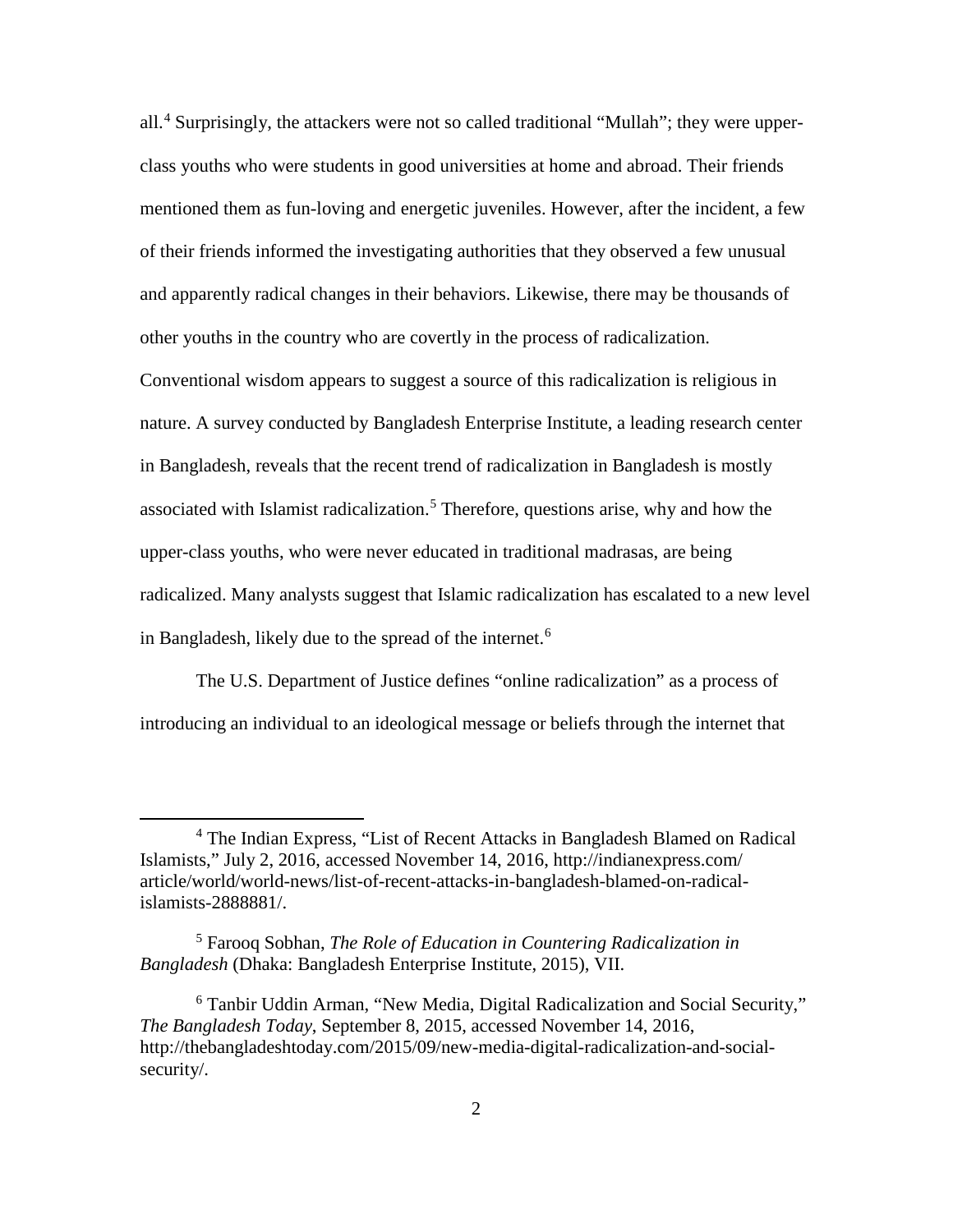encourages adopting extreme views and terrorist acts.<sup>[7](#page-12-0)</sup> It is a fluid and highly individualized process, and a number of socio-cultural factors may contribute to this. Globalization and its resultant revolution in communication technologies seem to expedite this process by providing social networking tools such as Facebook, Twitter, YouTube, Blogs, MySpace, and Google+. These social media outlets seem effective to radicalize people by spreading violent ideologies and recruit members. [8](#page-12-1) The internet has become the easiest way to reach any audience, and person to person contact is no longer essential to radicalize people. The UK newspaper, *The Guardian*, termed the internet as the "biggest breeding ground for violent extremism."[9](#page-12-2) Norwegian terrorist Anders Behring Breivik admitted that he was radicalized in cyberspace, and committed the massacre to defend Norway from multiculturalism.<sup>[10](#page-12-3)</sup> Thus, the internet facilitates the radicalization, and religious or cultural misinterpretations often trigger the process.

Terrorists adopt different techniques to spread their messages through the internet. For instance, to avoid interception, extremists draft an email message and save it as a draft instead of sending it. Anyone with access to that email account can log in and read

<span id="page-12-0"></span> <sup>7</sup> Community Oriented Policing Service, "Online Radicalization to Violent Extremism" (Awareness Brief, U.S. Department of Justice, Washington, DC, 2014), 1.

<span id="page-12-1"></span><sup>8</sup> Maeghin Alarid, *Impunity: Countering Illicit Power in War and Transition*, edited by Michelle Hughes and Michael Miklaucic (Washington, DC: National Defense University, 2012), 365.

<span id="page-12-2"></span><sup>9</sup> Alan Travis, "Internet Biggest Breeding Ground for Violent Extremism," *The Guardian*, February 5, 2012, accessed December 17, 2016, https://www.theguardian. com/uk/2012/feb/06/internet-violent-extremism-breeding-ground.

<span id="page-12-3"></span><sup>10</sup> Matthew Price, "Anders Breivik describes Norway Island Massacre," *BBC*, April 20, 2012, accessed November 11, 2016, http://www.bbc.com/news/world-europe-17789206.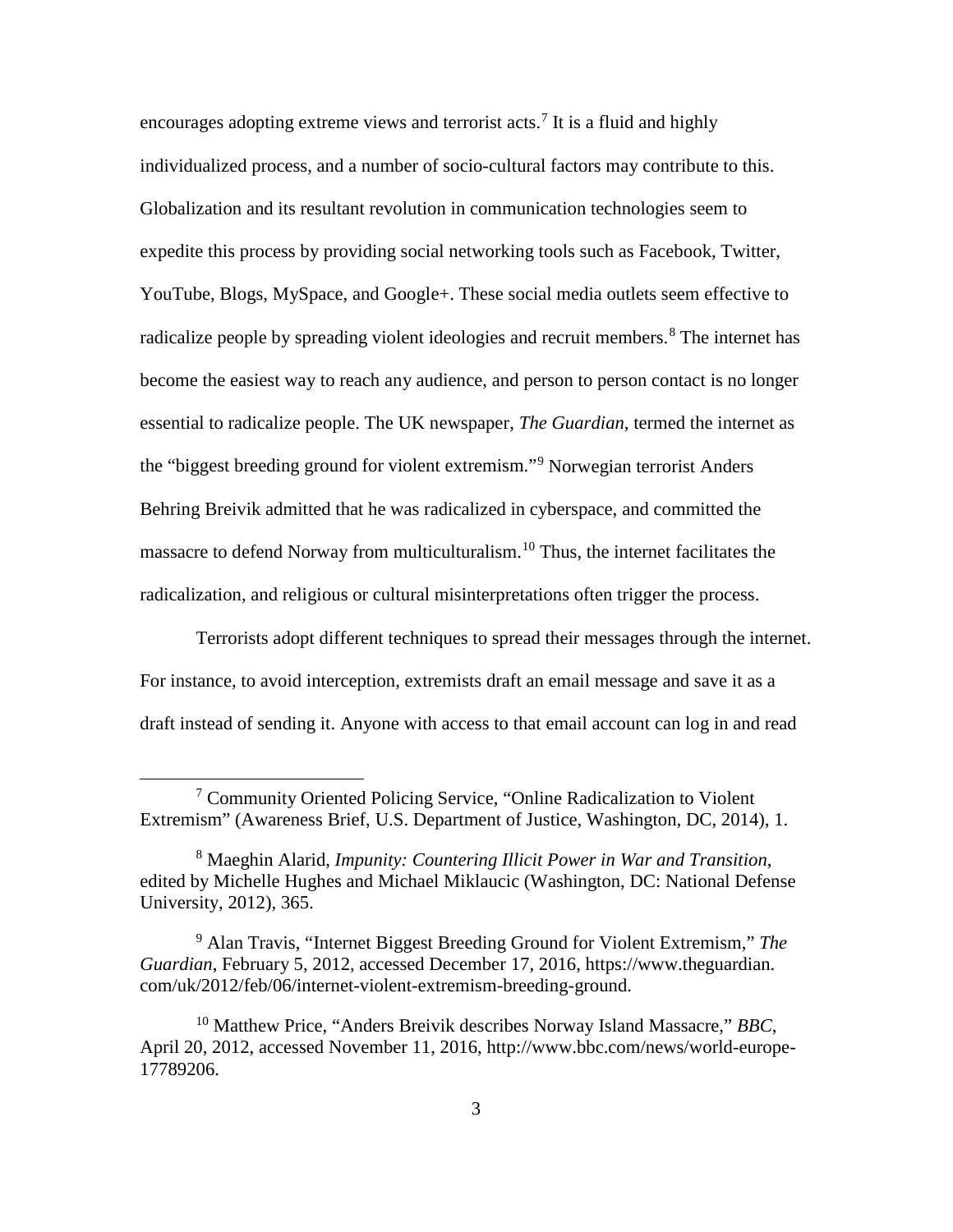the message. This technique is known as a "dead drop," and is less subject to interception than an email that has been sent. They also post training manuals online or even hack a legitimate website to hide training materials "deep in seemingly innocuous subdirectories of the legitimate site," a process known as "parasiting."<sup>[11](#page-13-0)</sup> "Narrowcasting" is another way where terrorists keenly observe and exploit the social networking sites. According to Gabriel Weimann, "Narrowcasting aims messages at specific segments of the public defined by values, preferences, demographic attributes, or subscription."<sup>[12](#page-13-1)</sup> Terrorists tailor various online pages like blogs and name chat rooms in an appealing manner that match the profile of a particular social group they intend to target. These different techniques suggest that extremist groups are innovating ways to exploit the internet and reach their target audiences.

Of particular note, social networking sites have numerous advantages that the terrorists may exploit to spread their values. Since these are dynamic platforms for content sharing, it is extremely difficult to control or impose restrictions on social websites, whereas static websites are more susceptible to government interception. Hence, terrorist groups seem to exploit the relative advantages of social media. It provides easy access to the well-educated cyber-savvy youths as well. A sophisticated computer with a network connection is no longer essential to share, upload or download files and videos on these social networking sites. Anyone can gain access to this content

<span id="page-13-0"></span><sup>&</sup>lt;sup>11</sup> Technical Analysis Group, "Examining the Cyber Capabilities of Islamic Terrorist Groups" (Research, Dartmouth College, New Hampshire, 2003), accessed January 21, 2017, www.ists.dartmouth.edu/library/164.pdf.

<span id="page-13-1"></span><sup>12</sup> Gabriel Weimann, *New Terrorism and New Media* (Washington, DC: Commons Lab of the Woodrow Wilson International Center for Scholars, 2014).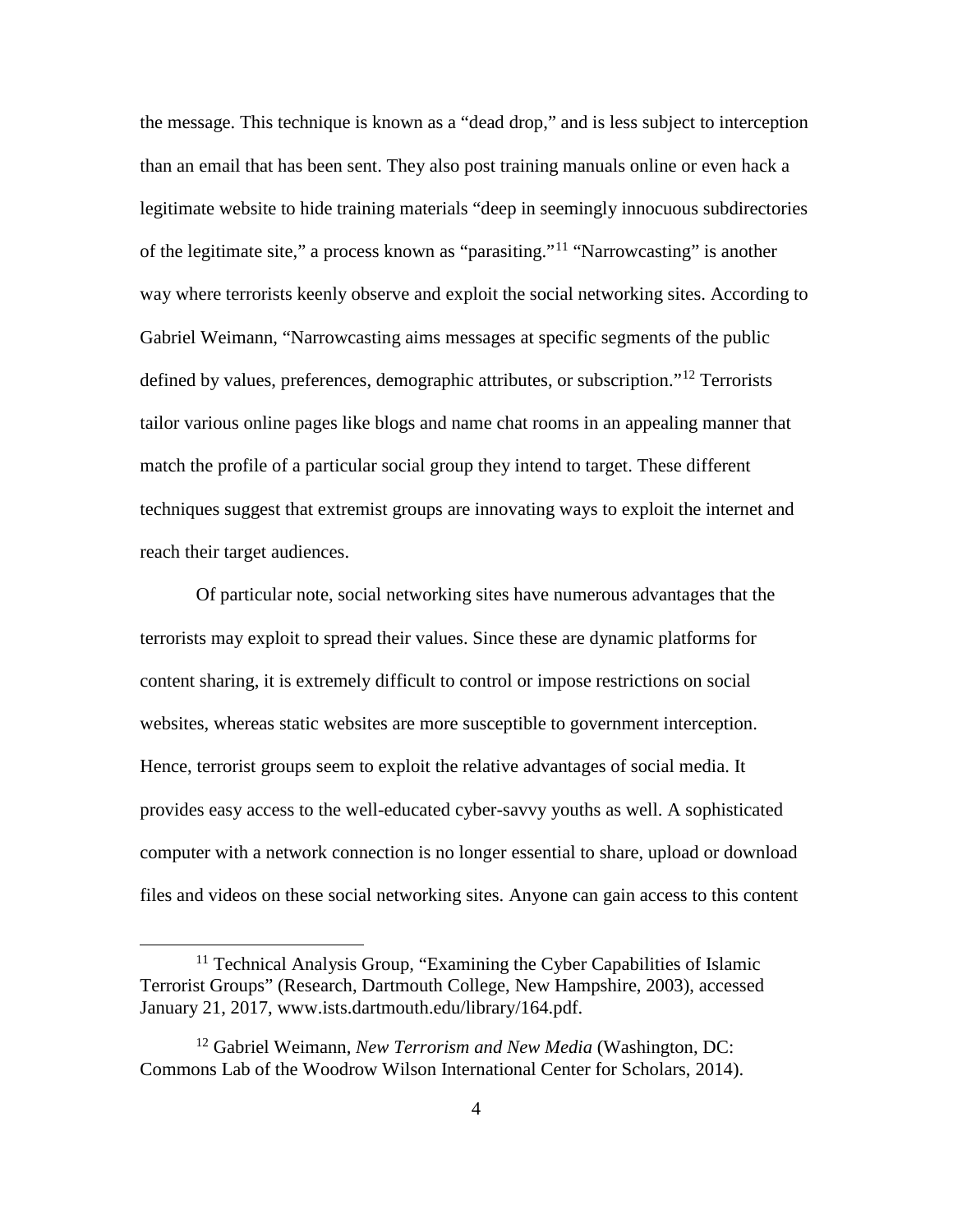using a smartphone from any location.<sup>[13](#page-14-0)</sup> Therefore, the social networking sites seem to increase the reach of the extremists.

Furthermore, certain features of social media appear to increase the chances of cyber-enabled engagement and radicalization. Terrorists usually create different secret or closed groups on the social networking sites with appealing names and add their targeted audiences. It blurs the geographic limitations by engaging like-minded people in the same group. It also enables conveying specific messages to the target audiences to influence their behaviors and emotions. They discuss various controversial issues in these groups and appeal to the human sentiment. Moreover, they can engage a large number of people simultaneously through these groups and blogs. Social media posts may also affect the public opinion on a large scale and can be used to create sympathizers.

In the context of Bangladesh, Information and Communication Technology (ICT) development is likely an imperative for the country's economic prosperity, but it may also increase the probability of online radicalization. The Government of Bangladesh has given top priority to the development of ICT and digitization of different sectors. The number of internet users has almost doubled in the last four years. Bangladesh was ranked 124th in the 2016 United Nations E-Government Survey among the 193 countries advancing by 24 steps.<sup>[14](#page-14-1)</sup> In 2014 and 2012, Bangladesh was ranked 148 and 150 respectively. Table 1 shows the rise of internet users in Bangladesh since year 2010:

 <sup>13</sup> Weimann, *New Terrorism and New Media*, 3-4.

<span id="page-14-1"></span><span id="page-14-0"></span><sup>&</sup>lt;sup>14</sup> United Nations Department of Economic and Social Affairs, "UN Egovernment Knowledge Database," accessed January 21, 2017, https://publicadministration.un.org/egovkb/en-us/Data/Country-Information/id/14- Bangladesh.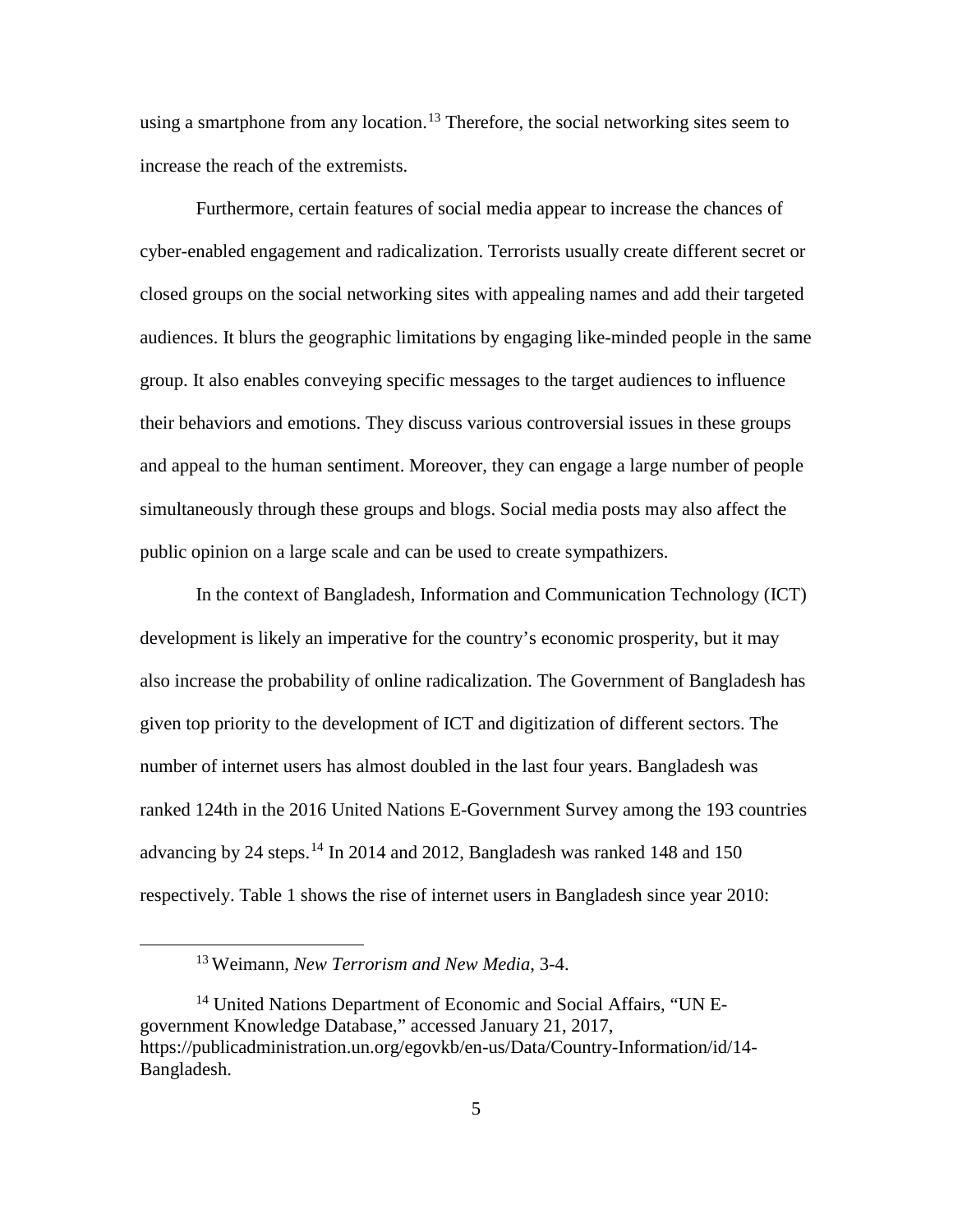| Year | Penetration<br>Internet |                       | Total         | 1Y User | Population |
|------|-------------------------|-----------------------|---------------|---------|------------|
|      | Users                   | $(\% \text{ of Pop})$ | Population    | Change  | Change     |
| 2016 | 21,439,070              | 13.2 %                | 162,910,864   | 10.4 %  | 1.19 %     |
| 2015 | 19,420,674              | 12.1 %                | 160,995,642   | 27.2 %  | 1.21 %     |
| 2014 | 15,271,441              | 9.6 %                 | 159,077,513   | 46.6 %  | 1.22 %     |
| 2013 | 10,419,535              | 6.6 %                 | 157, 157, 394 | 34.2 %  | 1.22 %     |
| 2012 | 7,762,869               | 5 %                   | 155,257,387   | 12.5 %  | 1.21 %     |
| 2011 | 6,903,253               | 4.5 %                 | 153,405,612   | 23.1 %  | 1.18 %     |
| 2010 | 5,609,821               | 3.7 %                 | 151,616,777   | 20.7 %  | 1.14 %     |

Table 1. Internet Users in Bangladesh

*Source*: Internet Live Stats, "Bangladesh Internet Users," accessed November 15, 2016, http://www.internetlivestats.com/internet-users/bangladesh/.

According to Farooq Sobhan, a security expert and the president of Bangladesh Enterprise Institute, extremist groups are using online platforms, especially social networking sites, to spread their messages and create rifts among people. [15](#page-15-0) It appears that extremists also select and recruit members, collect funds, and maintain contact with them through various online programs. They create different blogs with their messages and continuously monitor those to understand social perceptions. These extremist groups are seemingly exploiting popular online platforms like social media, video and content sharing sites, and online games to mislead people. Extremists in Bangladesh attempt to

<span id="page-15-0"></span> <sup>15</sup> Sobhan, *The Role of Education in Countering Radicalization in Bangladesh*, VII-VIII.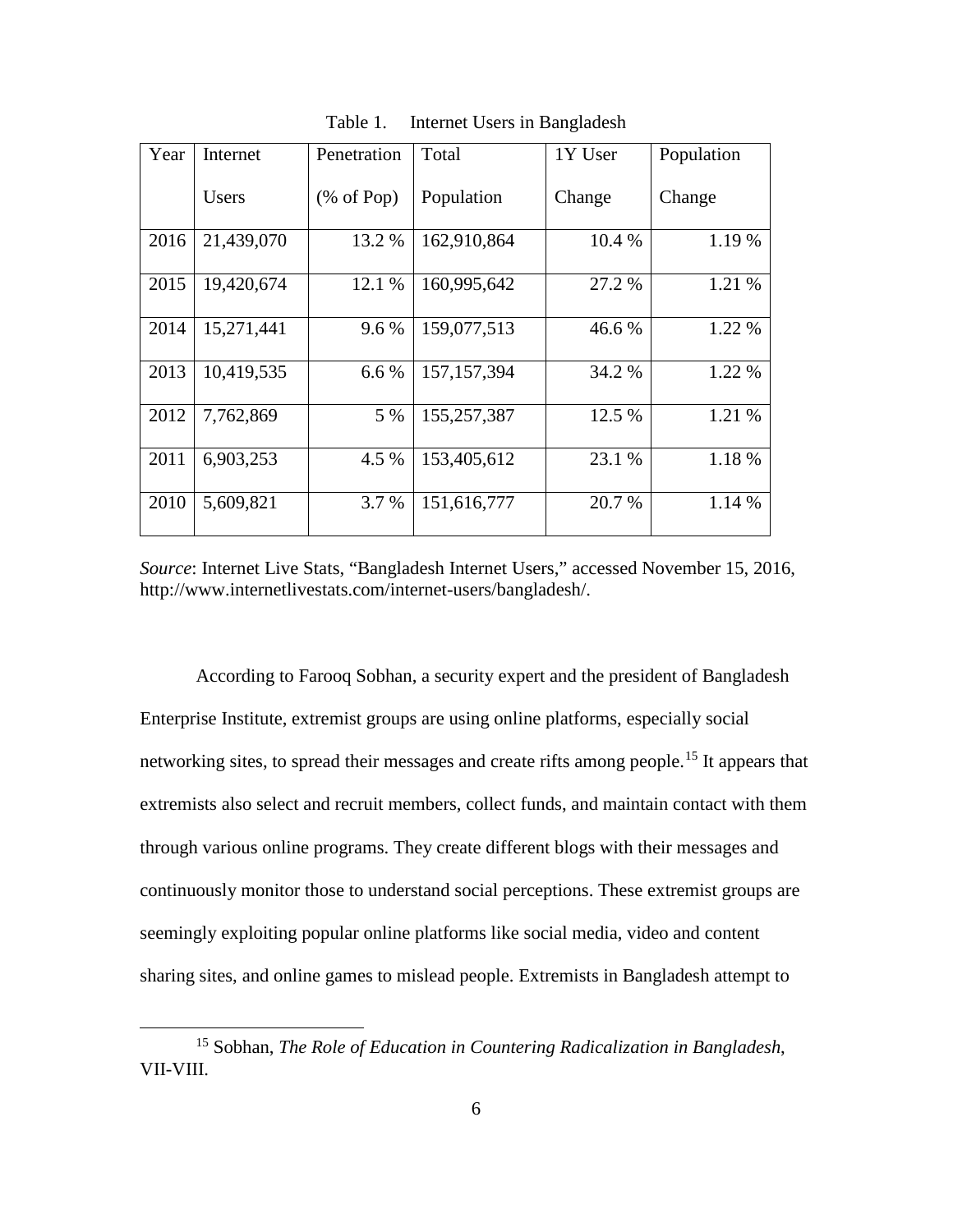spread "hate speech" through these communication tools to create rifts among various religions, and destabilize communal harmony. Their hate speeches and repulsive posts spread rapidly in Bangladesh where peoples' ethnoreligious sentiment is very high.<sup>[16](#page-16-0)</sup> Hate speeches may have already triggered communal violence in the country, for example, the torching and vandalizing of Hindu temples on October 30, 2016.<sup>[17](#page-16-1)</sup> It appears that extremists deliberately post and tag offensive materials on various social media sites to mobilize people to carry out attacks on religious and ethnic minority groups.

Some Islamic extremist groups in Bangladesh have developed cyber-related technological capabilities. Iftekharul Bashar, a security analyst in Bangladesh, terms the recent online radicalization in Bangladesh as the "second wave of radicalization."<sup>[18](#page-16-2)</sup> The first wave started during 1999-2005 and resulted in a number of violent incidents in the country. As a consequence of the government action against extremist and terrorist organizations, that wave faded away.<sup>[19](#page-16-3)</sup> However, this second wave of radicalization seems to be different. The recent wave appears to depend on new technologies and spreading of messages through cyberspace. Today, domestic Islamist extremist groups

 $19$  Ibid.

 <sup>16</sup> Ibid.*,* 10.

<span id="page-16-1"></span><span id="page-16-0"></span> $17$  Julfikar A. Manik and Ellen Barry, "Hindu Temples and Homes in Bangladesh Are Attacked by Muslim Crowds," *The New York Times*, November 2, 2016, accessed March 4, 2017, https://www.nytimes.com/2016/11/03/world/asia/hindu-muslimbangladesh.html.

<span id="page-16-3"></span><span id="page-16-2"></span><sup>&</sup>lt;sup>18</sup> Iftekharul Bashar, "Violent Radicalisation in Bangladesh: A Second Wave?," *The Nation*, 2013, accessed December 18, 2017, http://www.nationmultimedia.com/ news/opinion/aec/30217330.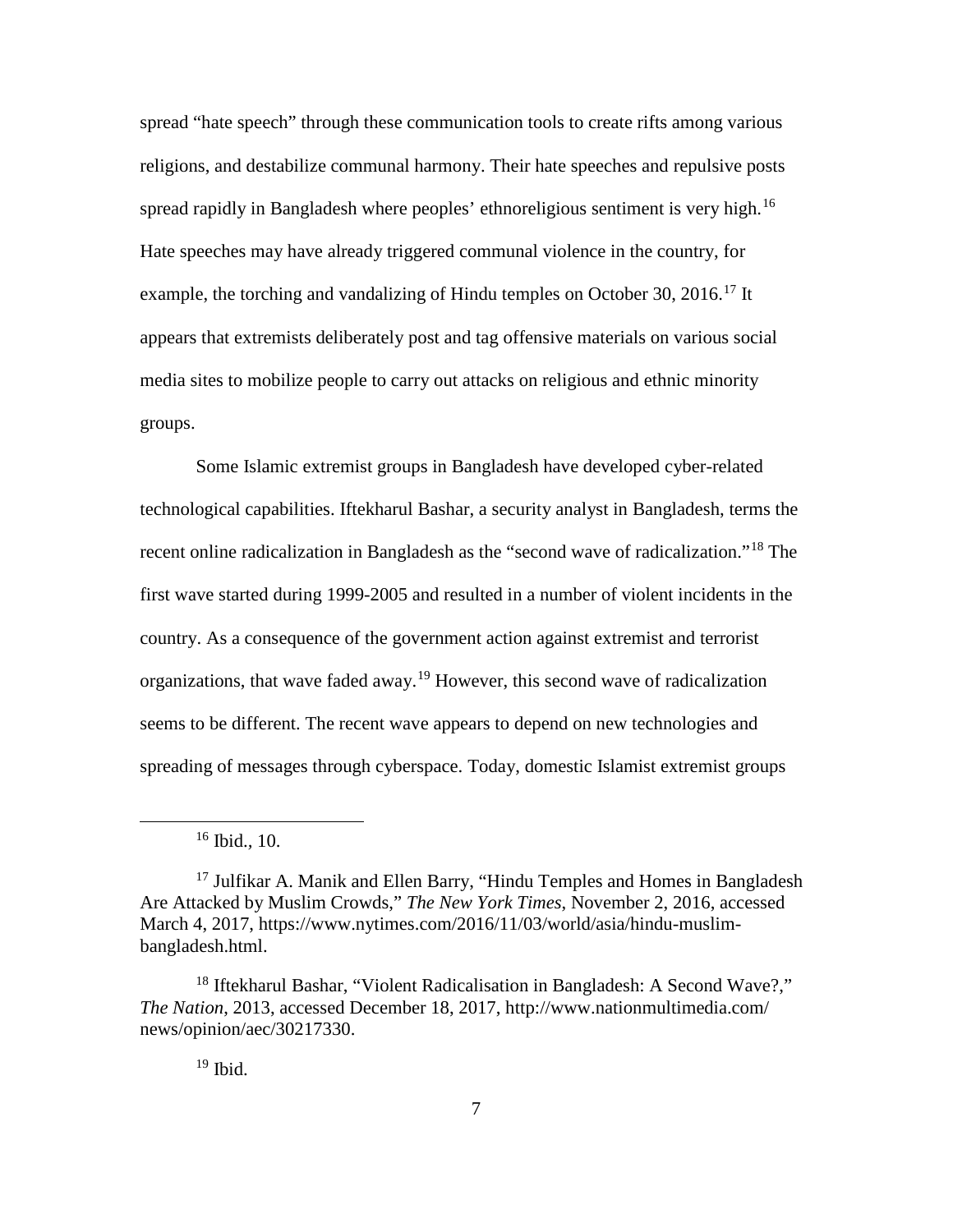like Hijb ut Tahrir, Al Qaeda in the Indian Subcontinent, as well as pro-ISIL supporters are believed to use the internet as one of the main ways to spread propaganda and recruit new members.<sup>[20](#page-17-0)</sup> One group that demands special attention is the newly formed Ansarullah Bangla Team (ABT). It has a large group of followers who are mostly from private universities. They have a strong presence in social networking sites and have the expertise to spread propaganda through cyberspace.<sup>[21](#page-17-1)</sup> The educated youths harness resources from different websites of global terrorist groups and translate them into the local language.<sup>[22](#page-17-2)</sup>

The youths of Bangladesh are particularly vulnerable to online radicalization. As per the Population Reference Bureau in 2016, Bangladesh had a total of 46.7 million youths - ages between 10 to 24 years - that is approximately 30% of the total population.<sup>[23](#page-17-3)</sup> A large number of youths are tech-savvy and addicted to social media. For example, a research conducted on the youths residing in Dhaka City reveals that almost half of them spend long hours on the social media sites and believe it to be an important

<span id="page-17-0"></span> $20$  Shahab E. Khan, "Bangladesh: The Changing Dynamics of Violent Extremism and the Response of the State," *Small Wars and Insurgencies* 28, no. 1 (2017): 192-193.

<span id="page-17-1"></span><sup>&</sup>lt;sup>21</sup> Terrorism Research and Analysis Consortium, "Ansarullah Bangla Team (ABT)," accessed March 4, 2017, https://www.trackingterrorism.org/group/ansarullahbangla-team-abt.

<span id="page-17-2"></span><sup>&</sup>lt;sup>22</sup> Global Security, "Ansarullah Bangla Team (ABT)," accesses March 4, 2017, http://www.globalsecurity.org/military/world/para/abt.htm.

<span id="page-17-3"></span><sup>&</sup>lt;sup>23</sup> Population Reference Bureau, "Bangladesh," accessed November 10, 2016, http://www.prb.org/DataFinder/Geography/Data.aspx?loc=378.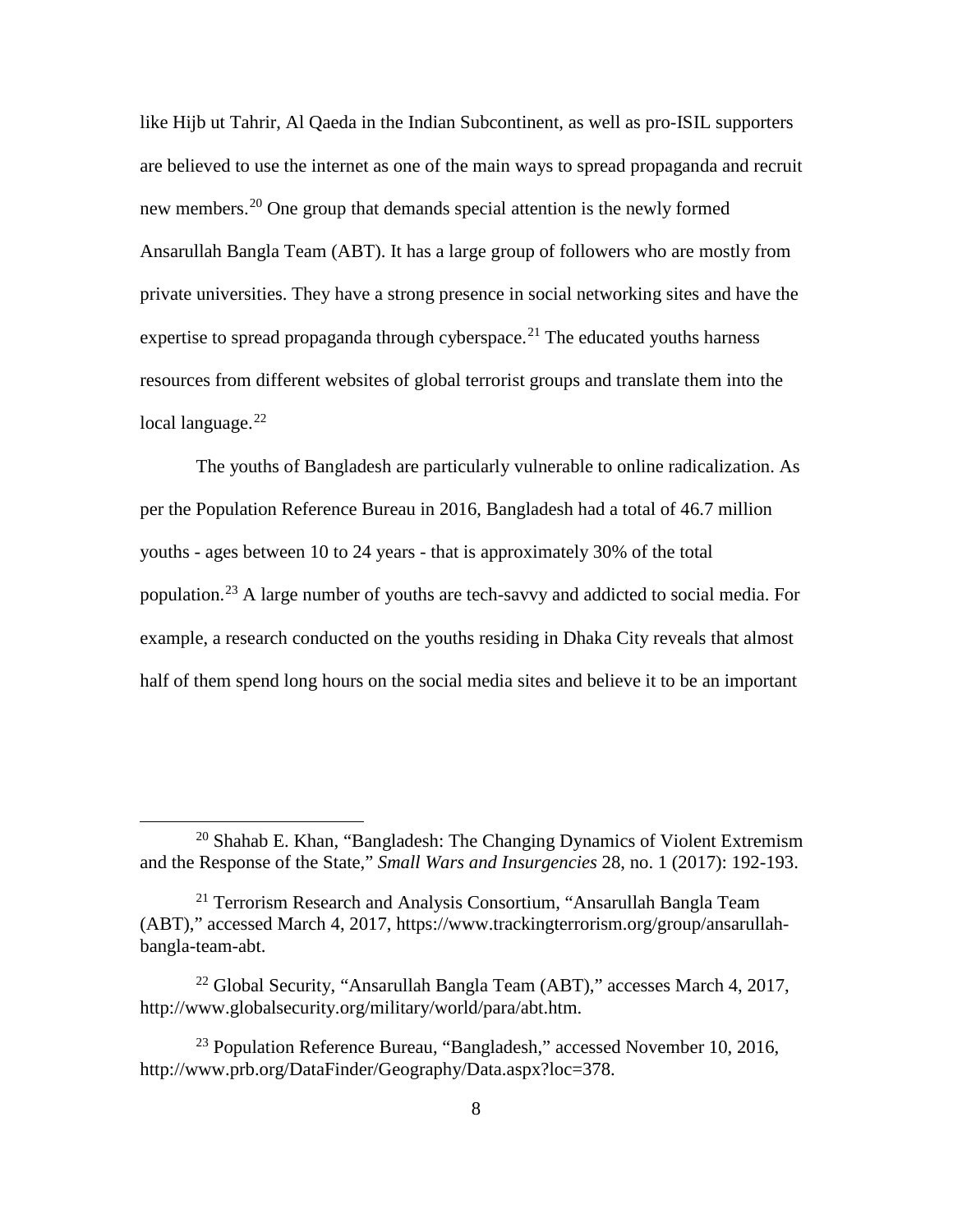part of their lives.<sup>[24](#page-18-0)</sup> Sobhan claims that a majority of the youths are not aware of online radicalization due to a lack of any organized awareness program by the government or academic institutions. [25](#page-18-1) This unawareness provides a window of opportunity for the terrorists to reach them without any personal contact. The young people are often driven by their emotions, and without validating a message, they may act abruptly. [26](#page-18-2) The incidents of communal violence demonstrate the effects of false messages on the youths. Moreover, recruiting the educated youths may be more valuable to the extremist groups than an ordinary recruitment. Tariq Karim and Dr. Madhumita Srivastava Balaji, security experts in the Indian sub-continent, agree that youths with technological knowledge can reinforce the terrorists' ability in the cyber domain.<sup>[27](#page-18-3)</sup> They can create different virtual links to maintain contact with global extremist groups while deceiving government restrictions. They may also produce greater effects in the upper-class society in the country.<sup>[28](#page-18-4)</sup> As a result, the extremist groups of Bangladesh attempt to exploit the juvenile emotion and extend their recruitment efforts through cyberspace.

 $26$  Ibid.

<span id="page-18-0"></span><sup>&</sup>lt;sup>24</sup> S. M. Al-Jubayer, "Use of Social Networking Sites Among the Teenagers; A Study of Facebook Use in Dhaka City," *Journal of International Social Issues* 2, no. 1 (March 2013): 37.

<span id="page-18-1"></span><sup>25</sup> Sobhan, *The Role of Education in Countering Radicalization in Bangladesh,* 10-11.

<span id="page-18-3"></span><span id="page-18-2"></span><sup>27</sup> Tariq Karim and Dr. Madhumita S. Balaji*, Rising Trend of Religious Radicalization in Bangladesh* (New Delhi: Vivekananda International Foundation), 7-8.

<span id="page-18-4"></span><sup>28</sup> Sobhan, *The Role of Education in Countering Radicalization in Bangladesh*, 10.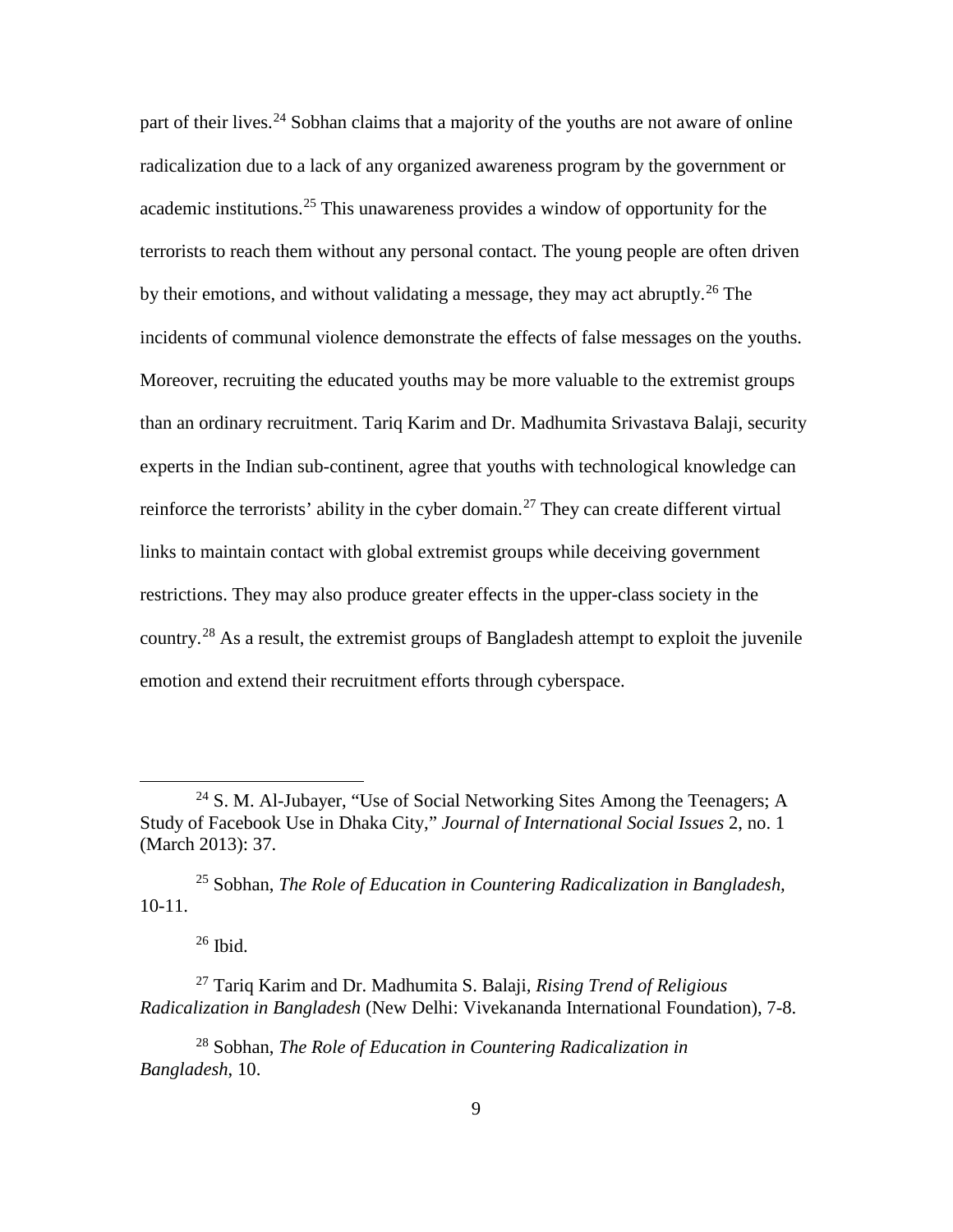In an attempt to counter these extremists' efforts, the Government of Bangladesh mainly implements coercive measures. Most of the measures aim to either remove content or restrict access to the internet. For example, the Government of Bangladesh blocked Facebook and YouTube on November 18, 2015, due to the posting of some anti-religious and violent content. It was, however, reopened after 21 days.<sup>[29](#page-19-0)</sup> This temporary blockade appeared ineffective since many people bypassed the online restrictions by using proxy servers. Internet users are likely to find some alternative means to evade government restrictions if imposed in the future. Therefore, forcible methods appear to be less effective tools to defeat radical ideas.

Sobhan notes that Bangladesh might not have properly appreciated the potentials of the internet to spread violent ideologies, radicalize and recruit people, and its adverse effects on national security.<sup>[30](#page-19-1)</sup> The United States Institute of Peace defines countering violent extremism and radicalization as "the realm of policy, programs, and interventions designed to prevent individuals from engaging in violence associated with radical political, social, cultural, and religious ideologies and groups."[31](#page-19-2) In an attempt to prevent radicalization through cyberspace, at times the government of Bangladesh impinges citizens' freedom of expression and access to information. However, infringement on

<span id="page-19-0"></span> $^{29}$  Sneha Shankar, "Bangladesh Unblocks Facebook After 21 Days; WhatsApp, Viber Restrictions Stay," *International Business Times*, October 12, 2015, accessed November 14, 2016, http://www.ibtimes.com/bangladesh-unblocks-facebook-after-21 days-whatsapp-viber-restrictions-stay-2219519.

<span id="page-19-1"></span><sup>30</sup> Sobhan, *The Role of Education in Countering Radicalization in Bangladesh*, 1-2.

<span id="page-19-2"></span><sup>31</sup> Georgia Holmer, *Countering Violent Extremism: A Peacebuilding Perspective,* Special Report 336 (Washington, DC: United States Institute of Peace, 2013), 2.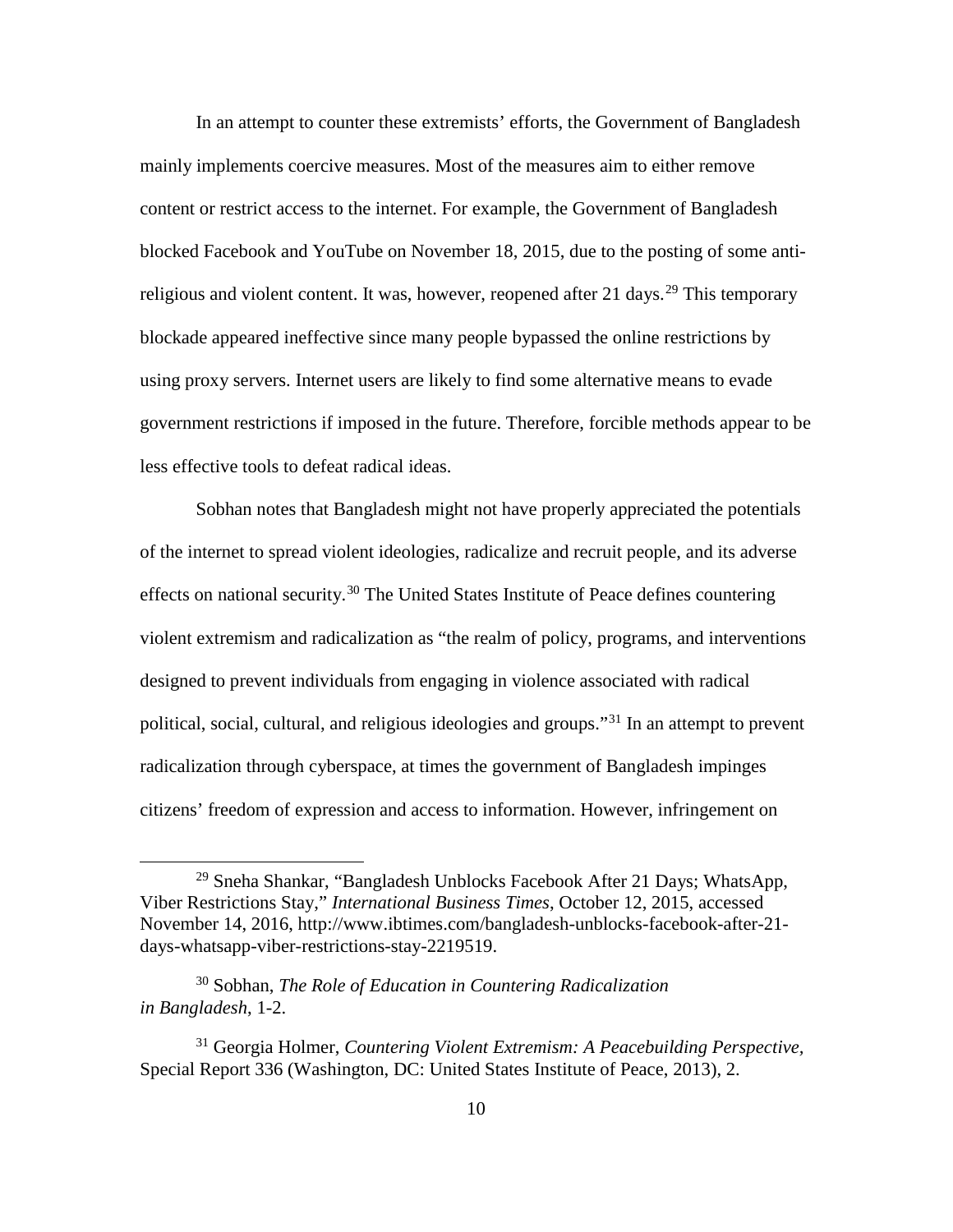citizens' democratic rights and shielding them from information may impede socioeconomic progress. Therefore, it is challenging to make a balance between two competing requirements: preventing online radicalization and ensuring a free flow of information. With this information, the coercive measures of the Government of Bangladesh seem neither practical nor desirable. In this context, Bangladesh should seriously assess the effectiveness of her programs to prevent radicalization through cyberspace without impinging citizens' freedom of speech and access to valuable information.

This chapter introduces the background and the problem of online radicalization in Bangladesh. The researcher has introduced the primary and secondary research questions in this chapter that will guide subsequent chapters and findings. This study emphasizes the understanding of online radicalization from a Bangladeshi perspective. It is a serious security concern for Bangladesh if the challenges remain unaddressed. This study may help the Government of Bangladesh, the military, and scholars to understand the current weaknesses of countering online radicalization. After identifying the voids, this research will suggest an integrated mechanism against online radicalization to the Government of Bangladesh.

#### Research Question

The purpose of this study is to evaluate the strategy of Bangladesh to counter online radicalization. The research questions are: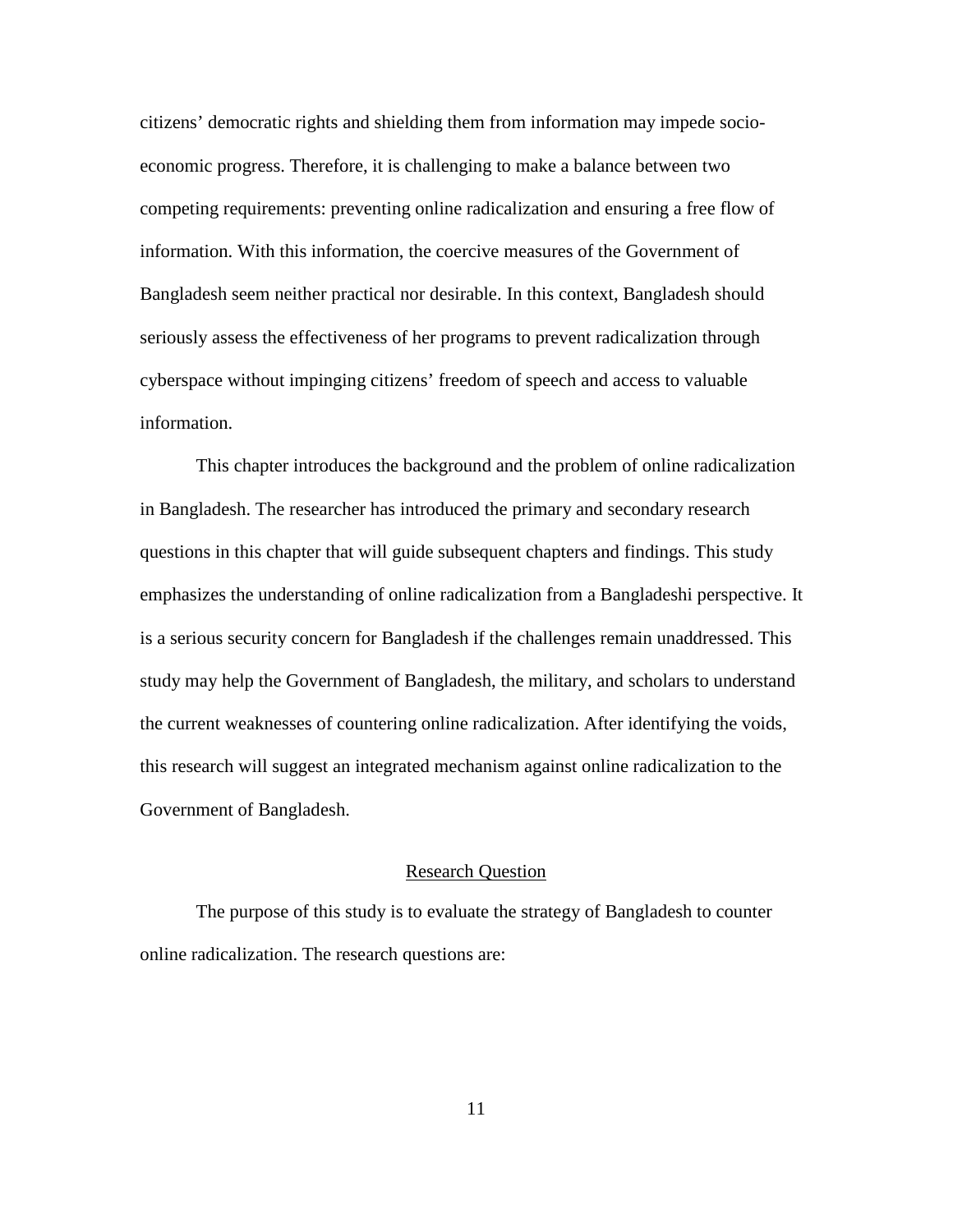#### Primary Question

Are the counter-terrorism efforts of Bangladesh effective to prevent online radicalization without impinging the citizen's access to information?

#### Subsidiary Questions

- 1. What is the current strategy of Bangladesh to counter online radicalization?
- 2. What are the significant aspects of successful models of different countries to prevent online radicalization?
- 3. How can Bangladesh develop an effective mechanism to prevent radicalization through the cyberspace without shielding its citizens from information?

### Assumptions

The key assumption of this study is that terrorist organizations will continue to use the internet as a successful means of radicalization. They will attempt to radicalize and recruit people, foment communal violence, and spread propaganda by using the internet. Terrorist organizations will continue to present a threat to the security of Bangladesh. Another assumption is that Bangladesh will remain as a democratic country with stable governance system in the foreseeable future.

### Definitions of Terms

"Counter-radicalization seeks to prevent non-radicalized populations from being radicalized. The objective is to create individual and communal resilience against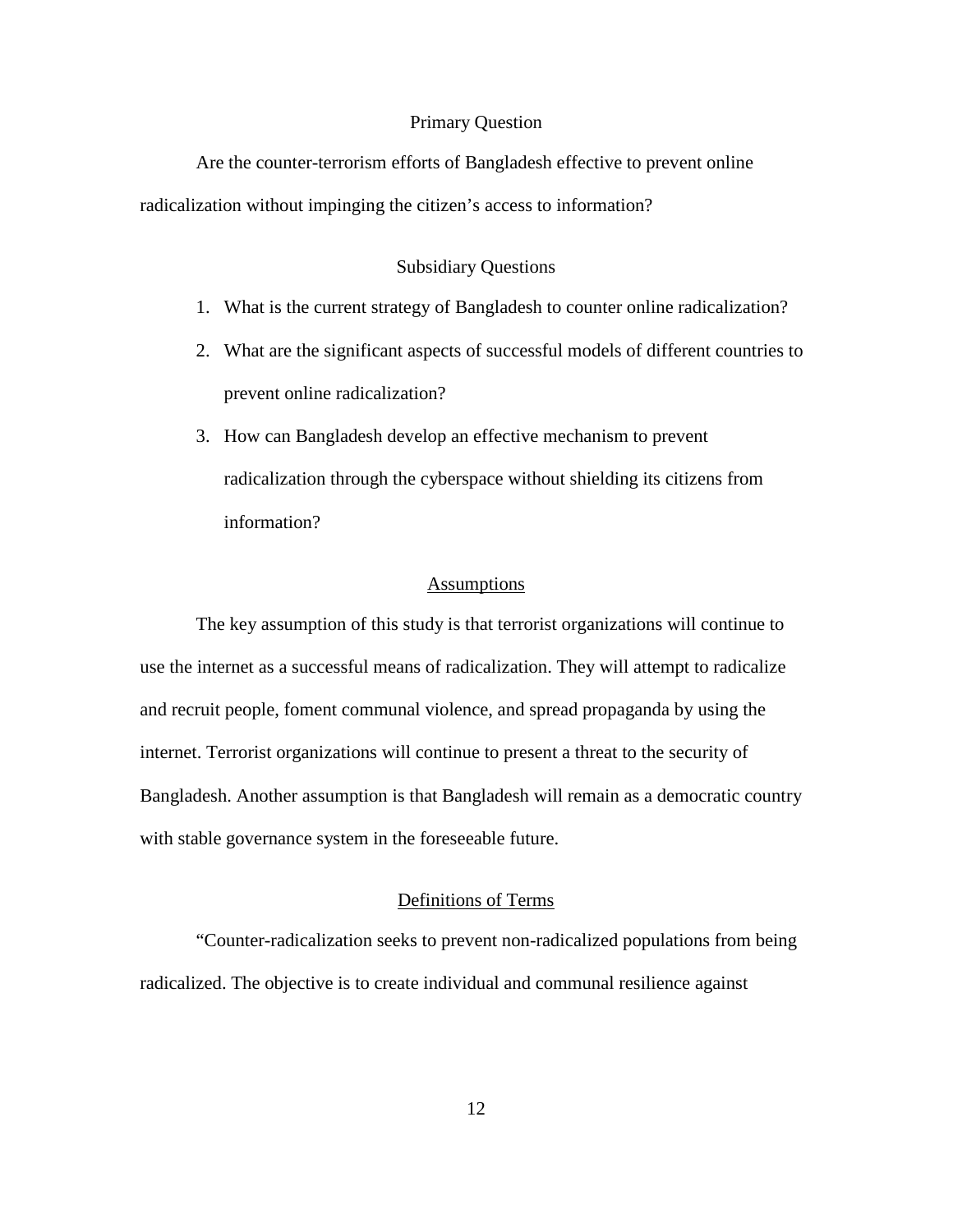cognitive and violent radicalization through a variety of non-coercive means."[32](#page-22-0) The U.S. government uses the term "Countering Violent Extremism" (CVE) to describe its foreign and domestic counter-radicalization efforts.

"Cybersecurity means all organizational actions required to ensure freedom from danger and risk to the security of information in all its forms (electronic, physical), and the security of the systems and networks where information is stored, accessed, processed, and transmitted, including precautions taken against crime, attack, sabotage, espionage, accidents, and failures."[33](#page-22-1)

"Cyberspace consists of many different and often overlapping networks, as well as the nodes (any device or logical location with an Internet protocol address) on those networks, and the system data (such as routing tables) that support them."[34](#page-22-2) The U.S. Military Joint Publication 3-12 describes three layers of cyberspace: physical network, logical network, and cyber-persona. The physical network includes the geographic components and the physical network components where the data travel. The logical network consists of those elements that are interrelated to one another in a way that is abstracted from the physical network. The cyber-persona is a further abstraction of the logical network. The cyber-persona layer consists of the people actually on the network.<sup>[35](#page-22-3)</sup>

<span id="page-22-0"></span><sup>&</sup>lt;sup>32</sup> Peter R. Neumann, "Countering Online Radicalization in America" (Homeland Security Project Report, Bipartisan Policy Center, Washington, DC, December 2012), 13.

<span id="page-22-1"></span><sup>33</sup> The Vice Chairman of the Joint Chiefs of Staff, *Cyberspace Operations Lexicon* (Washington, DC: The Government Printing Press), 7.

<span id="page-22-3"></span><span id="page-22-2"></span><sup>34</sup> Office of the Joint Staff, Joint Publication (JP) 3-12 (R), *Cyberspace Operations* (Washington, DC: Government Printing Office, 2013), V.

 $35$  Ibid.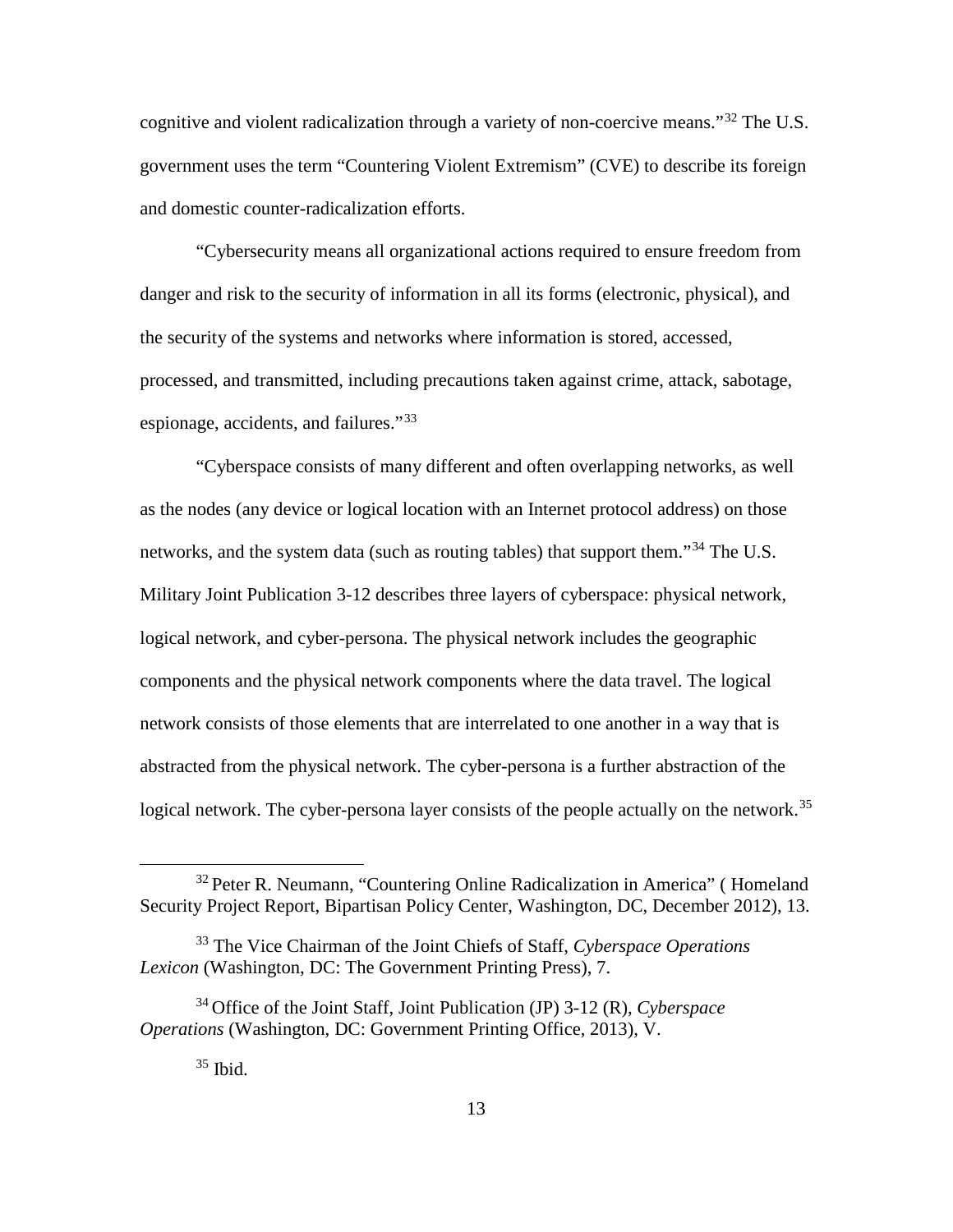The Internet, a subset of cyberspace, is a system of interconnected computer networks. It comprises both hardware and software that facilitate data transfer across a network. It functions primarily as a data-exchange system and carries a broad range of resources.

"Online radicalization to violence is the process by which an individual is introduced to an ideological message and belief system that encourages movement from mainstream beliefs toward extreme views, primarily through the use of online media, including social networks such as Facebook, Twitter, and YouTube."<sup>[36](#page-23-0)</sup>

"Radicalization is a personal process in which individuals adopt extreme political, social, and or religious ideals and aspirations, and where the attainment of particular goals justifies the use of indiscriminate violence. It is both a mental and emotional process that prepares and motivates an individual to pursue violent behavior."[37](#page-23-1)

Social media are computer-mediated technologies that facilitate the creation and sharing of information, ideas, career interests and other forms of expression via virtual communities and networks. The variety of stand-alone and built-in social media services currently available introduces challenges of definition; however, there are some common features:

1. Social media are interactive Web 2.0 Internet-based applications.

<span id="page-23-0"></span> <sup>36</sup> Community Oriented Policing Service, "Online Radicalization to Violent Extremism" (Awareness Brief, U.S. Department of Justice, Washington, DC, 2014), 1.

<span id="page-23-1"></span><sup>37</sup> Alex S. Wilner and Claire-Jehanne Dubouloz, *Homegrown Terrorism and Transformative Learning: An Interdisciplinary Approach to Understanding Radicalization* (Taylor and Francis Online: Global Change, Peace, and Security 22:1, 2010), 38.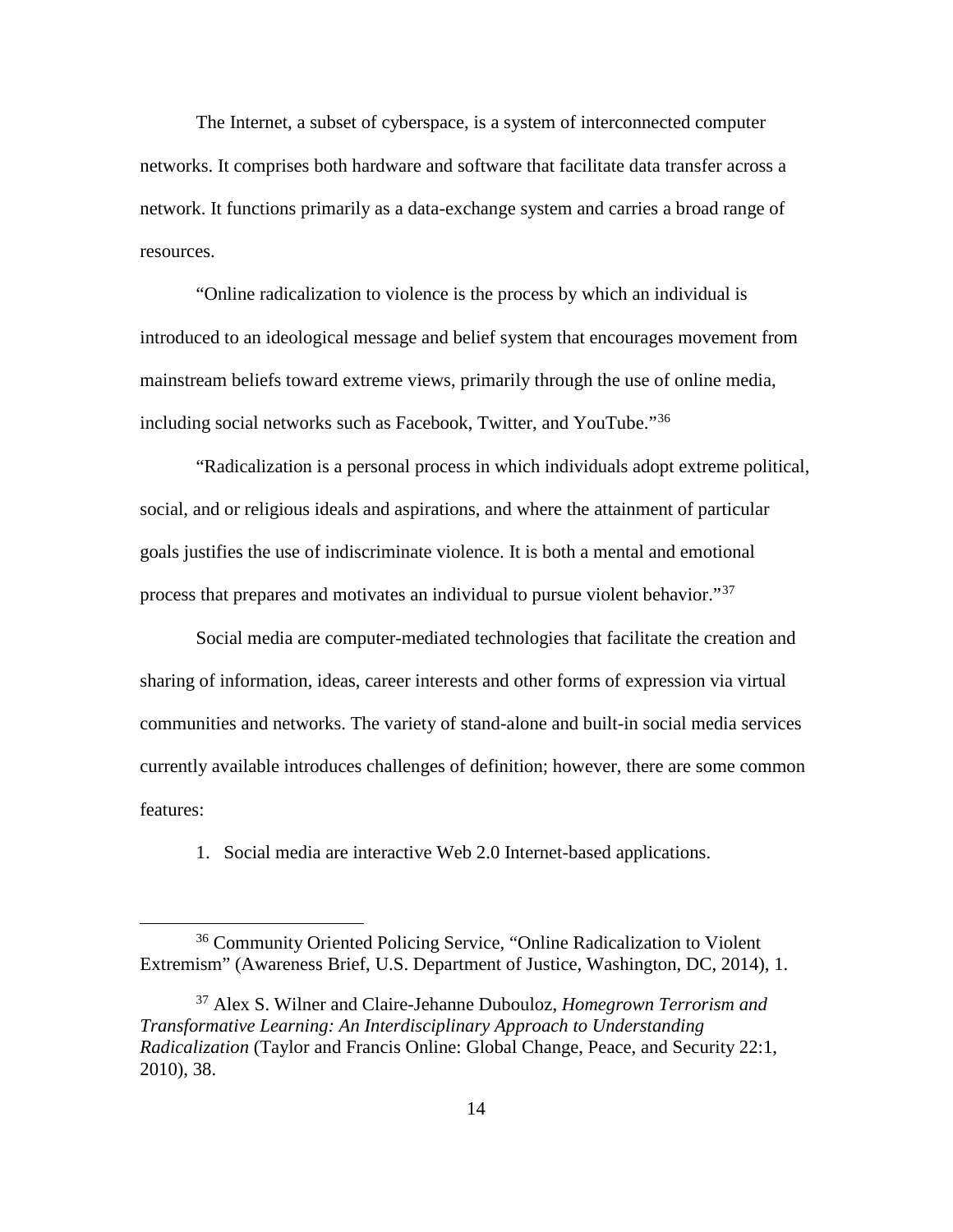- 2. User-generated content, such as text posts or comments, digital photos or videos, and data generated through all online interactions, are the lifeblood of social media.
- 3. Users create service-specific profiles for the website or applications that are designed and maintained by the social media organization.
- 4. Social media facilitate the development of online social networks by connecting a user's profile with those of other individuals or groups.[38](#page-24-0)

Joint Publication (JP) 3-13, *Information Operation*, refers to Target Audiences as, "an individual or group selected for influence."<sup>[39](#page-24-1)</sup> Terrorists' influence may lead them to various violent activities starting from recruitment to conduct a violent act.

#### Scope

This research is focused on radicalization through the internet from a Bangladeshi perspective. The socio-cultural environment and demographics of Bangladesh have been taken into consideration. Emphasis has been given to the target audience of Bangladeshi citizens who are vulnerable to these radical ideas. The timeframe of this research is from 1990 through the present day. This research will be qualitative, based on literature review. Additionally, the researcher will interview a few key individuals to ensure a comprehensive analysis of this subject. Complicated technical discussions are outside the scope of this research.

<span id="page-24-1"></span><span id="page-24-0"></span> <sup>38</sup> Office of the Joint Staff, Joint Publication (JP) 3-13, *Information Operations*  (Washington, DC: Government Printing Office, 2012), GL-4.

 $39$  Ibid.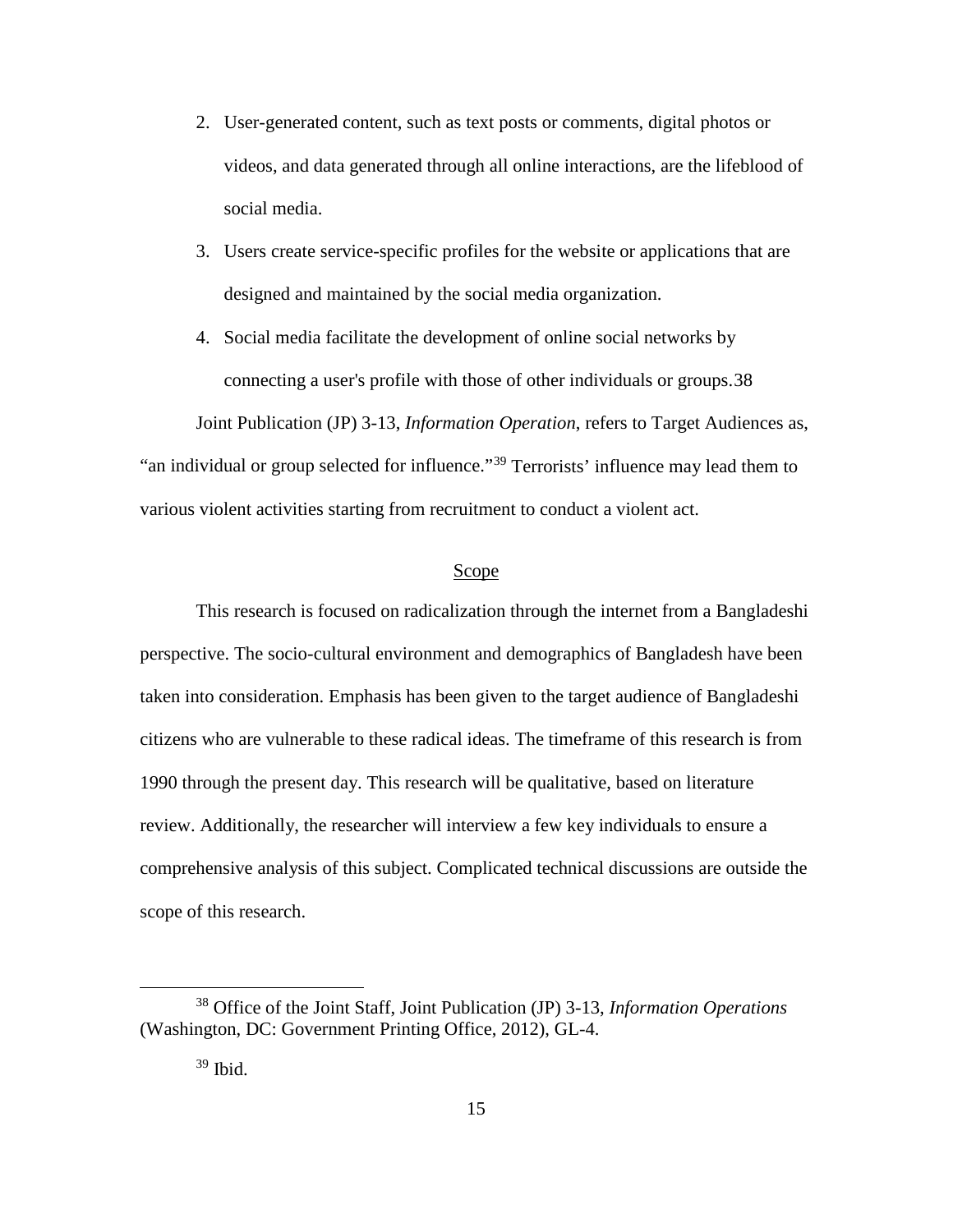#### Limitations

Lack of publicly available information on the radicalization efforts in Bangladesh by various terrorist organizations is a fundamental limitation of this research. There is also a lack of scholarly research in Bangladesh on this subject. Additionally, much of the data on terrorist organizations is For Official Use Only or Law Enforcement Only classification and is not available for use in this thesis.

Another limitation is the policy of the social media companies to release information. Social media like Twitter, Facebook, and YouTube do not disclose any information to the public. Moreover, they rely on user-generated reports to flag content for further investigation. Facebook, for example, will only disclose data to law enforcement on the basis of a valid court order or search warrant. The Government of Bangladesh would need to work with U.S. authorities to obtain information, as Facebook and many other social networks are based in the United States. Facebook states, "We interpret the national security letter provision as applied to Facebook to require the production of only two categories of information: name and length of service."<sup>[40](#page-25-0)</sup>

#### Delimitations

This research will discuss online radicalization in Bangladesh in generic terms. It will not discuss the cyber-related technical issues in depth. Moreover, it will not discuss any issue that have legal restrictions. This research will be based on content analysis and

<span id="page-25-0"></span> <sup>40</sup> Facebook, "Information for Law Enforcement Authorities," Facebook.com, accessed November 1, 2016, https://www.facebook/com/safety/ groups/law/guidelines.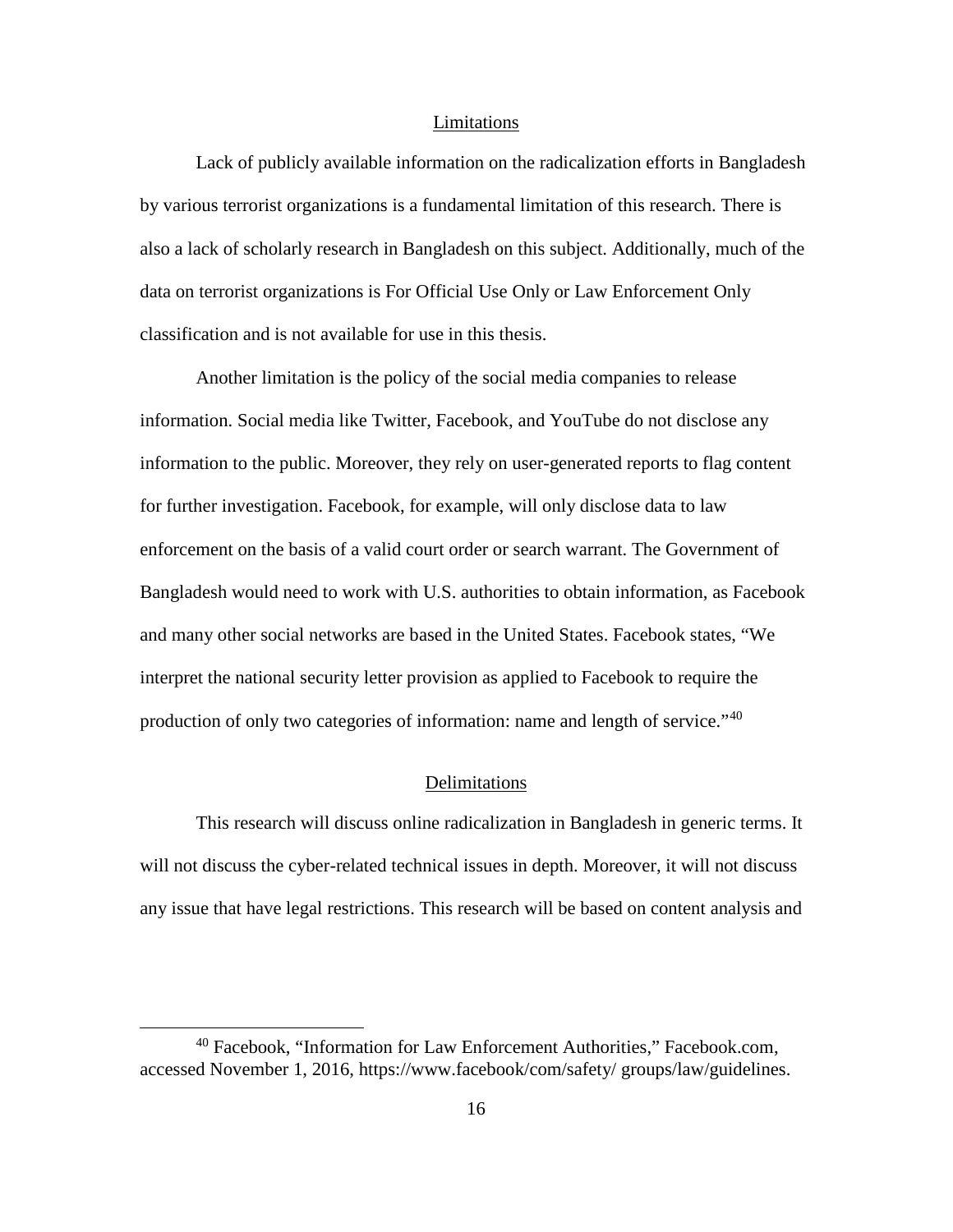expert interviews. An additional self-imposed constraint was the decision not to attempt to seek information from a radicalized person or group.

#### Significance of the Study

Many governments recognize the threat posed by violent ideologies spread through the internet. Social media and other communication technologies have enabled the virtual and, in some cases, actual mobilization of dispersed and demographically varied audiences across the world.<sup>[41](#page-26-0)</sup> The characteristics of the social media environment need analysis to counter its usage for spreading radical ideas. According to Twitter's internal statistics, they have approximately 313 million monthly active users with forty-plus languages supported.<sup>[42](#page-26-1)</sup> YouTube claims to have over a billion users, with mobile users averaging forty minutes per viewing session.<sup>[43](#page-26-2)</sup> Facebook estimates having 1.18 billion monthly active users.<sup>[44](#page-26-3)</sup> As per Internet World Stats, Bangladesh has 21 million active Facebook users. [45](#page-26-4) Therefore, the internet, particularly social media, provide a wide

<span id="page-26-0"></span> <sup>41</sup> Lisa Ferdinando, "Unprecedented Challenge in Countering Adversarial Propaganda," *DoD News*, October 23, 2015, accessed November 1, 2016, http://www.defense.gov/News-Article-View/Article/625750/unprecedented-challenge-incountering-adversarial-propoganda-official-says.

<span id="page-26-1"></span> $42$  Twitter, "It's What Happening," Twitter.com, accessed November 1, 2016, https://about.twitter.com/company.

<span id="page-26-2"></span><sup>43</sup> YouTube, "Statistics," YouTube.com, accessed November 1, 2016, https://www.youtube.com/yt/press/statistics.html.

<span id="page-26-3"></span><sup>44</sup> Statistics Brain, "Facebook Company Statistics," Static Brain Research Institute, accessed November 1, 2016, http://www.statisticbrain.com/facebook-statistics/.

<span id="page-26-4"></span><sup>45</sup> Internet World Stats, "Asia Internet Use, Population Data and Facebook Statistics - March 2017," Internet Coaching Library, accessed November 15, 2016, http://www.internetworldstats.com/stats3.htm#asia.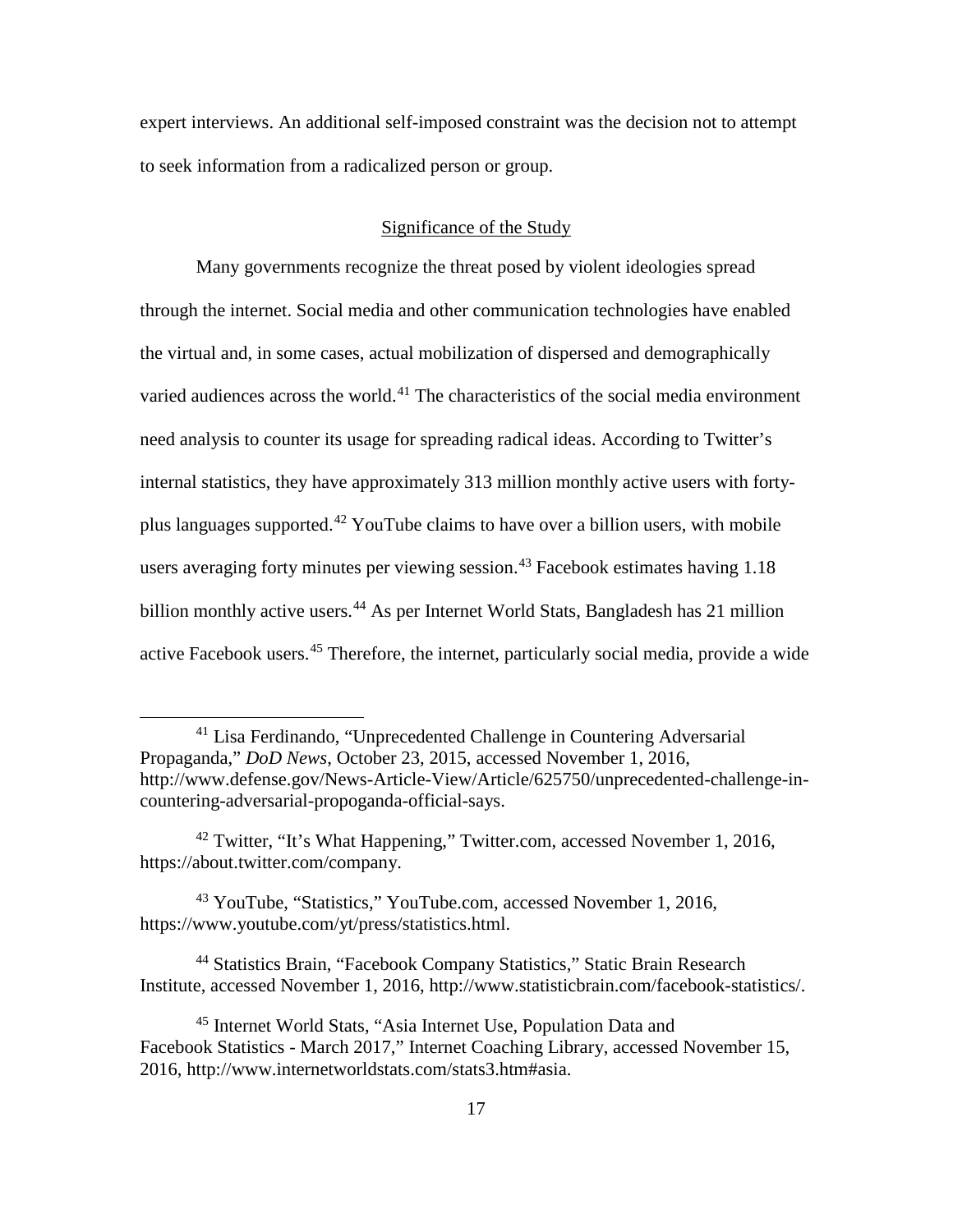opportunity to terrorists to reach any population in any country. This threat is further grave in countries like Bangladesh where general awareness of the threats paved by the internet radicalization is low, and no comprehensive mechanism exists to prevent the radicalization. In Bangladesh, very few researches have been conducted on radicalization through the internet. A significant void concerning the process of countering online radicalization exists. Therefore, this research will attempt to fill a gap in the scholarly literature by determining an approach to integrate cyber initiatives into the counterterrorism system of Bangladesh.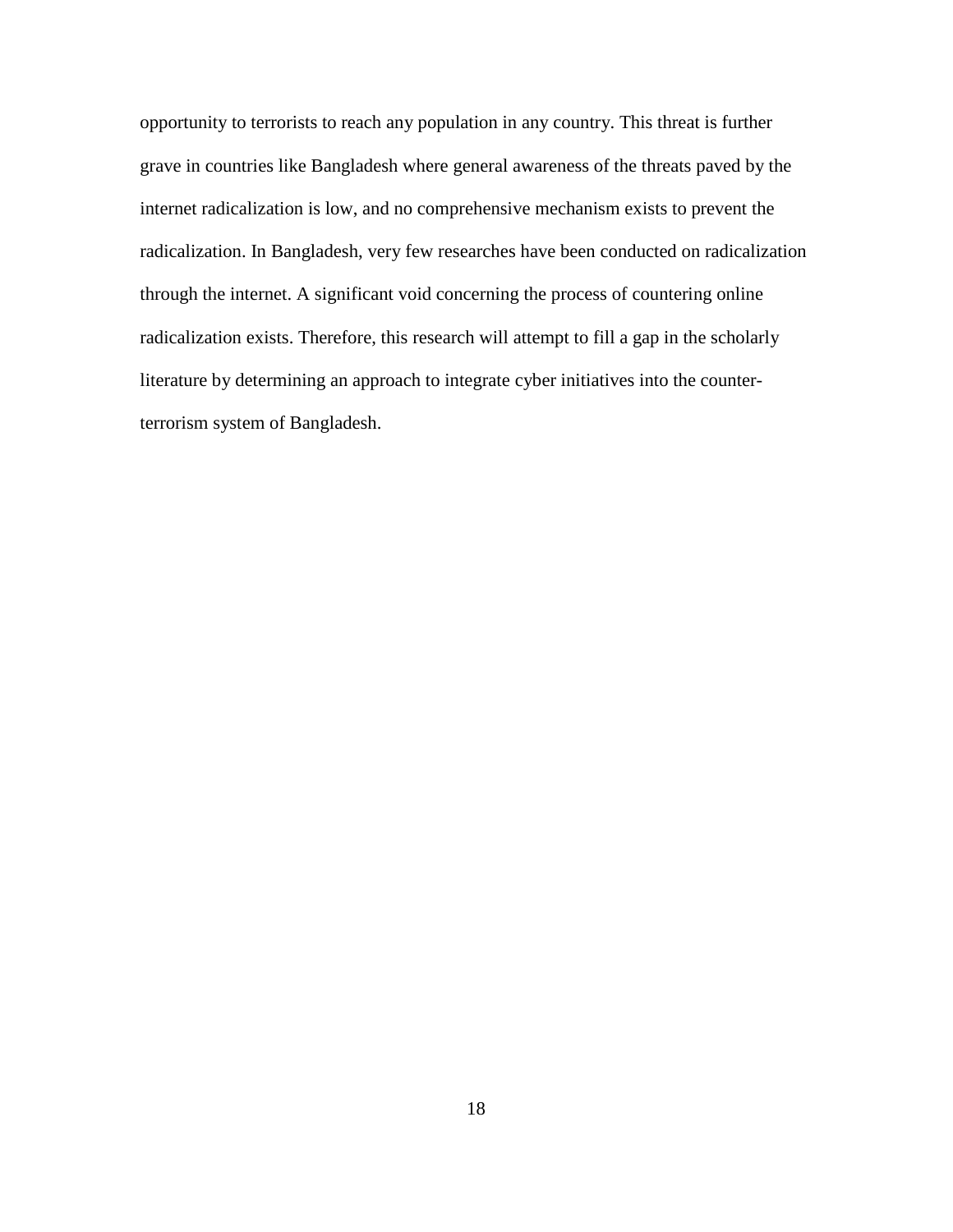#### CHAPTER 2

#### LITERATURE REVIEW

The literature review is divided into three sections: understanding online radicalization, online radicalization from a Bangladeshi perspective, and key elements of successful international anti-radicalization programs. Understanding online radicalization will examine the potential power of the internet to influence people. The section on online radicalization from a Bangladeshi perspective will at first, study the terrorists' approach and their target audiences. After that, it will evaluate the existing programs of countering online radicalization. The final section will examine the strategies adopted by the Federal Bureau of Investigation (FBI), The U.S. National Counterterrorism Center (NCTC), Malaysia and Indonesia. The researcher has selected these two countries of Southeast Asia considering religious and cultural similarities, and geographic proximity. This section will assist to determine the key elements of their success that Bangladesh can adopt in future.

#### Understanding Online Radicalization

The internet has created more opportunities to become radicalized. Many scholarly articles ascribe a role to the internet in promoting radicalization.<sup>[46](#page-28-0)</sup> Those studies suggest that the internet acts as an accelerant and has broken the traditional

<span id="page-28-0"></span> <sup>46</sup> Tomas Precht, *Homegrown Terrorism and Islamist Radicalisation in Europe: From Conversion to Terrorism* (Copenhagen: Danish Ministry of Defence, 2008), 4.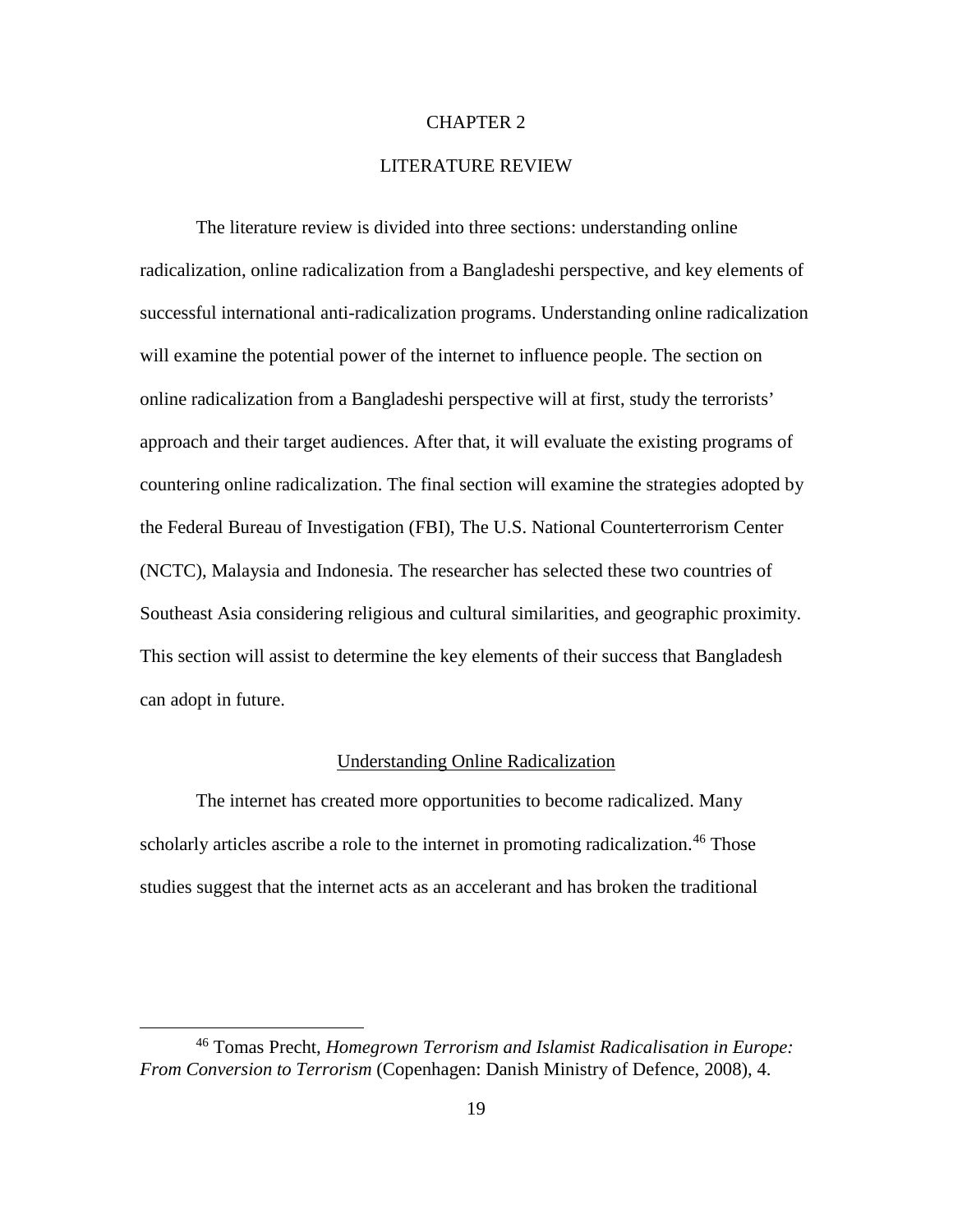barriers to radicalize individuals. [47](#page-29-0) In this regard, Gabriel Weimann's *Terror on the Internet: The New Arena, The New Challenges* counts the number of websites of terrorist groups and reviews their contents. [48](#page-29-1) In his article, Weimann points to the proliferation of extremists' websites. He finds, by the end of 1999 that almost all terrorist groups had established an online presence. Different empirical studies suggest, there is a correlation between extremists' websites and online propaganda, and rapid radicalization.<sup>[49](#page-29-2)</sup>

The reach of the internet has blurred the geographic barriers and connected distant individuals in the virtual world. Peter Neumann, the Director of the International Centre for the Study of Radicalisation, in his research points out that the internet allows terrorists to reach those individuals who would not have been accessible in any other way. [50](#page-29-3) For example, Anwar al-Awlaki successfully created online content such as "*Inspire*" that advocates "jihad from home."[51](#page-29-4) Through the online instructions, he gradually radicalized and convinced Umar Farouk Abdulmutallab, a young and educated Nigerian, for a

<span id="page-29-0"></span> <sup>47</sup> Raffaello Pantucci, *A Typology of Lone Wolves: Preliminary Analysis of Lone Islamist Terrorists* (London: International Centre for the Study of Radicalisation and Political Violence, 2011), 34.

<span id="page-29-1"></span><sup>48</sup> Gabriel Weimann, *Terror on the Internet: The New Arena, The New Challenges* (Washington, DC: United States Institute of Peace Press, 2006), 15.

<span id="page-29-2"></span><sup>49</sup> Shawn Powers and Matt Armstrong, *Visual Propaganda and Extremism in the Online Environment*, edited by Carol K. Winkler and Cori E. Dauber (Carlisle, PA: The United States Army War College Press, 2014), 166.

<span id="page-29-4"></span><span id="page-29-3"></span><sup>&</sup>lt;sup>50</sup> Peter R. Neumann, "Options and Strategies for Countering Online Radicalization in the United States," *Studies in Conflict and Terrorism* (2013): 431-432.

<sup>51</sup> Anwar al-Awlaki was a spokesperson and recruiter for Al Qaeda.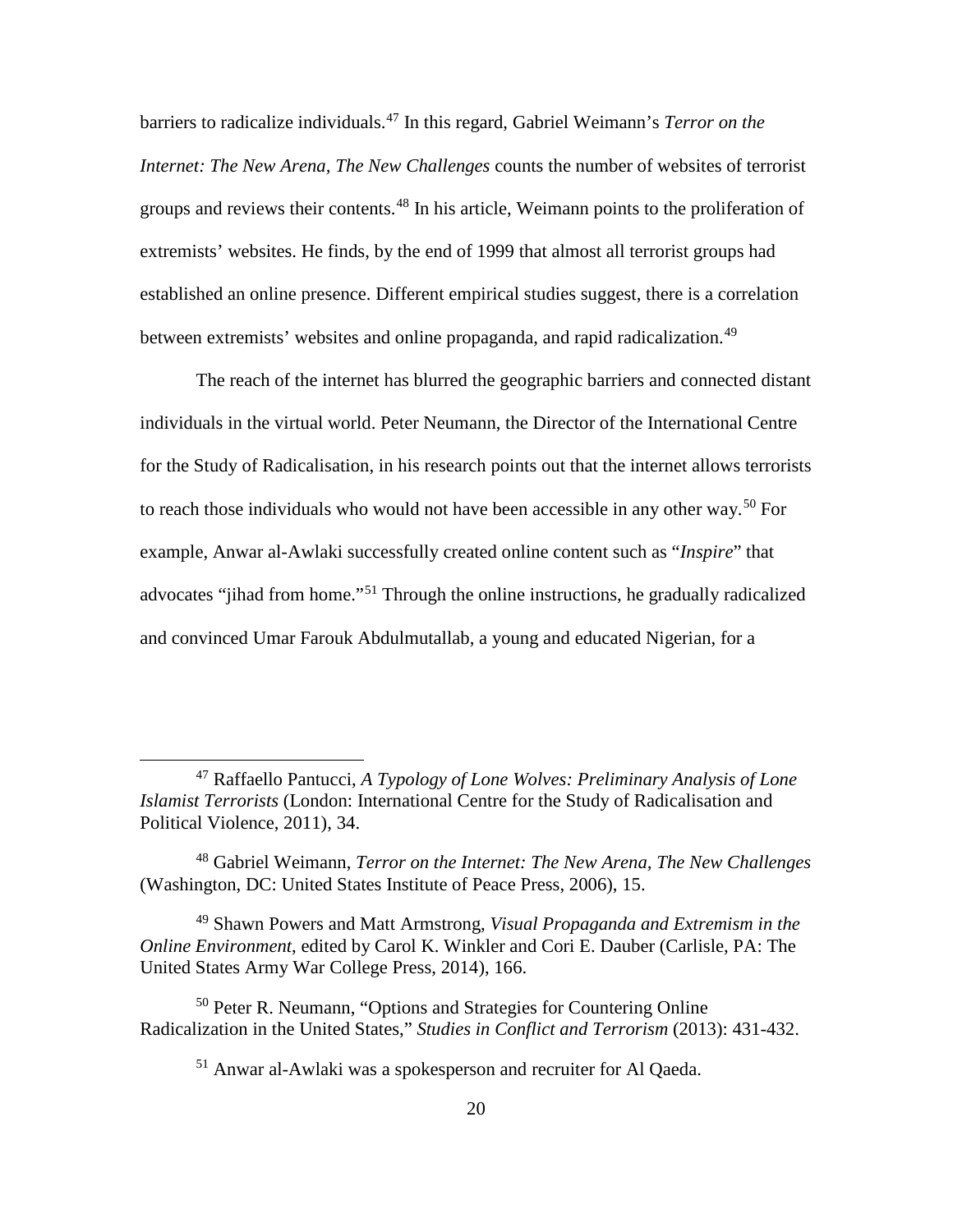"martyrdom mission."[52](#page-30-0) Ines von Behr, a senior analyst at RAND Europe, asserts that this kind of online materials have broadened the scope to reach any people, and their appealing contents create more chance to implant radical ideas among the individuals.<sup>[53](#page-30-1)</sup>

The internet creates opportunities to radicalize a wider range of people from all societies. Rachel Briggs and Alex Strugnell, well-known security experts, identify that besides removing the geographic barrier, the internet has erased the social and gender barriers as well to spread extremist ideologies. They highlight that the internet created an opportunity to reach and radicalize women. [54](#page-30-2) In many societies, it may be difficult for women to meet personally with male extremists or work with them; it may also be difficult for the women to express certain thoughts in public. However, the internet allows them greater anonymity. [55](#page-30-3) Some authors state that the internet benefits the introvert individuals who are seeking the radical ideas by creating the ability to access any content privately. [56](#page-30-4) Jerome Bjelopera, a specialist in organized crime and terrorism,

<span id="page-30-1"></span><sup>53</sup> Ines von Behr, Anaïs Reding, Charlie Edwards, and Luke Gribbon, *Radicalisation in The Digital Era* (United Kingdom: RAND Corporation, 2103), 17.

<span id="page-30-2"></span><sup>54</sup> Rachel Briggs and Alex Strugnell, "Radicalisation: The Role of the Internet" (Policy Planners' Network Working Paper, Institute for Strategic Dialogue, London, 2011), 6.

<span id="page-30-3"></span><sup>55</sup> Robert E. Schmidle, "Positioning Theory and Terrorist Networks," *Journal for the Theory of Social Behaviour* 40, no. 1 (2010): 65.

<span id="page-30-0"></span> <sup>52</sup> Scott Shane, "Inside Al Qaeda's Plot to Blow Up an American Airliner*," The New York Times*, February 22, 2017, accessed March 5, 2017, https://www.nytimes.com/ 2017/02/22/us/politics/anwar-awlaki-underwear-bomber-abdulmutallab.html.

<span id="page-30-4"></span><sup>56</sup> Robyn Torok, "Make a Bomb in Your Mums Kitchen: Cyber Recruiting and Socialisation of White Moors and Home Grown Jihadists" (Conference Proceeding Paper, Australian Counterterrorism Conference, Edith Cowan University, Perth, 2010), 54-55.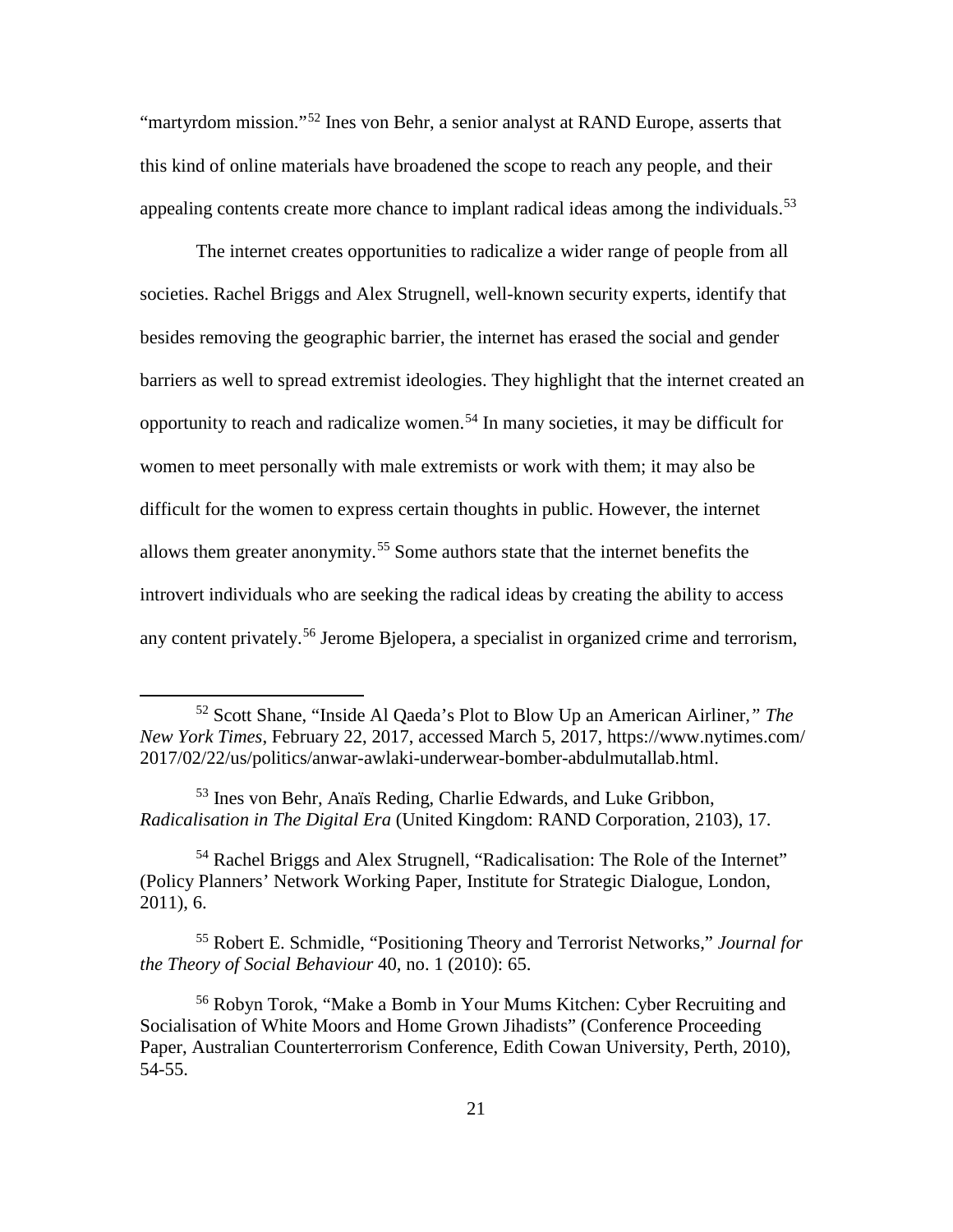says that the characteristics of the internet allow a relative advantage to the terrorists in the present days than in previous generations by fading the lines between countries, societies, and genders.<sup>[57](#page-31-0)</sup> The internet also provides supposed anonymity and a degree of protection and security from detection.<sup>[58](#page-31-1)</sup>

The internet accelerates the process of radicalization. Bjelopera calls the internet an "echo chamber."[59](#page-31-2) By this he means, people who are searching any radical ideas to support their thoughts are likely to get some reinforcing content on the internet due to its abundance of storage. The internet is a kind of "one-stop shop" for all the information that individuals may seek to reinforce their pre-existing radical ideas. Therefore, the virtual world reduces the timeframe of radicalization process as opposed to the actual world. Anthony Bergin, a senior research fellow at the Australian National Security College, in his study refers to the internet as a "conveyor belt" that accelerates radicalization by providing an instant and continuous connection to any radical idea.<sup>[60](#page-31-3)</sup> Raffaello Pantucci, the Director of International Security Studies at the Royal United Services Institute (RUSI) in London, further highlights the internet's role in incubating

<span id="page-31-1"></span><span id="page-31-0"></span> <sup>57</sup> Jerome P. Bjelopera, *American Jihadist Terrorism: Combating a Complex Threat* (Washington, DC: Congress Research Service, 2011), 101-102.

<sup>58</sup> Weimann, *Terror on the Internet*, 29.

<sup>59</sup> Bjelopera, 101-102.

<span id="page-31-3"></span><span id="page-31-2"></span><sup>60</sup> Anthony Bergin, Sulastri Bte Osman, Carl Ungerer, and Nur Azlin Mohamad Yasin, "Countering Internet Radicalisation in Southeast Asia," Special Report, Issue 22 (Canberra: Australian Strategic Policy Institute, 2009), 5.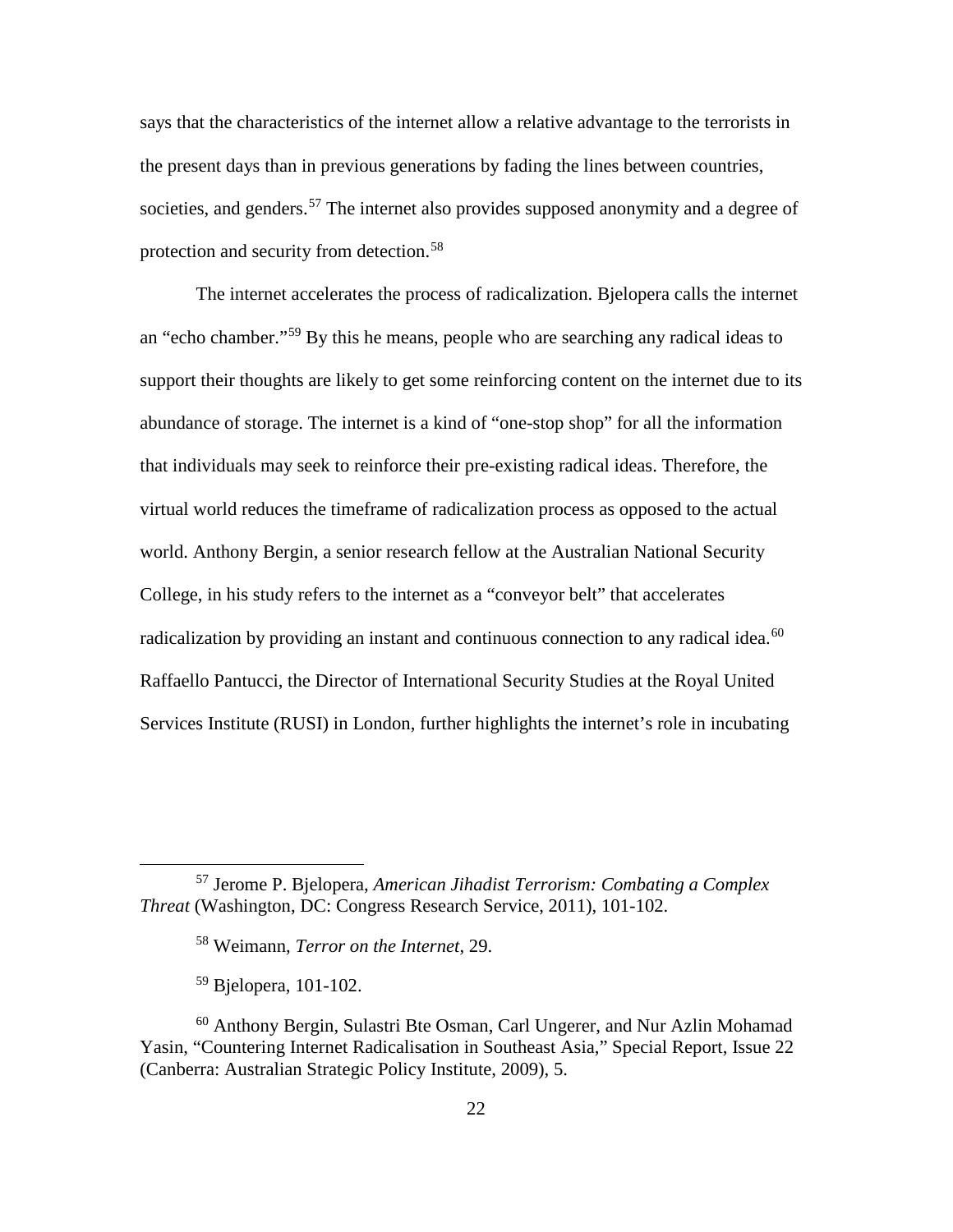and accelerating radicalization.<sup>[61](#page-32-0)</sup> Lieutenant General Robert E. Schmidle Jr. (retired), former U.S. Cyber Command Deputy Director, points that the chat rooms, in particular, are effective for the extremists since they can exchange ideas with like-minded individuals, 24/7, regardless of borders. [62](#page-32-1)

The internet allows radicalization to occur without physical contact. Su Yin Yeap and Jenna Park, prominent security experts, explain that the internet enables any individual to access radical religious content from their personal space instead of attending a radical religious gathering. [63](#page-32-2) Hence, an individual needs only to have an internet connection, and traveling to other locations is not required. Though the internet reduces hurdles to interaction, a few scholars argue that person to person human interaction is necessary for radicalization. However, Behr says, in a digital era online activities may be considered as an extension of real lives, and a direct physical connection is no longer essential.<sup>[64](#page-32-3)</sup> Besides the actual world, personal relationships may grow in the virtual world. Thus, Mitchell Silber and Arvin Bhatt, intelligence analysts of the New York Police Department Intelligence Division, assert that radicalization on the internet is not necessarily any different to what would happen with other more private

<span id="page-32-0"></span> <sup>61</sup> Pantucci, *A Typology of Lone Wolves: Preliminary Analysis of Lone Islamist Terrorists*, 3-4.

 $62$  Schmidle, 65.

<span id="page-32-3"></span><span id="page-32-2"></span><span id="page-32-1"></span><sup>63</sup> Su Yin Yeap and Jenna Park, *Countering Internet Radicalisation: A Holistic Approach* (Singapore: S. Rajaratnam School of International Studies, 2010), 2.

 $64$  Behr et al., 20.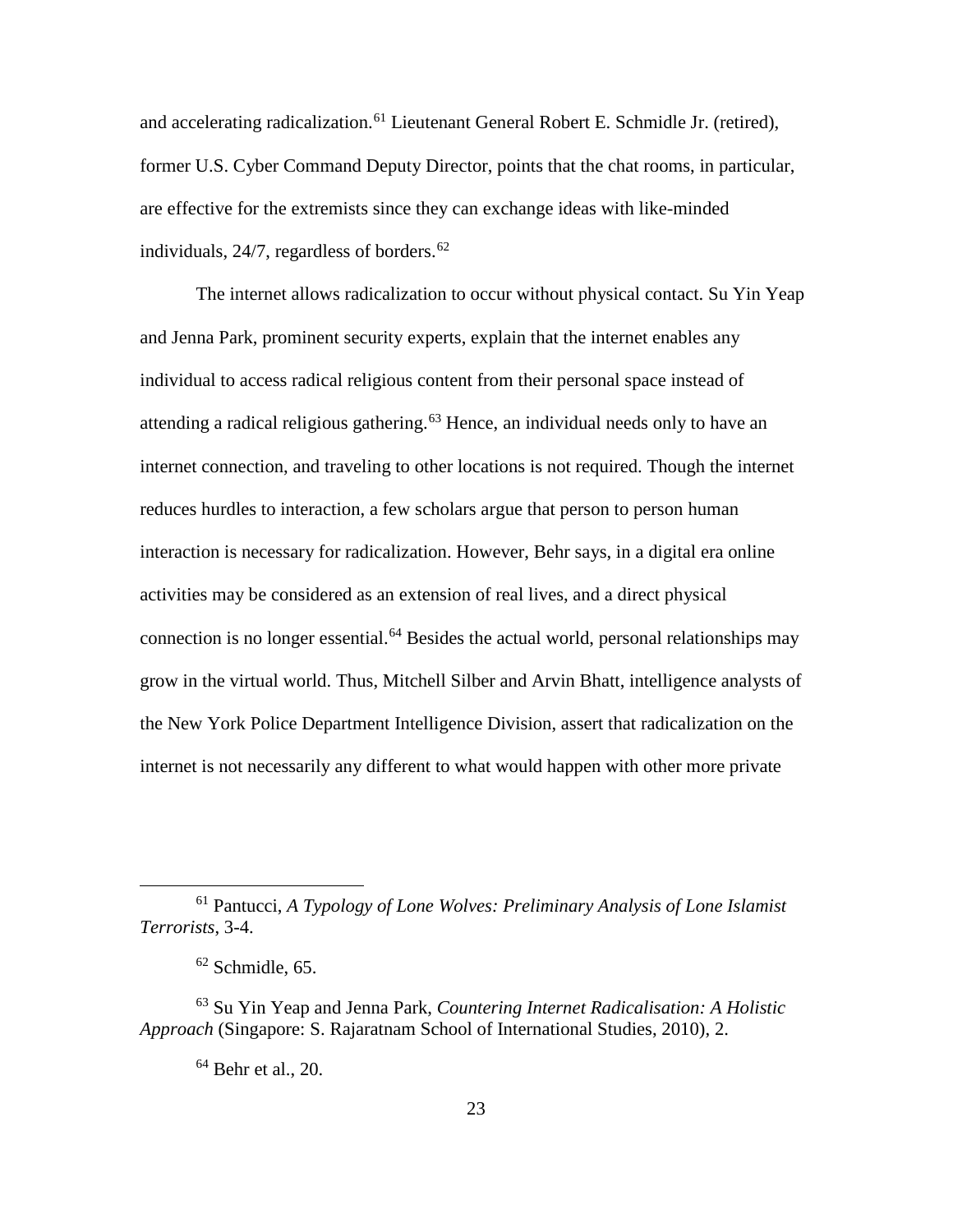and less visible sources.<sup>[65](#page-33-0)</sup> Besides, the internet increases opportunities for selfradicalization. It is a process where an individual gradually becomes radicalized by himself.<sup>[66](#page-33-1)</sup> Hence, the internet creates opportunities for radicalization without face to face human interaction.

The U.S. Joint Publication 3-12 (R), *Cyberspace Operations*, describes the concept of cyber-persona and challenges in targeting those. The cyber-persona layer is a digital representation of an individual or identity in cyberspace. [67](#page-33-2) It consists of the people actually on the network, and may directly link to an actual person or entity.<sup>[68](#page-33-3)</sup> Moreover, a single cyber-persona can have multiple users. For example, a single person can have multiple accounts on various websites that create many cyber-persona. On the other hand, several people may share a single account, thereby, making a single cyber-persona. Consequently, ascribing responsibility and targeting in cyberspace is difficult.<sup>[69](#page-33-4)</sup> An extremist can adeptly exploit the characteristics of cyber-persona and evade interception by LEAs.

<span id="page-33-0"></span> <sup>65</sup> Mitchell D. Silber and Arvin Bhatt, "Radicalization in the West: The Homegrown Threat" (Report, The New York City Police Department, New York, 2007), 16.

<span id="page-33-3"></span><span id="page-33-2"></span><span id="page-33-1"></span><sup>66</sup> "Studies into Violent Radicalisation; Lot 2: The Beliefs Ideologies and Narratives" (Study Paper, Directorate General Justice, Freedom and Security, European Commission, UK, 2008), 89.

<sup>67</sup> Office of the Joint Staff, JP 3-12 (R), *Cyberspace Operations*, I-3.

<sup>68</sup> Ibid., I-4.

<span id="page-33-4"></span> $69$  Ibid.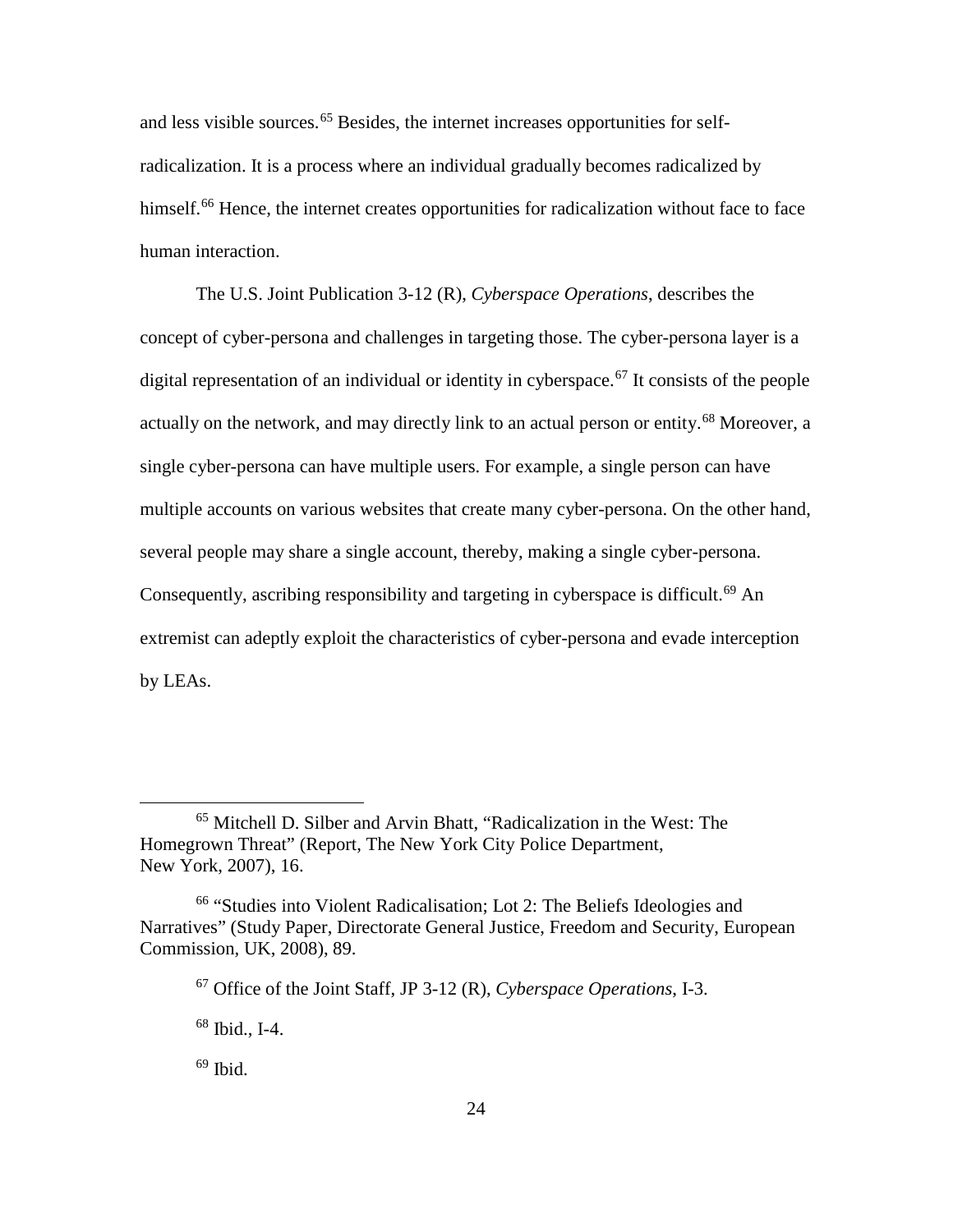An individual moves through several phases as he becomes radicalized. In a New York Police Department (NYPD) radicalization case study, Silber and Bhatt identify four phases of radicalization: pre-radicalization, self-identification, indoctrination and jihadization.<sup>[70](#page-34-0)</sup> The case study recognizes the impact of the internet on an individual who is looking for "a religious identity and a cause."<sup>[71](#page-34-1)</sup> The internet facilitates each of the stages to instruct, socialize, indoctrinate and recruit.<sup>[72](#page-34-2)</sup> The FBI has also created a radicalization model similar to that of the NYPD. The FBI model has four stages: pre-radicalization, identification, indoctrination and action.<sup>[73](#page-34-3)</sup>

Fathali M. Moghaddam, an American psychologist in Georgetown University, uses the metaphor of a "staircase" leading to the terrorist act while describing the gradual process of radicalization.<sup>[74](#page-34-4)</sup> The staircase has a ground floor and five higher levels; each level has its specific psychological characteristics. The internet may contribute at each level leading to terrorism.<sup>[75](#page-34-5)</sup> He says that often a feeling of deprivation or unfair social treatment initiates the process. However, only a few people climb the stair and finally get recruited in the terrorist organizations. They think that they have no active voice in the

 $71$  Ibid., 8.

 $72$  Ibid., 8-9.

<sup>73</sup> Ibid., 30.

<span id="page-34-5"></span><span id="page-34-4"></span><span id="page-34-3"></span><span id="page-34-2"></span><span id="page-34-1"></span><sup>74</sup> Fathali M Moghaddam, "The Staircase to Terrorism, a Psychological Exploration," *American Psychologist* 60, no. 2 (2005): 161-162.

 $75$  Ibid.

<span id="page-34-0"></span> <sup>70</sup> Silber and Bhatt, 6-7.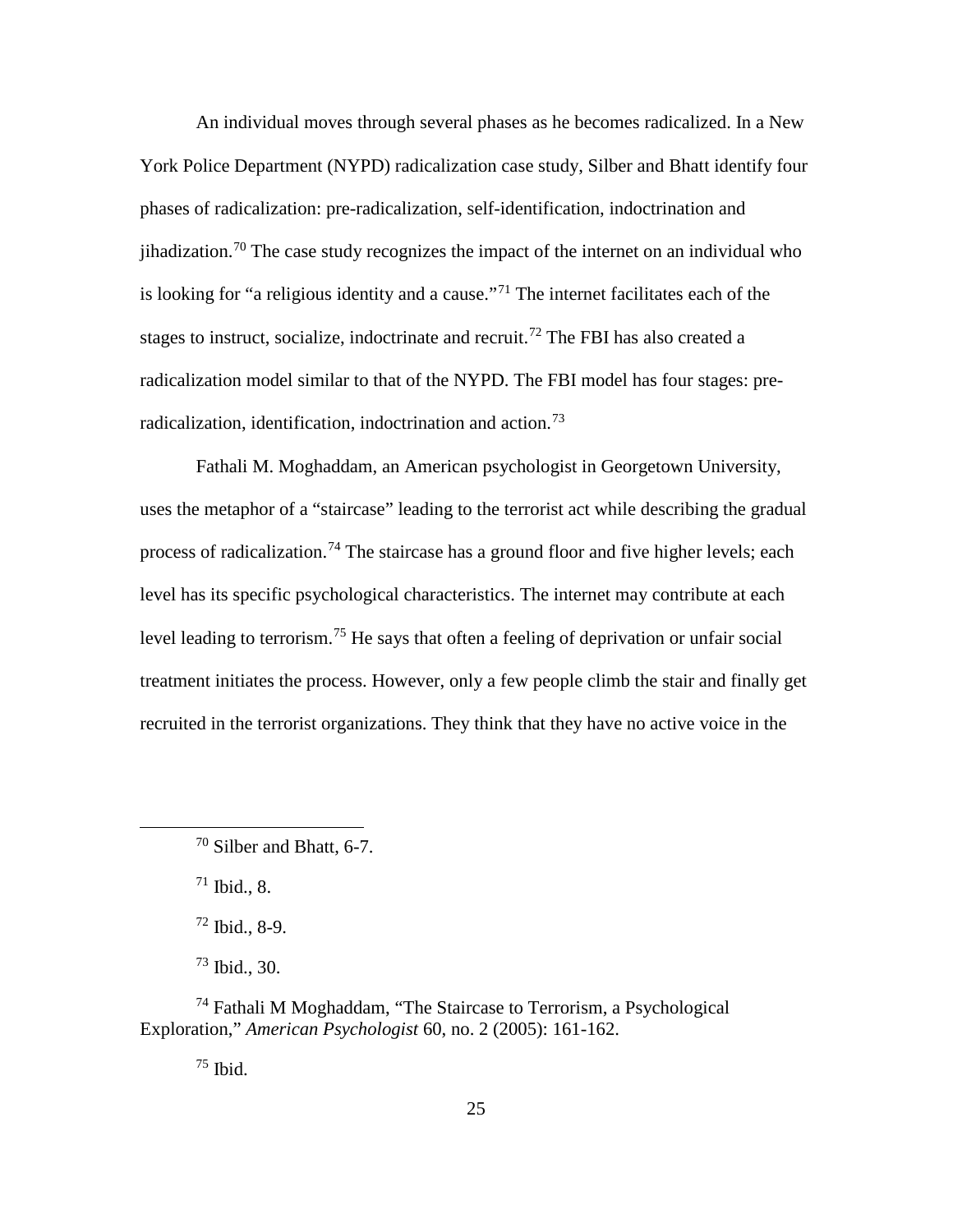society, and terrorist leaders motivate them in adopting aggressive actions as legitimate tools. [76](#page-35-0) Figure 1 illustrates the Moghaddam's staircase to radicalization.



Figure 1. Moghaddam Staircase to Radicalization

*Source*: Fathali M Moghaddam, "The Staircase to Terrorism, a Psychological Exploration," *American Psychologist* 60, no. 2 (2005): 161-169.

<span id="page-35-0"></span>76 Ibid.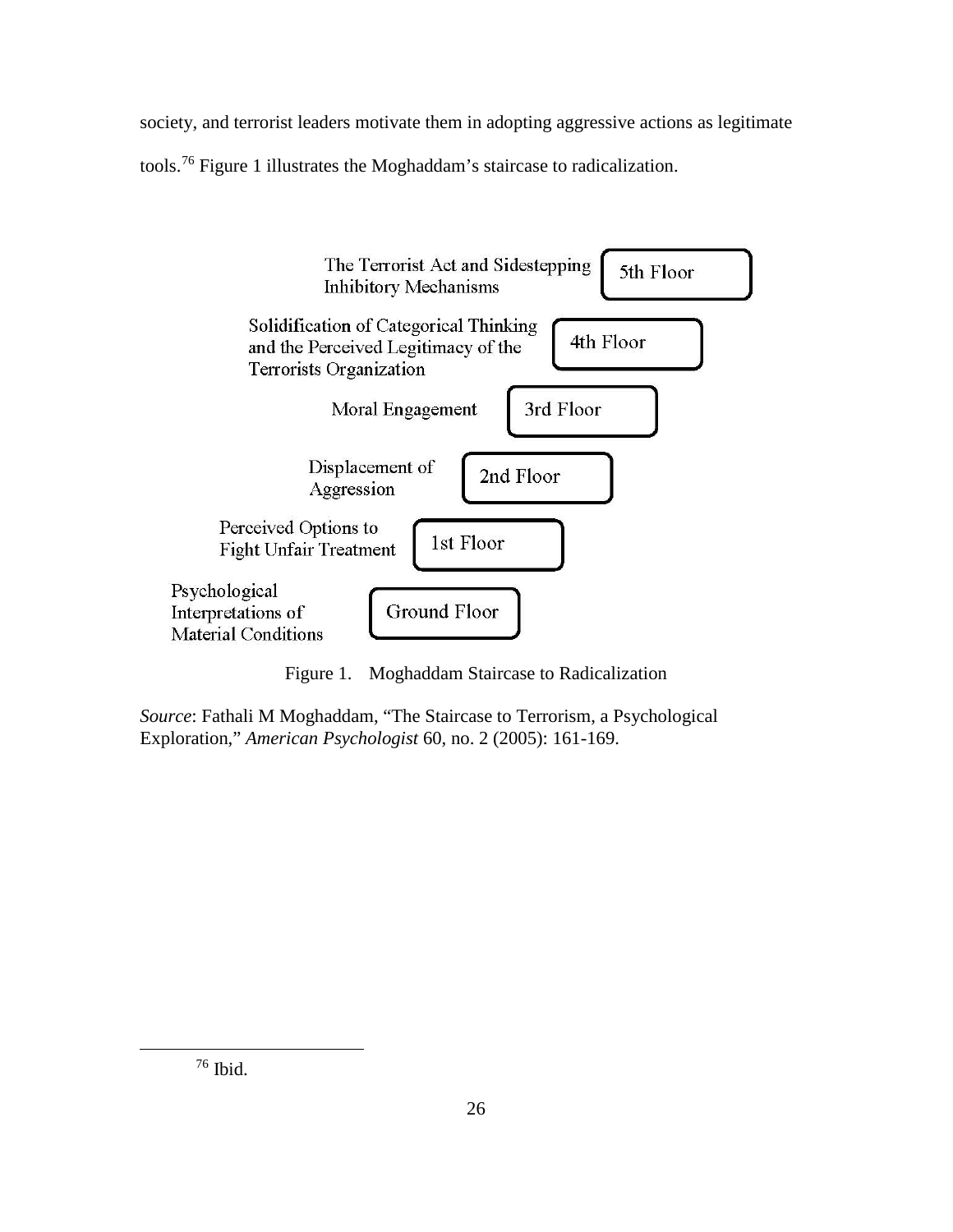## Online Radicalization from a Bangladeshi Perspective

Terrorists' Approach and their Target Audience

In Bangladesh, a few religion-based terrorist organizations have gained capabilities to develop and spread their radical messages online.<sup>[77](#page-36-0)</sup> They have attracted public and media attention through terrorist activities and propaganda. Besides, a few leftist political groups are also trying to develop their online capabilities.<sup>[78](#page-36-1)</sup> At present 13 terrorist organizations are operating actively, and 29 others are operating covertly using fake credentials.<sup>[79](#page-36-2)</sup> The Special Branch (SB) of Bangladesh Police has provided the names of eight terrorist organizations to Home Ministry who are very active on the internet: Ansarullah Bangla Team, Allah'r Dal, Islamic Solidarity Front, Tamiruddin Bangladesh, Tawhidee Trust, Hizbut-Tawhid, Shahdat-e-Nabuwat and Jamat-as-Sadat. The government has already banned five of these terrorist organizations, and likely to ban eight more in future.<sup>[80](#page-36-3)</sup> In the future, these groups are likely to continue enhancing their online capabilities.

Bangladeshi terrorist groups appear to be active on the internet, particularly on Facebook and YouTube, spreading their radical philosophy. Spreading propaganda through the internet is safer because it has a lower possibility of being tracked by LEAs. Farooq notes that the online propaganda of the terrorists in Bangladesh have become

<span id="page-36-2"></span><span id="page-36-1"></span><span id="page-36-0"></span> <sup>77</sup> Sobhan, *The Role of Civil Society in Countering Radicalization in Bangladesh*, 13.

 $78$  Ibid., 7.

 $79$  Ibid., 8.

<span id="page-36-3"></span><sup>80</sup> Ibid.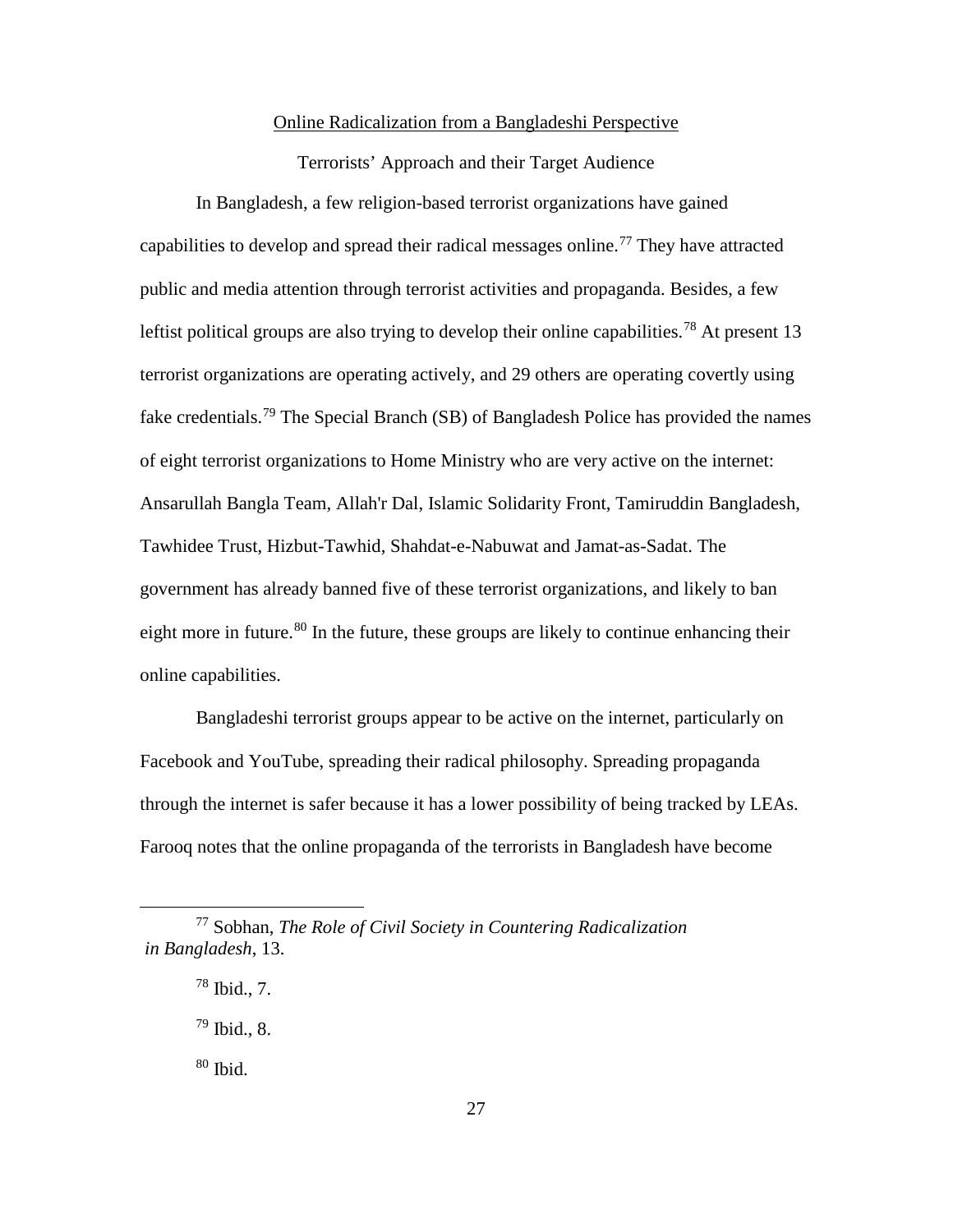more organized and appealing to their targets. <sup>[81](#page-37-0)</sup> For example, Tanbir Uddin Arman, a Bangladeshi researcher on security issues, claims that the terrorists try to exploit the ethnoreligious sentiment of the people while developing their messages, and appeal to their beliefs to embed their radical ideas.<sup>[82](#page-37-1)</sup>

Over the last few years, hate speech and violent ideology have triggered a number of terrorist attacks and incidents of communal violence in Bangladesh. The appeal of such messages on the internet was evident in the Ramu and Pabna incidents where agitated people attacked religious minorities. In both cases, doctored photos and messages on the Facebook defaming Islam, posted by unknown persons using pseudonyms, agitated people.<sup>[83](#page-37-2)</sup> The photos and messages denigrate the Prophet and Mecca which is unacceptable by the Muslim Bangladeshi people in general.<sup>[84](#page-37-3)</sup> It is evident that the unknown persons intentionally hurt the religious sentiment of the people to foment communal violence in the society. Social media has, therefore, become an easy method to spread radical ideas in Bangladesh.

The terrorists in Bangladesh attempt to build their radical narratives based on religious and socio-political issues. Moghaddam identifies that a number of reasons can

 $83$  Ibid.

 $81$  Ibid., 13.

<sup>82</sup> Arman.

<span id="page-37-3"></span><span id="page-37-2"></span><span id="page-37-1"></span><span id="page-37-0"></span><sup>84</sup> Ahmed Humayun Kabir Topu, "Hindus attacked in Pabna," *The Daily Star*, November 3, 2016, accessed March 6, 2017, http://www.thedailystar.net/news/hindusattacked-in-pabna.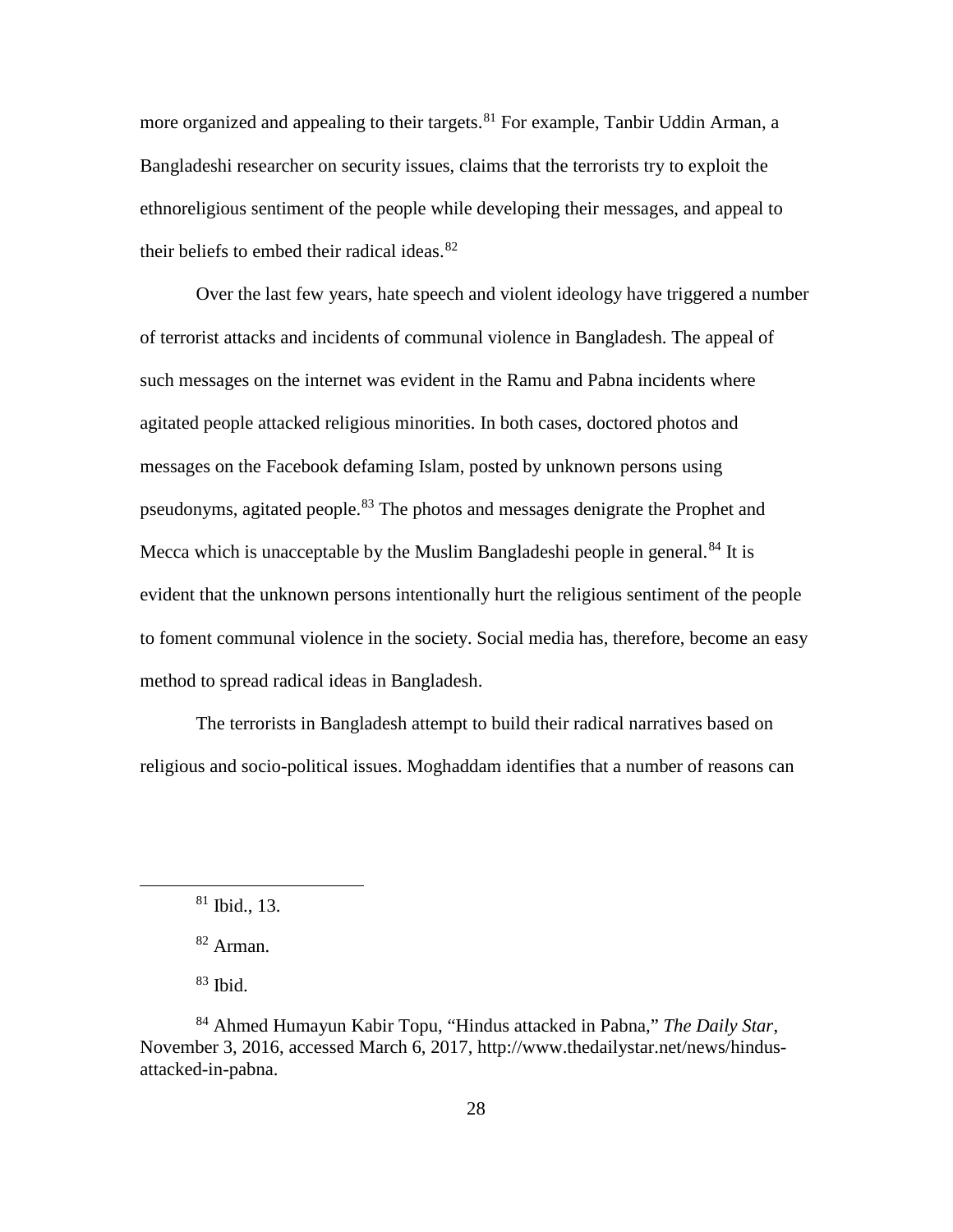potentially trigger the radicalization such as ideology, social deprivation, and poverty.<sup>[85](#page-38-0)</sup> These triggers may be different for different classes of the society, and terrorists adeptly attempt to exploit those. Nirmal Ghosh, a security analyst and the senior correspondent for *The Straits Times*, states that though Bangladesh is politically a secular country, terrorists appeal to the Muslim majority population for making it an Islamic state under Sharia law.<sup>[86](#page-38-1)</sup> They seem to exploit and trigger the religious sentiment of the people. These groups intentionally create fake photos with radical messages such as the prosecution of Muslim Rohingyas and spread those on social media to incite communal violence in the country.<sup>[87](#page-38-2)</sup> Furthermore, the extremists adeptly construct radical narratives on socio-economic disparity and political issues to create sympathizers.

Bangladeshi youths are particularly vulnerable to online radicalization due to lack of awareness. In Bangladesh, the affluent and educated youths have more access to the internet than the poor. This increases the chance of radicalization by triggering their ideology, mostly religious, without any face to face interaction. Therefore, Farooq in his study suggests, the Bangladeshi terrorists seem to target the educated youths by spreading

 $85$  Moghaddam, 161-162.

<span id="page-38-1"></span><span id="page-38-0"></span><sup>86</sup> Nirmal Ghosh, "Battle for Bangladesh's Soul as Islamic Radicals Push for Power," *The Strait Times*, August 2, 2016, accessed February 21, 2107, http://www.straitstimes.com/opinion/battle-for-bangladeshs-soul-as-islamic-radicalspush-for-power.

<span id="page-38-2"></span><sup>87</sup> Tuhin Shubhra Adhikary and Wasim Bin Habib, "Fake Photos Trolling," *The Daily Star*, November 26, 2016, accessed February 21, 2107, http://www.thedailystar.net/frontpage/fake-photos-trolling-1320613.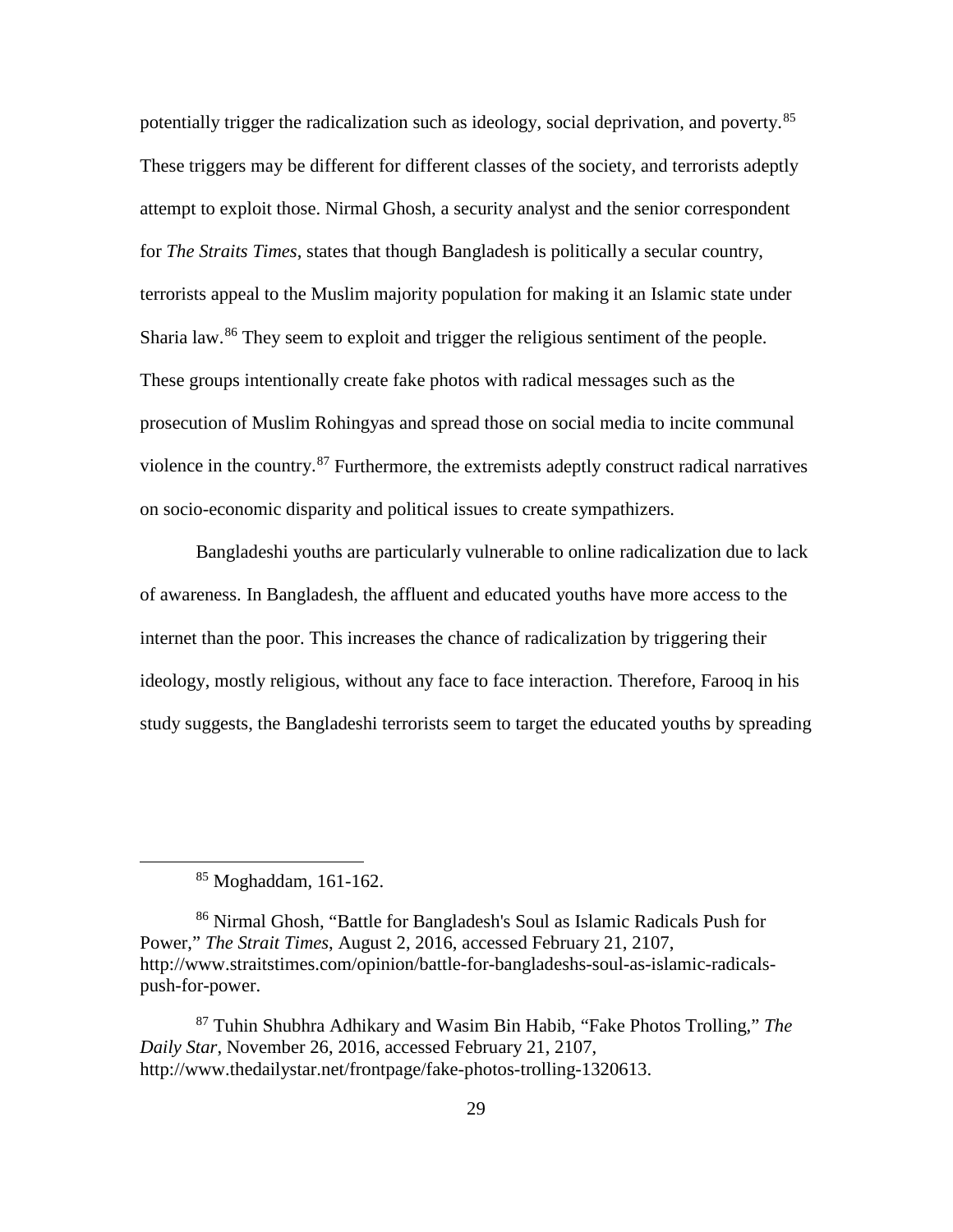appealing messages on the Internet.<sup>[88](#page-39-0)</sup> A study on 250 detained militants in Bangladesh revealed that almost 82 percent of them were radicalized through various social media.<sup>[89](#page-39-1)</sup> Surprisingly, only 22 percent of them are from madrasa background while others are from general education.<sup>[90](#page-39-2)</sup>

## Bangladeshi Counter-Radicalization Programs

The Government of Bangladesh has implemented several plans and strategies to counter radicalization in the country. However, Abul Kalam, a well-known Bangladeshi security expert, argues that the government has mostly applied coercive methods to minimize the terrorist threats.<sup>[91](#page-39-3)</sup> Aynul Islam, a research officer at Bangladesh Institute of International and Strategic Studies (BIISS), in his article categorizes the government initiatives into two types: operational drives by law and security forces, and legal actions.<sup>[92](#page-39-4)</sup> The law enforcement agencies have achieved some success in disrupting a few of the extremist groups. Many extremist leaders and activists have been arrested and put

<span id="page-39-0"></span> <sup>88</sup> Sobhan, *The Role of Civil Society in Countering Radicalization in Bangladesh*, 10.

<span id="page-39-1"></span><sup>89</sup> Kamrul Hasan, "82% Bangladeshi Militants Radicalised Through Social Media," *Prothom Alo*, March 24, 2017, accessed April 3, 2017, http://en.prothomalo.com/bangladesh/news/143243/82%25-Bangladeshi-militants-radicalised-through.

 $90$  Ibid.

<span id="page-39-3"></span><span id="page-39-2"></span><sup>91</sup> Abul Kalam, "The Challenges of Terrorism: Bangladesh Responses," in *Responding to Terrorism in South Asia,* ed. S. D. Moni (Monohar, New Delhi, 2006), 147.

<span id="page-39-4"></span><sup>92</sup> Aynul M. Islam, "Mapping Terrorism Threats in Bangladesh," *Bangladesh Institute of International and Strategic Studies* 29, no. 2 (April 2008): 165.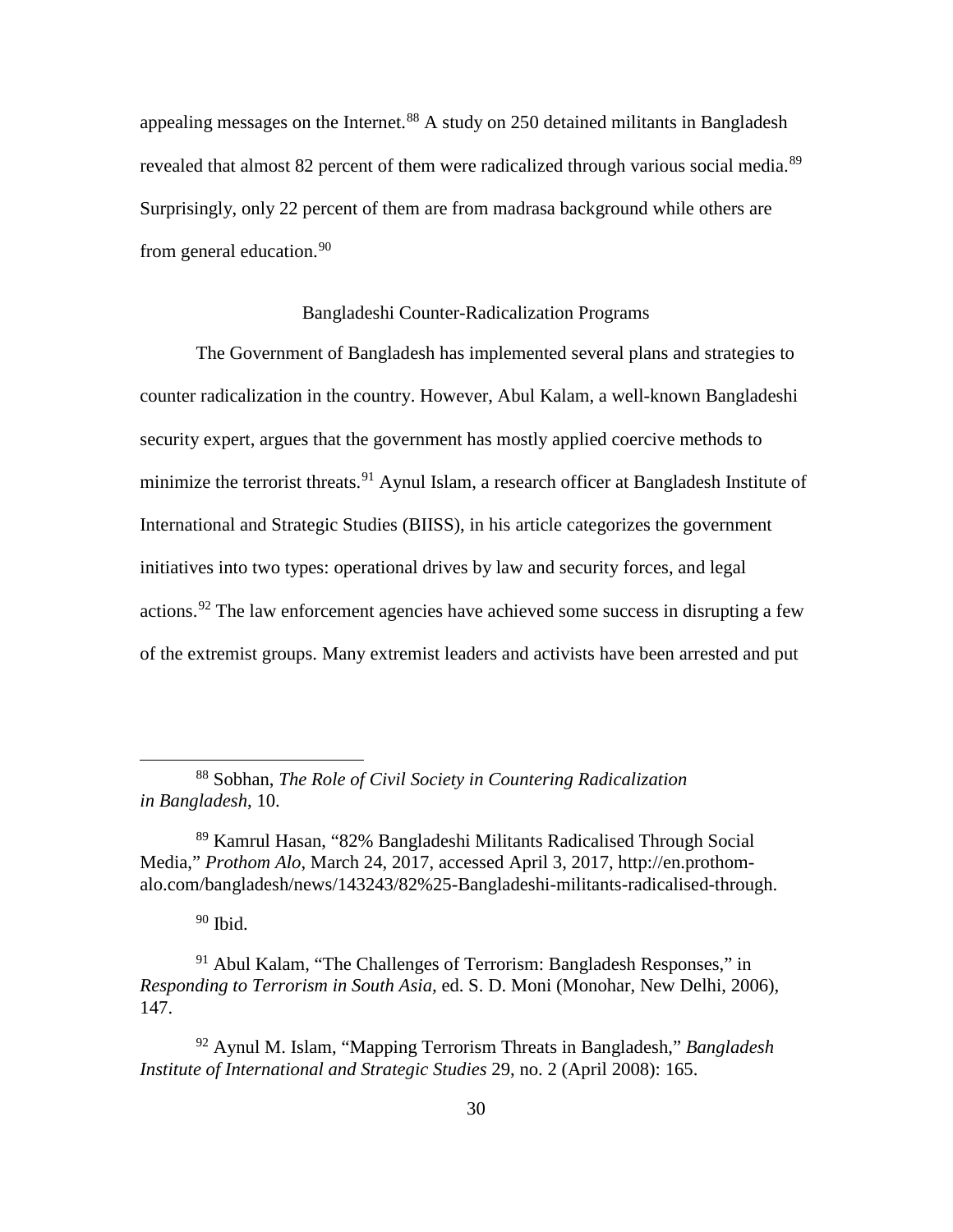on trial. However, different online activities suggest that few of their followers are still covertly maintaining their footprints on the internet.

Bangladesh faces challenges to monitoring the spread of radical content through cyberspace. The Bangladesh National Telecommunication Monitoring Centre (NTMC) monitors suspicious online and cell phone related activities to help intelligence and law enforcement agencies. However, it has outdated technology and lacks the capacity to control the modern ICT.<sup>[93](#page-40-0)</sup> The government effort to shut down or censor a few websites seems not very effective because extremists can innovate new ways to reach people. Moreover, it is hard to identify and stop secret groups on social networking sites that contain radical ideas.

The Government of Bangladesh has enacted some legislation to ensure cyber security. Bangladesh Telecommunication Regulatory Act 2001, The ICT Act 2006, Digital Security Act 2016 (Draft) are the important legislation of Bangladesh in this regard.<sup>[94](#page-40-1)</sup> The Bangladesh Telecommunication Act 2001 establish the foundation of cyber-related laws and makes some of the cybercrimes punishable. For example, it articulates the punishment for activities leading to breach of national security and abusive usage of websites using telecommunications equipment. [95](#page-40-2) Section 53 of this Act gives

<span id="page-40-0"></span><sup>&</sup>lt;sup>93</sup> Rejaul Karim Byron, "Bangladesh to Purchase Modern Surveillance Equipment," *The Daily Star*, August 3, 2015, accessed March 14, 2017, http://www.thedailystar.net/frontpage/govt-buy-new-surveillance-tools-120967.

<span id="page-40-2"></span><span id="page-40-1"></span><sup>&</sup>lt;sup>94</sup> Md. Mahboob Murshed, "A Comparative Analysis between Bangladeshi and Korean Legal Frameworks for Combating Cybercrime to Ensure Cyber Security," *Korean University Law Review* 19, no. 23 (2016): 30.

 $95$  Ibid., 32-33.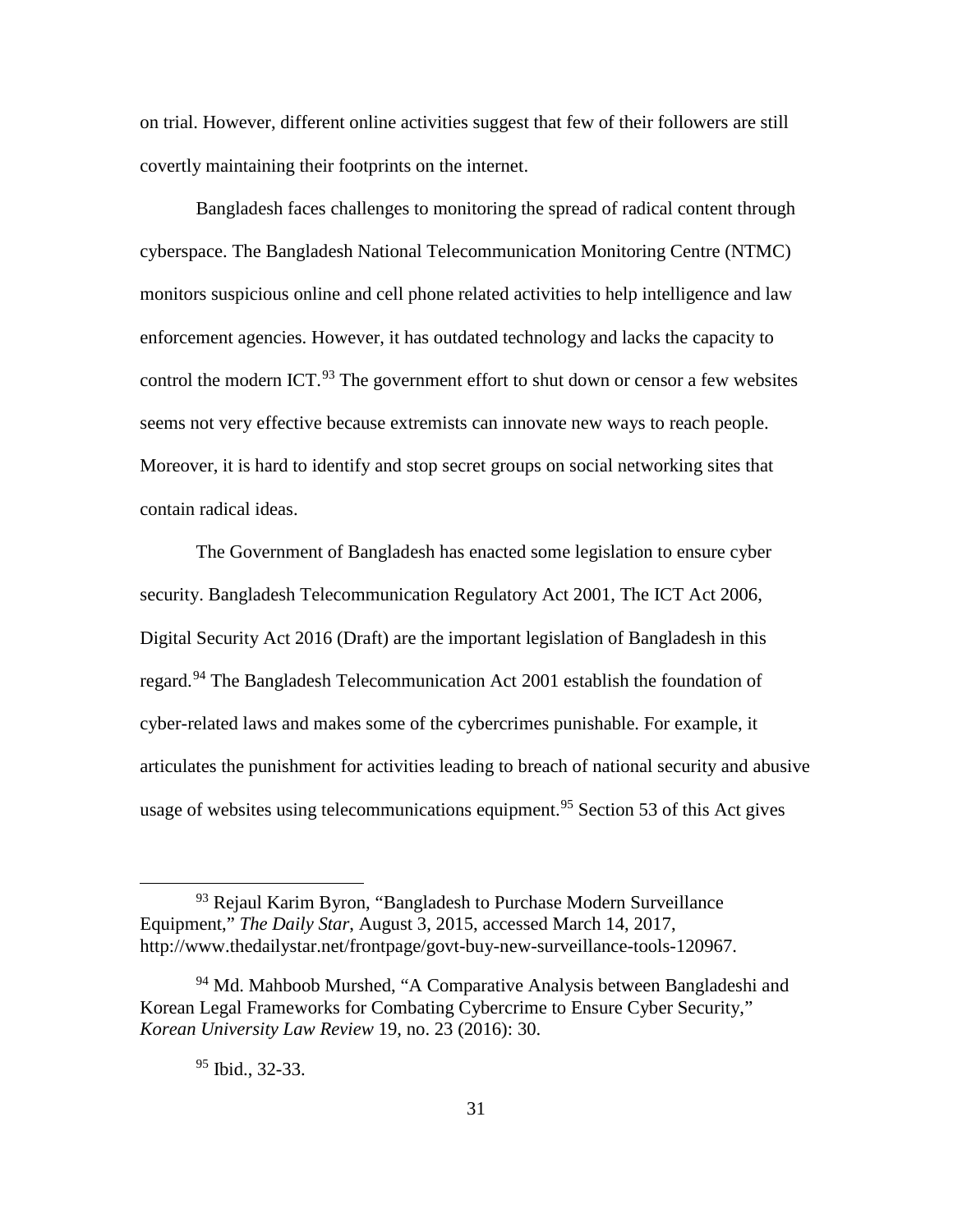the telecommunication authority ample power to intercept the communication system to stop any unwanted cyber incidents with the use of telecommunication tools in the country. [96](#page-41-0) However, these penal provisions do not directly address the issues of cybercrimes. [97](#page-41-1)

The ICT Act 2006 provides a more detailed legal framework to combat cybercrimes. In this Act sections 56,57,66,67, and 68 describe the manner and the offenses related to cyber. Though this law establishes a Cyber Tribunal and Cyber Appellate Tribunal, it does not define the term "cybercrime."[98](#page-41-2) Under section 57 of this Act, the court can sentence violators up to 14 years in prison for willfully publishing any fake, obscene or defaming information on the internet that may be harmful to the society.<sup>[99](#page-41-3)</sup> However, the Tribunal's effectiveness is limited because it cannot take cognizance of any offense either on its own or on the basis of a complaint from an individual. It can work only after a written report from a Police Officer.<sup>[100](#page-41-4)</sup> Md. Mahboob Murshed, an advocate in the Supreme Court of Bangladesh, says that this provision makes the law less effective in combating cybercrimes. This law seems archaic and not

<sup>98</sup> Ibid., 30.

<sup>100</sup> Ibid.

<span id="page-41-1"></span><span id="page-41-0"></span> <sup>96</sup> Bangladesh Telecommunication Regulatory Commission, *The Bangladesh Telecommunication Act 2001*, 53.

 $97$  Murshed, 33.

<span id="page-41-4"></span><span id="page-41-3"></span><span id="page-41-2"></span><sup>99</sup> Bangladesh National Parliament, *The Information and Communication Technology Act 2006*, 16.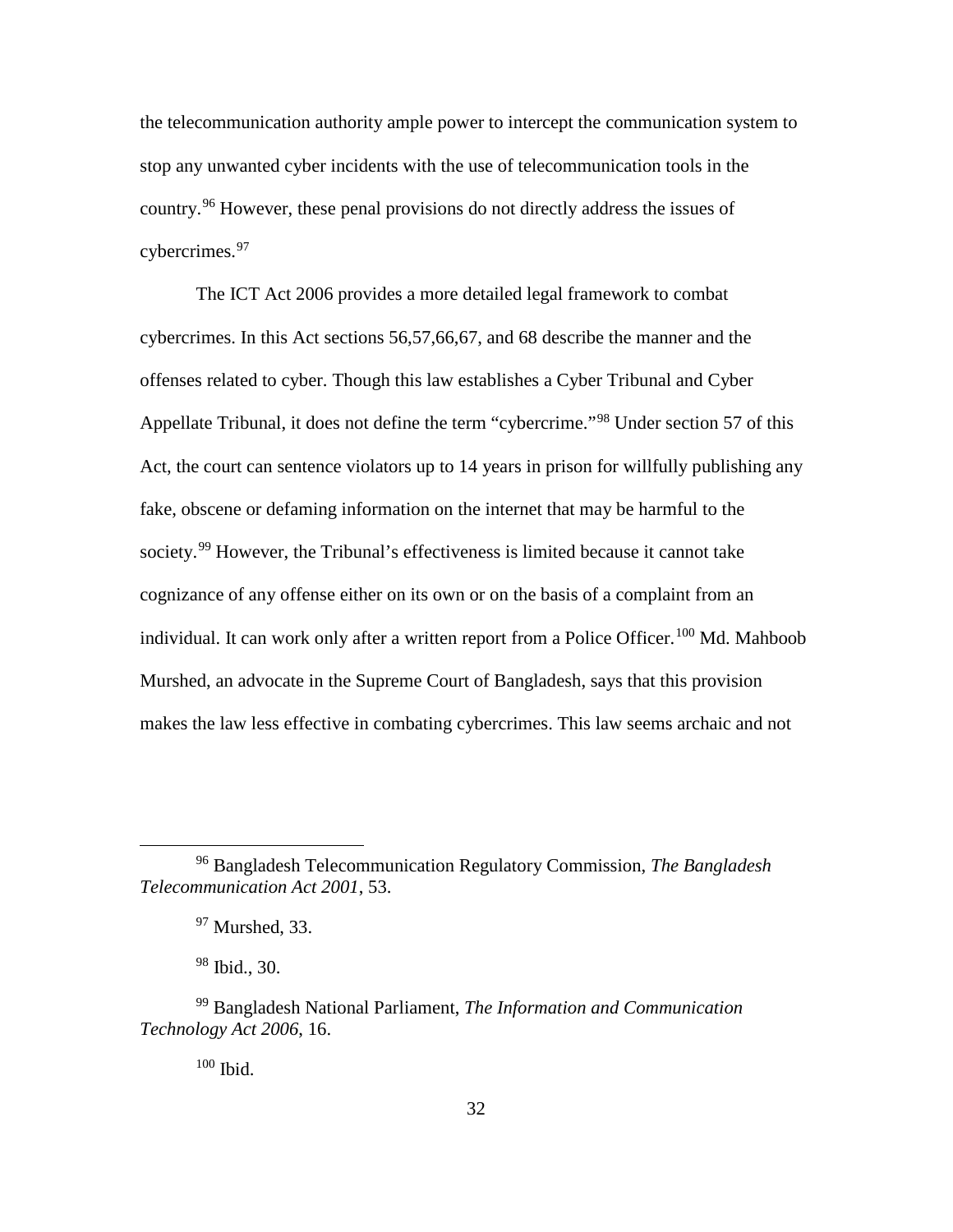compatible with the technical and forensic issues of investigating and prosecuting a cybercrime. [101](#page-42-0)

The Digital Security Act 2016 (Draft) will be an upgraded version of the cyberprotection law of the country. It is expected to replace some of the controversial provisions of cybersecurity laws, like section 57 of the ICT Act 2006. However, the government has not yet addressed the procedural problem of the Tribunals mentioned in the case of the ICT Act  $2006$ .<sup>[102](#page-42-1)</sup> It is also harshly criticized by the journalists for the possibility of impinging freedom of speech. [103](#page-42-2)

Islam says that several agencies are operating in Bangladesh for combating terrorism, but their capabilities and activities are not well coordinated.<sup>[104](#page-42-3)</sup> The Bangladesh Police, the Rapid Action Battalion (RAB), Border Guard Bangladesh, armed forces and intelligence agencies are mainly responsible for fighting terrorism. Though these forces have counter-terrorism cells, they work separately. He further argues that the police are not well equipped and trained to deal with the new trends of online terrorism. On the other hand, several intelligence agencies in Bangladesh such as the National Security Intelligence (NSI), the Directorate General of Forces Intelligence (DGFI), Special Branch

 $101$  Murshed, 1.

<span id="page-42-1"></span><span id="page-42-0"></span><sup>102</sup> "Digital Security Act 2016 (Draft)," accessed February 27, 2017, https://www.forum-asia.org/uploads/wp/2016/08/Digital-Security-Act-English-09.03.2016.pdf.

<span id="page-42-3"></span><span id="page-42-2"></span><sup>103</sup> Committee to Protect Journalists, "Proposed Cyber-Security Bill Threatens Media Freedom in Bangladesh," CPJ.org, August 24, 2016, accessed March 6, 2017, https://cpj.org/2016/08/proposed-cyber-security-bill-threatens-media-freed.php.

 $104$  Islam, 165.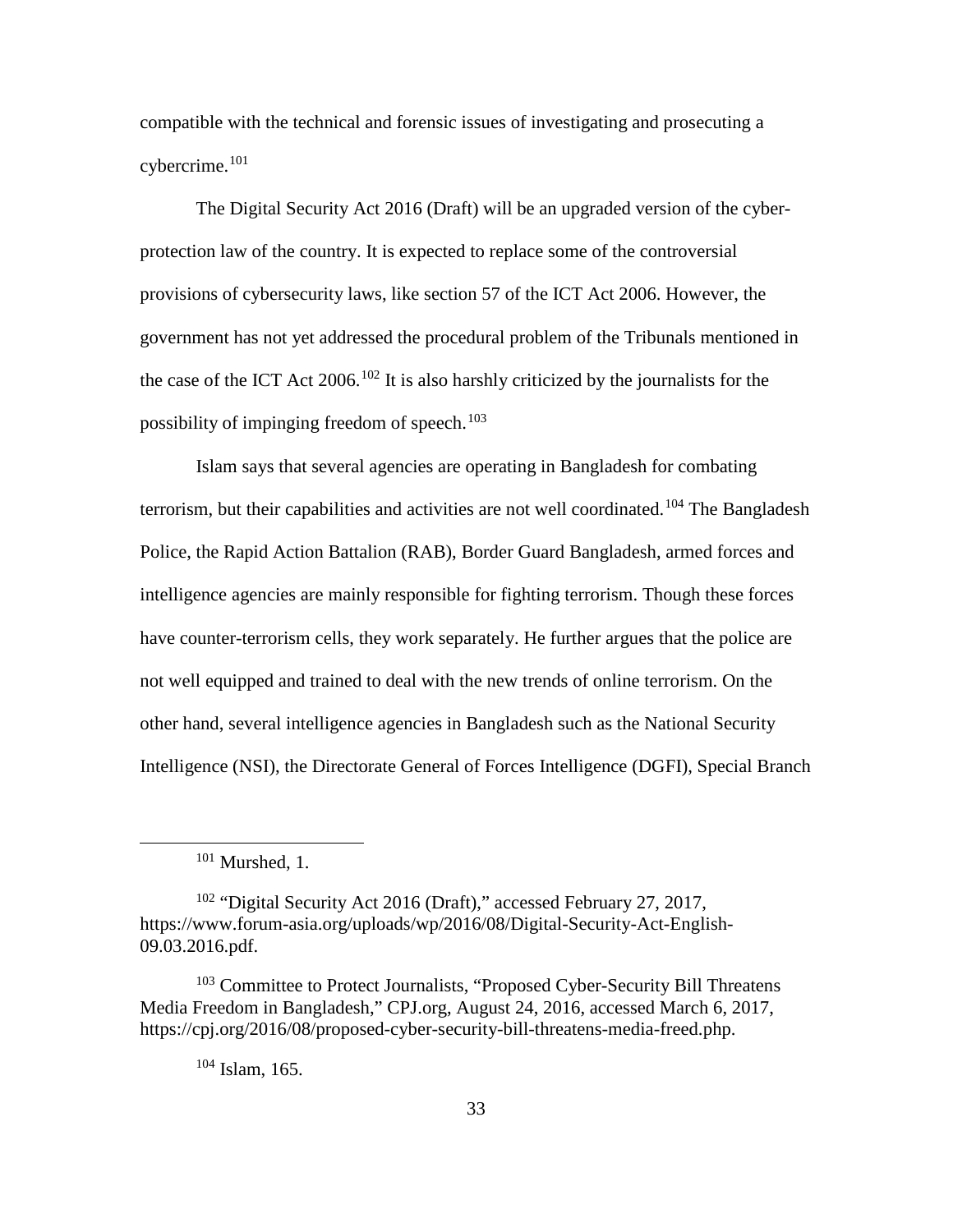(SB) of Police and the RAB Intelligence Wing are working to identify potential threat sources. In May 2004, NSI constituted a separate body called "counter-terrorism cell" to identify particular risk populations and areas, and threat groups. The "Counter-terrorism Bureau" of DGFI has been working to evaluate, analyze, and frame counter-terrorism policy at strategic and operational levels.<sup>[105](#page-43-0)</sup> Nonetheless, there is no set mechanism through which the agencies can share information and coordinate their collection efforts. The absence of an overarching organization causes a lack of coordination among the agencies of Bangladesh.<sup>[106](#page-43-1)</sup>

Islam in his article, *Mapping Terrorism Threats in Bangladesh*, identifies a few key deficiencies of Bangladeshi programs to prevent radicalization.<sup>[107](#page-43-2)</sup> First, Bangladesh has no set mechanism to monitor the internet for preventing the spread of radical ideas. There is a lack of knowledge and understanding of the threats that can spread through cyberspace. The country has neither sufficient technological and organizational expertise nor functional international partnerships for capacity building. Second, the law enforcement agencies do not have close links with the other service sectors or the private sector to identify suspicious activities. Third, the Government of Bangladesh is not sufficiently addressing strategic issues like de-radicalization and counter-ideology. Fourth, there is a very limited initiative to educate professional groups like academics, the media, service sector officials, and political leaders to create general awareness.

<span id="page-43-2"></span><span id="page-43-1"></span><span id="page-43-0"></span> <sup>105</sup> Sakhawat M. Hussain, *Capacity Building of Law Enforcement and Intelligence Agencies,* ed. Farooq Sobhan (Dhaka: University Press, 2008), 70.

 $106$  Islam, 165.

 $107$  Ibid., 167-168.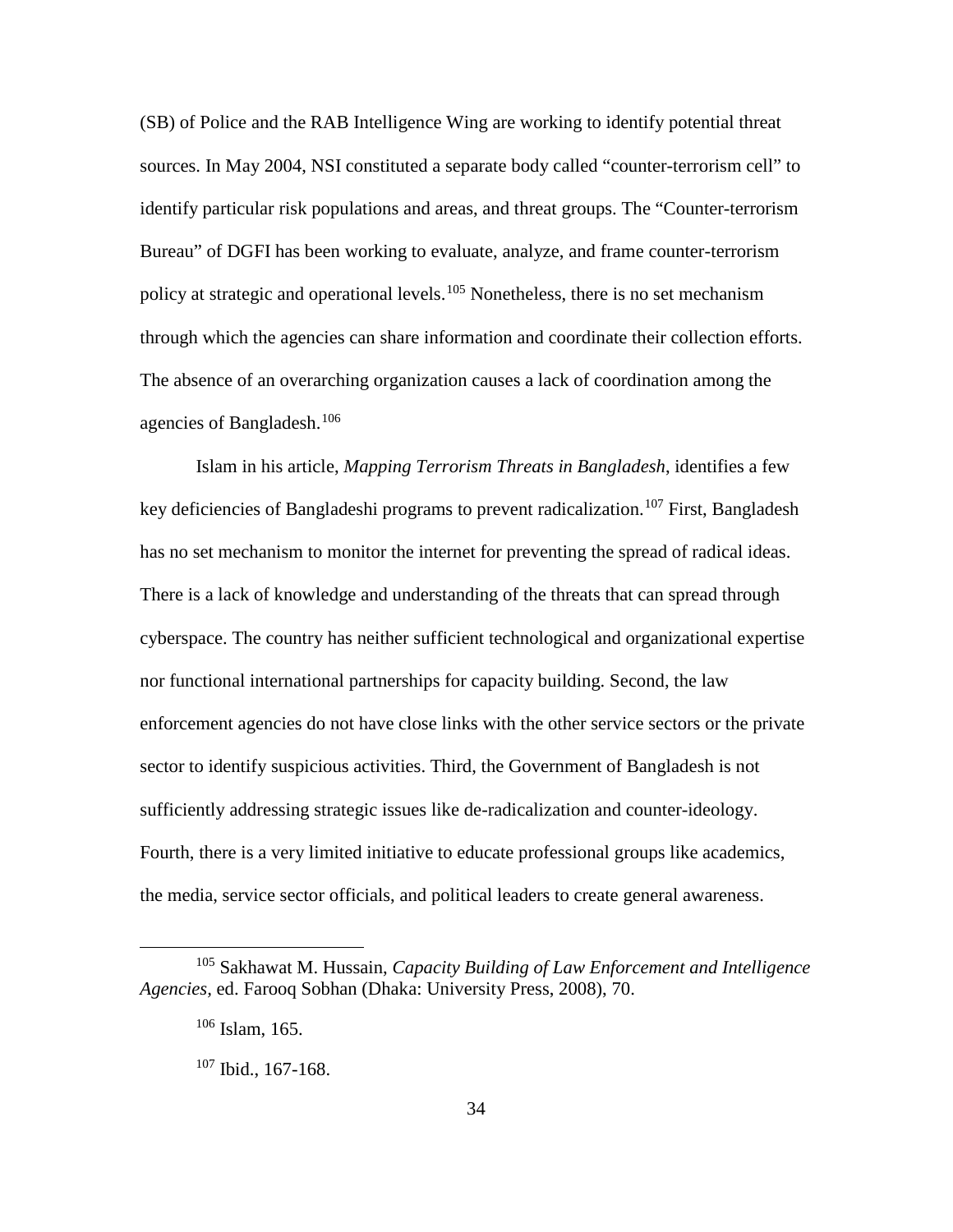There are almost no community-based programs in the country for developing cyber awareness. Fifth, the government overemphasizes coercive approaches in dealing with terrorism issues. There is no dedicated research institution in the government to provide a forum for understanding and research on critical issues of online radicalization. Although the counter-terrorism bureau of DGFI is responsible for policy related activities, it is barely possible to formulate a viable strategy by a body of armed forces alone. Finally, he claims that the Bangladeshi plans and policies are highly bureaucratic, ambiguous, and unaccountable. [108](#page-44-0)

# Key Elements of Successful Anti-Radicalization Models of Different Countries

The Strategy of the Federal Bureau of Investigation (FBI)

There are multiple counterterrorism agencies in the United States with their defined roles. This research will discuss the strategy of the FBI to prevent online radicalization since it focuses on countering internal threats. According to the FBI official website, its activities are of three categories: deterring the producers of online radical ideas, empowering online communities, and reducing the demand for radical ideologies. [109](#page-44-1)

The FBI's current programs deter producers of extremist materials and create a more challenging environment for radical messages. As a federal law enforcing agency (LEA), the FBI directly takes action against extremists in the U.S. It has a well-developed

 <sup>108</sup> Ibid.

<span id="page-44-1"></span><span id="page-44-0"></span><sup>&</sup>lt;sup>109</sup> FBI, "Countering Violent Extremism," accessed December 15, 2016, https://www.fbi.gov/news/stories/countering-violent-extremism.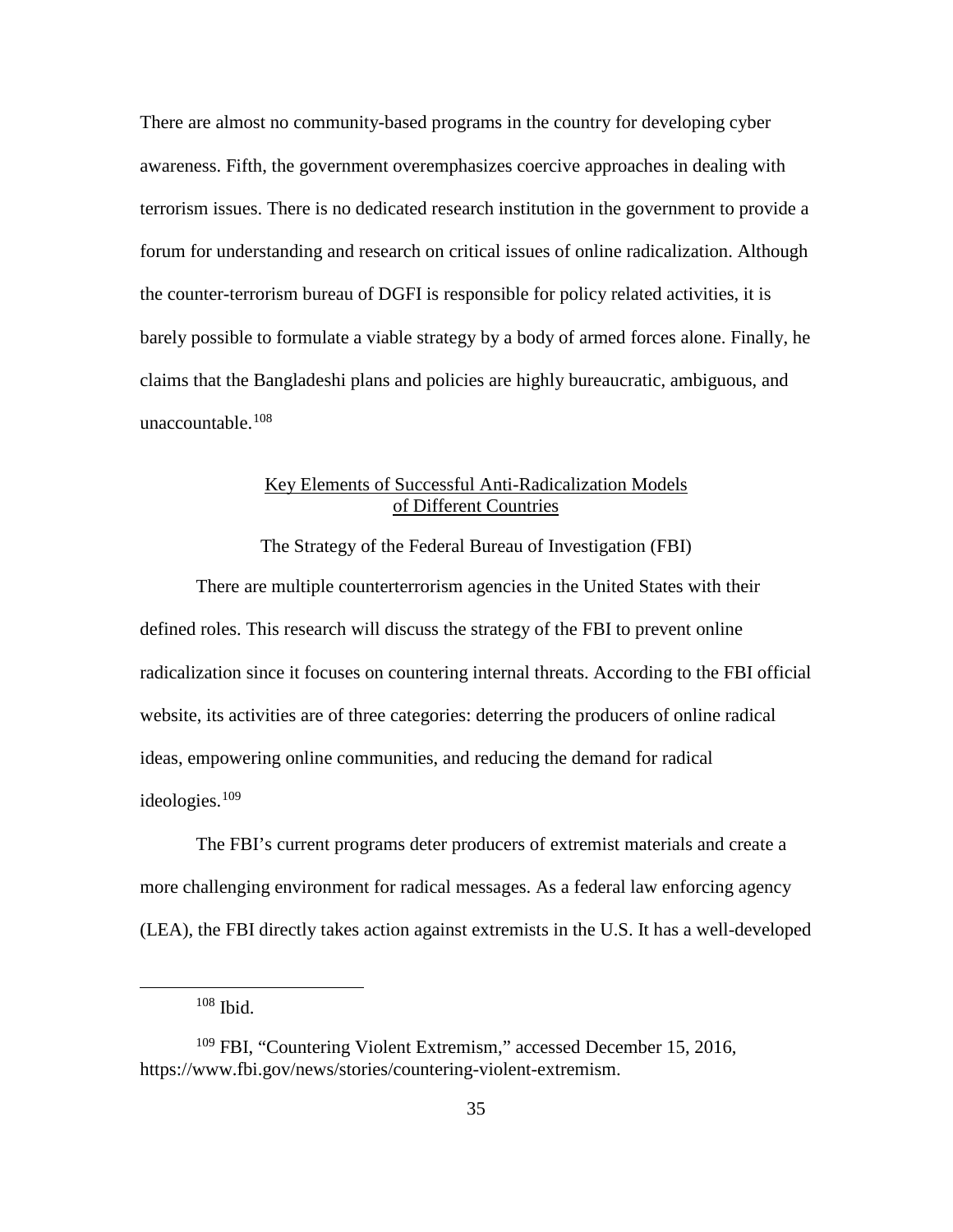cyber monitoring system. The Internet Crime Complaint Center (IC3) provides the public with a reliable and convenient reporting mechanism to submit information to the FBI concerning any suspicious activities. Moreover, the Cyber Action Team and National Cyber Forensic and Training Alliance enhances its cyber capabilities.<sup>[110](#page-45-0)</sup>

The FBI implements the government's policies and conducts various communitybased activities to create a general awareness. The U.S. National Security Strategy 2010 articulates, "Our best defenses against this threat (radicalized people) are well informed and equipped families, local communities, and institutions. The Federal Government will invest in intelligence to understand this threat and expand community engagement and development programs to empower local communities."<sup>[111](#page-45-1)</sup> In connection to this, the FBI is one of the lead agencies to implement the 2011 White House strategy - "Empowering Local Partners to Prevent Violent Extremism in the United States."<sup>[112](#page-45-2)</sup>

The FBI shares information with partners, provides assessments on radicalization, cooperates with other LEAs, and assists communities in building awareness. For example, it conducts the Community Resilience Exercise (CREX) with several partners in local communities. This exercise promotes awareness in the society by gaining a better

<span id="page-45-0"></span> <sup>110</sup> FBI, "Cyber Crime," accessed December 15, 2016, https://www.fbi.gov/investigate/cyber.

<span id="page-45-1"></span><sup>111</sup> The White House, *National Security Strategy 2010* (Washington, DC: The White House, 2010), 19.

<span id="page-45-2"></span><sup>112</sup> The White House, *Empowering Local Partners to Prevent Violent Extremism in the United States* (Washington, DC: The White House, 2011).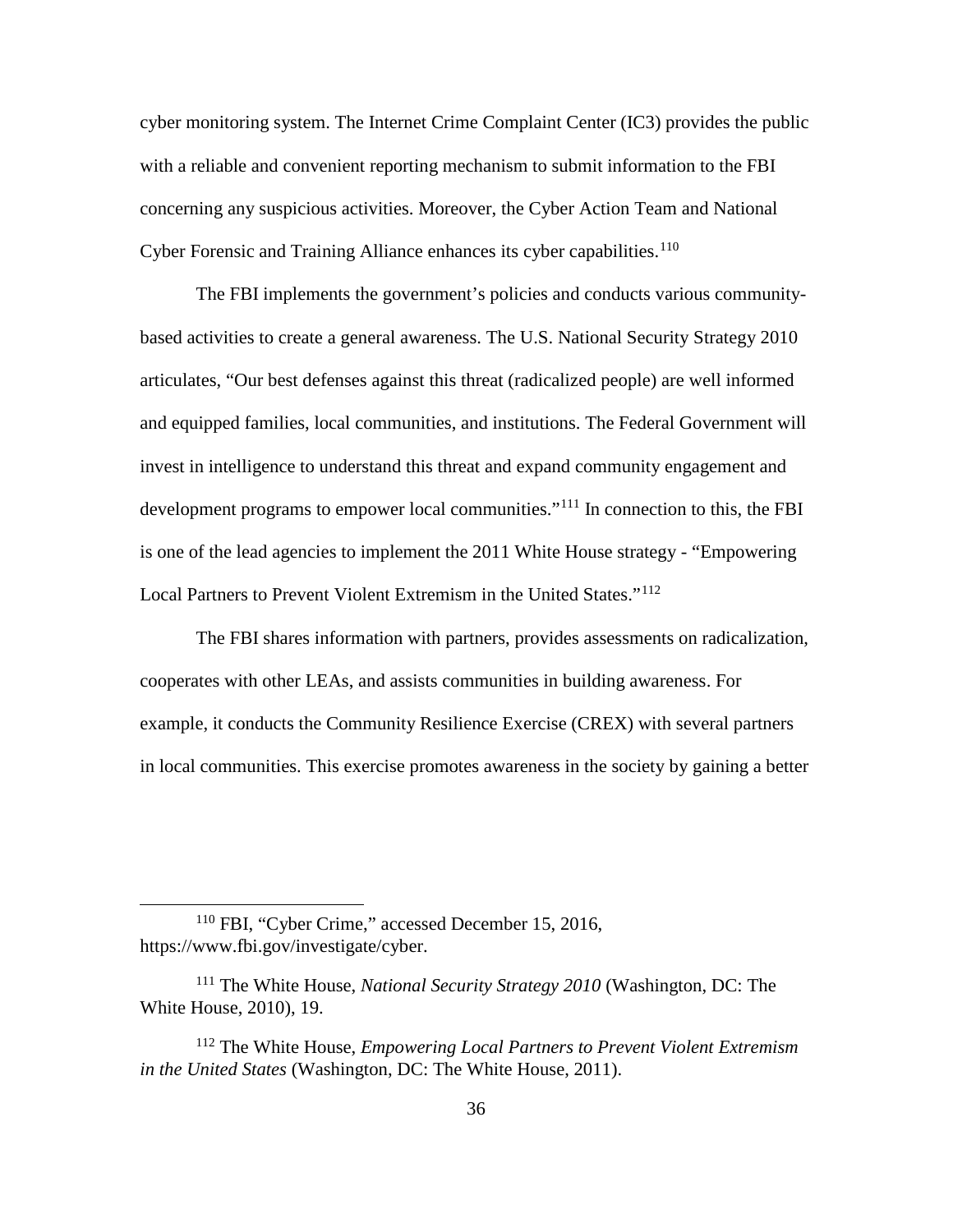understanding of the issues related to radicalization. Based on this exercise, the FBI also suggests action plans to LEAs and social actors to combat radicalization.<sup>[113](#page-46-0)</sup>

The FBI works to reduce the appeal of extremist messages by launching various youth programs.<sup>[114](#page-46-1)</sup> The aim of these websites is to promote cybersecurity awareness among the youths so that they do not fall into the trap of extremists' appealing messages. For example, "Don't Be a Puppet: Pull Back the Curtain on Violent Extremism" is an interactive website developed by the FBI for promoting awareness among the youths. Such awareness programs help to strengthen youth's resistance to radicalization and possible recruitment.

Moreover, the FBI seems to maintain transparency during investigations that bolster the democratic rights of the people. *The New York Times* has revealed the investigation case of Mr. Abdulmutallab – A Nigerian Al-Qaeda activist who attempted to blow up an American airplane in 2009. Anwar al Awlaki radicalized and inspired him for this "martyrdom mission," but he failed to detonate on board due to a malfunction of the explosives. The FBI thoroughly investigated him, while maintaining transparency and respect for human rights. The agency even flew his relatives to the U.S. to encourage him to talk and cooperate. The FBI's interrogation techniques proved to be effective to gain willing cooperation of Abdulmutallab and discern valuable information. Though initially

<span id="page-46-0"></span> <sup>113</sup> FBI, "A New Approach to Countering Violent Extremism: Sharing Expertise and Empowering Local Communities," accessed December 21, 2017, https://leb.fbi.gov/2014/october/a-new-approach-to-countering-violent-extremismsharing-expertise-and-empowering-local-communities.

<span id="page-46-1"></span><sup>&</sup>lt;sup>114</sup> FBI, "Countering Violent Extremism," accessed December 15, 2016, https://www.fbi.gov/news/stories/countering-violent-extremism.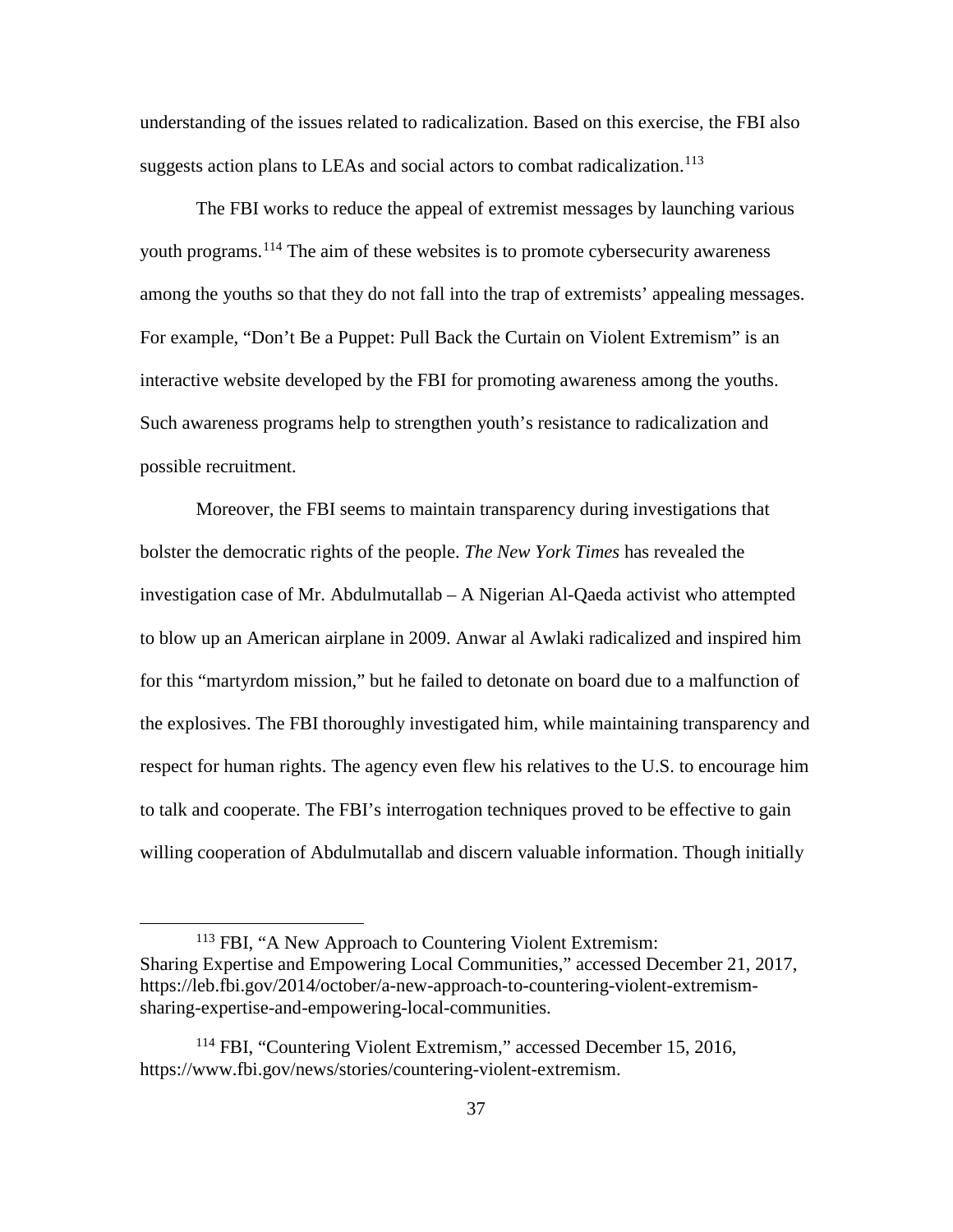they kept the investigation details secret, later they released unclassified information to the public. This example demonstrates the FBI's commitment to maintaining transparency and people's access to information. [115](#page-47-0)

The Role of the U.S. National Counterterrorism Center (NCTC)

The United States founded the NCTC in August 2004 to coordinate and integrate the intelligence and counterterrorism efforts of different agencies.<sup>[116](#page-47-1)</sup> It is a subordinate component to the Director of National Intelligence. This agency serves as an apex body for planning U.S. counterterrorism activities and integrating all instruments of national power. Unlike the FBI, it primarily focuses on international issues.<sup>[117](#page-47-2)</sup> Key functions of the NCTC includes analyzing and integrating all intelligence on terrorism and counterterrorism, conducting strategic and operational planning, and assigning responsibilities to the lead governmental agencies in countering terrorism.<sup>[118](#page-47-3)</sup> The major sub-organizations of the NCTC, depicted in figure 2, are the information sharing and knowledge development department, the plans and administration department, the current support

# <sup>118</sup> Ibid., 7.

<span id="page-47-0"></span> <sup>115</sup> Scott Shane, "Inside Al Qaeda's Plot to Blow Up an American Airliner," *The New York Times*, February 22, 2017, accessed February 23, 2017, https://www.nytimes.com/2017/02/22/us/politics/anwar-awlaki-underwear-bomberabdulmutallab.html?\_r=0.

<span id="page-47-1"></span><sup>116</sup> Office of the Director of the National Intelligence, "The National Counterterrorism Center," accessed February 19, 2017, https://www.nctc.gov/ overview.html.

<span id="page-47-3"></span><span id="page-47-2"></span><sup>&</sup>lt;sup>117</sup> Brian R Reinwald, "Assessing the National Counterterrorism Center's Effectiveness in the Global War on Terror" (Research, US Army War College, Carlisle, PA, 2007), 1.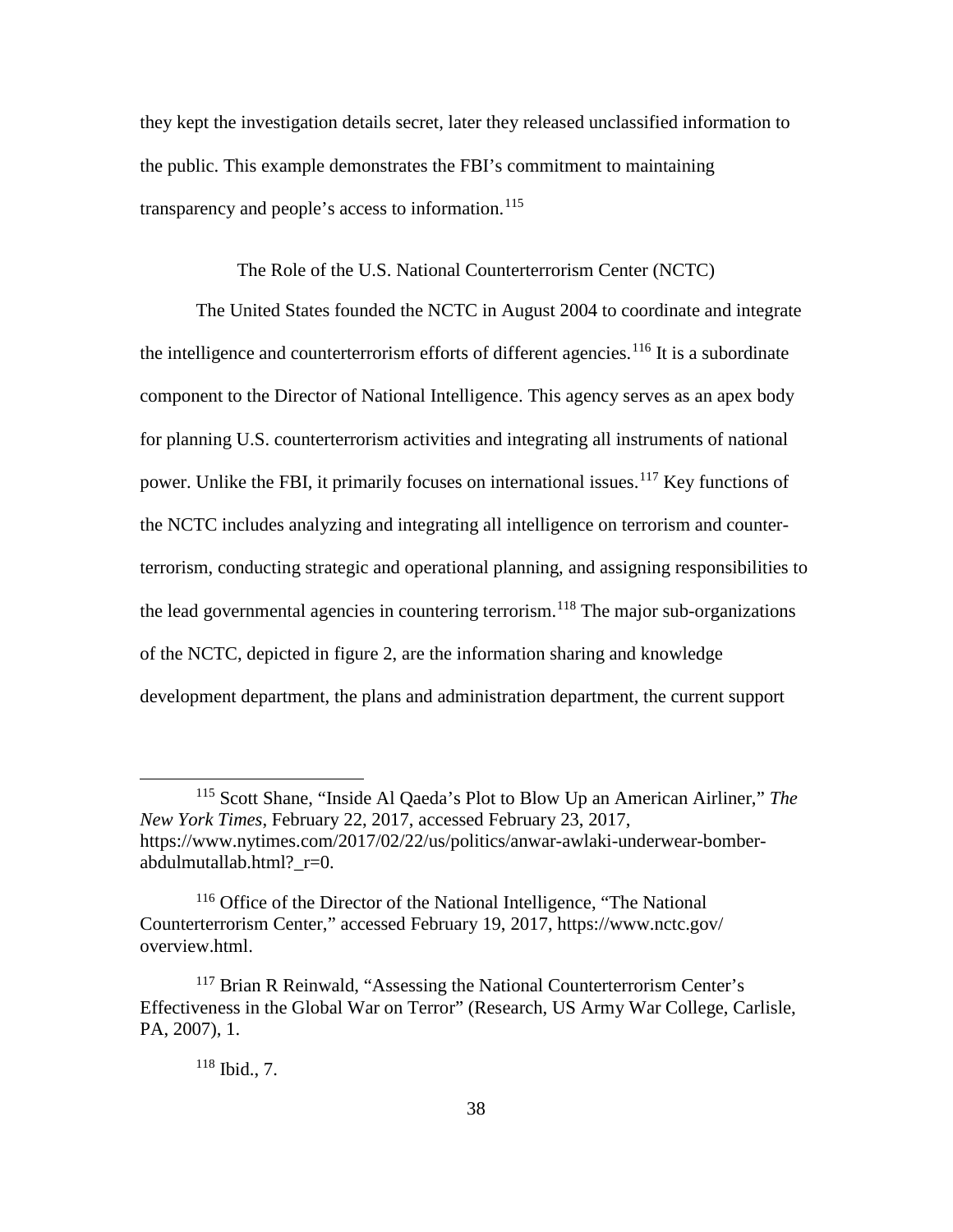and requirements department, and the directorate of strategic operational planning. <sup>[119](#page-48-0)</sup> The intelligence directorate integrates intelligence among different agencies. The strategic operational planning directorate focuses on strategic planning, governmental role delineation, and monitoring. It "fills the gap between policy, strategy development, and the execution of counterterrorism operations."<sup>[120](#page-48-1)</sup>



Figure 2. Organization of NCTC

*Source*: Researcher's Construct Based on the National Counter Terrorism Center website.

The NCTC is an overarching agency to evaluate and suggest counter-terrorism policies to the government. As per the NCTC official website, it has five main objectives: (1) fulfill leadership role in the counterterrorism community; (2) ensure domestic and foreign partners' access to terrorism information and analysis as required; (3) attract, develop, and reward a highly skilled workforce; (4) advance business practices to improve NCTC's culture of collaboration, communication, and integrity, and (5) enhance

<span id="page-48-0"></span> <sup>119</sup> Ibid., 9.

<span id="page-48-1"></span> $120$  Ibid., 9-10.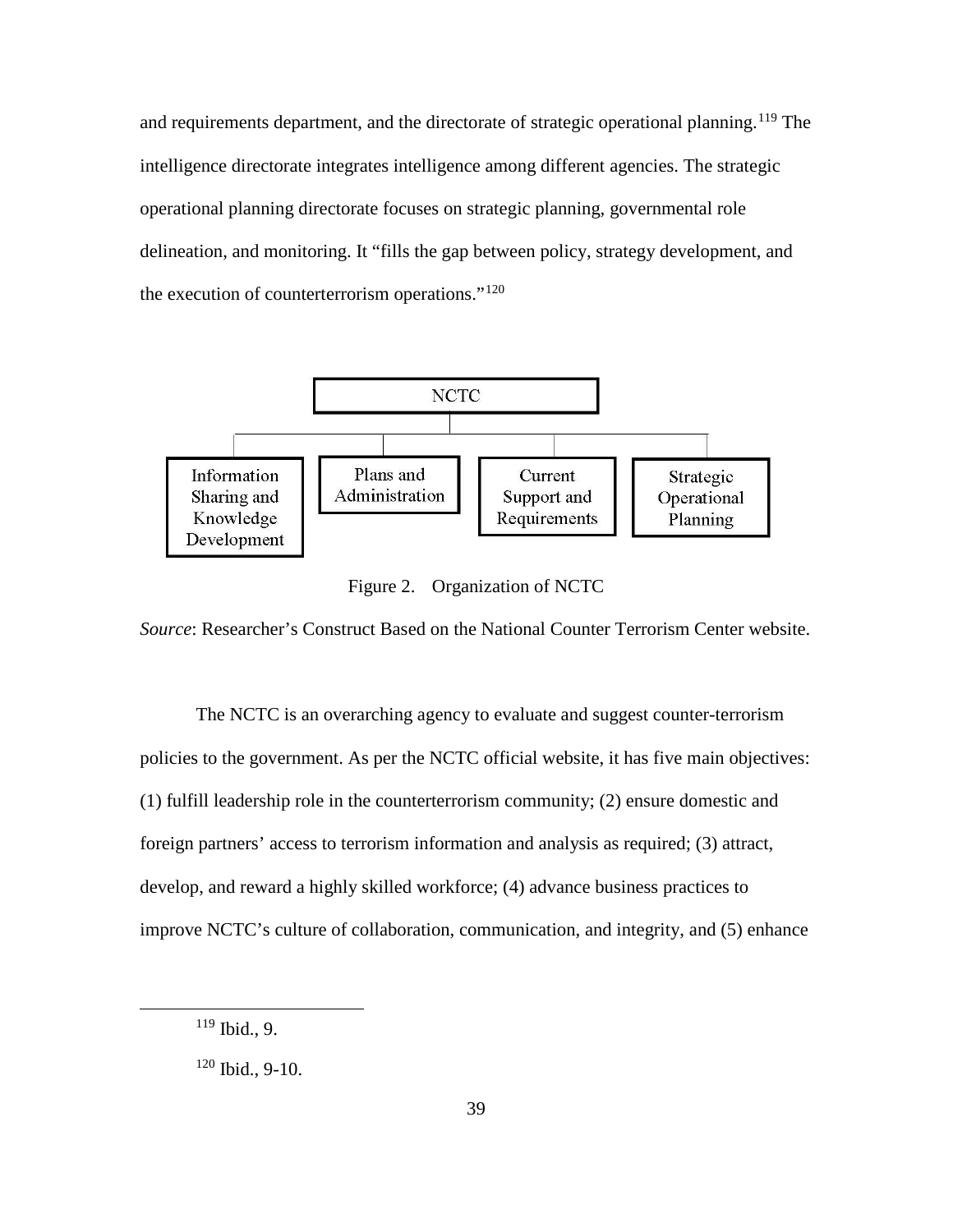the use of information technology resources to strengthen NCTC's core capabilities.<sup>[121](#page-49-0)</sup> It has partnerships with different agencies, including the Central Intelligence Agency (CIA), FBI, the Department of Justice, the Department of State, the Department of Homeland Security, and the Department of Defense. The NCTC also evaluates the effectiveness and training of other counter-terrorism agencies of the USA.

The NCTC serves as the primary organization of the United States Government for integrating various agencies. It synchronizes almost 30 different agencies to facilitate rapid information sharing and collaborates with foreign partners. It serves as the government's central information bank on terrorist organizations. Moreover, The NCTC is a key player in the Office of the Director of National Intelligence's Homeland Threat Task Force.<sup>[122](#page-49-1)</sup> It assigns responsibilities to various departments and agencies but does not direct the execution of any operations. It helps the partner agencies to fulfill their missions by sharing information and assessments. For example, the NCTC maintains several databases such as Terrorist Identities Datamart Environment, NCTC Online, and NCTC Online CURRENT for enhancing collaboration among various agencies. Moreover, the NCTC's Interagency Threat Assessment and Coordination Group allows information sharing between the intelligence communities.<sup>[123](#page-49-2)</sup>

<span id="page-49-0"></span><sup>&</sup>lt;sup>121</sup> The National Counterterrorism Center, "Who We Are," accessed February 14, 2017, https://www.nctc.gov/strategicintent.html.

 $122$  Ibid.

<span id="page-49-2"></span><span id="page-49-1"></span><sup>&</sup>lt;sup>123</sup> Information Sharing Environment, "The Joint Counterterrorism Assessment Team (JCAT)," accessed February 14, 2017, https://www.ise.gov/interagency-threatassessment-and-coordination-group-itacg.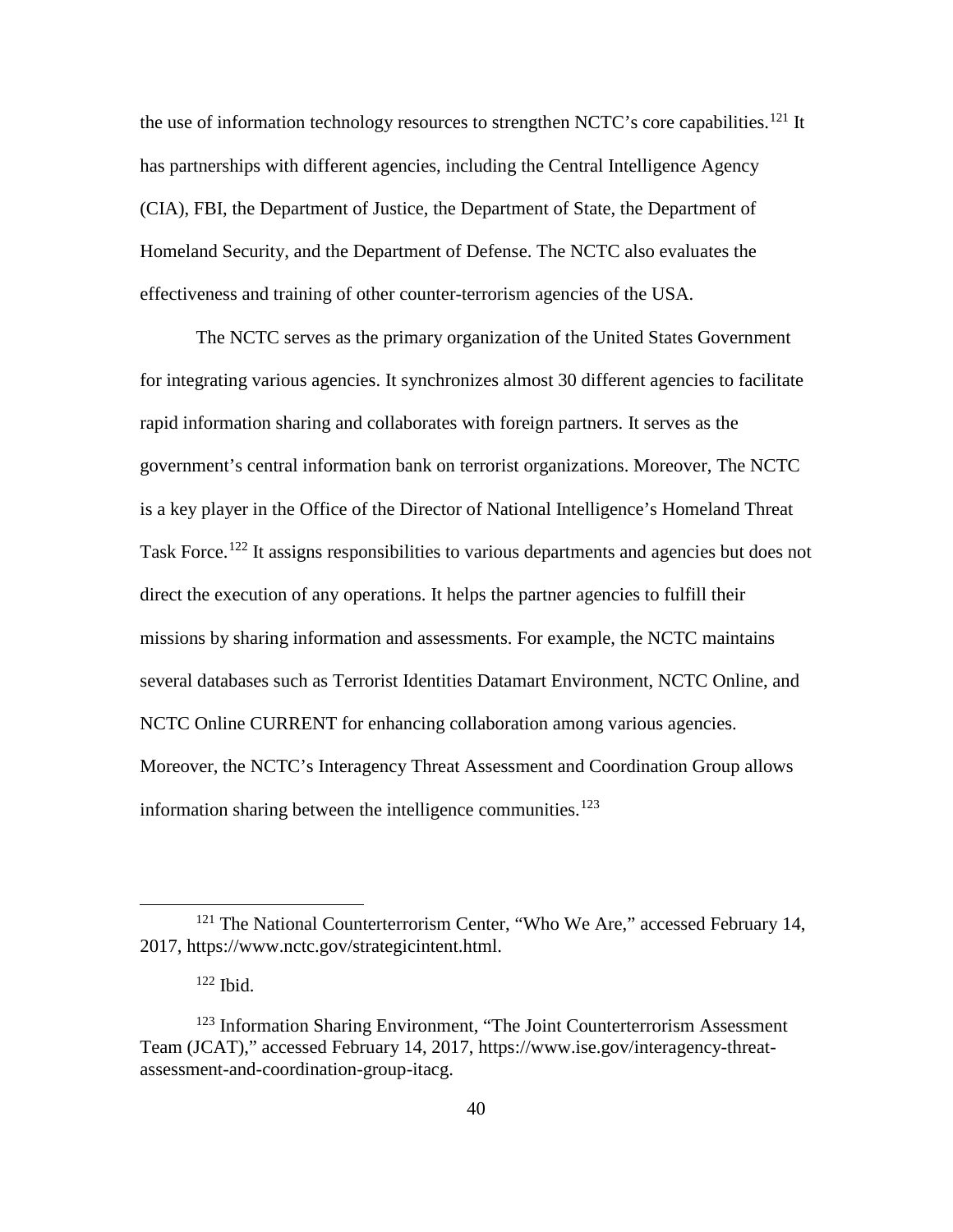## Malaysian and Indonesian Strategy

Two Southeast Asian countries- Malaysia and Indonesia- seem to be quite successful in fighting against radicalization. Kumar Ramakrishna, a distinguished Southeast Asian security analyst, states that Malaysia and Indonesia have adopted "bottom-up" indirect strategy against online radicalization.<sup>[124](#page-50-0)</sup> Bangladesh has many commonalities in culture with Indonesia and Malaysia. Their counter-radicalization strategies include culture-based approaches, effective counter-messaging, and integrating Muslim scholars for countering propaganda.

Malaysian and Indonesian counter-radicalization strategy focuses attention on certain aspects of their culture like sympathy to Islamic messages. They have adopted a culture-based approach to formulating an indirect strategy.<sup>[125](#page-50-1)</sup> Ramakrishna states that Kuala Lumpur guides the activities of LEAs and other government agencies to promote an overall positive message in the society. They also systematically audit their policies and activities so that physical actions do not contradict with the government's positive messages. These countries effectively engage media and religious forums. As a result, the radical Islamists were not successful in spreading propaganda in these countries.<sup>[126](#page-50-2)</sup>

The second strategy of these countries may be called "Divide and Conquer" by compelling counter-messaging. Their counter-messaging is not only reactive to

<span id="page-50-2"></span><span id="page-50-1"></span><span id="page-50-0"></span><sup>&</sup>lt;sup>124</sup> Kumar Ramakrishna, "The Southeast Asian Approach to Counter-Terrorism: Learning from Indonesia and Malaysia," *The Journal of Conflict Studies* (Summer 2005): 28.

<sup>125</sup> Ibid.

 $126$  Ibid., 40-41.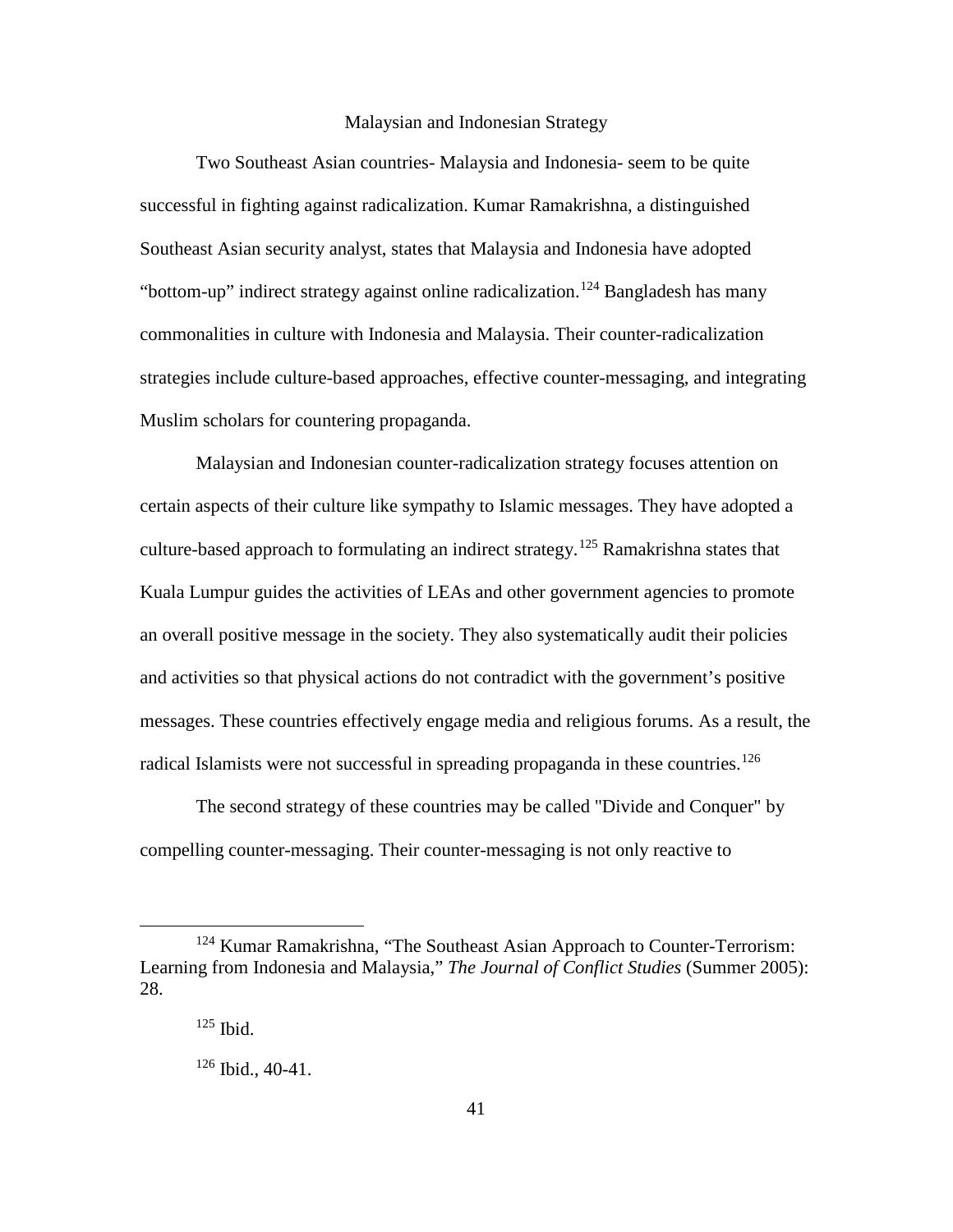extremists' propaganda but also proactive. In Malaysia, the Psychological Warfare Section led by Tan Sri Dato C.C. Too always tries to split the extremists from their leaders. These efforts focus on counter messaging highlighting and emphasizing the weakness of the radical leaders.<sup>[127](#page-51-0)</sup> They deliberately try to drive a wedge between the leaders and the followers. In Pakistan, for instance, it is known that many jihadi leaders live luxuriously, while the workers are extremely vulnerable.<sup>[128](#page-51-1)</sup> Moreover, the terror attacks in Saudi Arabia, Turkey, and Indonesia produced numerous Muslim casualties. The Psychological Warfare Section leverages such examples while creating counternarratives. They explain on websites and in the media how extremist leaders have exploited their status.

Indonesia and Malaysia have also evolved a concept of "fight fire with fire" to combat radicalization. They have derived this strategy from their long history of counterinsurgency. During that period, they used to employ the Chinese residents in the countries to prevent recruitment to the Chinese communist guerrilla groups.<sup>[129](#page-51-2)</sup> In today's context, they use progressive Islamic scholars in a counter-propaganda role. The countries have large numbers of learned Islamic scholars who can be employed in this role such as Azyumardi Azra, Bahtiar Effendy, Nurcholish Madjid, and Abdurrahman

<span id="page-51-0"></span> <sup>127</sup> Kumar Ramakrishna, *Emergency Propaganda: The Winning of Malayan Hearts and Minds 1948-1958* (UK: Psychology Press, 2002), 113-118; 198-199.

<span id="page-51-2"></span><span id="page-51-1"></span><sup>&</sup>lt;sup>128</sup> Jessica Stern, *Terror in the Name of God: Why Religious Militants Kill* (New York: Harper Perennial, 2004), 136.

<sup>129</sup> Ramakrishna, 212-13.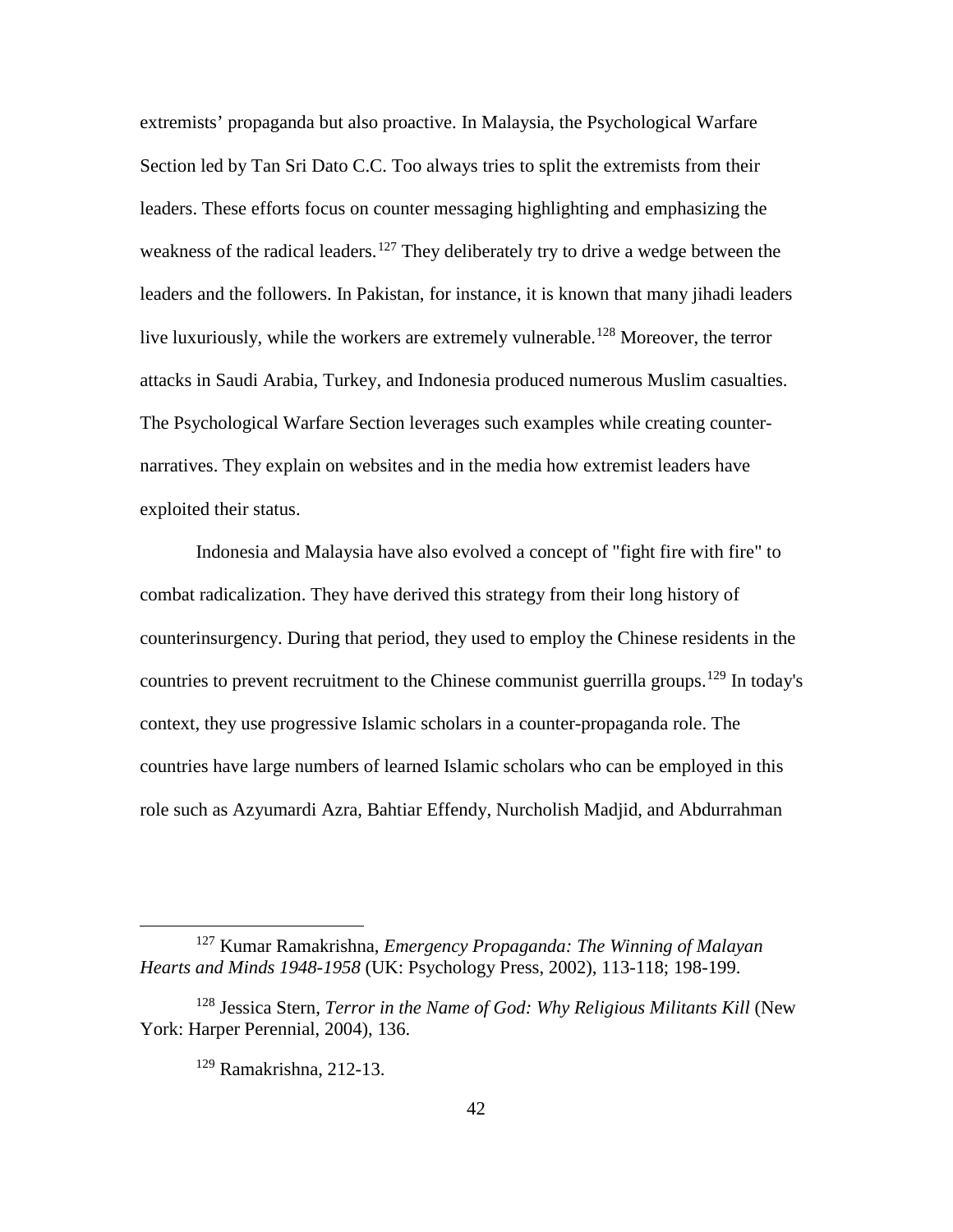Wahid. They are quite capable of constructively engaging people at home and abroad.<sup>[130](#page-52-0)</sup> Indonesia and Malaysia also promote open debate within the Muslim community. A constructive discussion appears to foster greater critical thinking and act as an antidote to radicalization. [131](#page-52-1)

The International Multilateral Partnership against Cyber Threats (IMPACT) is located in Cyberjaya, Malaysia, and is designed as the country's leading cyber-threat integration center. It is also a training and skill development center for all related agencies. Its Global Response Center assists member countries in the early identification of cyber-threats and provides guidance on necessary remedial measures. The Global Response Center is partnered with leading software companies like Microsoft, Symantec and Kaspersky Labs. Besides the academic network, IMPACT provides members with access to specialized ICT laboratories, specialized equipment, resource centers and other facilities.<sup>[132](#page-52-2)</sup> This center analyzes the present and future trends of cyber threats including online radicalization and suggests the governments for policy formulation. Therefore, it acts as a premiere agency to develop and share key capabilities for countering online radicalization.

<span id="page-52-0"></span> <sup>130</sup> Karim Raslan, "The Moderate Majority," *Time Asia*, October 28, 2002, accessed February 14, 2017, http://www.time.com/time/asia/magazine/article/ 0,13673,501021028-366388,00.html.

<span id="page-52-1"></span><sup>&</sup>lt;sup>131</sup> Ministry of Home Affairs, "The Jemaah Islamiyah Arrests and the Threat of Terrorism" (White Paper, Ministry of Home Affairs, Singapore, January 7, 2003), 17.

<span id="page-52-2"></span><sup>132</sup> International Multilateral Partnership Against Cyber Threats, "Impact Overview," accessed November 15, 2016, http://www.itu.int/ITU-D/conferences/ rpm/2009/asp/documents/IMPACTOverview.pdf.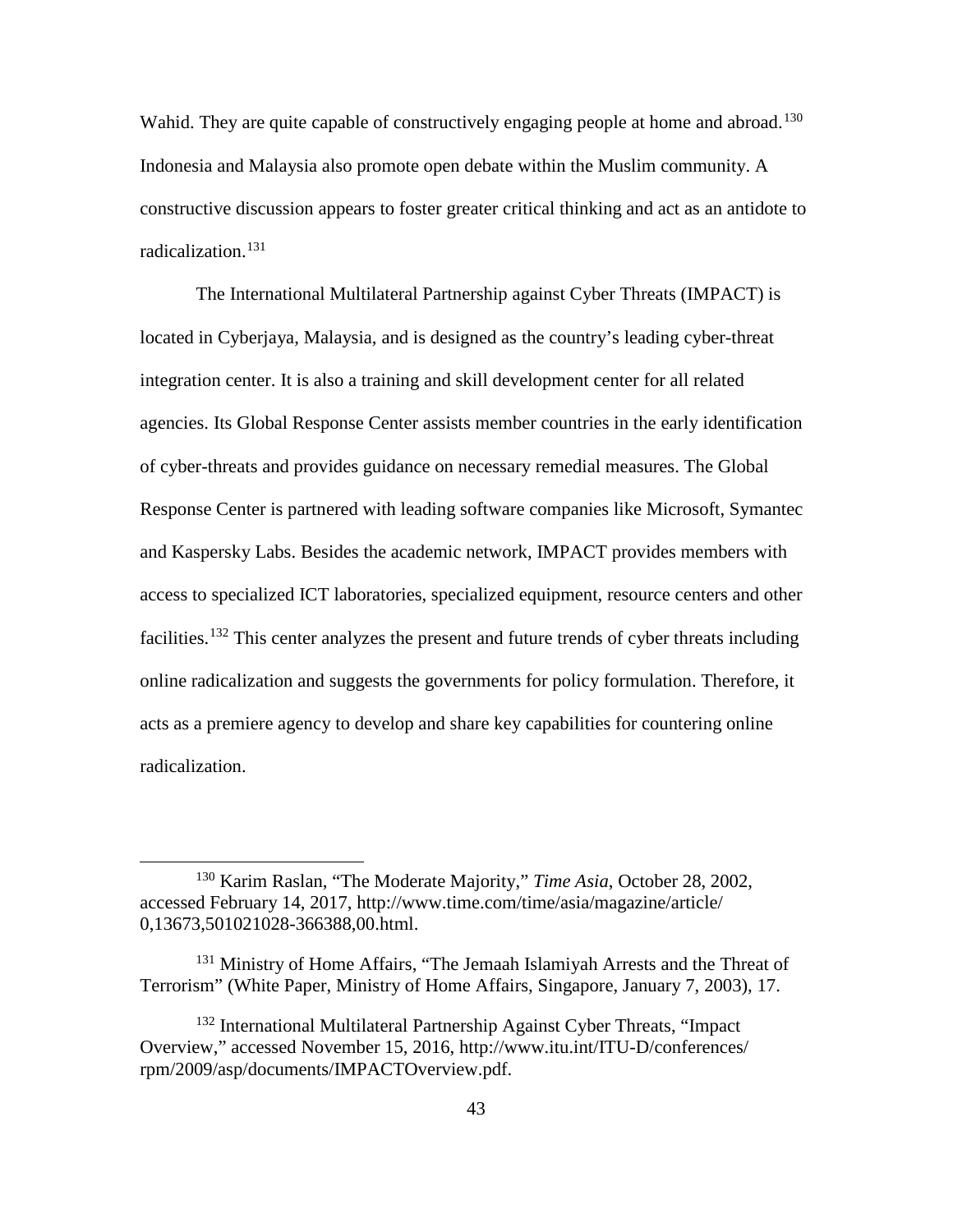#### Summary

This literature review suggests that the internet has an influential role in radicalization, and authors have termed the internet to be 'facilitative' or 'reinforcing' or an 'accelerant' of radicalization. Literature on online radicalization have followed four main themes:

- 1. The internet increases opportunities to become radicalized.
- 2. The internet accelerates the radicalization process.
- 3. The internet enables radicalization to occur without person to person contact.
- 4. The internet increases opportunities for self-radicalization.

Radicalization through the internet is a grave concern for Bangladesh. Some terrorist groups in Bangladesh might have virtual connections with global terrorist organizations like ISIL and Al-Qaeda. These groups have gained cyber expertise to spread their ideologies. Educated youths, especially, have become lucrative targets for the extremists. The terrorists attempt to exploit the religious sentiment of the people through social networking sites. Their doctored messages have triggered a number of terrorist attacks and episodes of communal violence across the country.

In response, Bangladesh has mainly pursued coercive or negative measures to prevent online radicalization. These actions may be divided into three categories: legal actions, content filtering, and restricting access. The government has already enacted cyber-related legislation, and a few more laws are still in draft form. It has already implemented laws against the producers of radical messages. The NTMC is primarily responsible for monitoring online activities and filtering content; however, it has a limited technology. At times the Government of Bangladesh has restricted access to some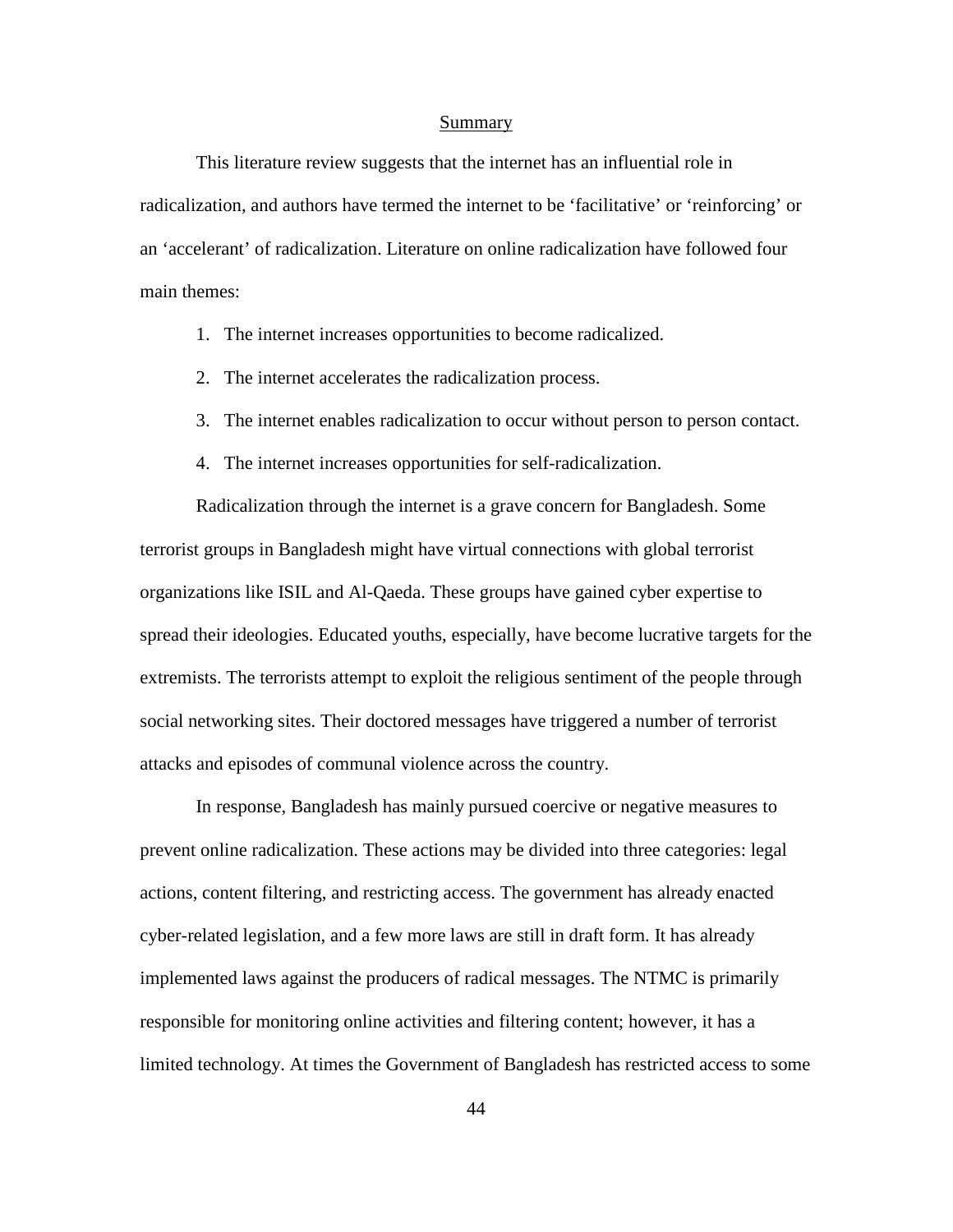websites that contain radical messages. This effort seems ineffective because many people used proxy servers to bypass the government restriction. Bangladesh has many LEAs operating against terrorism such as Police, RAB, and SB, but their efforts are fragmented due to lack of a coordinating authority. Moreover, all related agencies in the country may face challenges in maintaining updated cyber expertise concerning terrorist groups. Chapter 4 will evaluate the Bangladeshi efforts to prevent online radicalization in greater details.

Many countries across the globe have developed successful programs to counter radicalization through cyberspace. Engagement and synchronization of activities appear to be the cornerstone of most of the successful models. These models integrate both positive and negative measures, emphasizing the positive. The FBI's community-based engagements are instrumental in developing awareness among the youths in the U.S. On the other hand, the U.S. NCTC is an overarching body that coordinates all agencies and instruments of national power to fight terrorism.

In Southeast Asia, Malaysia and Indonesia seem to be quite successful in preventing online radicalization. They have adopted a culture-based soft approach including effective counter-messaging and awareness programs. Moreover, the IMPACT, located in Malaysia, acts as the leading center for combating cyber threats. It facilitates international collaboration for capacity building and information sharing. Chapter 4 will identify the key elements of these models that Bangladesh might adopt.

45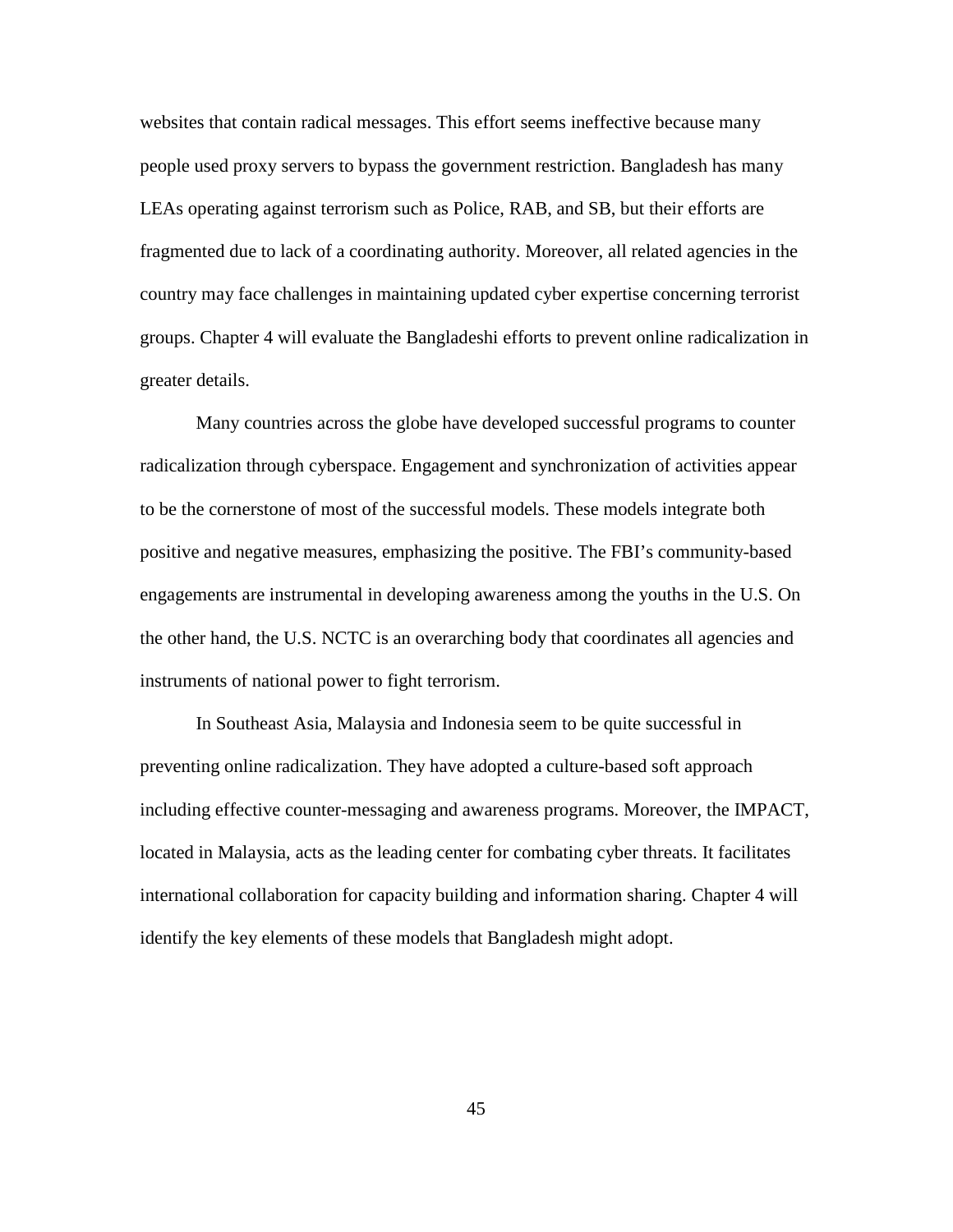## CHAPTER 3

## RESEARCH METHODOLOGY

This chapter explains the research methodology to organize the information of reviewed literature. It enables a systematic analysis while answering the research questions related to the problem identified. In chapters 1 and 2, this research introduces the readers to the background of the problem and related key literature. It assists the readers in capturing the framework of the problem to understand the analysis of chapter 4. The research methodology presented in this chapter provides the reader with the linkage between the background material and the analysis.

# Overview of the Approach

This research is based on a qualitative analysis. Figure 3 illustrates the flow of research methodology. The primary question attempts to provide a "binary answer" about the effectiveness of counter-radicalization programs of Bangladesh. The secondary questions are the stepping stones to the primary question. The first secondary question will determine the Bangladeshi measures to prevent online radicalization. The second question will identify the key elements of successful programs of other countries. Therefore, comparing the two secondary questions, the researcher determines the gaps of Bangladeshi programs in order to answer the primary question. Thereafter, the third secondary question attempts to inform the Government of Bangladesh on how to develop an effective counter-radicalization program. The suggestions will be based on the effective aspects of other countries' programs determined previously.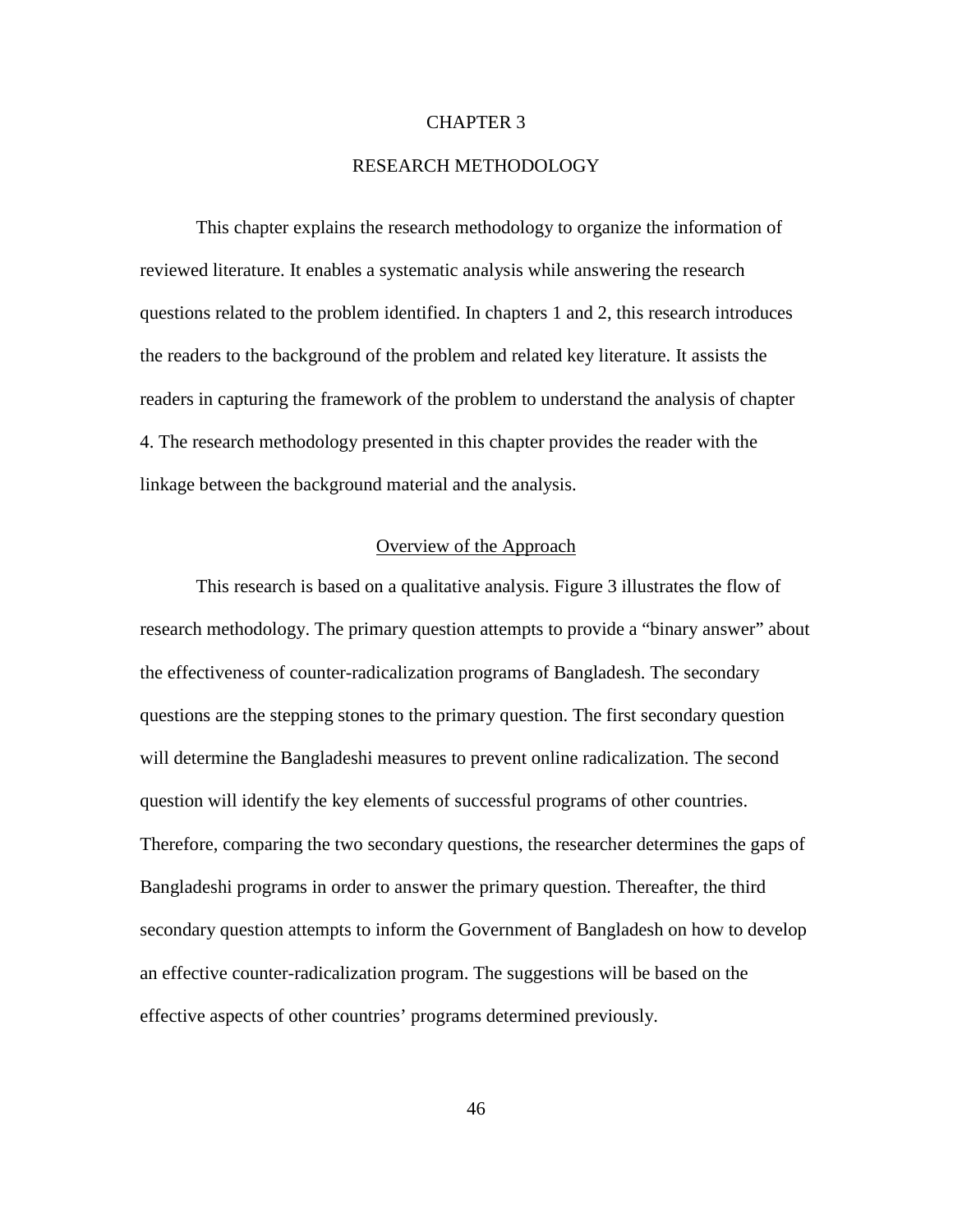

Figure 3. Overview of the Research Methodology

*Source*: Researcher's Construct.

#### Data Collection

This research primarily depends on content analysis of various scholarly articles.

The researcher uses many unclassified, open-source information from books, periodicals,

journals, newspapers, research papers, and keynote papers for conducting this research.

Internet articles remain as a major source of data since it provides easy access to an

abundance of scholarly articles.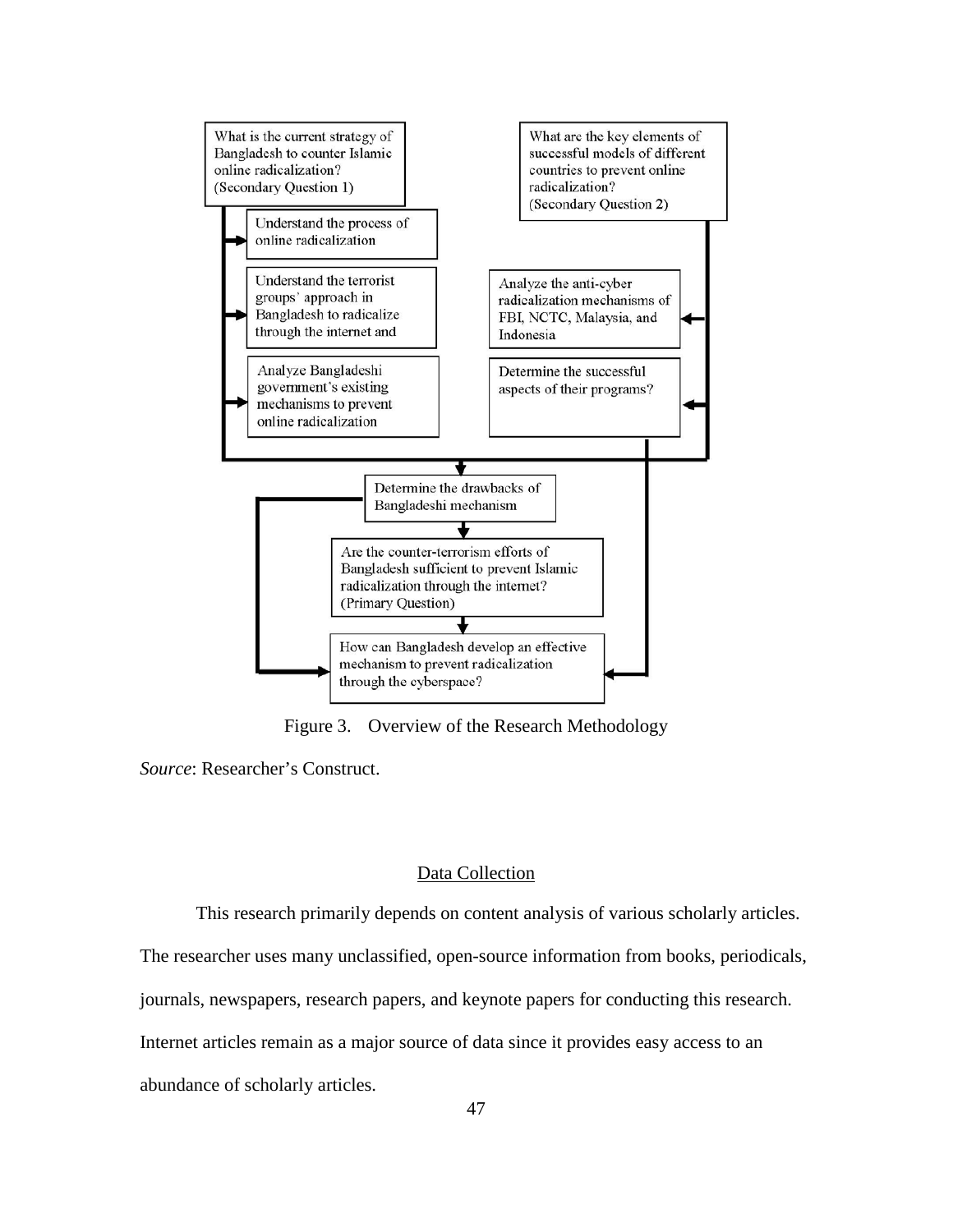The researcher synthesizes literature reviews and expert opinions to answer the research questions. First, he reviews existing key literature to identify major themes related to the internet radicalization. It consists of a systematic search and review of the literature that includes specific terms, the link between internet and radicalization, and existing counter-terrorism efforts of Bangladesh. The researcher uses a number of scholarly articles in concert with the internet resources to understand the role of the internet in radicalizing people. Second, he interviews an active duty military officer and an academician to understand their views. Such stakeholder engagement allows him to narrow down the literature for review through the identification of key documents, issues, and challenges. The researcher follows all existing academic policies and maintains ethical obligations while interviewing the scholars.

#### Limitations of Data Collection

First, primary and classified data in connection to this research are not publicly available. Therefore, this study attempts to synthesize the key arguments of the reviewed literature with expert opinions. Second, most of the open source information contain biases or reflects a set perspective. However, the researcher uses a number of sources and cross-matches those in an attempt to minimize biases and preconceived ideas. Last, considering the intended audiences, this research intentionally keeps the cyber-related technical aspects at a minimal level. It discusses the technical aspects in broader terms for general understanding.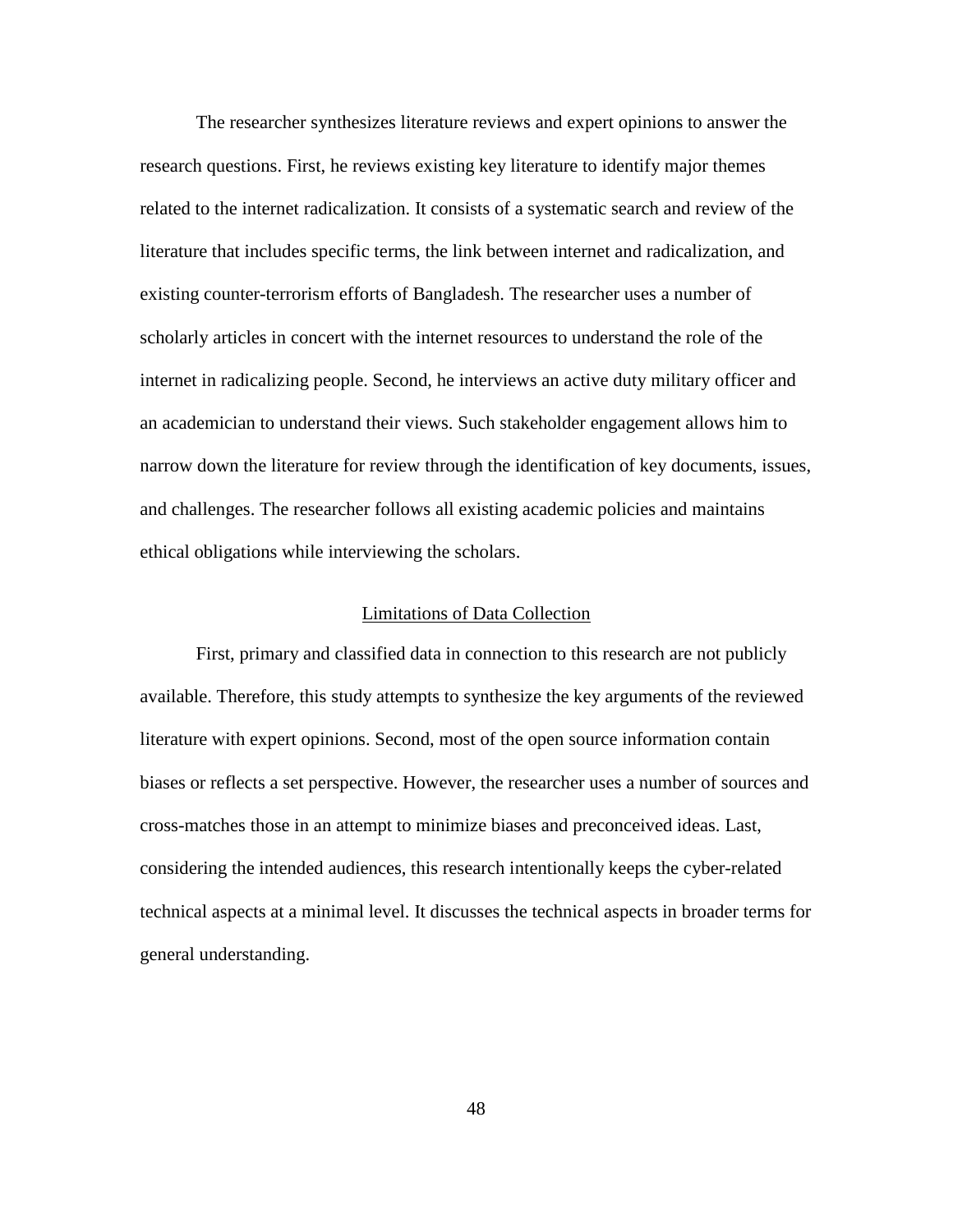## CHAPTER 4

## ANALYSIS

This chapter analyzes the Bangladeshi counter-radicalization effort to answer the primary research question. The researcher will conduct the analysis based on the literature reviewed in chapter 2 and the result of two interviews. The first section of this chapter summarizes the seemingly effective elements of the FBI, NCTC, and countrybased counter-radicalization efforts. In the second section, it analyzes the Bangladeshi counter online radicalization mechanisms to evaluate its effectiveness in the present context. After that, it provides the Government of Bangladesh a few measures to develop a more comprehensive model to prevent online radicalization. Moreover, the researcher personally interviewed two key respondents – an active duty military officer and an academician. This chapter summarizes their opinions and incorporates these into the analysis.

## Analysis of the Successful Counter-Radicalization Models

Chapter 2 discusses various successful counter-radicalization models in detail. It unveils a few significant aspects contributing to their success. These elements can be broadly categorized into 3 parts:

- 1. Reducing supply of radical ideas on the internet.
- 2. Reducing demand for the radical ideas to the general people.
- 3. An organizational approach to implementing the measures.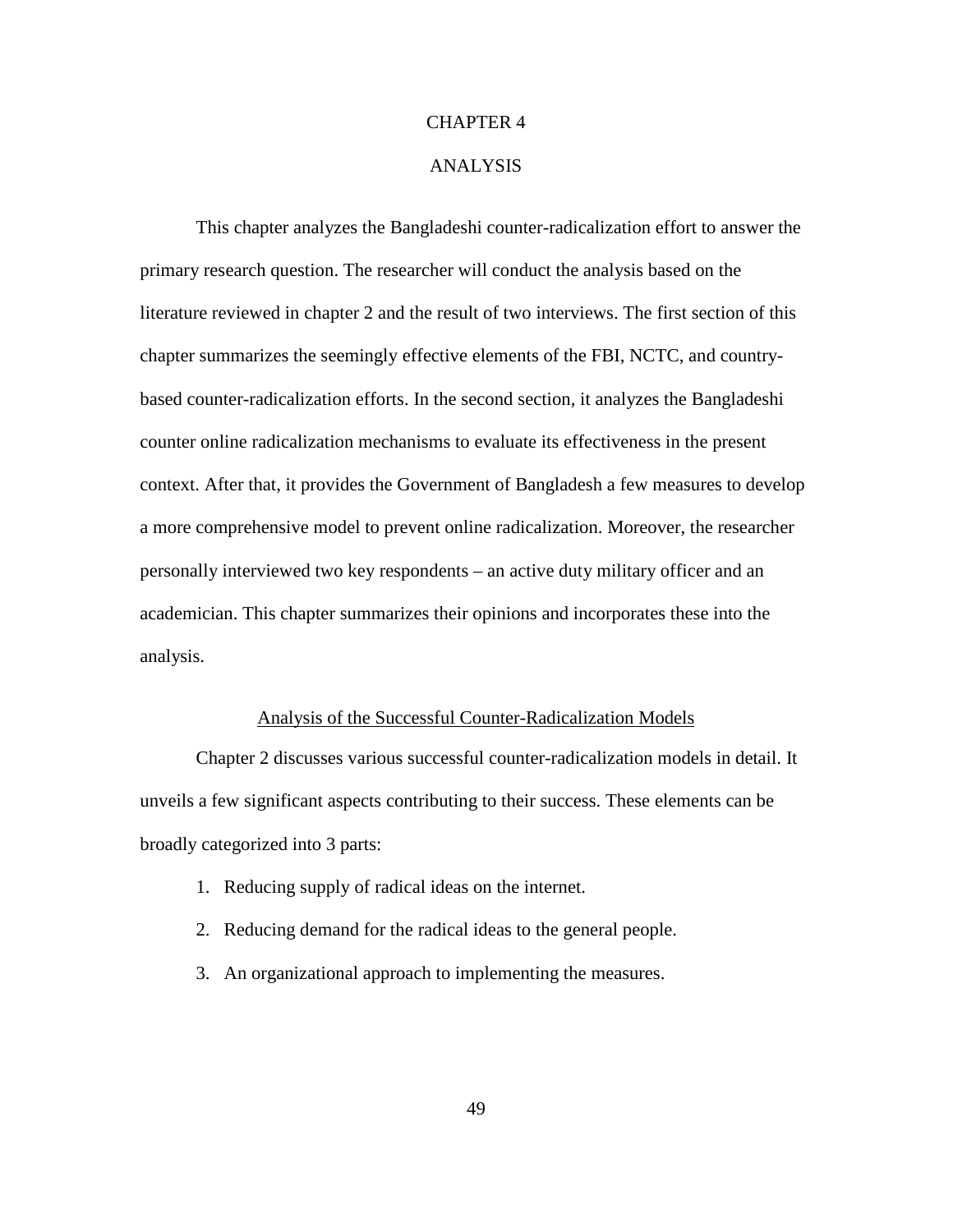These approaches are not standalone; the countries and the agencies discussed in chapter 2 – Indonesia and Malaysia, and the FBI and NCTC in the USA - employ all elements of national power to synchronize them. The significant aspects are highlighted in table 2:

| Country/ Agency           | Key Elements                                                                                                                                                                                                                                                                                                                                                                                                                                                                                                                                                                                                                                                                          |
|---------------------------|---------------------------------------------------------------------------------------------------------------------------------------------------------------------------------------------------------------------------------------------------------------------------------------------------------------------------------------------------------------------------------------------------------------------------------------------------------------------------------------------------------------------------------------------------------------------------------------------------------------------------------------------------------------------------------------|
| <b>FBI</b>                | Broad activities are: deterring the producers of online radical<br>$\bullet$<br>ideas, empowering online communities, and reducing the appeal of<br>radical ideologies<br>Sophisticated cyber monitoring system<br>٠<br>Active and easily accessible cyber-crime complaint centers like<br>Internet Crime Complaint Center (IC3)<br>Engages local communities and schools to develop cyber<br>awareness<br><b>Conducts Community Resilience Exercise</b><br>Maintains interactive websites to generate awareness among<br>youths<br>Initiates community-based youth programs<br>$\bullet$<br>Maintains transparency and ensure human rights during any<br>$\bullet$<br>investigation. |
| <b>NCTC</b>               | Apex agency for planning and integrating the USA<br>$\bullet$<br>counterterrorism efforts<br>Strategic and operational level planning<br>Evaluates training, capacity, and actions of all other agencies<br>Integrating and sharing intelligence with all partners<br>$\bullet$<br>Maintains a central database<br>$\bullet$<br>Provides assessment to other agencies<br>$\bullet$<br>Suggests government for policy formulation<br>$\bullet$                                                                                                                                                                                                                                         |
| Malaysia and<br>Indonesia | Culture-based soft approach<br>$\bullet$<br>Effectively engages media, cultural and academic forums<br>$\bullet$<br>Integrating Islamic scholars for preparing and promulgating<br>$\bullet$<br>counter-narratives (fight fire with fire)<br>Counter-messaging is not reactive to extremists' propaganda;<br>$\bullet$<br>rather the Malaysian Psychological Warfare Section deliberately<br>attempt to drive a wedge among extremist leaders and followers by<br>counter-narratives<br>IMPACT works as the lead cyber threat integration center in<br>Malaysia<br>The governments tries to ensure the rule of law and maintain<br>transparency in their activities                   |

Table 2. Key Elements of Successful Counter-Radicalization Mechanism

*Source*: Researcher's construct based on various literature reviewed in chapter 2.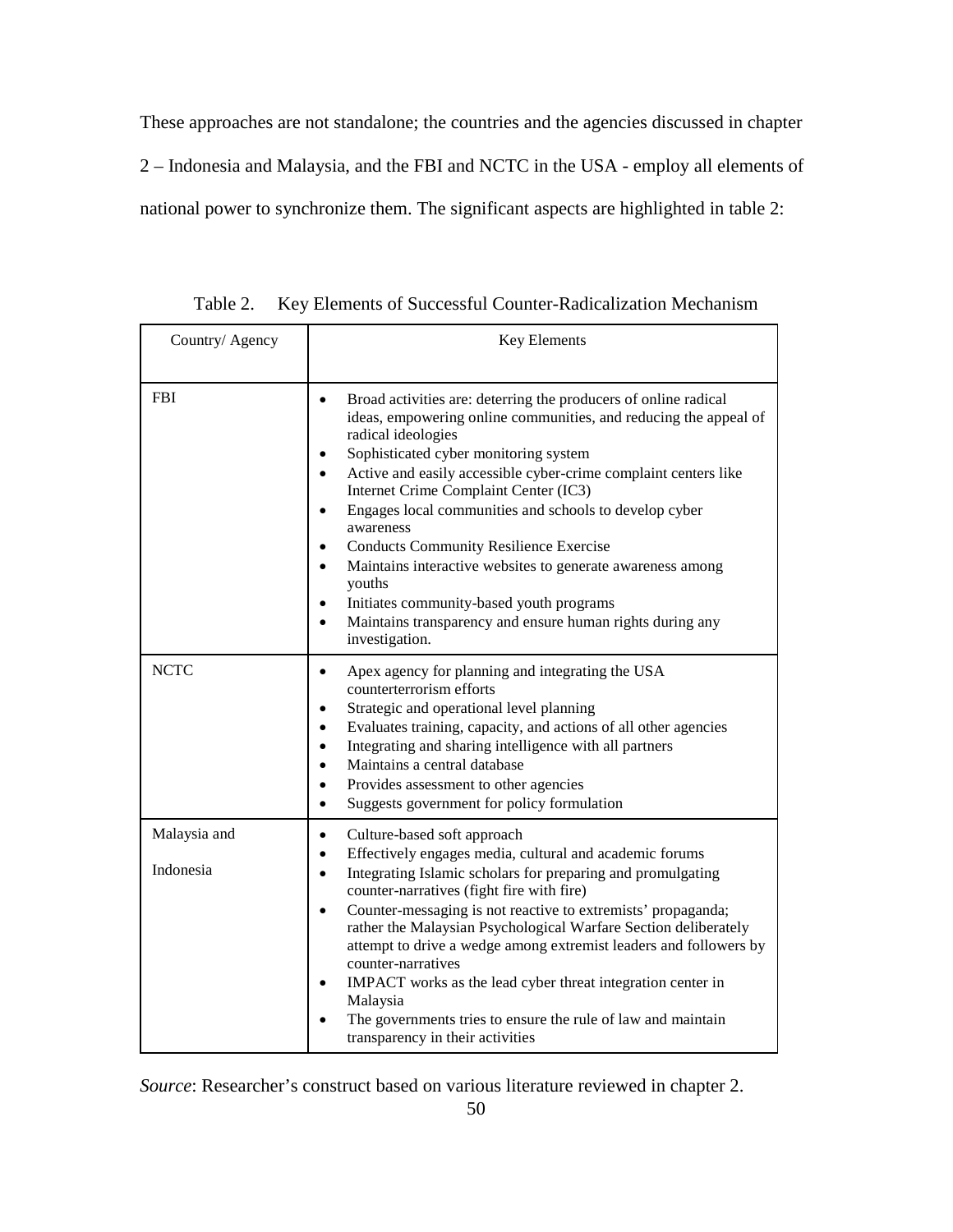Synthesizing the key elements, the models discussed above offer a few key insights for combating online radicalization. The FBI and NCTC of the United States, and Indonesia and Malaysia appear to develop their technological and intelligence gathering capabilities continuously. The U.S. system utilizes a unified approach under a coordinating agency, required for combating radicalization. The maintenance of a central database with the provision of shared access enhances the law enforcement agencies' effectiveness. Similarly, Malaysia has a well-developed research center that analyzes trends of radicalization and informs the government on various policy matters. Considering the dynamic nature of the virtual world, it seems difficult for a country to prevent radicalization by itself. The virtual world is not limited by a country's geographic boundary, and the source of radical ideas may originate from a different country. Therefore, the international partnerships also play a major role in sharing information and developing capabilities.

The counter-radicalization models seem to focus on maintaining freedom of speech and human rights while enforcing a law or government policy. The key features to protect citizens' rights may be discussed in three parts. First, the countries have a wellaccepted and well-articulated legal framework. It sets the broad parameters in which the agencies work without impinging human rights. Second, all the government branches – executive, legislative, and judiciary – are involved in their models, and act as watchdogs to one another. Transparency during an investigation remains a key feature of ensuring the rule of law. A single branch cannot enforce a measure without involving others. The LEAs also cannot implement coercive measures without judiciary guidance. For example, the FBI does not abruptly arrest anyone or search his personal properties without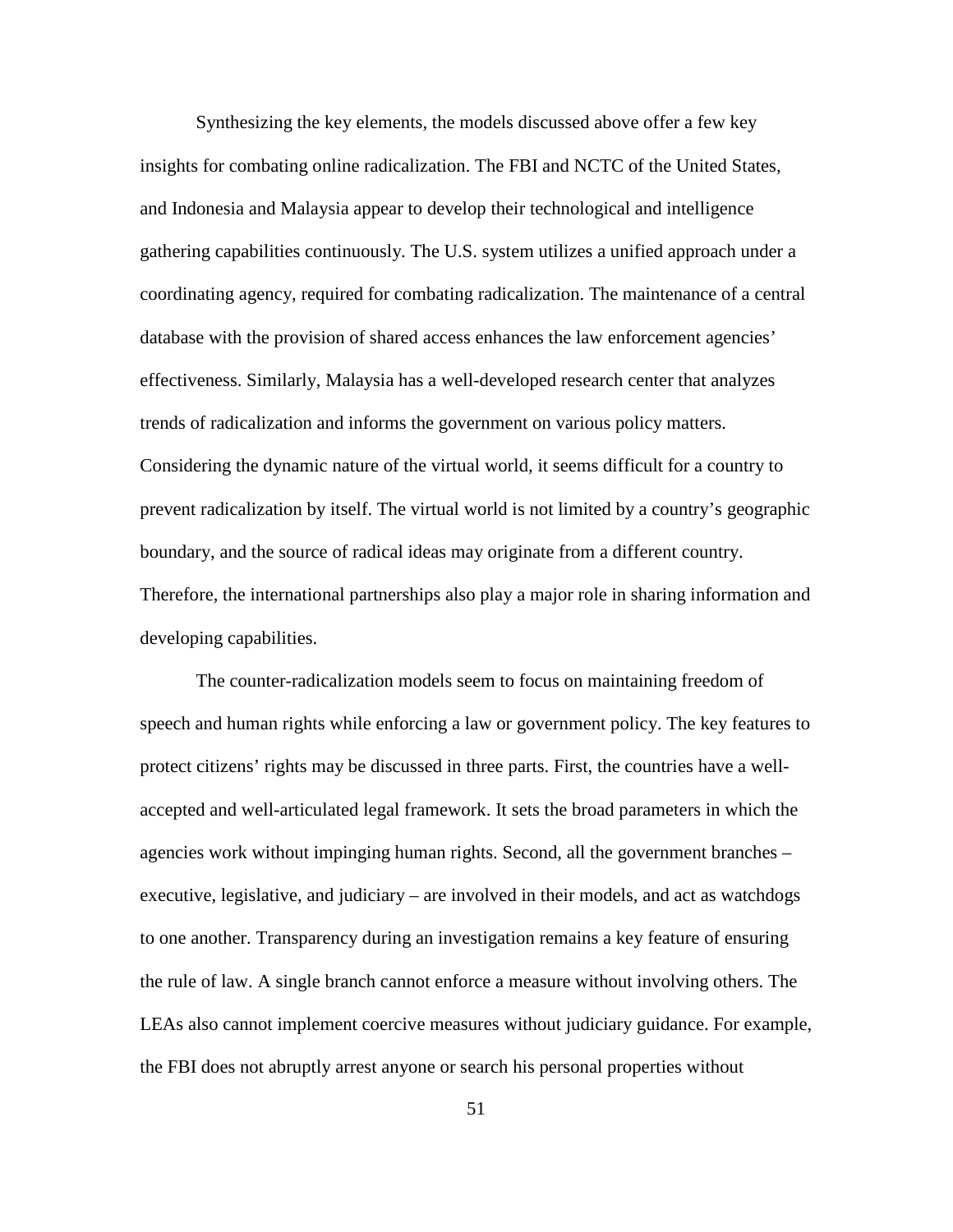reasonable grounds to suspect or a court warrant.<sup>[133](#page-61-0)</sup> Third, the governments remain answerable to the public primarily through a "free press." Media plays an important role by challenging governments in case of any apparent violation of human rights or infringement of freedom of expression.

Finally, the key elements mentioned above suggest that an integration of constructive and enforcing measures that means "carrot or stick" approaches may lead to successful counter radicalization. There appears to be no one-stop solution to this problem and countries employ a variety of methods in a complementary way. Measures like monitoring, content filtering, reporting, and legal action help to deter the producers of the radical messages. On the other hand, the models also effectively employ constructive measures for developing an enduring social resilience against online radicalization. It includes counter-narratives, community-based interactions, youth development programs, and media engagement. Since radicalization involves psychology, the countries focus on specific cultural contexts while combating radicalization. Particularly the Malaysian and Indonesian approach of "fighting fire with fire" by involving Islamic scholars in developing counter-narratives and social awareness, may be useful for Bangladesh since Muslim population in Bangladesh usually accept the views of Islamic scholars.<sup>[134](#page-61-1)</sup>

<span id="page-61-1"></span><span id="page-61-0"></span><sup>&</sup>lt;sup>133</sup> FBI, "Frequently Asked Questions," accessed April 18, 2017, https://www.fbi.gov/about/faqs.

<sup>134</sup> Ramakrishna, 212-13.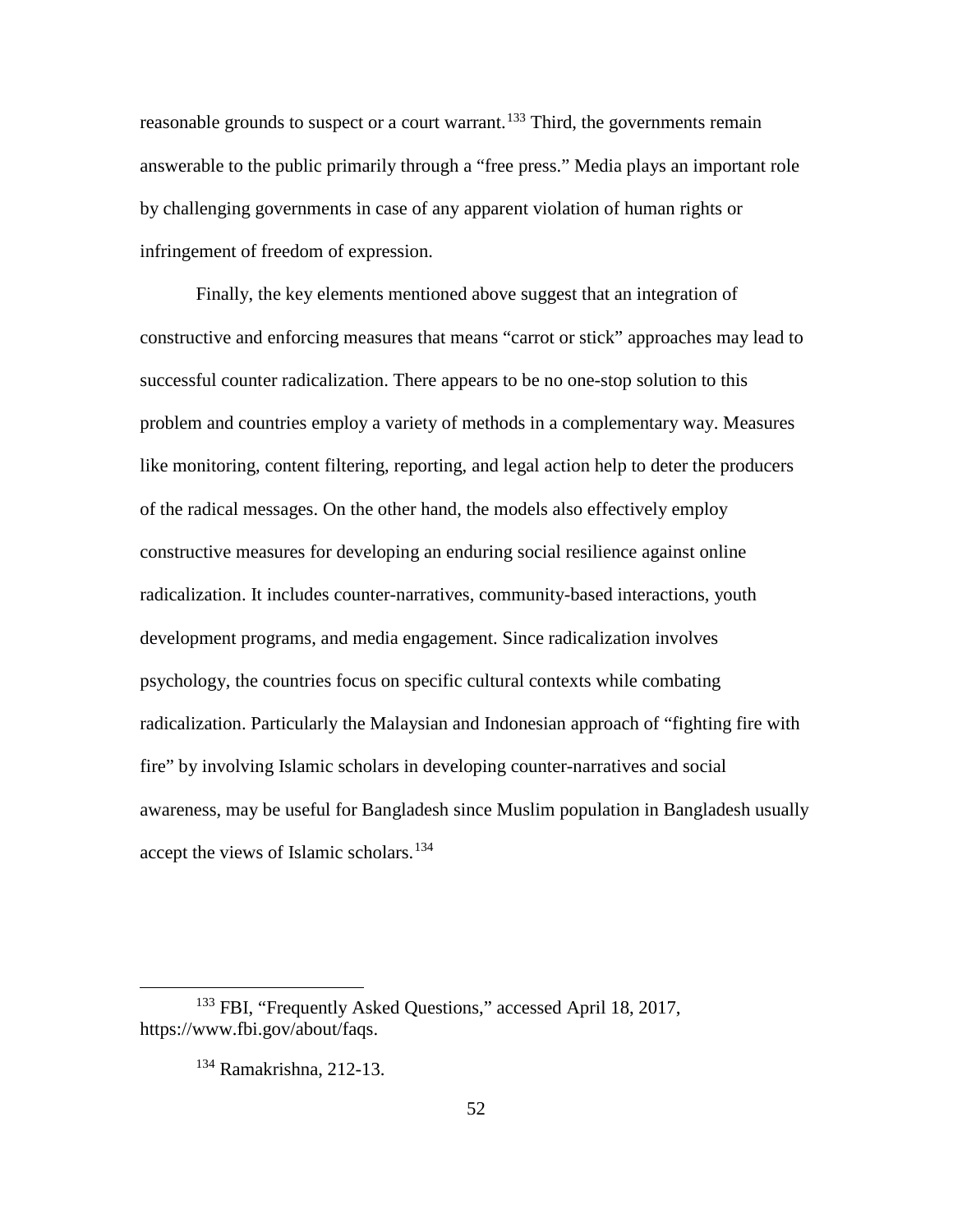## Analysis of Counter-Radicalization Measures of Bangladesh

This part of the chapter will analyze the effectiveness of Bangladeshi counter radicalization measures. The researcher has identified a few drawbacks of Bangladeshi measures through the literature review. This section of the monograph will examine those in further detail comparing with the successful counter-radicalization models of other countries.

One of the key drawbacks of Bangladeshi measures appears to be its overemphasis on negative measures or hard powers against the spread of radical ideas through the internet by using the stick over the carrot. These measures include content filtering, removing or blocking websites, and legal action which mainly affect the static and publicly accessible websites. They are unable to prevent more dynamic online functions and the "dark webs" that can easily avoid tracking. Therefore, Bangladeshi terrorist groups usually gain access to their target groups by using a broad range of social media, blogs, instant messaging applications, and video sharing sites. [135](#page-62-0) Social media like Facebook, Twitter, Reddit, and instant messaging sites are more interactive and effective as a means through which terrorist groups can share their ideologies. Moreover, filtering or removing content from privately owned websites is difficult since such websites rely on user-generated reports, and have their own service user agreements. At times these reports may be misleading as well. Hence, the option of abruptly banning websites may not be a useful tool in a democratic country like Bangladesh.

<span id="page-62-0"></span> <sup>135</sup> Sobhan, *The Role of Civil Society in Countering Radicalization in Bangladesh*, 13.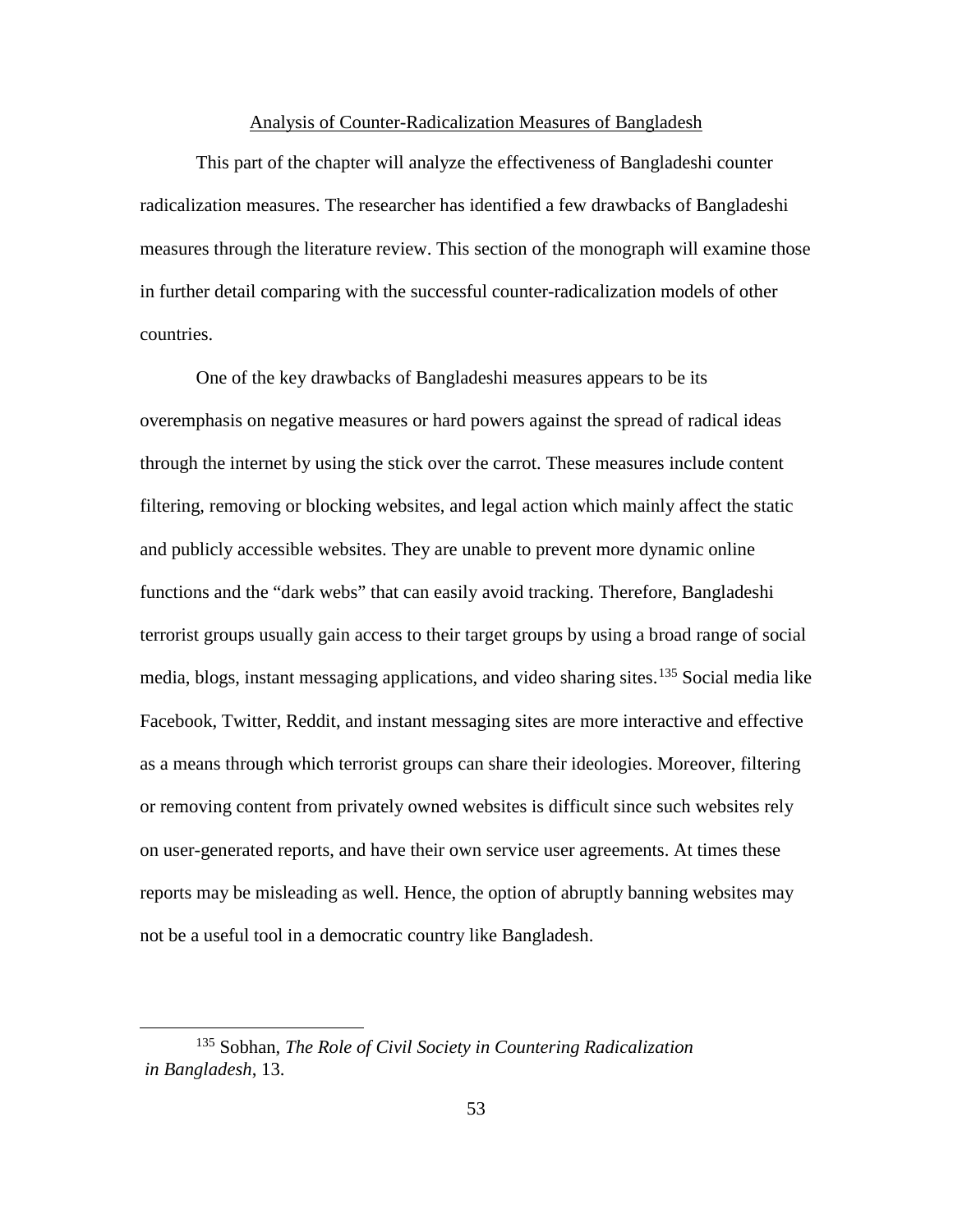Furthermore, banning websites or social media may not bring the intended result in Bangladesh. A few countries like China, North Korea, and Pakistan have banned social media.<sup>[136](#page-63-0)</sup> Even Bangladesh temporarily blocked Facebook and YouTube in 2015.<sup>[137](#page-63-1)</sup> However, most of the people used proxy servers to bypass the bans, and international communities criticized the government for impinging citizens' access to information. Terrorist groups may also find new ways to circumvent any bans and propagate their messages to their target audiences. In a democratic society, policing people's expression is highly undesirable; thus, the Government of Bangladesh eventually realized that such restriction impeded freedom of expression and lifted the ban.<sup>[138](#page-63-2)</sup> Hence, negative measures are not only challenging but also impracticable.

It has to be kept in mind that fighting extremism online is not analogous to fighting child abuse online. [139](#page-63-3) Someone may argue that since child abuse content is filtered from the internet, radical ideas should also be filtered in the same way. Regardless of context, however, any content related to child sexual abuse is immoral and unacceptable to any society. On the other hand, some radical content may not appear

<sup>138</sup> Ibid.

<span id="page-63-0"></span> <sup>136</sup> Alice Kirkland, "10 Countries where Facebook has been Banned," *Xindex*, February 4, 2014, accessed April 18, 2017, https://www.indexoncensorship.org/ 2014/02/10-countries-faceboo-banned/.

<span id="page-63-1"></span><sup>&</sup>lt;sup>137</sup> Sneha Shankar, "Bangladesh Unblocks Facebook After 21 Days; WhatsApp, Viber Restrictions Stay," *International Business Times*, October 12, 2015, accessed November 14, 2016, http://www.ibtimes.com/bangladesh-unblocks-facebook-after-21 days-whatsapp-viber-restrictions-stay-2219519.

<span id="page-63-3"></span><span id="page-63-2"></span><sup>139</sup> Ghaffar Hussain and Dr. Erin Marie Saltman, *Jihad Trending: A Comprehensive Analysis of Online Extremism and How to Counter it* (UK: Quilliam Foundation, 2014), 94.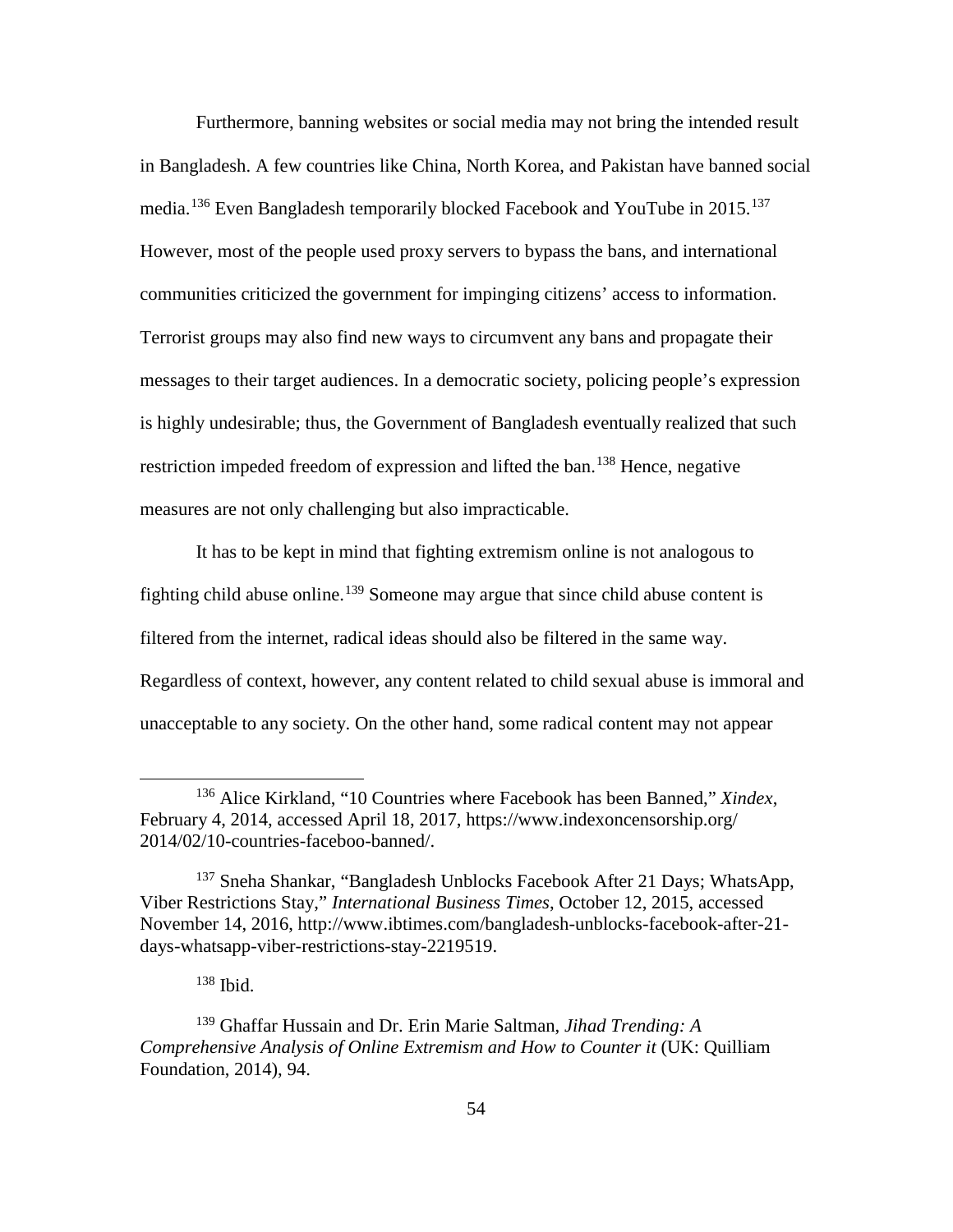immoral to all societies and can be legal in a variety of contexts such as in an academic forum. [140](#page-64-0) It may be possible to express someone's radical viewpoints in many jurisdictions that are not applicable for child abuse. Therefore, lessons learned from fighting against child abuse is not equally applicable for fighting against radicalization.

Negative measures hinder intellectual curiosity and freedom of speech in a progressive democratic society. Radical extremist ideas may generate real intellectual debate that may be even helpful for the society. If government officials and scholars can constructively engage in these debates, it can lead to a greater understanding of the terrorists' activities and their viewpoints.<sup>[141](#page-64-1)</sup> It may also provide insights to implement the counter-radicalization strategy. However, the researcher did not find any evidence that suggests the engagement of the Government of Bangladesh in such intellectual debate.

The literature review suggests that Bangladesh has inadequate sophisticated cyber monitoring and reporting systems. It also appears that the LEAs face challenges to keep pace with the terrorist groups. On the other hand, extremists seem continuously developing technical skills to disseminate their messages despite restrictions. The groups like Jamaat-ul-Mujahideen (JMB) and ABT maintain multiple social accounts in English as well as in native language.<sup>[142](#page-64-2)</sup> Facebook, Twitter, and YouTube have suspended their accounts on numerous occasions. Yet, it is not difficult to create a new account or group under different guises. Most of the time they strongly reemerge to challenge the

 <sup>140</sup> Ibid.

 $141$  Ibid., 94-95.

<span id="page-64-2"></span><span id="page-64-1"></span><span id="page-64-0"></span><sup>142</sup> Sobhan, *The Role of Civil Society in Countering Radicalization in Bangladesh*, 11-12.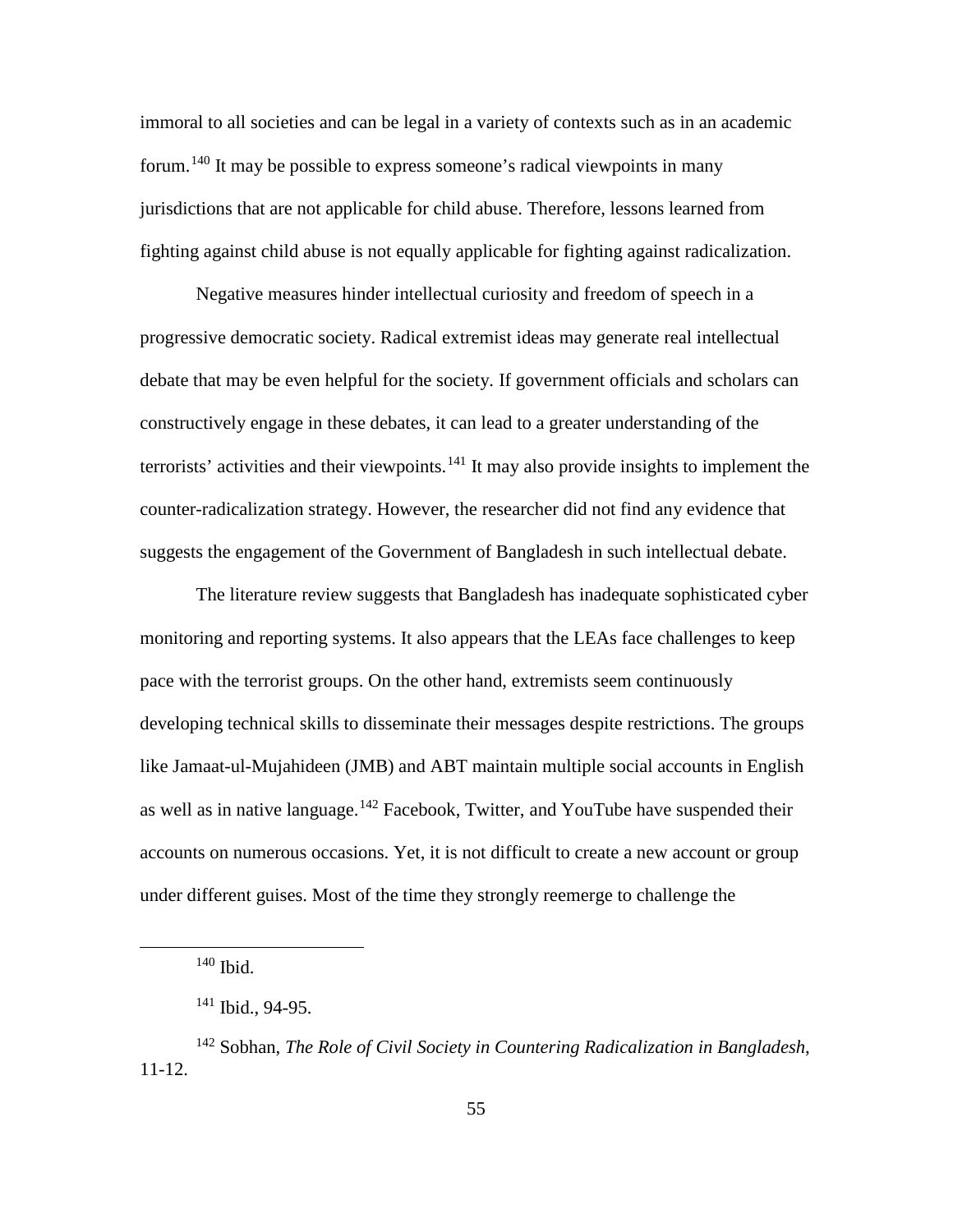government by presenting an "accurate" current state of their activities. Moreover, the terrorist groups use social networking sites and exploit the features of the sites in a variety of ways.<sup>[143](#page-65-0)</sup> Since the country has no effective reporting system like the FBI, knowledge of how the online platforms have been used only comes to light after an incident. Identifying and removing a particular content or blocking a secret group on social media is troublesome. It may be possible to remove the extremist content by shutting down the entire platform. However, it is a drastic and unwanted measure. Thus, the Government of Bangladesh may try to monitor and filter static websites, but the dynamic websites are difficult to control.

The government should involve people from all tiers of the country to prevent radicalization since it is a social problem. Except a few fragmented efforts, Bangladesh has not yet developed any well-organized programs to integrate people and promote awareness to potential online threats.<sup>[144](#page-65-1)</sup> Most of the programs are limited to within academic forums, and their effectiveness may be questionable due to lack of proper circulation. [145](#page-65-2) The FBI experience, as discussed in chapter 2, reveals that communitybased programs are quite effective in promoting public awareness. Furthermore, most of the online platforms and service providers are private in Bangladesh. As such, it is imperative to work with the private sector in order to prevent radicalization. However, the country has not yet developed an effective public-private partnership strategy to

<span id="page-65-2"></span> $145$  Islam, 165.

<span id="page-65-0"></span> $143$  Ibid., 13.

<span id="page-65-1"></span><sup>&</sup>lt;sup>144</sup> Karim and Balaji, 12-13.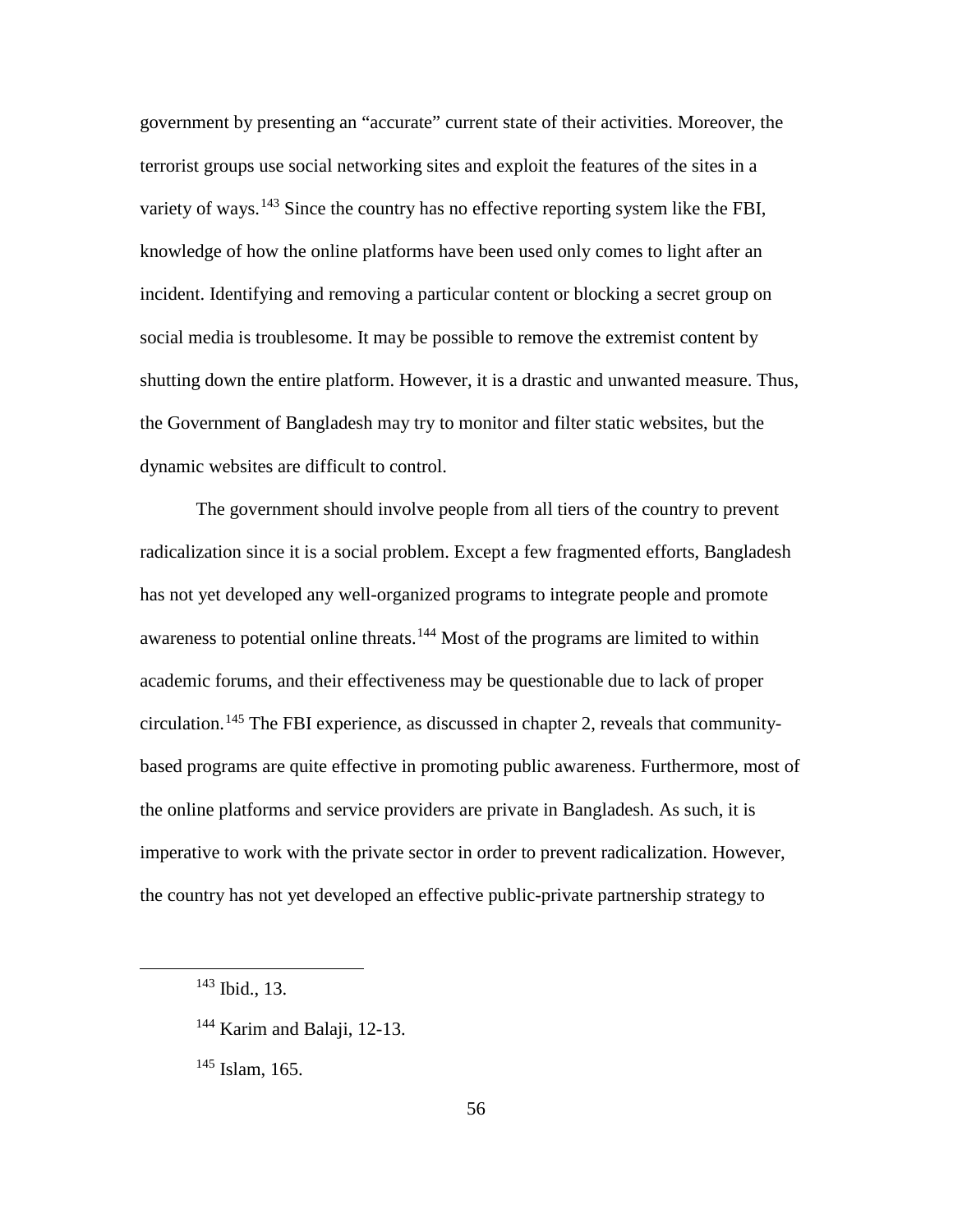empower local communities and private stakeholders.<sup>[146](#page-66-0)</sup> The potential of media in developing general awareness seem to remain overlooked.

The absence of an apex coordinating agency seems to be another major weakness in Bangladeshi counter-radicalization efforts. Its absence may have multi-layered effects. First, there may be a lack of systematic analysis of potential cyber threats. Second, it may be problematic for the government to translate the laws into clear cut executive policies for different agencies involved in countering radicalization. Third, the multiple counter-terrorism agencies working under various ministries lack coordination.<sup>[147](#page-66-1)</sup> There are a few routine interagency meetings at the higher levels. However, due to the dynamic nature of online platforms, continuous and intimate interaction is essential among the agencies. Fourth, capacity building and training of the agencies may not be well coordinated. Therefore, the absence of a unified coordinating agency like the NCTC is one of the fundamental shortcomings of Bangladeshi efforts.

Bangladesh also lacks cyber-related intelligence collection and database management capacity.<sup>[148](#page-66-2)</sup> The country has neither a specific agency to deal exclusively with cyber-related issues nor a central database. The experience of the NCTC shows that a central database with shared access by all related agencies is a prerequisite for successful counter-radicalization effort. Different agencies maintaining their own databases, leads towards a disjointed effort.

<span id="page-66-1"></span><sup>147</sup> Ibid.

<span id="page-66-0"></span> $146$  Ibid.

<span id="page-66-2"></span> $148$  Ibid., 165-166.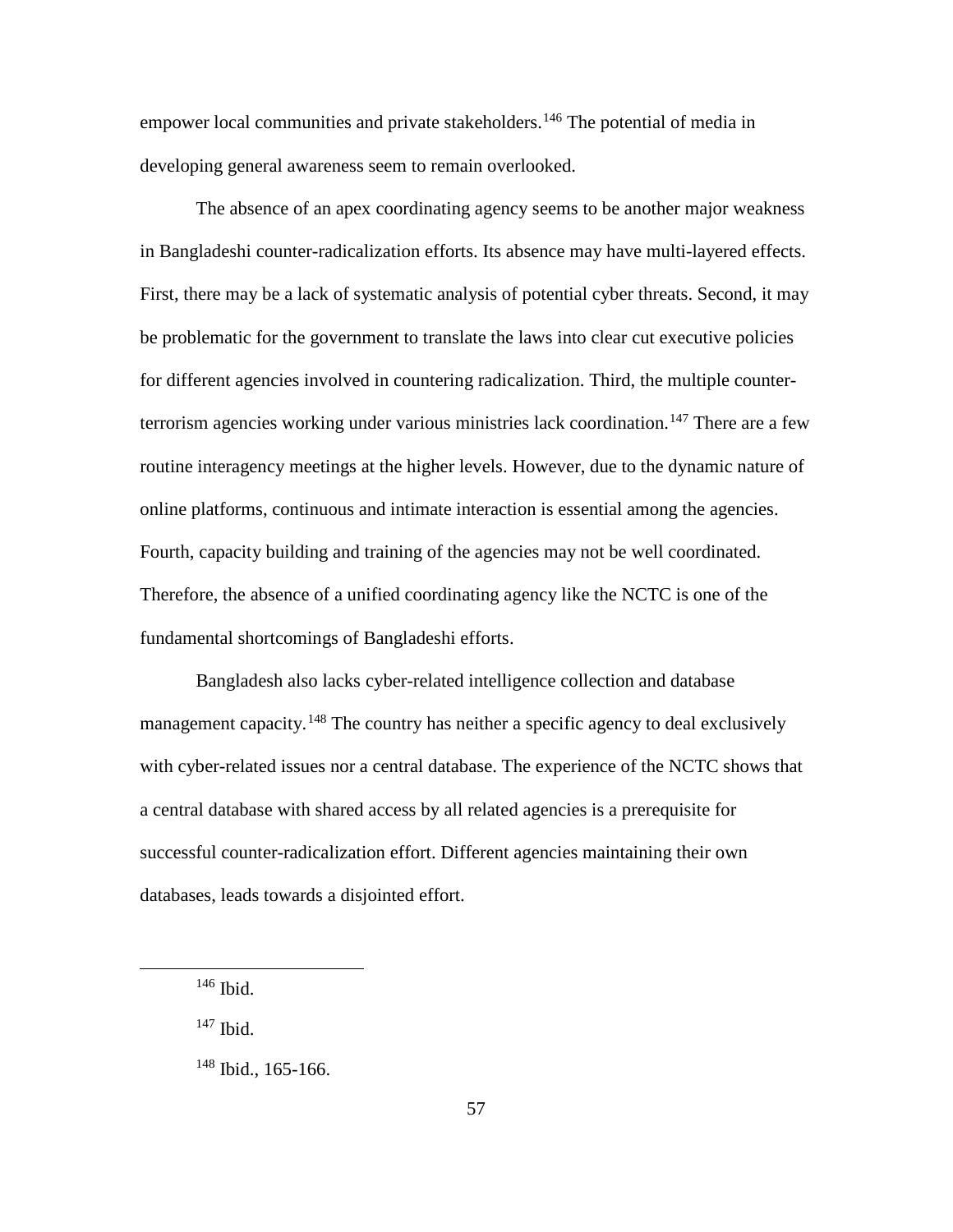Furthermore, the researcher suggests that Bangladeshi intelligence organizations do not exploit the online platforms for information gathering. The visible presence of online communities that are sympathetic to radical ideas can be a good source of information. The intelligence organizations may extract valuable information from chat rooms and blogs about terrorist activities and their ideologies. Moreover, these websites give an opportunity to engage with the terrorists and their sympathizers in a constructive manner. Active engagement and challenging extremist content online may offer an alternative to the negative measures. The opportunities to defeat the extremists online by positive engagement are now greater than they ever have been since terrorists are increasingly using social and interactive media platforms. However, Bangladesh might not have explored these opportunities.

The legislation enacted by the Government of Bangladesh seem incomprehensive to prevent radicalization in the country. So far, the country has not defined what constitutes "cybercrime."<sup>[149](#page-67-0)</sup> It also solely depends on the existing LEAs to implement the laws. However, at times it may be difficult for them to investigate the issues due to the precise technical nature of cyberspace. A few sections of the laws are criticized for violating freedom of speech and can be used in ambiguous ways. [150](#page-67-1) The loopholes in the laws may contribute to ambiguity during legal actions, and impinge citizens' freedom of speech.

 <sup>149</sup> Murshed*,* 33.

<span id="page-67-1"></span><span id="page-67-0"></span><sup>&</sup>lt;sup>150</sup> Committee to Protect Journalists, "Proposed Cyber-Security Bill Threatens Media Freedom in Bangladesh," August 24, 2016, accessed March 6, 2017, https://cpj.org/2016/08/proposed-cyber-security-bill-threatens-media-freed.php.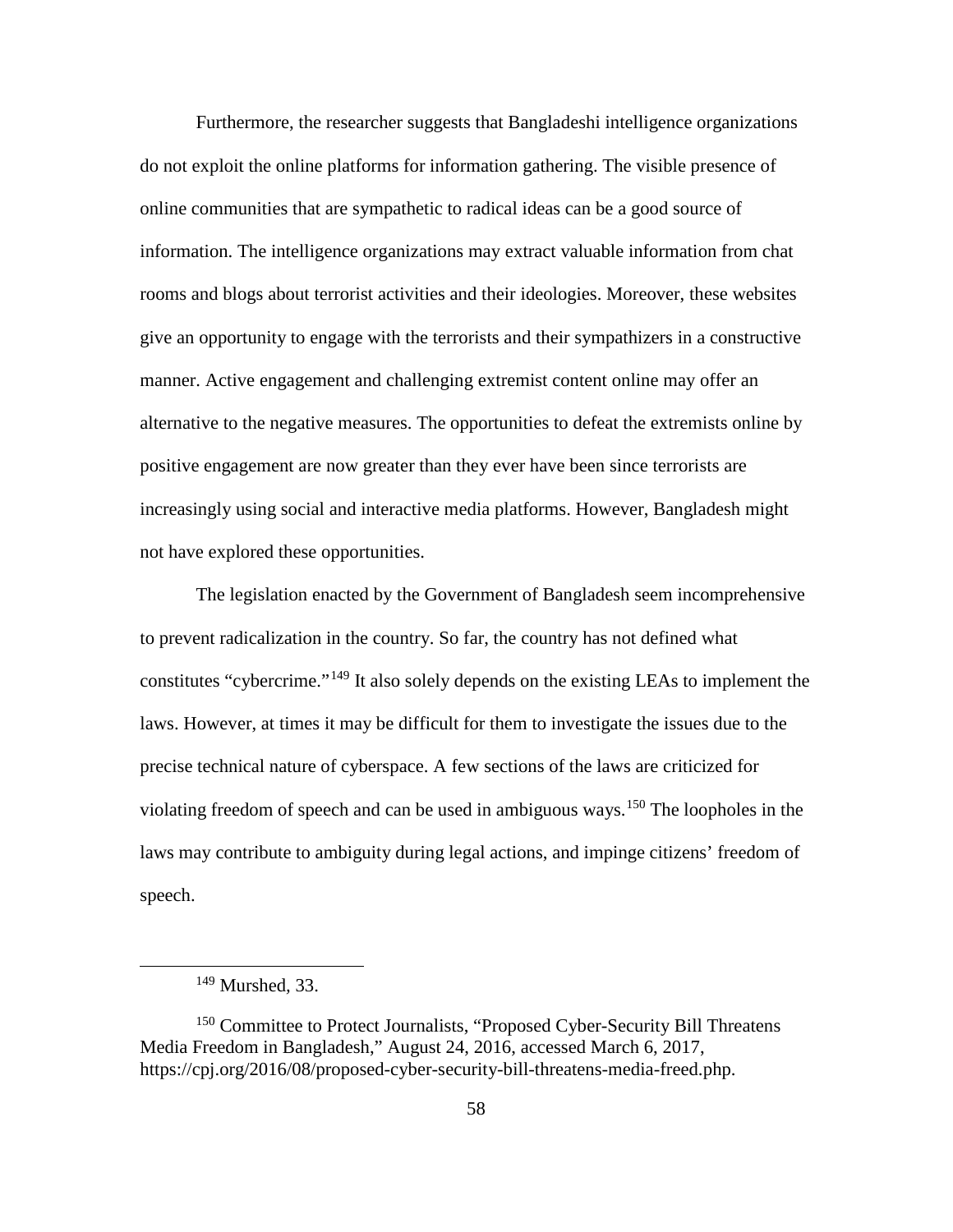Lack of an effective counter-messaging strategy is another notable drawback in Bangladeshi mechanisms. Preparation of counter-narratives considering the cultural context and psychology and its dissemination is required to defeat the extremists' propaganda. The Indonesian experience suggests that the Islamic scholars and media can play important roles in this regard. However, there is no visible initiative from the Government of Bangladesh so far. The country has many revered Islamic scholars who have acceptance in the society but have not been integrated with the counter-messaging efforts.

Finally, the absence of cyber-threat related research centers and international partnership impedes Bangladeshi efforts of combating radicalization. The country has no dedicated cyber research center like the IMPACT to analyze the trends of radicalization and recommend policies to the government. The country lacks strong partnerships with the global and regional cyber security agencies such as Asia-Pacific Computer Emergency Response Team (AP-CERT), OIC-CERT, IMPACT for combating radicalization.<sup>[151](#page-68-0)</sup> Therefore, it faces challenges for intelligence gathering and capability building.

To summarize, this section of analysis compared the Bangladeshi counterradicalization efforts with other successful models and reveals a number of drawbacks. The limitations are briefly listed below:

- 1. Overemphasis on negative measures leading to restricting freedom of speech.
- 2. Inadequate technology for monitoring and reporting cyber incidents.

<span id="page-68-0"></span> $151$  Islam, 165.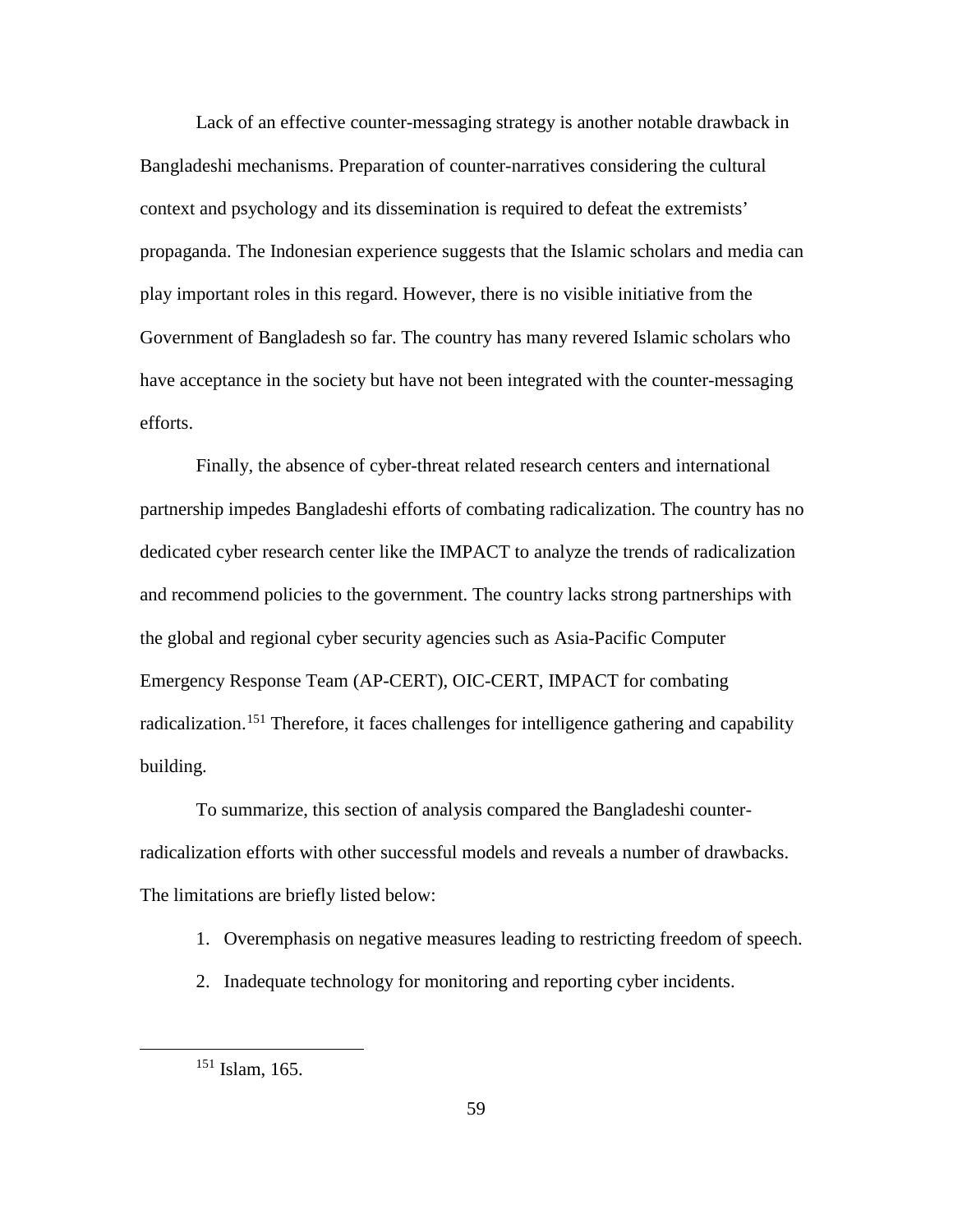- 3. The absence of an apex agency to coordinate the multiple LEAs.
- 4. The country has no central database with the provision of shared access by the LEAs, causing hindrance to information sharing.
- 5. The LEAs lack cyber specialists to investigate critical cases.
- 6. The legal frameworks appear to be ambiguous and ineffective.
- 7. Lack of government initiatives in organizing programs to promote social awareness.
- 8. Media, Islamic scholars, and local communities are not integrated into the countering radicalization programs.
- 9. No comprehensive approach to prepare and disseminate effective counternarratives.
- 10. No dedicated research center on cybersecurity related issues.
- 11. Lack of international partnership impeding information sharing and capacity building.

The primary question of this research is – "are the counter-terrorism efforts of Bangladesh effective to prevent online radicalization without impinging the citizen's access to information?" The drawbacks mentioned above suggest that the counterterrorism efforts of Bangladesh seem ineffective to prevent online radicalization without impinging the citizen's access to information.

# A Suggested Anti Cyber Radicalization Model

This part of the chapter proposes a sustainable and effective anti-cyber radicalization strategy for Bangladesh. The Government of Bangladesh should adopt a Rubik's Cube approach i.e. solving all facets of radicalization simultaneously instead of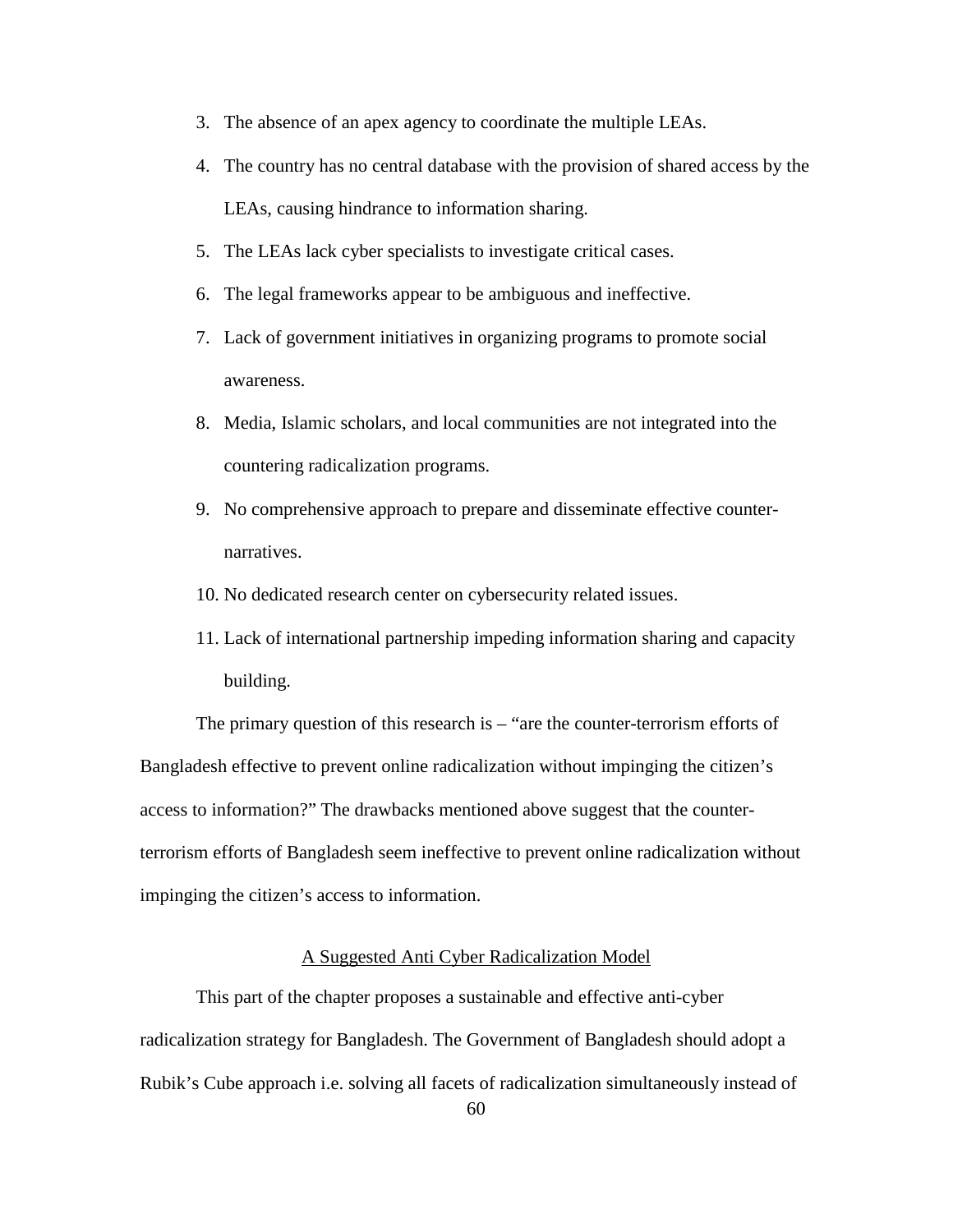focusing. As such, Bangladesh needs to integrate constructive and coercive measures seamlessly. The researcher attempts to develop this model in light of the key elements of successful models discussed in the previous section. The strategies will be broadly covered in three categories as discussed earlier: reducing supply, reducing demand, and an organizational approach. A generic action plan is illustrated in figure 4.



Figure 4. Action Plan to Defeat the Components of Online Radicalization *Source*: Researcher's Construct.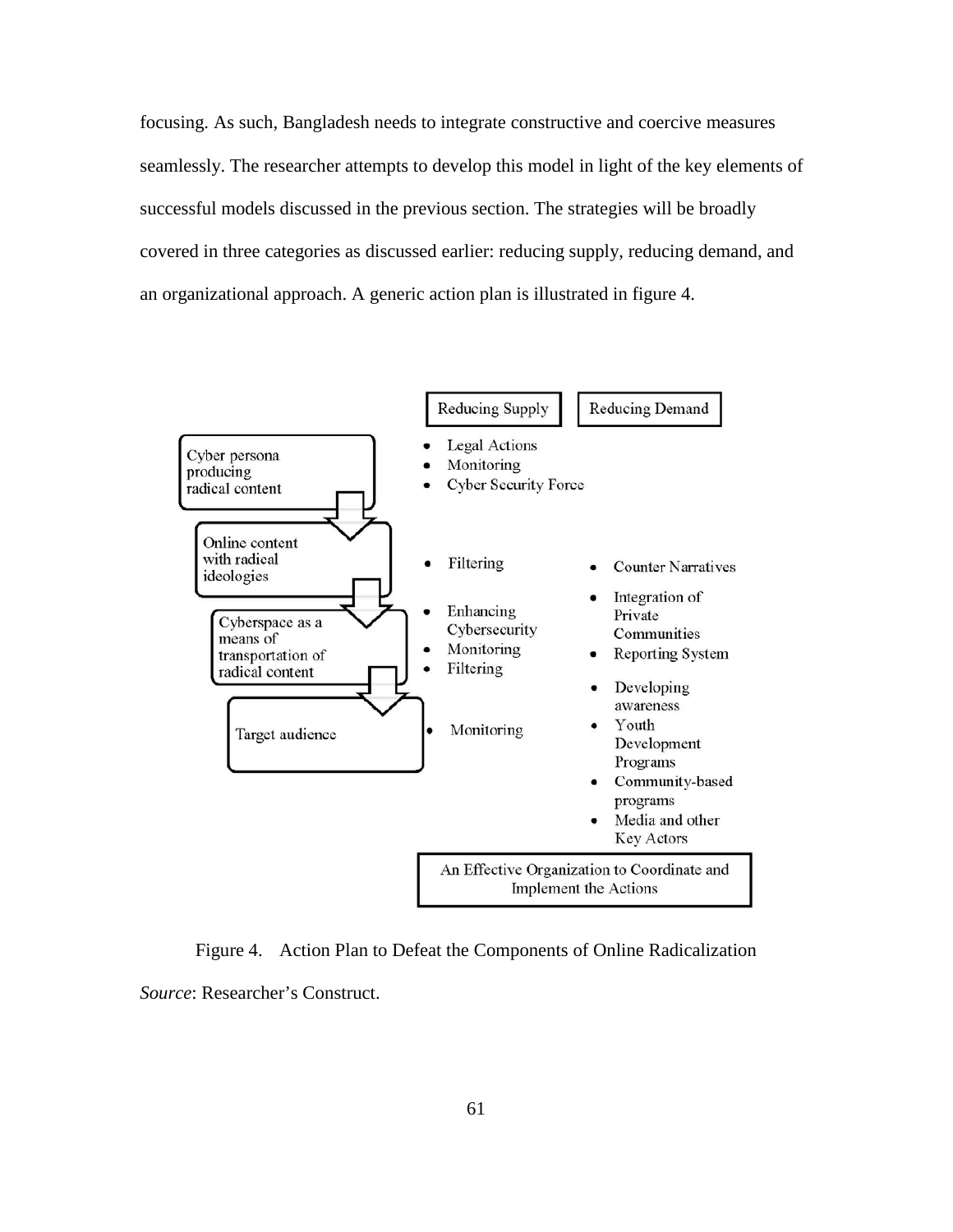Reducing the supply of radical content may be useful for an immediate result, whereas reducing demand for radical content creates an enduring social resilience to radicalization. Hence, the Government of Bangladesh should endeavor to integrate all related stakeholders and emphasize reducing demands to derive long-term benefits. An overarching organization – National Cybersecurity Council – should be formed that will work against radicalization beside cybersecurity issues, and coordinate all related actions by various stakeholders.

# Reducing Supply of Radical Content on the Internet

The Government of Bangladesh should reduce the supply of radical content for short-term effects. There are extremists with different levels of motivation, and some are hardcore extremists. As such, the government will have to adopt harsher measures against them. It may be effective, at times, to remove or filter online content if the situation demands. However, there should be a clear legal framework, and the government should maintain transparency to the citizens about its activities. These will ensure freedom of speech and democratic rights of the citizens.

In the beginning, Bangladesh should create an effective legal framework for combating online radicalization. The laws should define "cybercrime" in clear terms. The government may enact necessary legislation that will exclusively deal with cyber-related issues. These laws should sufficiently empower the Cyber Tribunal and LEAs to investigate suspicious incidents and take actions. On the other hand, it should not impinge freedom of speech and human rights. The laws should give a broad guidance to the investigating agencies on maintaining transparency during any legal actions.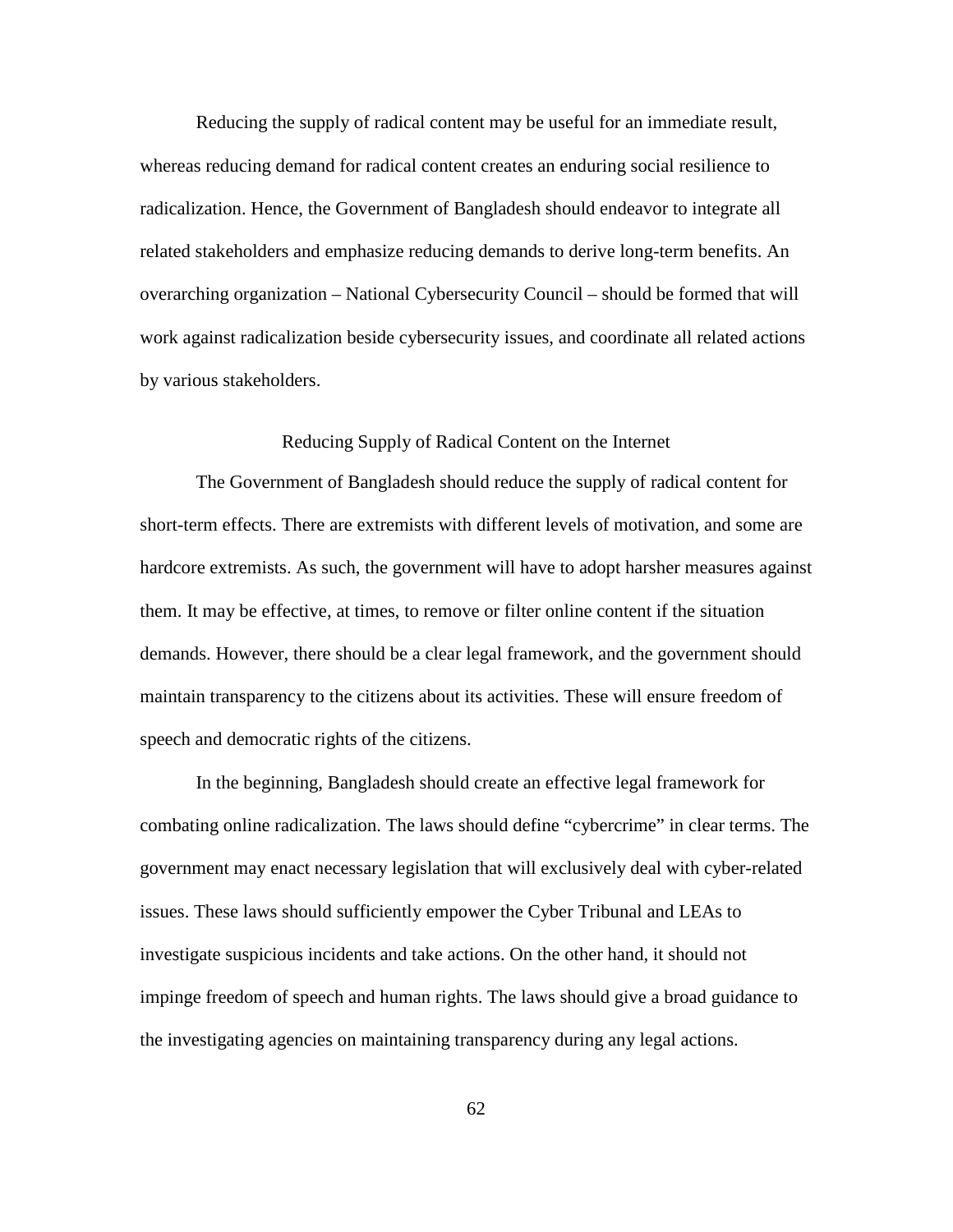Removing and altering content or restricting access would have to be subject to oversight and be open to legal challenges.

Moreover, the government should employ cyber experts at different levels to formulate and implement the laws. Cyber experts should suggest the cyber-related laws. The government may create a central expert body that will translate the laws to executable policies. The LEAs should also have cyber experts for investigating specific cyber-related cases. The government should establish a Cyber Forensic Lab taking the example of the FBI to enhance the investigative capabilities. In order to deal with cybercrimes explicitly, the government may form a Cybersecurity Force in future.

Meanwhile, the Government of Bangladesh is already employing different methods such as monitoring, filtering, and removing content to reduce the supply of radical ideas on the internet. However, various examples from all over the world suggest that the terrorist groups rapidly adopt new technologies, and follow innovative ways to disguise their contents on the web. Due to the dynamic nature of the virtual world, the government should continuously assess its effectiveness and upgrade its technologies. Chapter 2 highlights the concept of cyber persona in which a single producer of radical ideas may create multiple cyber persona by operating different online accounts. [152](#page-72-0) Therefore, the law enforcement agencies should have sufficient capabilities to monitor the cyber personas. An exclusive cyber monitoring cell may be established under NTMC or any other agency. Besides, the agencies should monitor the suspicious radical idea producers, and the target groups not only in the virtual world but also in the physical

<span id="page-72-0"></span> <sup>152</sup> Office of the Joint Staff, JP 3-12 (R) *Cyberspace Operations,* I-3.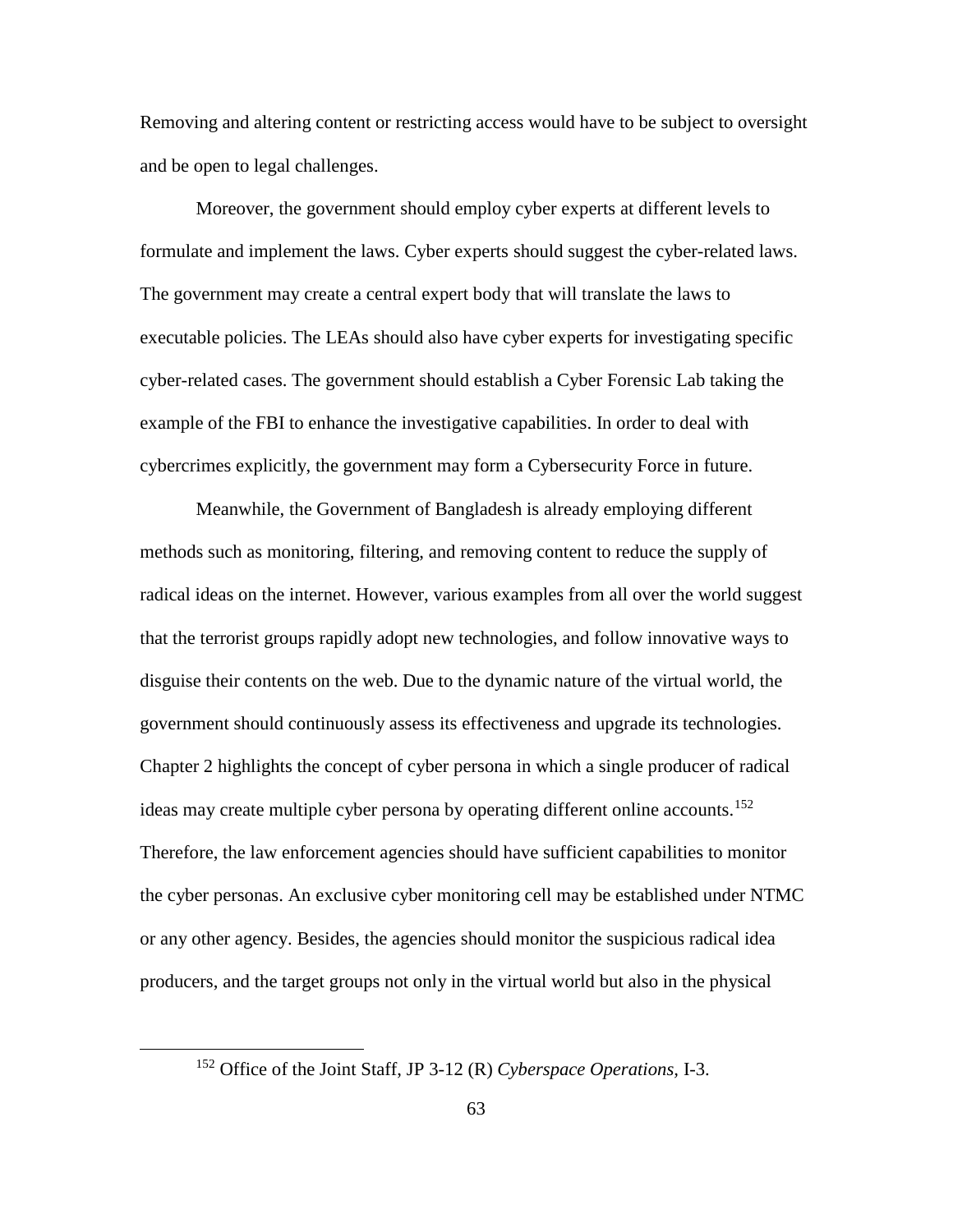world. In this case, provision of interactive and easily accessible complaint centers like the FBI may be useful.<sup>[153](#page-73-0)</sup>

Nonetheless, reducing supply is an undesirable method, and may not bring intended result. For example, China's "Great Firewall," which consists of a highly complex system of formal and informal controls, and maintained at great expenses can barely keep up with removing objectionable content. [154](#page-73-1) Moreover, instant messaging, blogging, video sharing, and social networking platforms have made it difficult to remove or restrict particular types of content. Removing content or restricting access may impinge freedom of speech in a democratic society. Excessive control may also generate a negative public perception that the extremists may exploit. Therefore, the government should carefully determine the limit of censorship within a legal framework without shielding the people from information. The government should preserve the authority of banning a website at very high levels and only to be executed by a judicial order. However, if the government envisages a particular threat due to those ideas, it should have the capacity to detect the sources and prosecute them transparently under existing laws.

<span id="page-73-0"></span> <sup>153</sup> FBI, "Cyber Crime," accessed December 15, 2016, https://www.fbi.gov/ investigate/cyber.

<span id="page-73-1"></span> $154$  In addition to the "Great Firewall"—a nationwide system of network filters that is maintained by tens of thousands of government employees—the Chinese government has imposed draconian sanctions, including prison, on Internet users promoting "harmful" online content. State and local governments all have units responsible for monitoring online content and usage in their areas. Internet companies operating in China are liable for illegal content posted by their customers. See Lacey Alford, *The Great Firewall of China: An Evaluation of Internet Censorship in China* (Dusseldorf: VDM, 2010).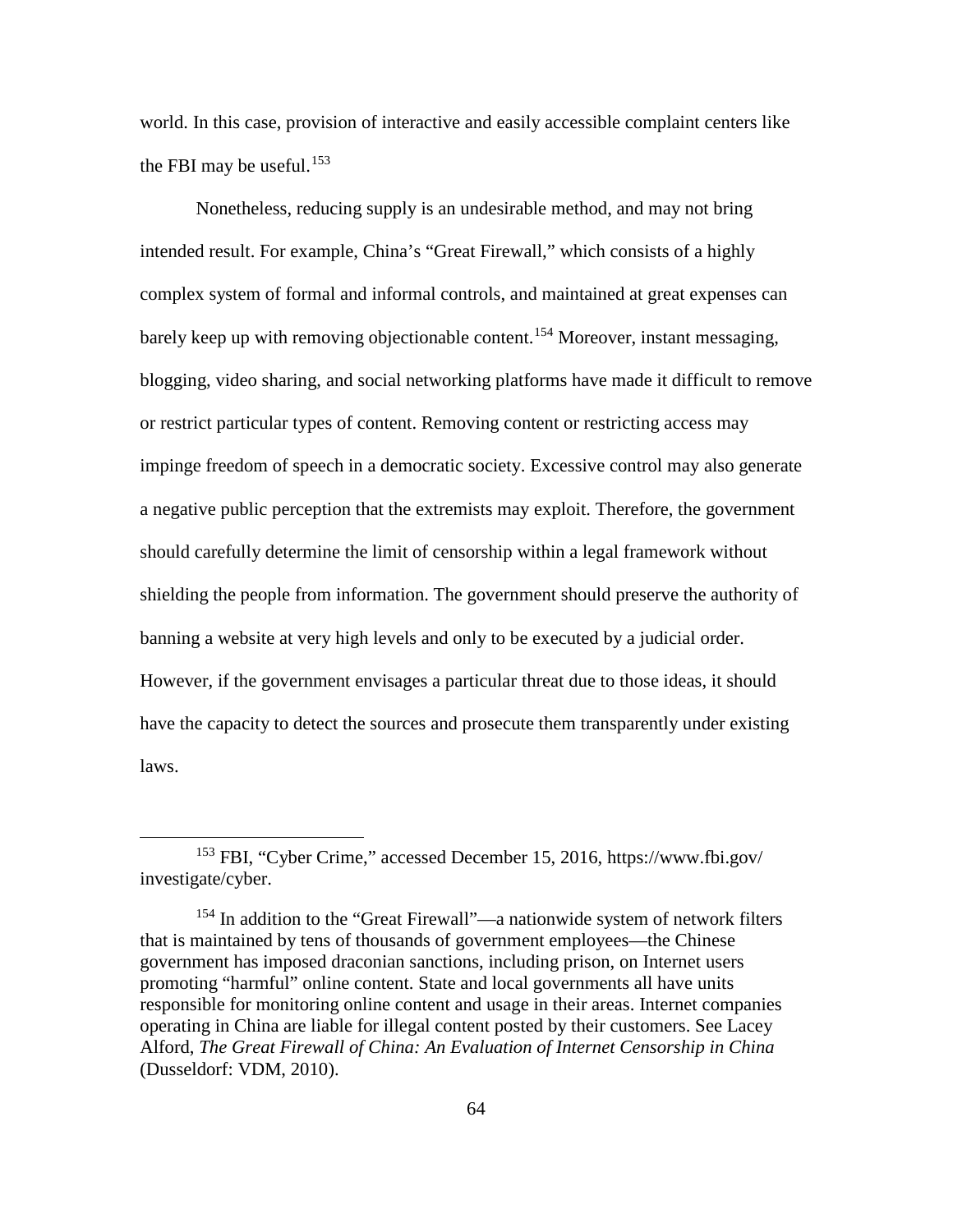## Reducing Demand for Radical Content to the People

Reducing demand includes methods and approaches that do not diminish the supply, but reduce people's desire to access the content. It is a positive method with better and sustainable effectiveness. The Government of Bangladesh needs to focus significant efforts to defeat radical ideas by peaceful means. The government can play a positive role by helping to create awareness, organize relevant non-governmental actors to conduct various programs, and build a capacity of the local communities. The following paragraphs discuss two important aspects of reducing the demand for radical ideas: promoting awareness and adopting a constructive messaging strategy.

## Promoting Awareness

One of the keys to developing social resiliency against online threats is to foster awareness among the general people. Though the internet is related to technology, it does not mean that the solution to online threats needs to be technological. The resiliency of the civic society seems to be more effective than the negative measures. The experience of successful countries suggests investing heavily in building social awareness. Civic challenges to violent extremist online propaganda will be effective if communities understand what they should challenge. Self-aware online users will proactively challenge the radical ideas on the internet. The government of Bangladesh, therefore, should promote awareness about online radicalization among parents, teachers, and community leaders, so that they can detect, report, and intervene in the processes of online radicalization.

The government should involve local communities and media for promoting awareness. It may follow the model of the FBI to engage local communities against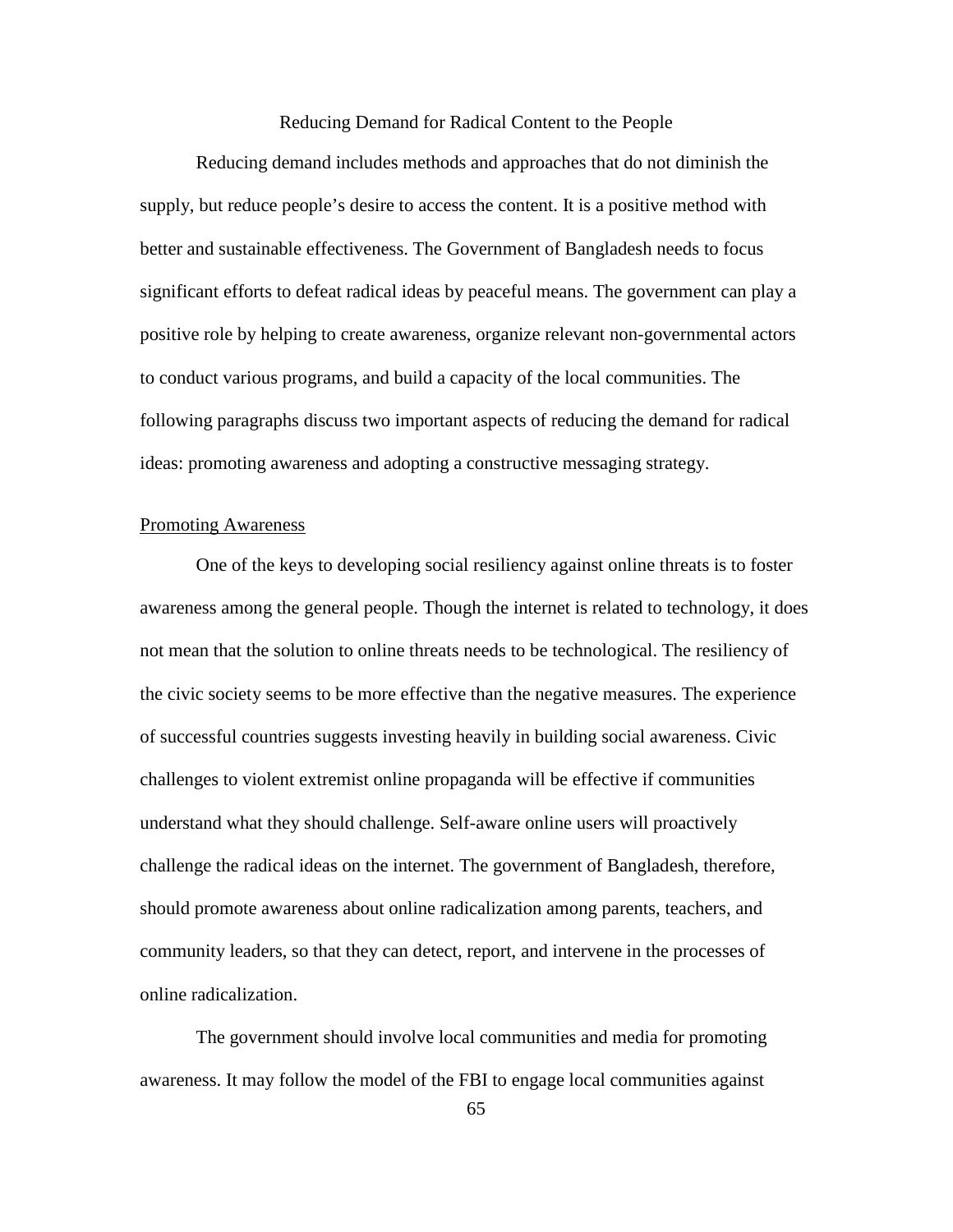online radicalization. [155](#page-75-0) Regular interaction, workshops, and CREX may be helpful in this regard. The government of Bangladesh may implement the U.S. NCTC and FBI strategies such as roundtables and town hall meetings with Muslim communities to develop social awareness. These awareness programs may consist of slide shows and several video clips, highlighting the messages and methods that terrorists use to radicalize people both at home and abroad. The local Islamic scholars should be invited to these programs. The government should also exploit the potential power of media to reach out to all segments of society. Public and private sectors may sponsor different interesting programs, advertisement, and documentary against online radicalization. They should prepare and broadcast various programs for different classes and age groups.

Especially, the government should emphasize developing awareness among youths. Public and private organizations may arrange special awareness programs at the academic or community environments for the youths. Such programs should be designed as per specific age group of the youths to make it interesting. The government should also maintain a few interactive websites like the FBI for different segments of the society. All youths should go through these websites at different academic levels. Through media and community-based programs, the government should also urge parents to take an interest in their children's online activities and to be ready to challenge their behaviors.

<span id="page-75-0"></span><sup>&</sup>lt;sup>155</sup> FBI, "A New Approach to Countering Violent Extremism: Sharing Expertise and Empowering Local Communities," accessed December 21, 2017, https://leb.fbi.gov/2014/october/a-new-approach-to-countering-violent-extremismsharing-expertise-and-empowering-local-communities.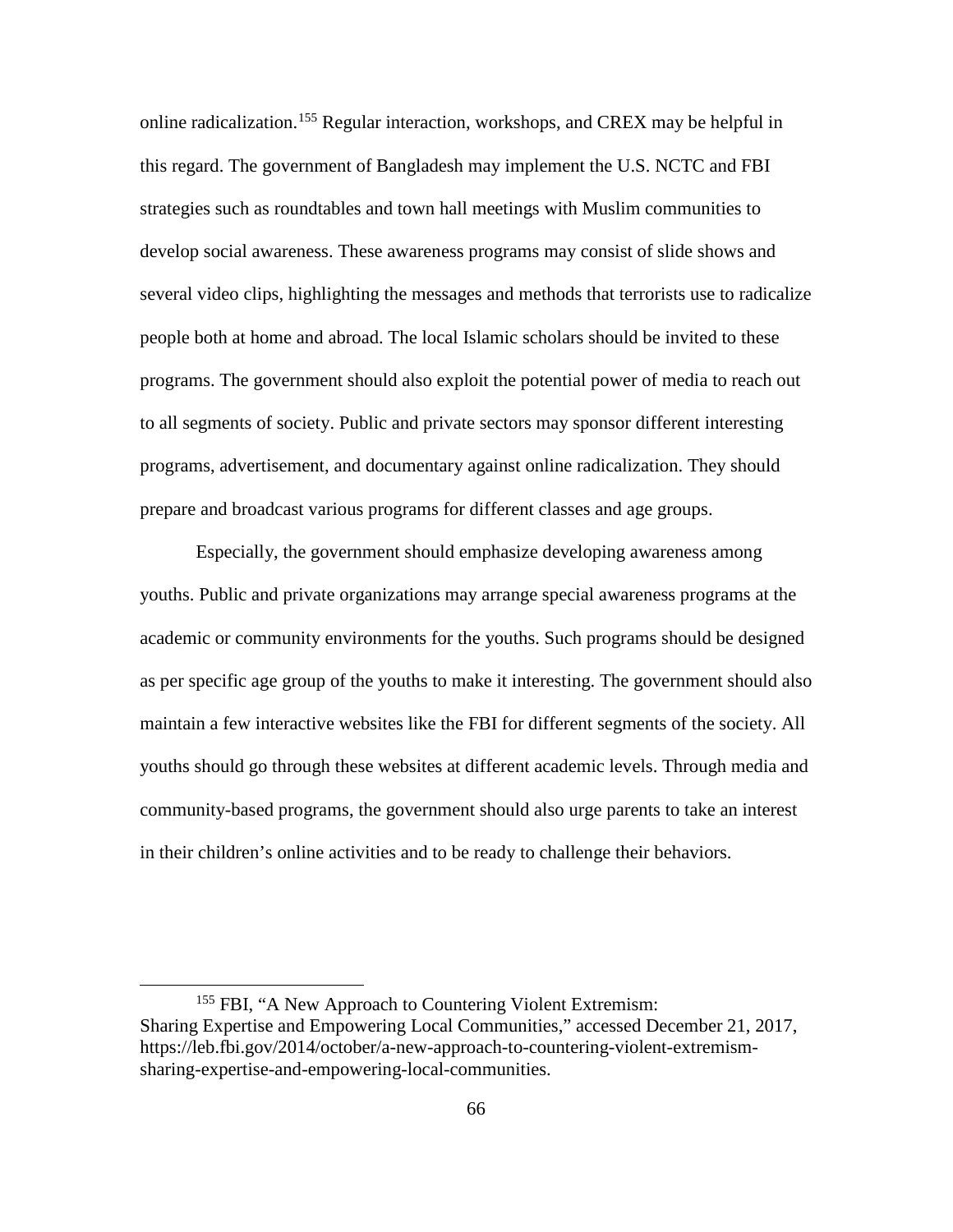## Adopting a Constructive Messaging Strategy

The Government of Bangladesh should adopt a comprehensive and constructive messaging strategy to reduce the demand for radical ideas. All related agencies should prepare narratives and counter-narratives based on this central constructive theme. The government should guide all related agencies so that activities of the agencies match with the messages. This strategy should be based on the socio-cultural context of the country. Besides, it should devise a mechanism to monitor the vulnerable groups in the society. It should also constructively engage them in dialogues and address their psychological needs.

The government should endeavor to discredit extremists' propaganda by preparing compelling and logical counter-narratives. The idea of counter-messaging is to expose people to messages that are specifically designed to counter the appeal of extremism. These messages should be built within the overall strategy of positive messaging. A group of highly expert people including Islamic scholars, psychologists, social scientists, security analysts, and other relevant actors should work together for developing effective counter-narratives. It should effectively challenge the violent extremists' ideologies.<sup>[156](#page-76-0)</sup> While preparing the counter-narratives, the authors should look into individual and group psychological vulnerabilities to radicalization within the context of Bangladesh. They should have a deeper understanding of the specific psychological vulnerabilities of different target groups susceptible to radicalization in the

<span id="page-76-0"></span><sup>&</sup>lt;sup>156</sup> "Radicalisation: The Role of the Internet" (A Working Paper of the PPN, Institute for Strategic Dialogue, London, 2011), 9.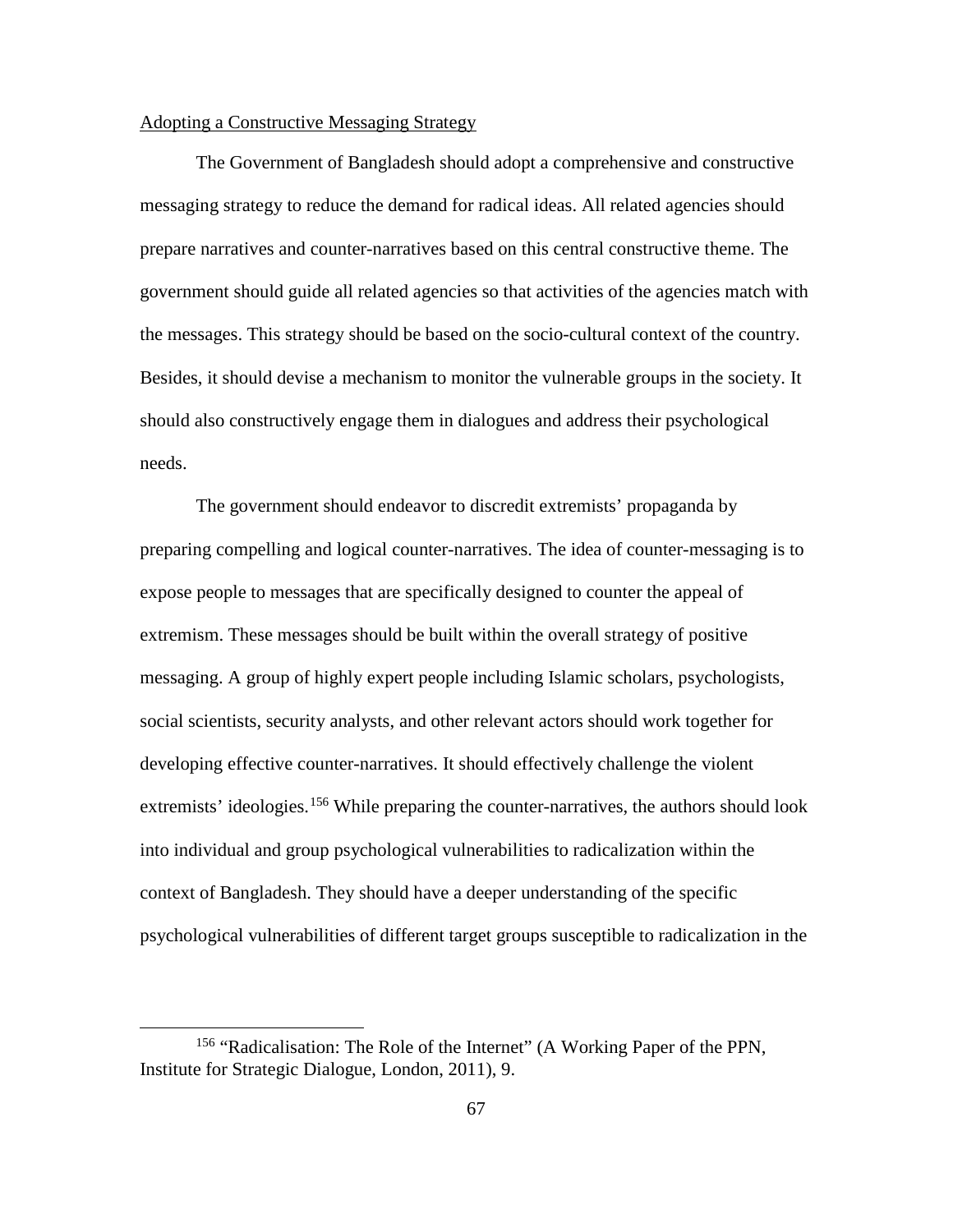country. It will allow them to deconstruct the extremists' messages, and create more appealing counter arguments.

Proper circulation of the counter-narratives is an imperative for combating radicalization. In cyberspace, these messages can be delivered through websites, blogs, videos, Facebook groups, and other types of online media. From experience, governments seem not to be the most effective conveyor of these messages. [157](#page-77-0) Thus, it should take a backseat role while focusing on enabling others' actions. Private partners should be integrated for online search engines optimization. Online searches that include words like extremism, jihad, and ISIS should automatically show counter-narratives up front in the form of advertisements and quick answer boxes. The government should exploit various features of the websites like advertisement links and Facebook pages. It should invest in creating counter-radicalization advertisements on social networking sites. These should automatically appear on the news feeds or play before popular videos. Moreover, media - both print and electronic - should play an important role in broadcasting the counter-narratives. The government should integrate various media production companies who can turn a counter-narrative into a more compelling and attractive visual message.

Moreover, Bangladesh may create virtual and physical anti-radicalization forums through public-private partnerships. Ideally, these forums should have representatives from the government as well as private sectors who have an influential presence on the cyber-domain. The representatives should meet regularly to share ideas, and establish

<span id="page-77-0"></span> <sup>157</sup> Hussain and Saltman, 117.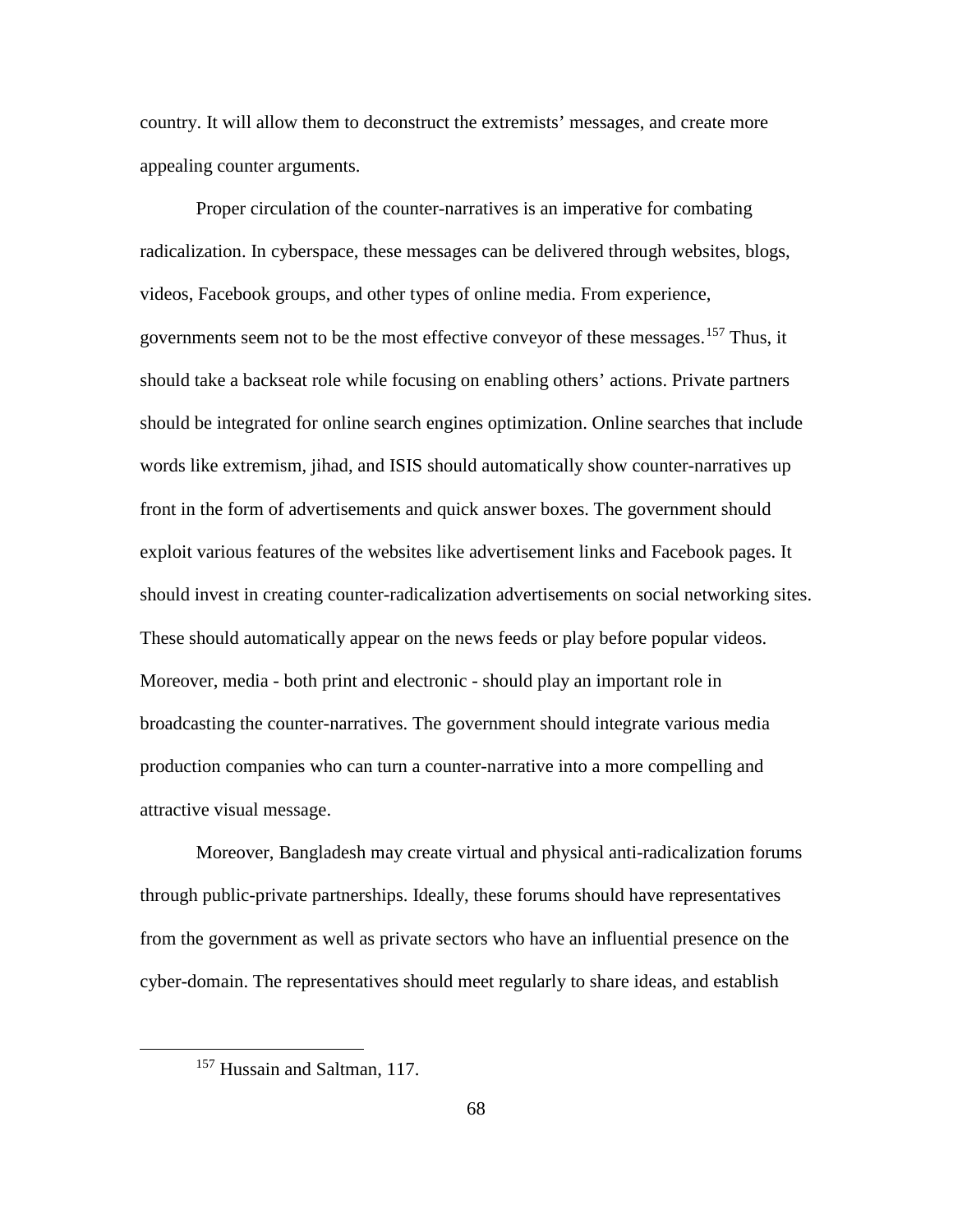channels of communication with the people. These forums will work to disseminate counter-narratives, and generate awareness among the youths.

## An Organizational Approach to Implement the Measures

The government being primarily responsible for ensuring cybersecurity must provide the leadership and extend required facilities. Therefore, it needs a dedicated organization to implement the actions discussed in the preceding sections. Though this organization will work for the overall cybersecurity of the country, this research will discuss only the activities related to online radicalization.

## Formation of National Cybersecurity Council (NCC)

Under the umbrella of counter-terrorism efforts, the Government of Bangladesh should form National Cybersecurity Council (NCC) as the apex policy making and coordinating agency. It will be comprised of policy makers from all ministries, LEAs, related government agencies, and other key sectors. A suggested structure of this organization is illustrated in figure 5.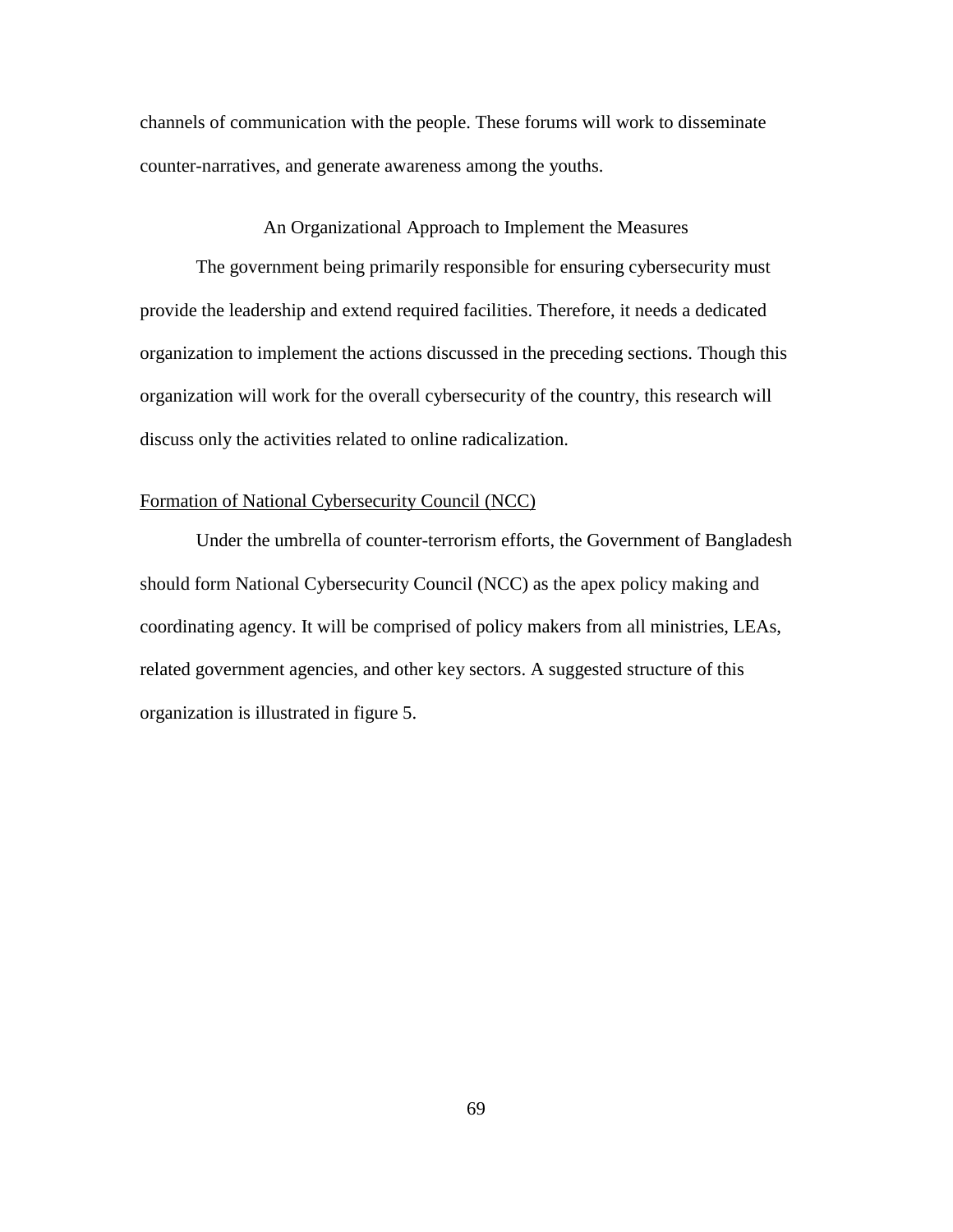

Figure 5. National Cybersecurity Council (NCC)

*Source*: Researcher's Construct.

The major functions of NCC may include the following:

- 1. Government policy implementation and oversee the implementation of cybersecurity objectives.
- 2. Central database management and intelligence coordination.
- 3. Cyber threat research and risk assessment.
- 4. Cyber emergency services to include help center, digital forensic center,

emergency response team, etcetera.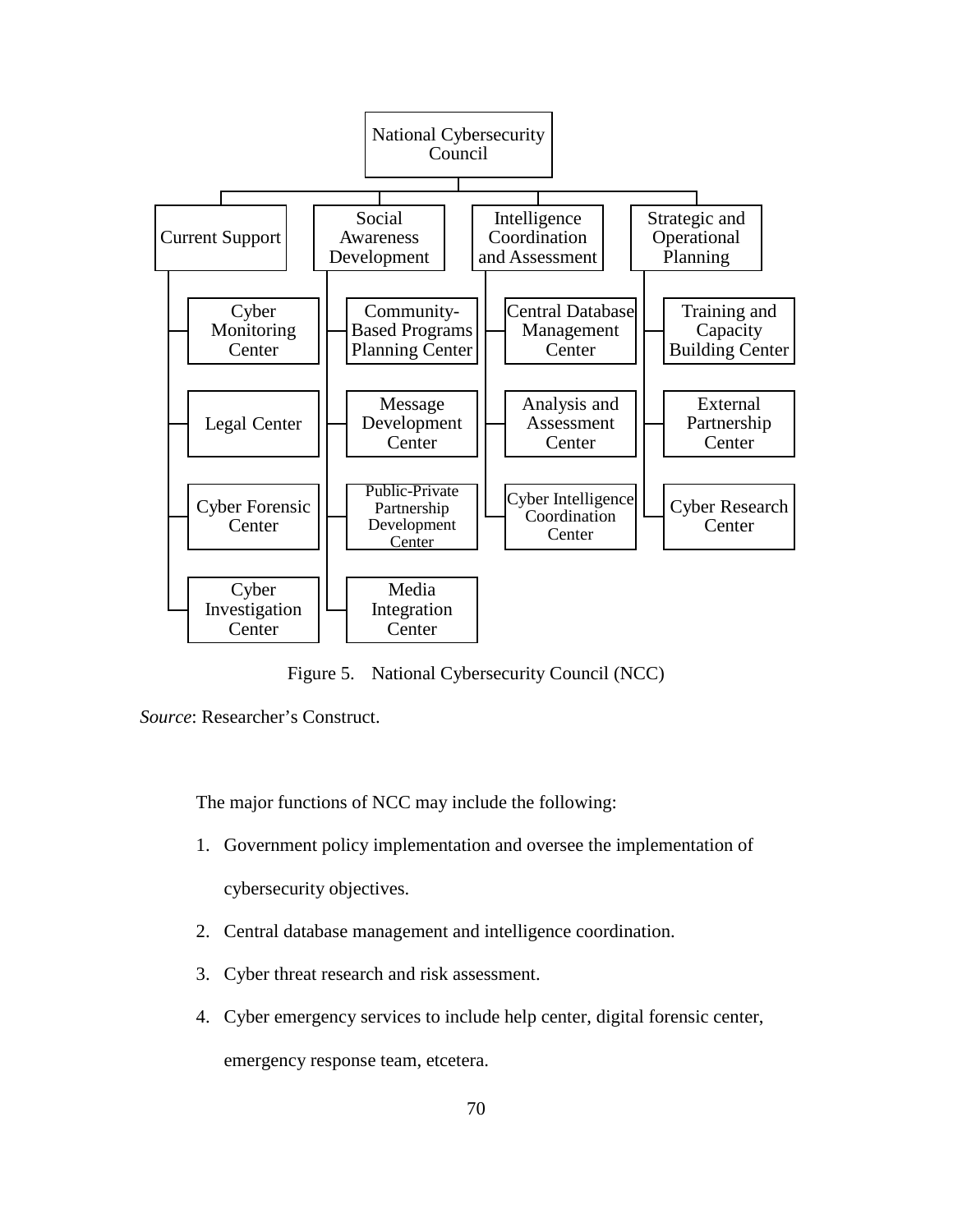- 5. Strategic level interagency cooperation and strategic engagement with global and regional partners like IMPACT, CERT/CIRT, etc.
- 6. Developing themes for counter-narratives.
- 7. Training and expertise development.
- 8. Law and policy suggestion to the government.
- 9. Private sectors integration.

Current Support: This branch will enhance the security of cyberspace of the country through effective monitoring and proactive action for cyber incident prevention. An overview of the responsibilities of its cells are given below:

- 1. Cyber Monitoring Center: It will be an exclusive cyber monitoring center to oversee network infrastructure of both private and public entities. This cell will be authorized for online censorship based on judiciary orders or a potential threat.
- 2. Legal Center: This center will suggest laws and policy related issues to the government. Besides, it will formulate clear-cut policy directives for various agencies of the government in light of laws. This center will strengthen practical collaboration between law enforcement and prosecutorial agencies.
- 3. Cyber Forensic Center: It will conduct forensic analysis on cyber incidents in coordination with other centers.
- 4. Cyber Investigation Center: This center will have several investigation-teams, comprised of cyber experts. These teams will deal with specific cases, and provide expert support to the law enforcement agencies.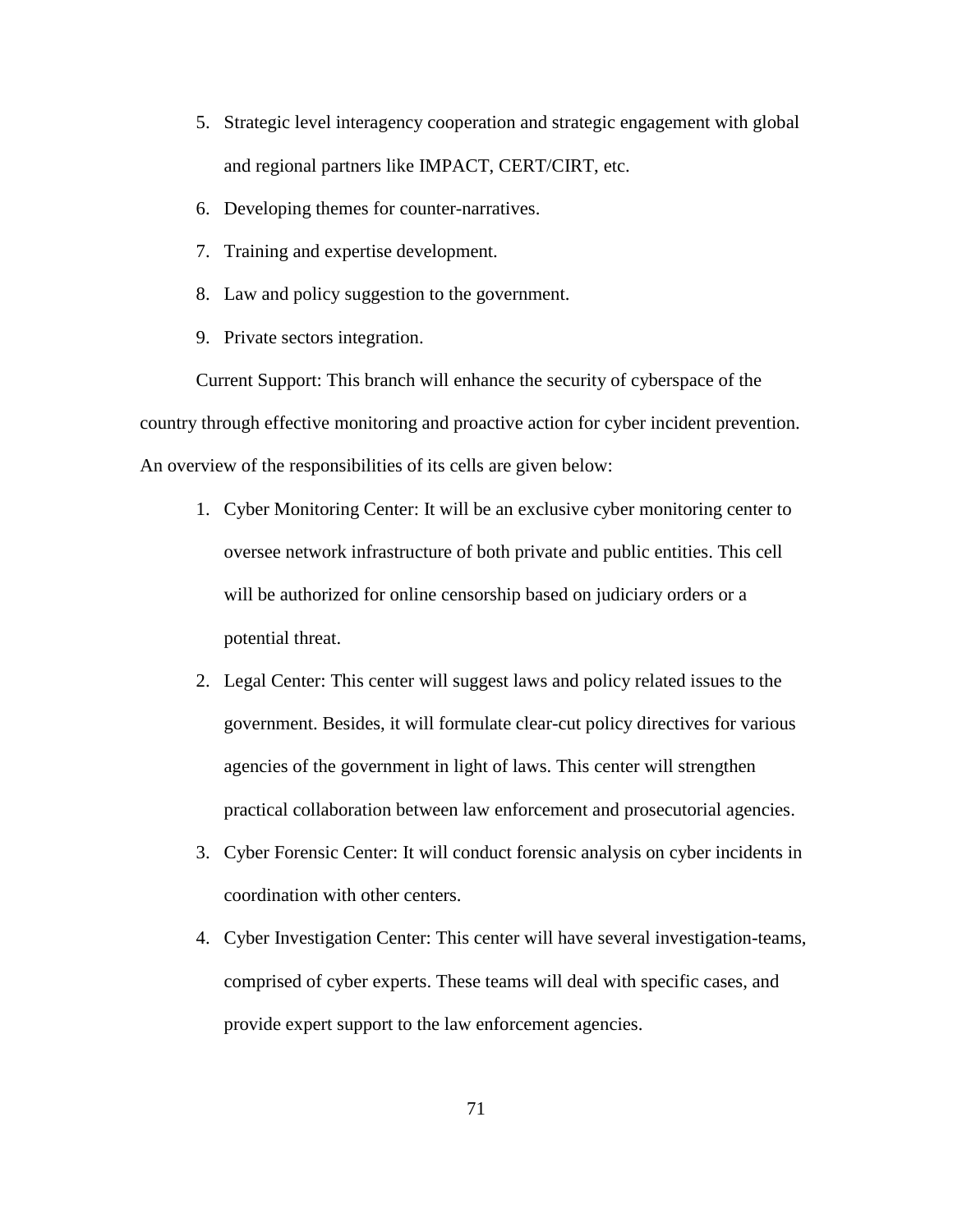Social Awareness Development: This branch of the organization will work on developing a sustainable social awareness against radicalization. It will be responsible for coordinating and integrating all government and non-government activities. A few important responsibilities are highlighted below:

- 1. Community-Based Programs Planning Center: It will plan and coordinate community-based programs to develop awareness including community resiliency exercises and youth development programs. Besides, it will maintain a few interactive websites like the FBI to promote awareness.
- 2. Message Development Center: This center will develop the overall messaging themes, and provide direction to related actors in developing narratives based on that theme. It will be comprised of different analysts and scholars from different arena to bring different perspectives in the messages. Counter narratives will be embedded within the overall theme.
- 3. Public-Private Partnership Development Center: It will integrate all related stakeholders of the country, and coordinates a variety of initiatives by public and private sectors. Since most of the internet service providers and cyberspace users are private in Bangladesh, it will be difficult to prevent online radicalization without integrating them. The primary purpose of this center will be to facilitate a platform where all actors can operate cohesively. This center will also manage sponsorships and funding for arranging awareness programs.
- 4. Media Integration Center: It will integrate all media including print, electronic and social networking sites in the overall counter-radicalization efforts. It will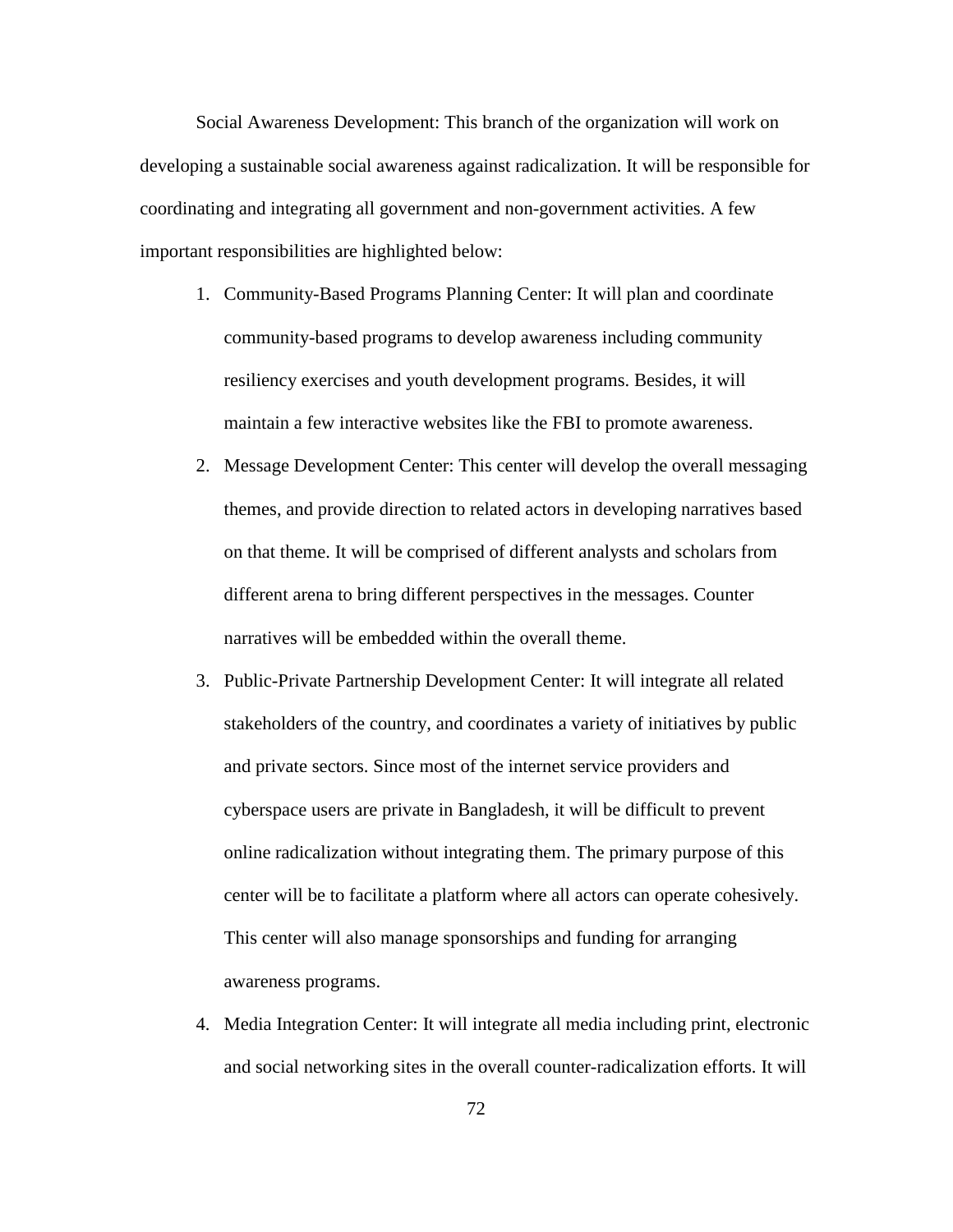plan to disseminate the programs mentioned under reducing demand in the previous paragraphs.

Intelligence Coordination and Assessment: This branch of NCC will act as the hub of information and facilitate information sharing among various agencies. It will also provide assessments to the government and other agencies about cyber threats.

- 1. Central Database Management Center: It will maintain a central database for the country with the provision of shared access by other agencies.
- 2. Analysis and Assessment Center: This center will provide assessments to the government and law enforcement agencies like the NCTC. This analysis should include all probable websites like social media, blogs, and content sharing sites to mapping the online footprint of suspected organizations and individuals.
- 3. Cyber Intelligence Coordination Center: Different law enforcement agencies of Bangladesh have a varying degree of cyber intelligence capabilities. Therefore, this center will consolidate their activities under one umbrella. It will assign intelligence collection requirement to the agencies as well as deconflict intelligence plans.

Strategic and Operational Planning: This branch will be mainly future operations oriented. It will suggest broader issues like international partnership and policy issues to the government. It will also plan and train members of various agencies so that they are prepared to deal with future cyber threats.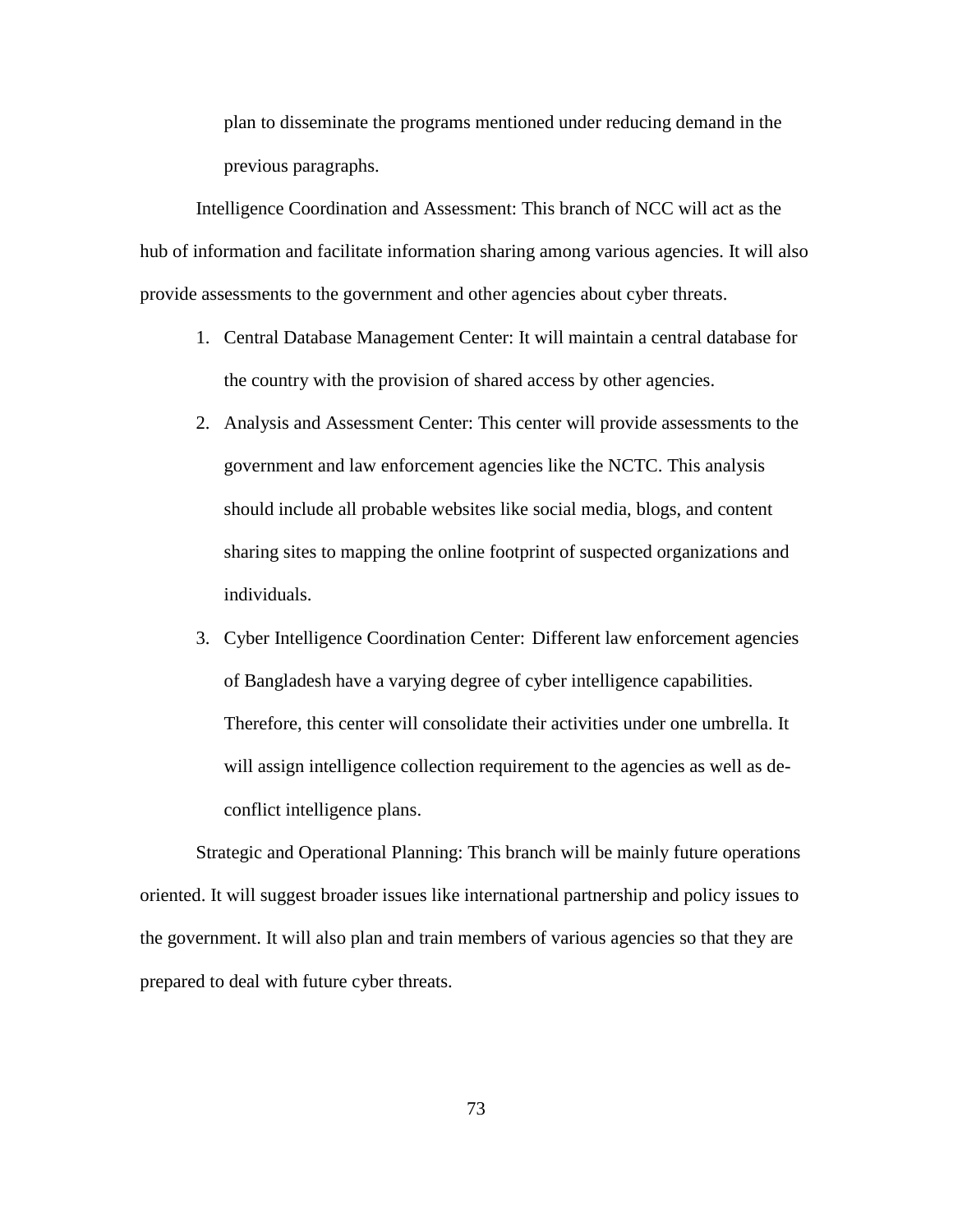- 1. Training and Capacity Building Center: It will plan and train selected members of various agencies to develop cyber expertise for future. It will also plan and suggest the government for capacity building against radicalization.
- 2. External Partnership Center: This center will be the government's interface to collaborate with international organizations. The partnerships may include intelligence sharing, technical and procedural assistance and long-term capacity building.
- 3. Cyber Research Center: The research and development center will continue analyzing the evolving trend of cyber radicalization to develop an appropriate counter mechanism.

## Summary of the Interviews

The researcher interviewed two key respondents – Lieutenant Colonel Brian L. Steed, U.S. Army, and Dr. Aleksandra Nesic. Details of the interviews are given in APPENDIX A. This section summarizes their comments.

The interviewees agree that a government should employ hard and constructive measures in a coordinated manner. It should integrate counter-radicalization measures in the virtual world with the physical world. A country should develop capabilities to operate in a broad spectrum of extremists' radicalization efforts. Steed says that LEAs should be able to work across the spectrum of terrorism. Countries should acquire or develop technologies to deter online radical idea producers. Nesic suggests that governments should build capabilities to monitor the emotional-psychological health of the vulnerable groups. It should also engage those groups in multiple ways so that they do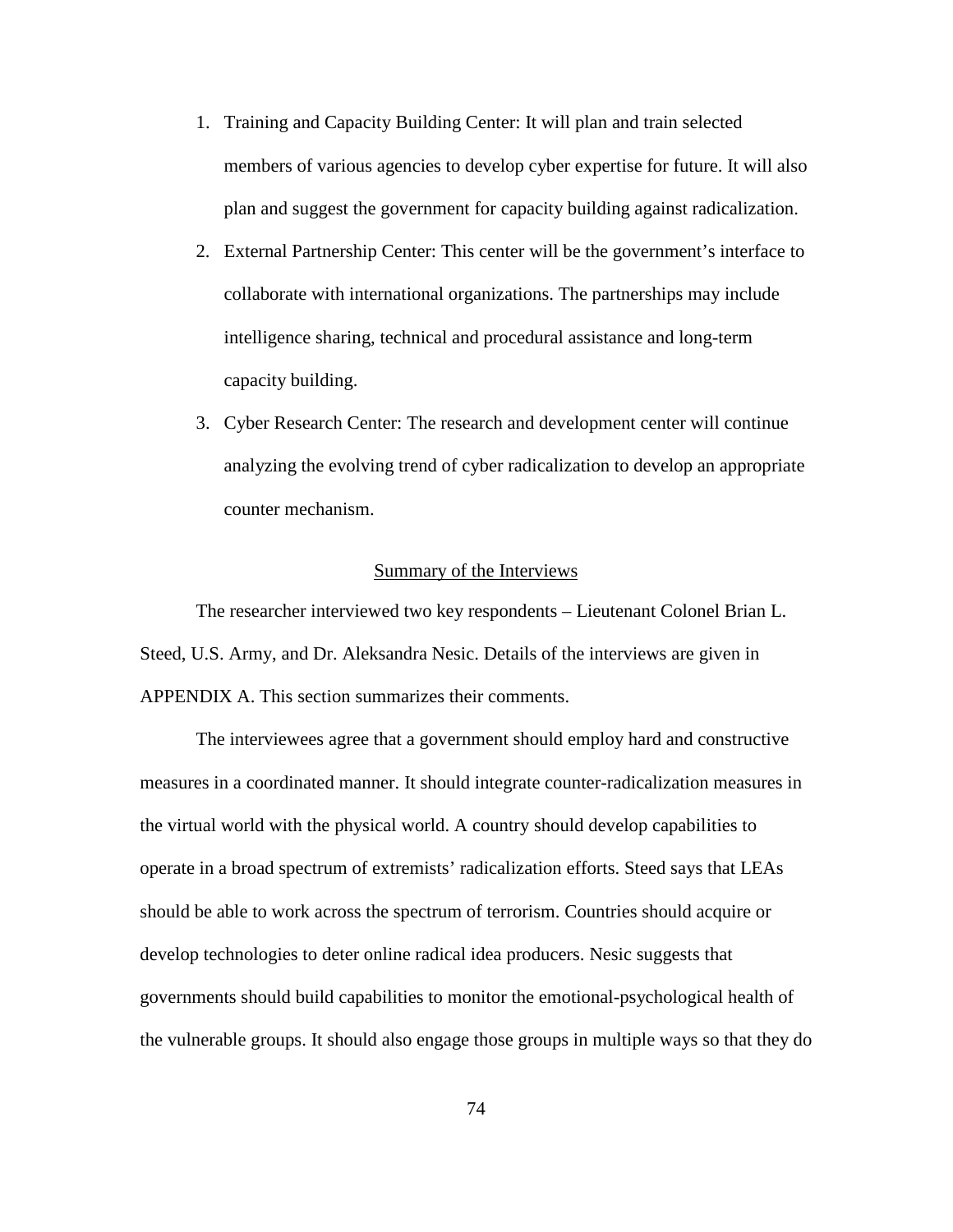not fall in the prey of extremists. Public and private sectors should engage the vulnerable groups in constructive dialogues and address their psycho-social needs.

Both Steed and Nesic underscored the importance of positive messaging by the government. It should constructively and proactively engage all segments of the society. It should create narratives based on socio-cultural themes instead of merely countering the extremists' narratives. The positive messages should continuously promote inter-faith respect and communal harmony. Some programs and narratives may have a specific target audience while others should attract multiple audiences. The government should take actions that supplement its messages like observance of inter-faith holidays and arranging cross-cultural programs. Besides, counter-narratives should be embedded within the context of the overall constructive messaging theme. All narratives and counter-narratives should be based on socio-cultural context.

Maintaining transparency is one of the key elements while balancing between preventing online radicalization and freedom of expression. However, Steed emphasizes developing ethics and responsibilities of the internet users. He states that responsible online users will create a self-monitoring system that will reduce the need for the government's interference. On the other hand, Nesic highlights the importance of monitoring and filtering by the government while maintaining transparency. The government should create close ties with private actors since they maintain the majority of online platforms. She suggests that public and private stakeholders should create various websites, blogs, and forums to engage different segments of the society constructively.

75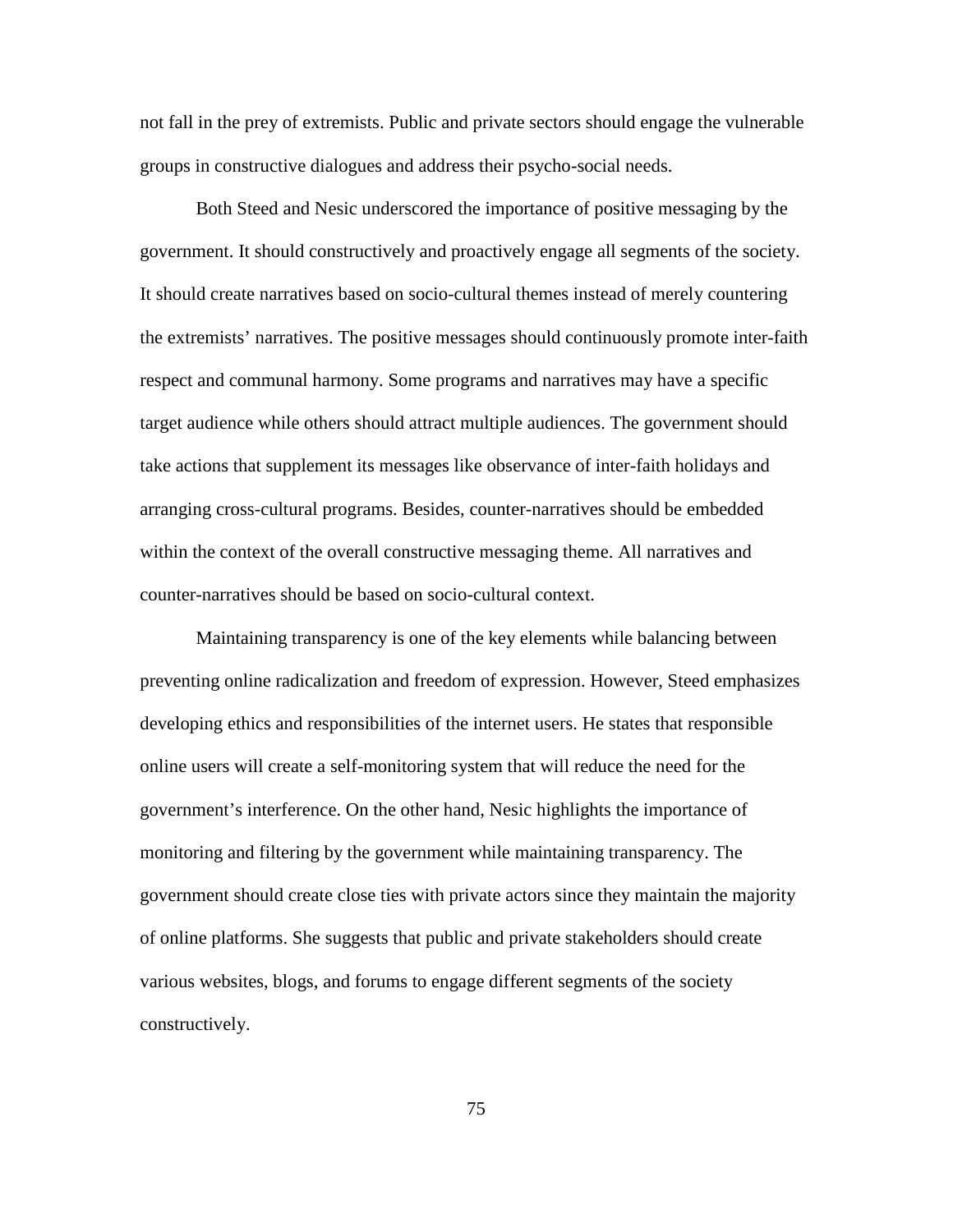## Summary of Chapter 4

This chapter has evaluated the effectiveness of Bangladeshi measures to counter online radicalization. Initially, it analyzed the significant elements of counterradicalization model of other countries discussed in chapter 2 that include FBI and NCTC of the USA, and Indonesian and Malaysian efforts. It provided a broad framework about what a country should have to prevent radicalization while maintaining democratic rights of the citizens successfully. Then, it evaluated the Bangladeshi measures in comparison to those elements and unveiled a number of drawbacks. Therefore, the researcher inferred that the counter-terrorism efforts of Bangladesh seem ineffective to prevent online radicalization without impinging the citizen's access to information. It answered the primary question of this research. Finally, this chapter suggested a few measures to the Government of Bangladesh in light of the successful elements discussed previously.

Moreover, the researcher interviewed two key respondents that added valuable insights. Both of them suggest that actions for countering online radicalization should be tied to overall counter-terrorism efforts of a country. The government should take actions in physical world and cyberspace simultaneously. It should also take a "carrot and stick" approach integrating hard and constructive measures. The respondents also emphasized the constructive steps such as psychological engagement with vulnerable groups, positive messaging, and promoting interfaith respect. Besides, they underscored the importance of maintaining transparency by the government about their actions to uphold democratic rights of the citizens.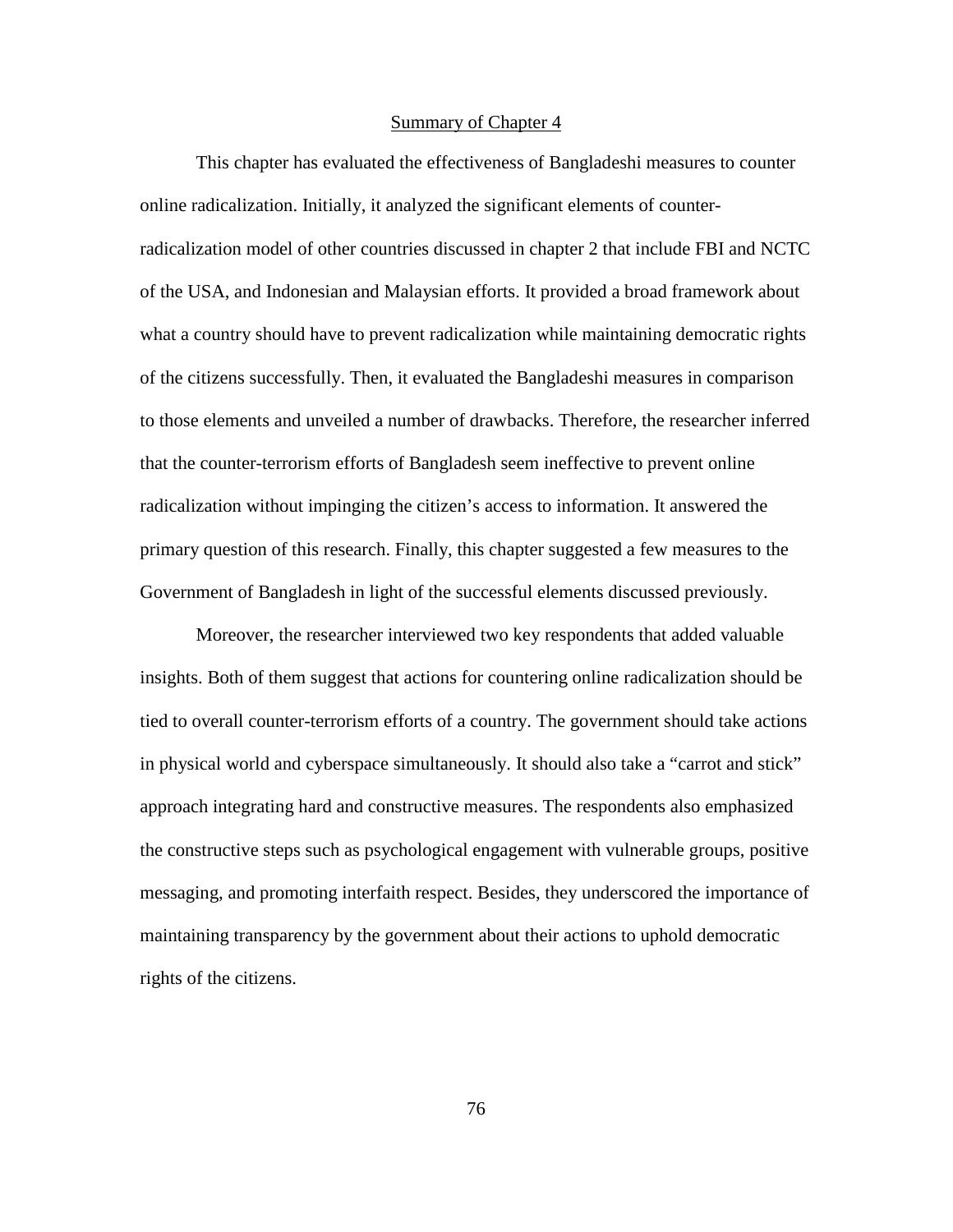## CHAPTER 5

#### CONCLUSIONS AND RECOMMENDATIONS

## Conclusions

Cyberspace and the digital domain are growing at an enormous pace. The advent of newer technology, the proliferation of ICT infrastructure, and internet applications have impacted positively on our lifestyle. On the other hand, misuse of these technologies can create serious challenges for global and national security. Digital connectivity has offered us an environment where no country is immune from this threat. As demonstrated in the literature review, the internet has emerged as a new medium for radicalization and recruitment by terrorist groups. It has enabled terrorists to transcend geographical borders and reach any audience anywhere in the world. Many compelling examples across the globe manifest that radicalization through cyberspace is not merely conceptual, rather it is an emerging phenomenon. Bangladesh is also facing this challenge, considering the expanding internet penetration of the country. Various terrorist groups are exploiting the features of online content in innovative ways to spread their ideologies.

The internet has increased opportunities for terrorists to radicalize and recruit people. The concept of territoriality for statehood has become obsolete when it comes to the cyber domain, and extremists can exploit it in a number of ways to spread their propaganda. Many scholars have identified the internet as an accelerant for radicalization. It enables the terrorists to radicalize people, even without personal contact. Using the internet, terrorists can reach out to the vulnerable population to preach their ideologies. Terrorists can also easily conceal their identity in the cyber domain and evade LEAs. The Moghaddam Staircase to Radicalization (figure 1) describes how an individual or a group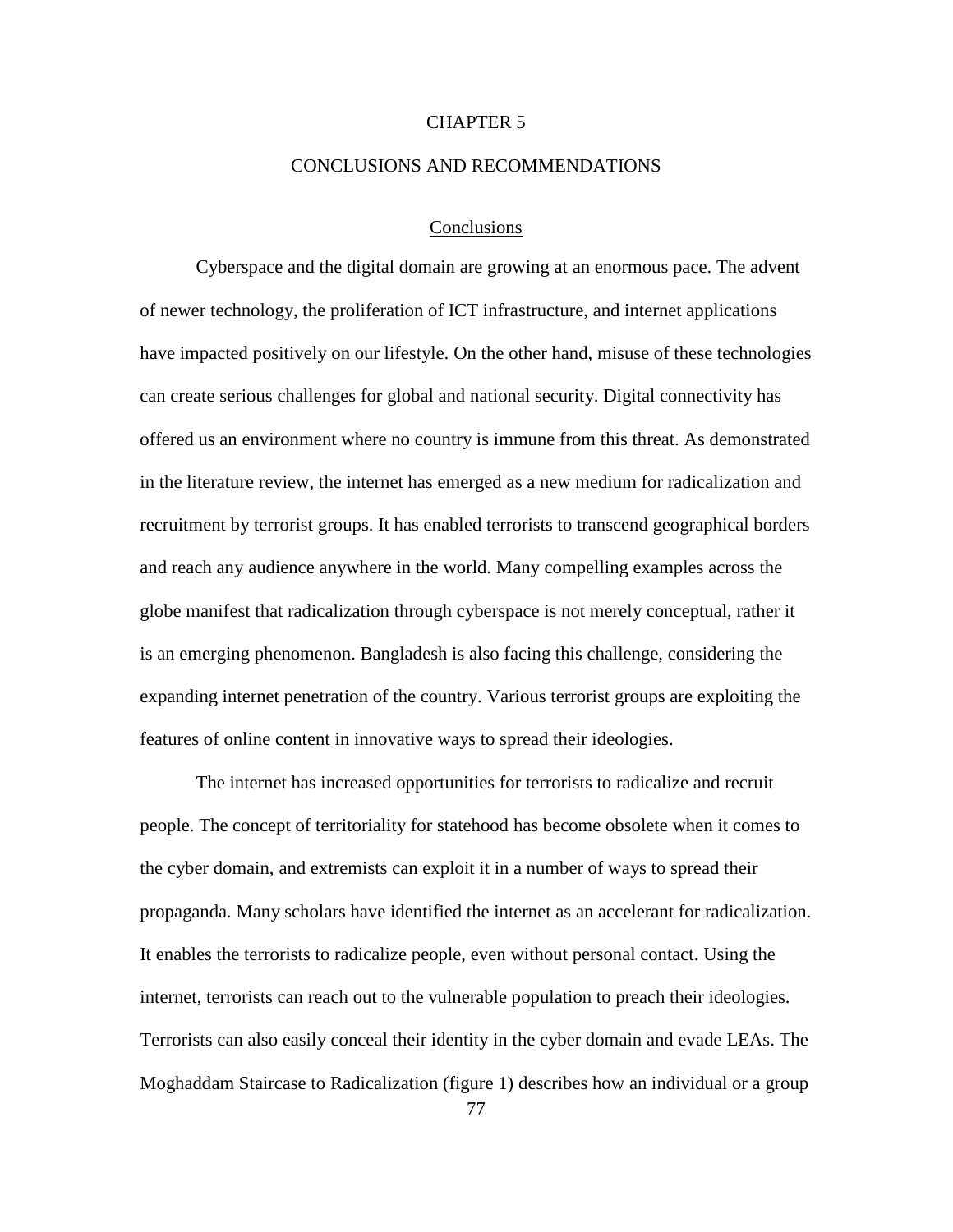of vulnerable people gradually become radicalized. Moreover, the internet has created the opportunity for self-radicalization, given the abundance of radical content available openly on the internet. Therefore, the internet is becoming a useful tool for terrorists to engage with large audiences and implant their beliefs in people's mind.

The terrorists adopt a wide variety of techniques to exploit the online platforms. Sometimes they create dedicated websites and skillfully conceal them from government monitoring. They also follow different techniques such as dead drops and paraciting while spreading radical content. Of particular note, social media like Facebook and Twitter have numerous features that the terrorists are adeptly exploiting. Social media provides an easy way to reach more people because of its large number of users and broad appeal. Anyone can create a secret or closed group and add people to that group where he can start posting radical content. Extremists can anonymously continue their online activities using social media sites. It is extremely difficult to identify such accounts and groups unless someone reports with evidence. Furthermore, it is very easy to create a new account or group if a LEA takes down an account. Hence, terrorists may either create their own websites or use existing online platforms to disseminate their radical messaging.

Online radicalization may emerge as an even more serious security concern for Bangladesh in the near future. The government of Bangladesh has assigned priority to the digitization of various sectors, and the numbers of internet users are steadily increasing in the country. This increased number of the web users has created more chances for online radicalization. A few homegrown terrorist organizations such as JMB and ABT are already maneuvering in cyberspace. These groups are gradually developing their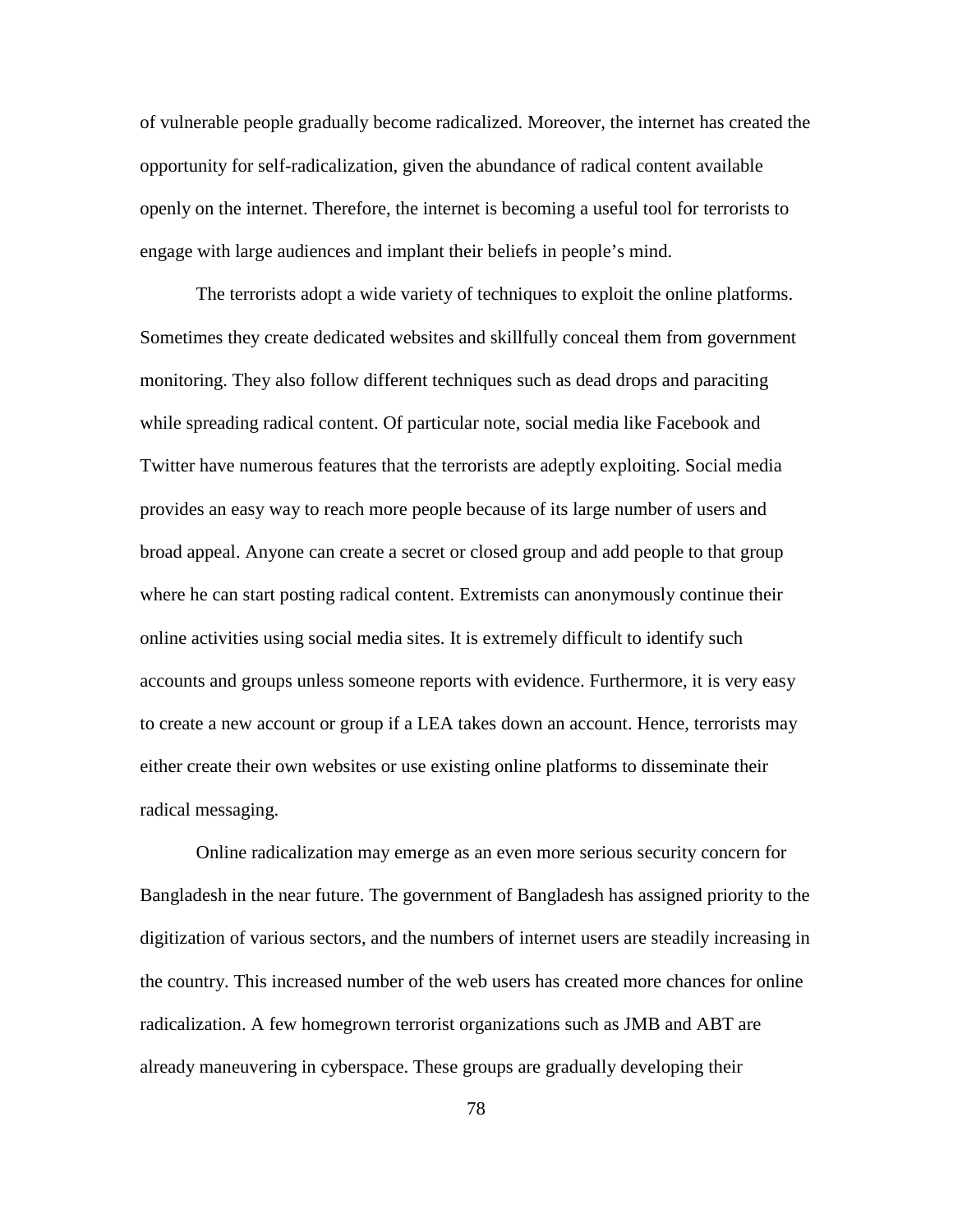technical expertise and may be able to expand and exploit their online presence in the absence of government action. These groups may maintain some clandestine connections with global terrorist organizations like ISIS and Al Qaeda and may be able to acquire sophisticated technical skills from them. Though there is no convincing evidence of their physical link with these global terrorist organizations, the possibility of maintaining covert connections in the virtual world cannot be overruled. Their online activities may grow as a threat to the national security of Bangladesh.

Bangladeshi youths are particularly vulnerable to radicalization. The young generation is tech-savvy but may lack cybersecurity awareness. The involvement of young and educated youths in the atrocity at the Holey Artisan Restaurant in Dhaka demonstrated the potential risks of online radicalization. Extremists skillfully exploit the emotion of the Bangladeshi people such as religious sentiment and socio-economic deprivation. Doctored messages and false information on the websites have successfully triggered communal violence on several occasions.

The government of Bangladesh mainly uses hard power against terrorism and radicalization. These measures include direct action against terrorists, monitoring, and filtering online content. It has also blocked a few social media sites in an attempt to prevent potential security threats. However, implementing such coercive measures in a democratic society is neither practicable nor desirable. Impinging freedom of speech and access to information may hinder social and economic development. Therefore, the challenge is to balance these two competing requirements: preventing online radicalization and ensuring a free flow of information. In this context, this research attempted to evaluate the effectiveness of Bangladeshi measures to prevent online

79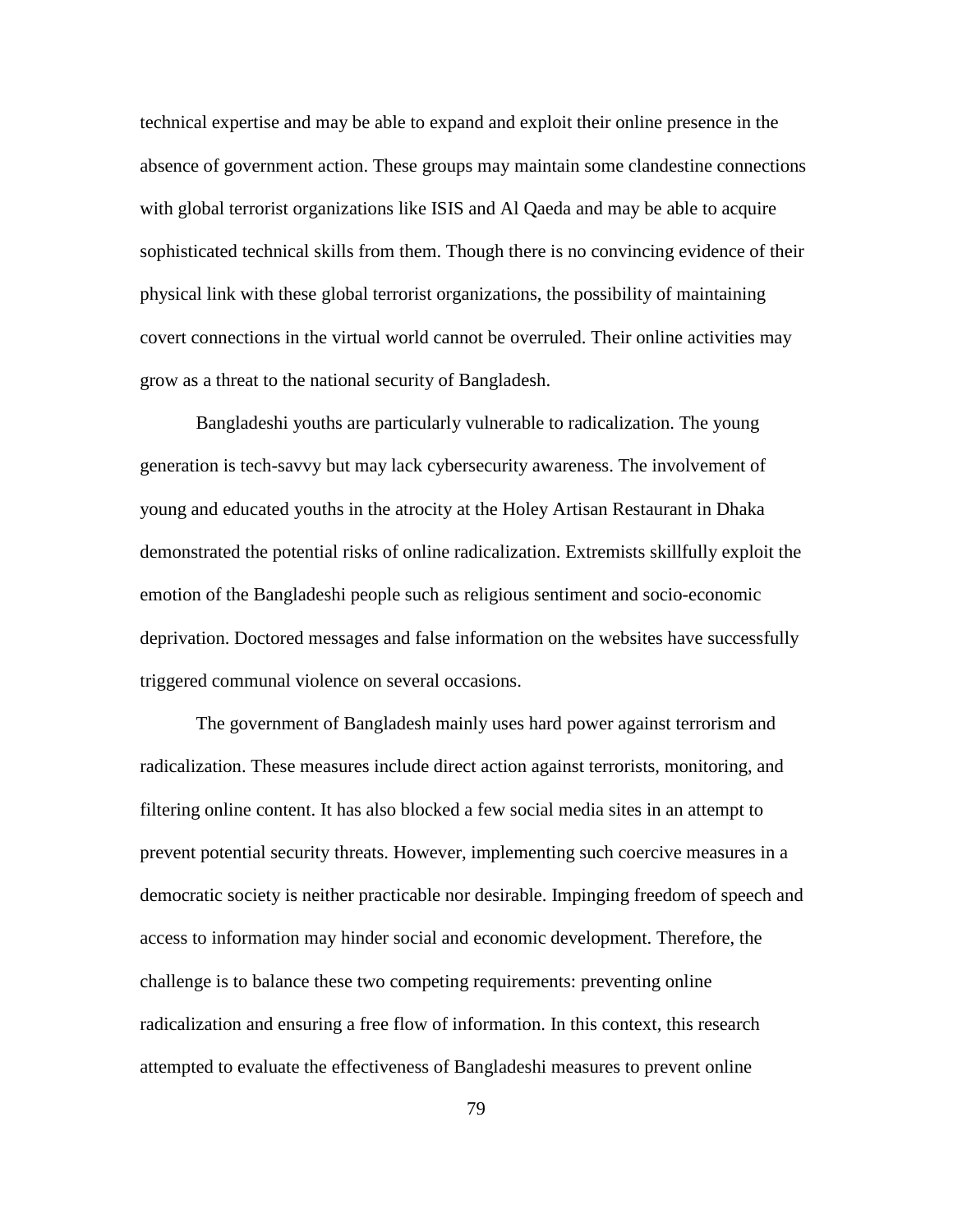radicalization while ensuring freedom of speech and access to information. The researcher has analyzed a few successful counter radicalization models – the FBI and NCTC of the USA, and the efforts of Indonesia and Malaysia – to determine the key elements of cyber success. This research provided a framework to assess the effectiveness of Bangladeshi measures.

The successful counter radicalization models discussed in chapter 2 highlighted a few key concepts. The models appear to suggest a combination of hard and soft powers may be most effective i.e. adopting a carrot and stick approach. Coercive measures such as monitoring, filtering, and legal action seem to produce only short-term effects. These measures, however, are not desirable in a democratic society.

In contrast, The NCTC in the U.S. coordinate the activities of all related agencies. It maintains a central database and advice policy matters to the government. The United States, Indonesia, and Malaysia also have functional international partnerships for enhancing their own capacity. They invest heavily in developing cybersecurity awareness among the general people and conduct many community-based programs such as Community Resilience Exercise and youth development programs. These programs empower the individual and society to detect and counter the online radical content. Furthermore, countries like Indonesia and Malaysia prepare effective and appealing counter-narratives against extremist propaganda. They integrate Islamic scholars and private sector within the overall approach. Therefore, ideal counter-radicalization programs should integrate the activities of the virtual and physical world simultaneously.

The models discussed above employ various measures while limiting negative effects on citizens' democratic rights and freedom of speech. The legal framework of the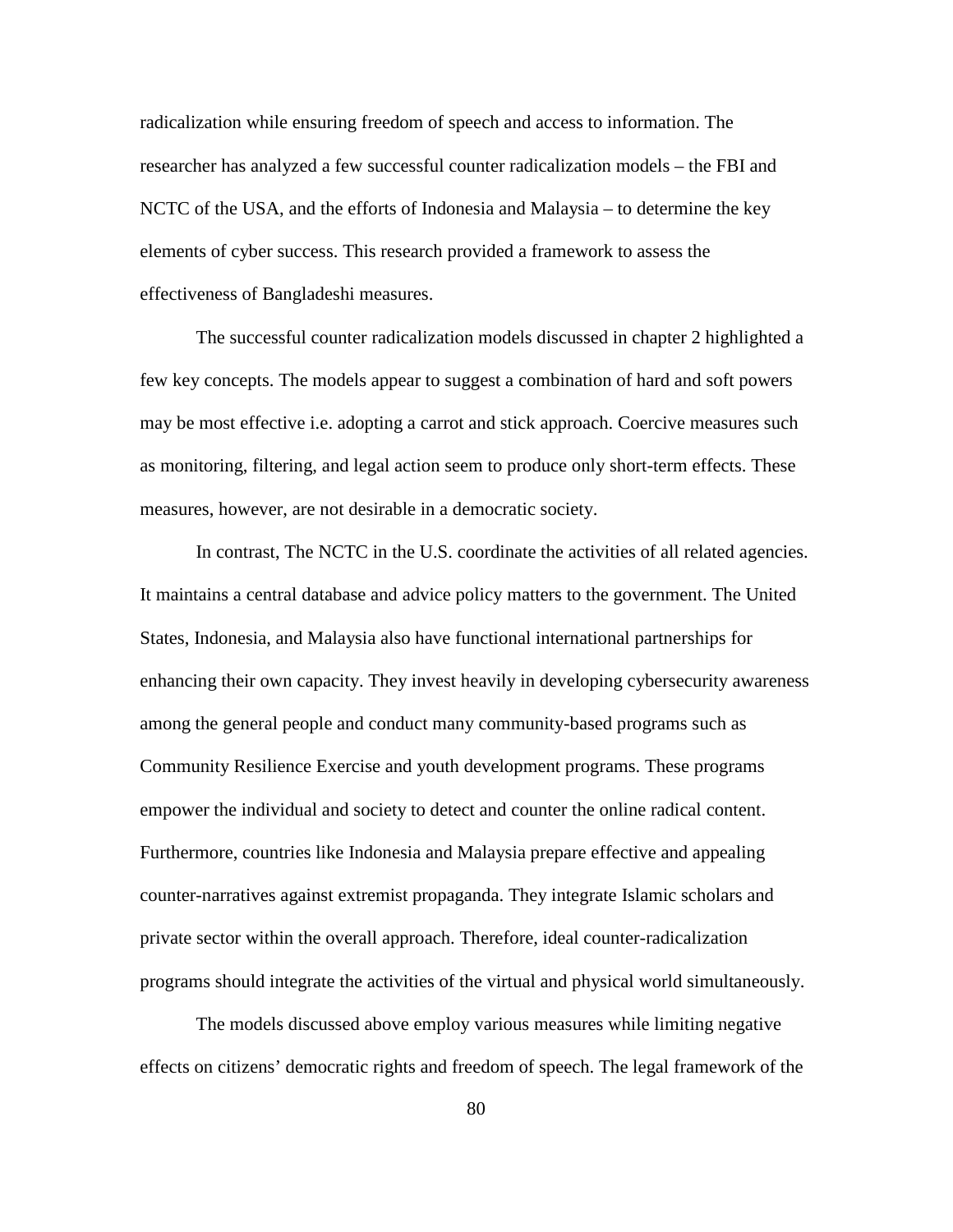United States, Indonesia, and Malaysia sets the broader parameter for the LEAs activities. For example, the FBI's investigation of Nigerian terrorist Abdulmutallab demonstrates how to effectively maintain transparency and human rights while dealing with terrorism. Besides different branches of the government continuously oversee other's activities. Thus, a comprehensive legal framework and attempt to maintain transparency appear to be the keys to protect citizens' democratic rights.

This research has also identified a few weaknesses in Bangladesh's overall counter-radicalization efforts. First, it mostly employs hard powers in an attempt to prevent radicalization. The government was criticized for shutting down social media sites in the country, and it may not be a practical approach in a democratic society, certainly not in the longer term. Second, a number of LEAs are operating in the country against terrorism, but there is no apex agency to coordinate their efforts. Strategic direction and physical actions are not tied properly due to lack of this agency. Third, the country lacks required technology to monitor and acquire information. There is no central database with shared access facilities by all related agencies, causing a lack of information flow. It also forces the LEAs to remain reactive to terrorist activities rather than proactive. Fourth, Bangladesh lacks functional international partnerships and a dedicated cybersecurity research centers. In an interconnected world, no country can guarantee absolute safety without these relationships and resources. Unfortunately, Bangladesh appears to be reluctant to build partnerships with developed countries. These drawbacks degrade her capacity to counter radicalization.

The Government of Bangladesh also lacks the initiative to develop cybersecurity awareness among the general people. Though the private sector has organized a few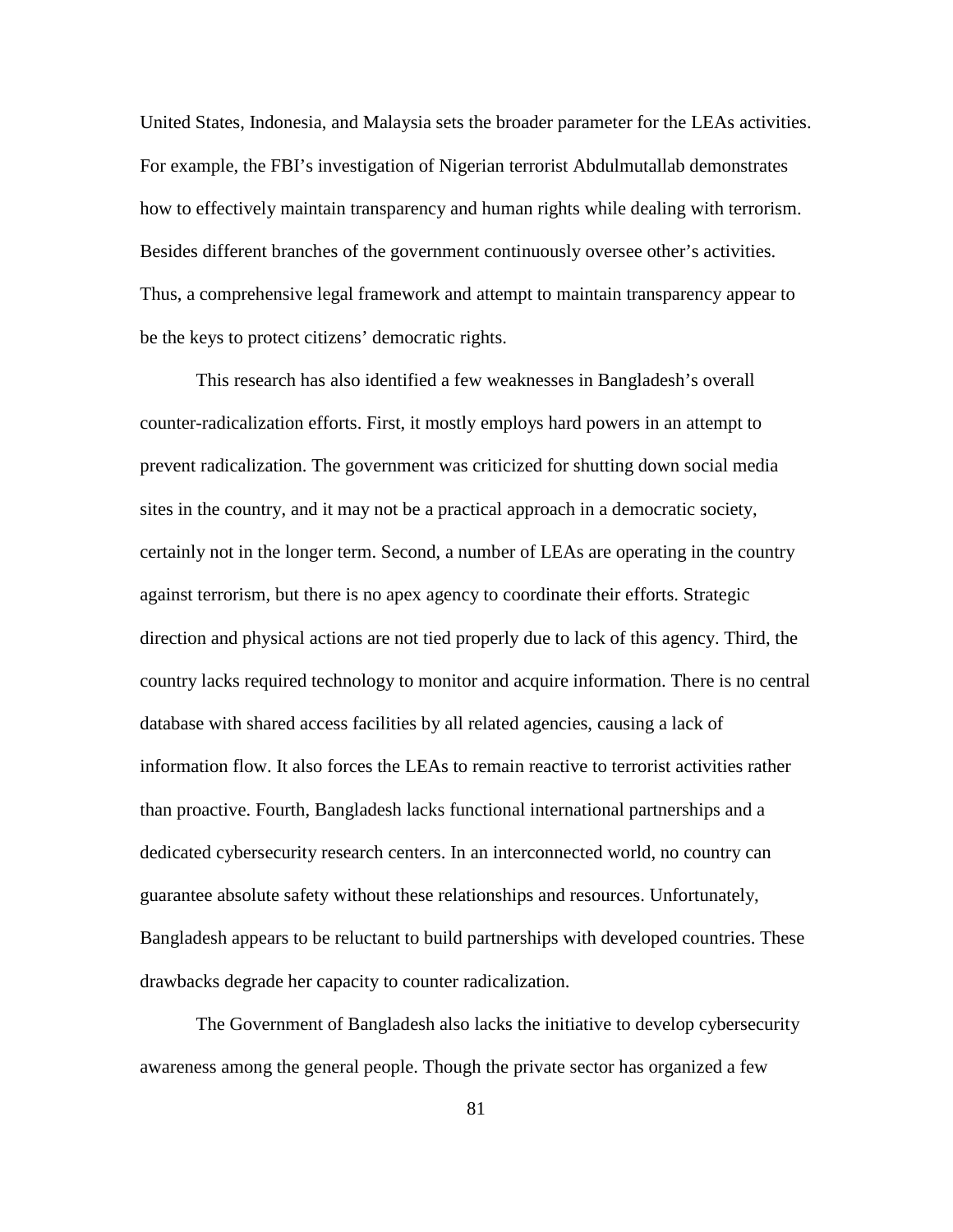programs on this issue, those are limited to the academic environment. An understanding of cybersecurity is unclear among the general population. The private sector, Islamic scholars, and the media are not well integrated within overall counter-radicalization efforts. There is no visible effort to disseminate positive narratives or at least counternarratives. Besides, the existing legal provision seems to be inadequate to deal with contemporary cyber threats. The country's legal framework appears to be ambiguous and does not define what constitutes harmful online content. It does not sufficiently empower the Cyber-tribunal for prompt judicial action. Scholars and journalists of the country have criticized a few of the laws that the government or LEAs may use for restricting freedom of expression. Therefore, Bangladesh faces challenges in multiple dimensions to counter online radicalization.

It is challenging for the Government of Bangladesh to safeguard her citizens from cyber threats while keeping the domain open and innovative. The government approach to counter radicalization can be divided into three categories: reducing the supply of radical content, reducing demand for radical ideas, and an organizational approach to implementing the measures. At first and for a short time, in order to reduce the supply of radical messaging existing measures such as monitoring, filtering, and legal actions against the producers of radical content should continue. The country should develop its technical capabilities along with an expert workforce to monitor cyberspace and filter content. In addition, it should develop well-articulated laws and a cybersecurity strategy that will guide such actions while ensuring freedom of speech, opening up access over time and reducing restrictive measures.

82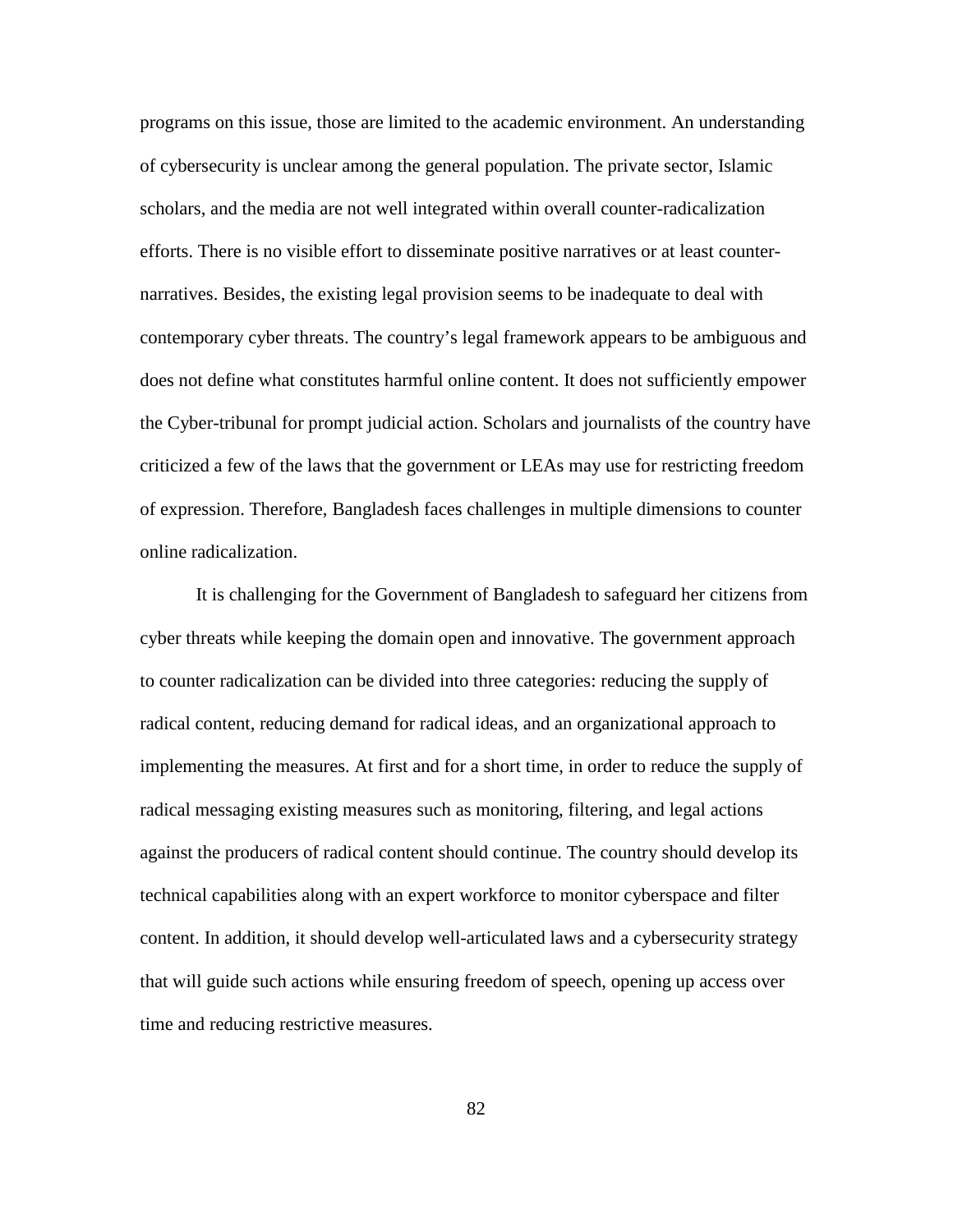On the other hand, the government should underscore positive measures for developing an enduring social resiliency against radicalization. It should develop a mechanism to detect vulnerable individuals or groups and ensure psycho-social engagement with them. A public-private partnership approach may be effective to engage communities and develop cybersecurity awareness. The government should particularly arrange programs for the youth to empower them to detect radical content and take preventive measures. An effort to promote ethical and responsible behavior among online users will create a self-monitoring system in the cyberspace. It will allow the government to protect citizens' freedom of speech by reducing its interference in the cyber domain. In addition, the government should start positive messaging to foster communal harmony. Counter-narratives should be embedded within this overall approach.

Bangladesh needs an effective organization to implement these counterradicalization strategies. The country should immediately establish the NCC as part of its overall counter-terrorism effort. This apex agency will coordinate all LEAs under a unified umbrella, and act as a link between the government's strategy and stakeholders' actions. It will maintain a central database for rapid information sharing and act as an interface with foreign partners.

Finally, online radicalization is a serious concern not only for Bangladesh but also for global communities. In the present interconnected world, all countries should work in a concerted manner to arrest this menace. With the advent of technologies, terrorists will continue to adopt innovative ways for radicalization and recruitment. Therefore, governments should remain proactive to anticipate future patterns and take appropriate actions in the initial stage. Eliott Abrams, a prominent American diplomat, rightly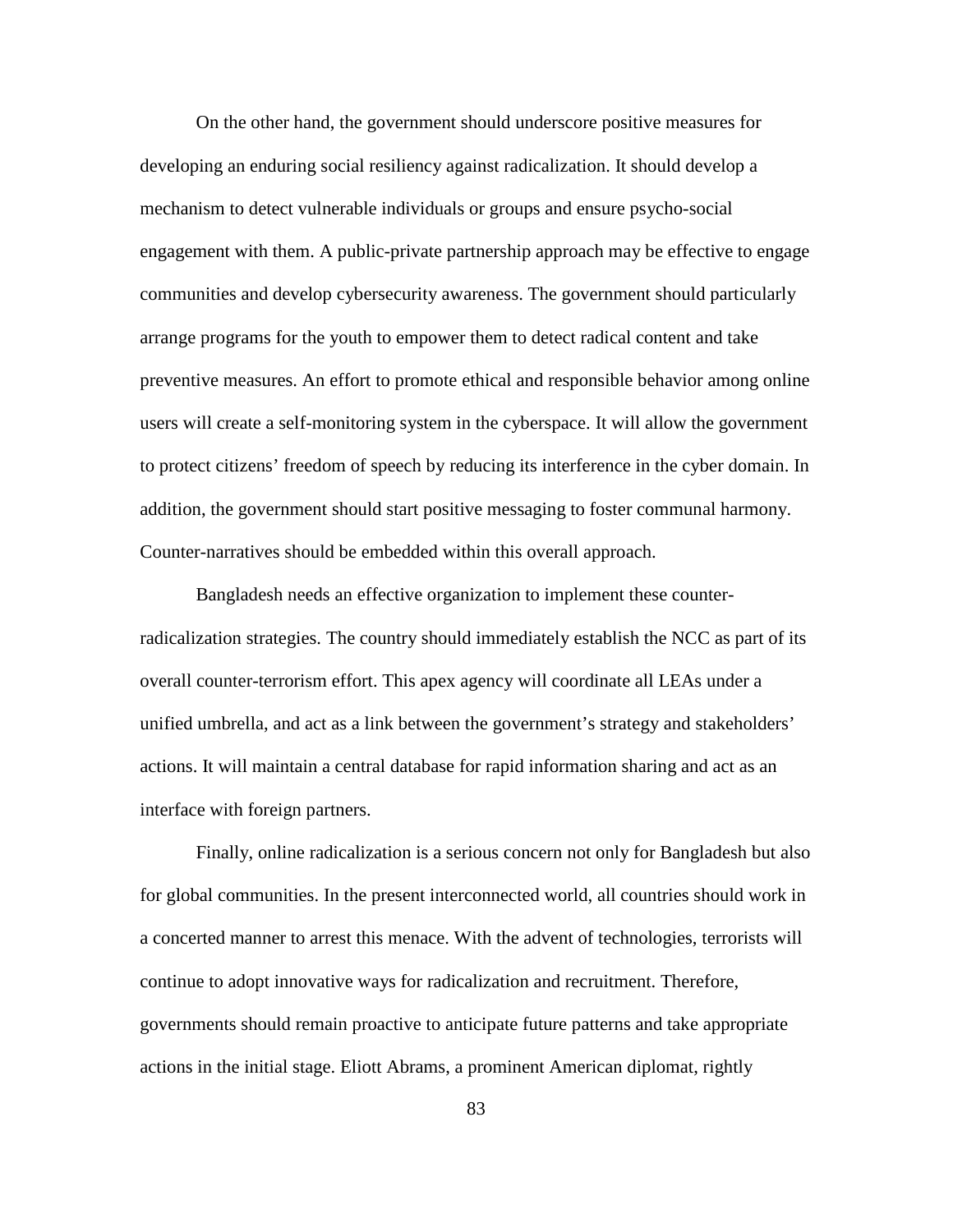pointed out, "*We need to understand that an open society and free speech and press... really are the best weapons against al Qaeda and extremism*."[158](#page-93-0) Therefore, the global communities should uphold citizens' freedom of expression and develop a resilient society against radicalization.

## Recommendations

Recommendations for the Government of Bangladesh

Based on the findings of this study, the researcher recommends the following to the Government of Bangladesh:

- 1. Establish a National Cybersecurity Council in order to achieve unified action, an overarching agency to implement government policies.
- 2. Develop an active messaging strategy to promote communal harmony in the country. Counter-narratives may be embedded within this holistic approach to defeating radical ideas. Private partners may be integrated to prepare and disseminate appealing positive messages.
- 3. Initiate community-based programs and youth development programs to build an enduring social resiliency against radicalization. The government should develop a strategy to detect vulnerable groups in the country who are susceptible to radicalization and ensure their psycho-social engagement.

<span id="page-93-0"></span> <sup>158</sup> Brainy Quote, "Eliott Abrams Quotes- Page 2," access May 5, 2017, https://www.brainyquote.com/quotes/authors/e/elliott\_abrams\_2.html.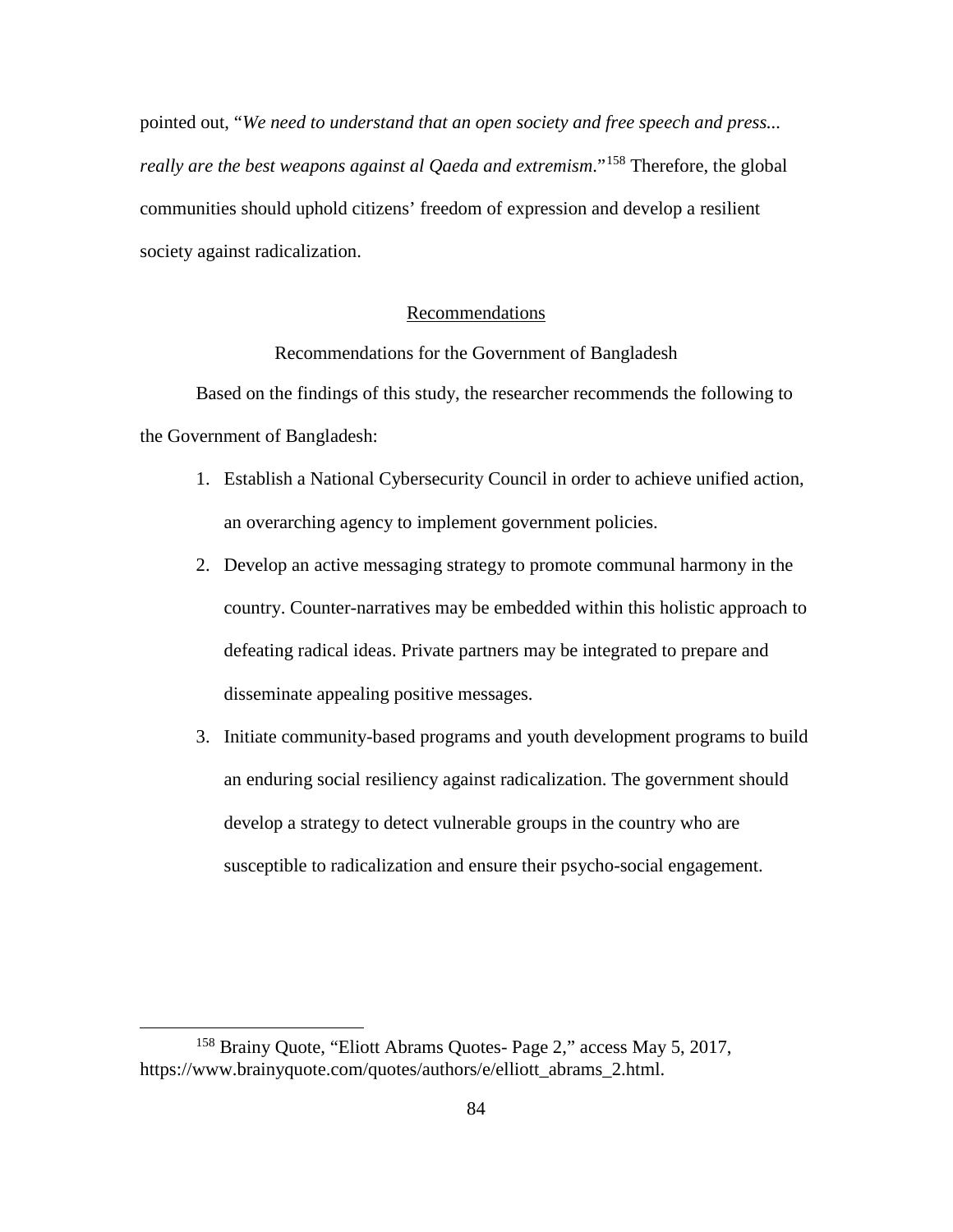4. Review existing laws and policies related to cybersecurity issues, and formulate laws that sufficiently empower LEAs to act against cyber threats while protecting the citizens' democratic rights.

#### Recommendation for Future Research

Radicalization through cyberspace will remain a concern for Bangladesh in future. Therefore, more researches from different perspectives are required to understand it and suggest effective counter-measures. This research has set the condition for further in-depth study. For this study, the researcher conducted qualitative analysis and interviewed two scholars only. In future, a combination of qualitative and quantitative analysis may be conducted. Surveys and some interviews of Bangladeshi scholars will bring some additional perspectives. Moreover, researchers may study the measures of other countries that may be effective in the context of Bangladesh

In future researchers may also study how Bangladesh can develop an active messaging strategy to foster communal harmony. It may analyze how the private sector can be integrated with government efforts to achieve a common objective. It should also highlight how the country can monitor the vulnerable groups and constructively engage them to address their psycho-social needs. Counter-narratives should be embedded within the overall strategy. Researchers should examine the messaging strategies of the U.S. in various countries like Iraq and Afghanistan to gain a better understanding. This research may also follow a mixed method analysis, combining qualitative and quantitative analysis.

A study may be carried out to suggest a cybersecurity strategy for Bangladesh. This research may have multiple dimensions. Based on this study, future researchers may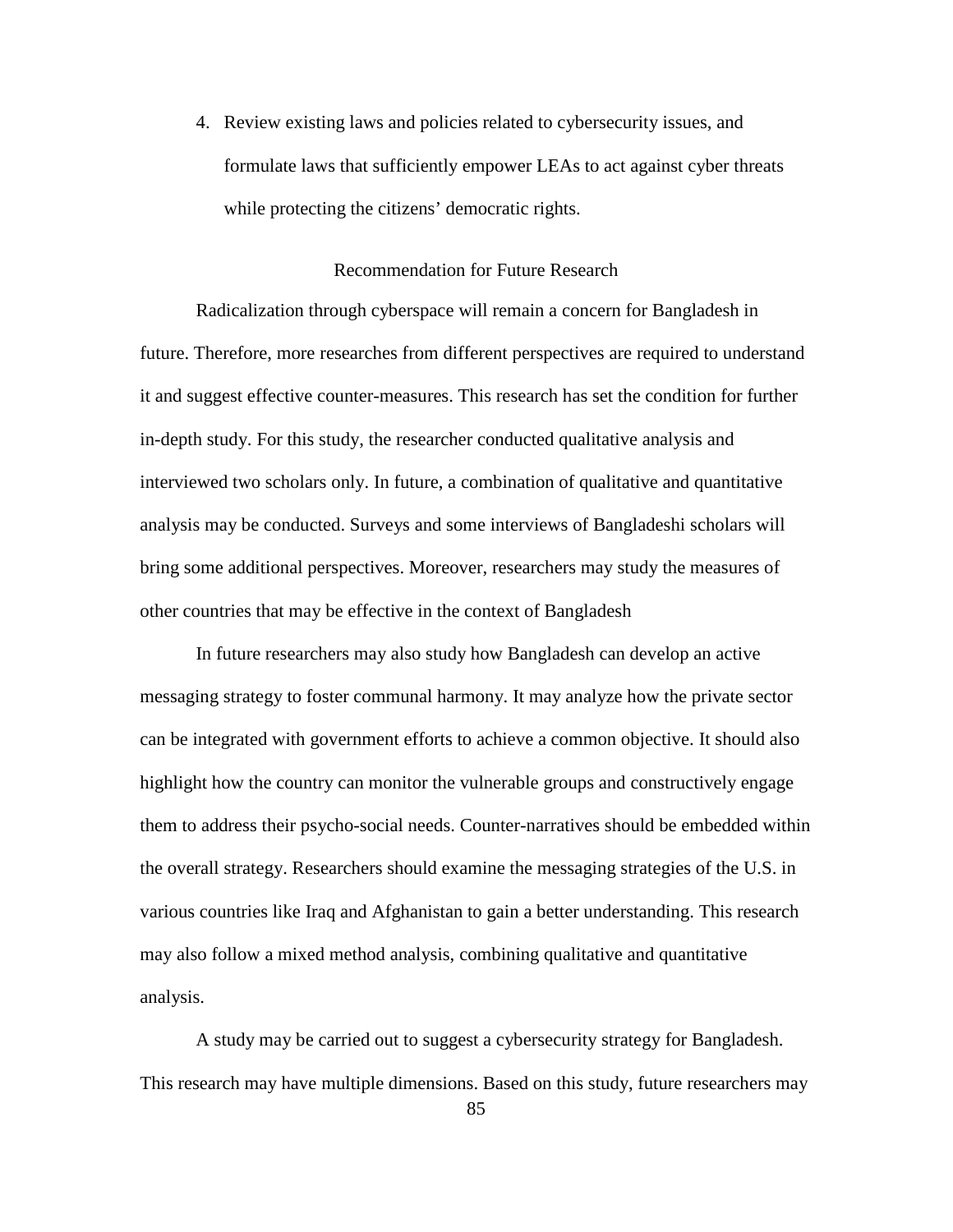analyze how the country can avert the spread of radical content through the cyber domain. It should suggest possible ways to prevent exploiting social media sites by the extremists. Researchers may obtain expert opinions directly from the social media companies since many of them are based in the United States.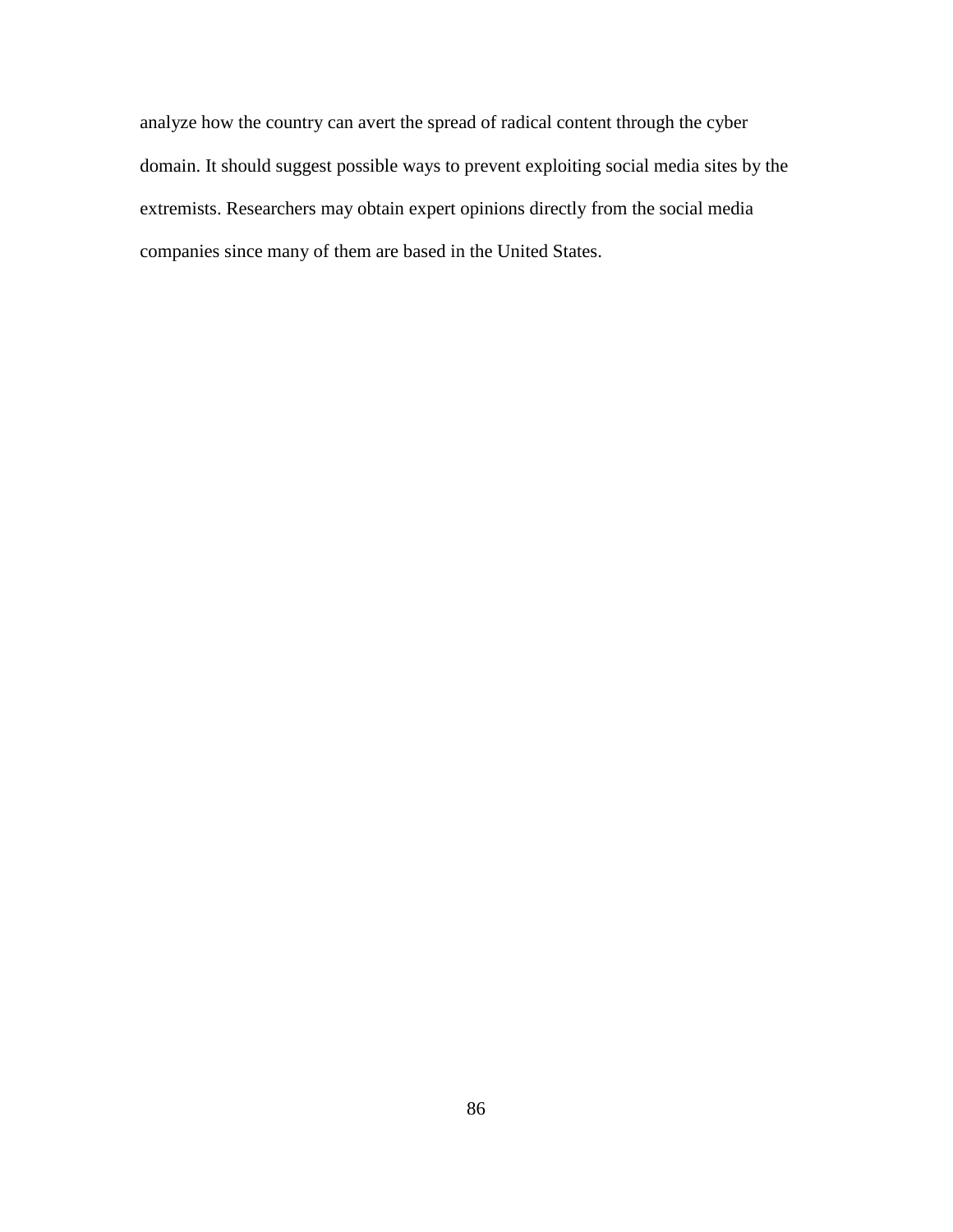## APPENDIX A

# SUMMARY OF INTERVIEW

Survey Protocol Approval Number: 17-04-001

## Lieutenant Colonel Brian L. Steed, US Army

Lieutenant Colonel Steed is currently an assistant professor of Military History at the US Army Command and General Staff College and a Middle East Foreign Area Officer. He served eight and a half consecutive years in the Middle East including assignments in the Levant, Mesopotamia, and the Arabian Peninsula, giving him an immersed perspective in terrorism in the contemporary world. He has written numerous books and articles on various issues of terrorism like *ISIS: An Introduction and Guide to the Islamic State*, *Voices of the Iraq War: Contemporary Accounts of Daily Life (Voices of an Era),* and *Maneuver in the Narrative Space*.

Question: What do you believe are the broad capabilities a country needs to develop for countering radicalization through cyberspace?

Answer: The spectrum of radicalization and recruitment is vast. Extremists may employ a combination of different methods like personal motivation and virtual contact to radicalize people. Thus, a country should develop its capabilities encompassing the broad spectrum of extremists' radicalization efforts. Countering online radicalization should be coordinated with the overall counter-terrorism efforts of a country. It should include hard measures like direct action against the extremists, online monitoring, filtering as well as constructive measures such as developing social awareness. LEAs should be able to work across the spectrum of terrorism. Countries should acquire or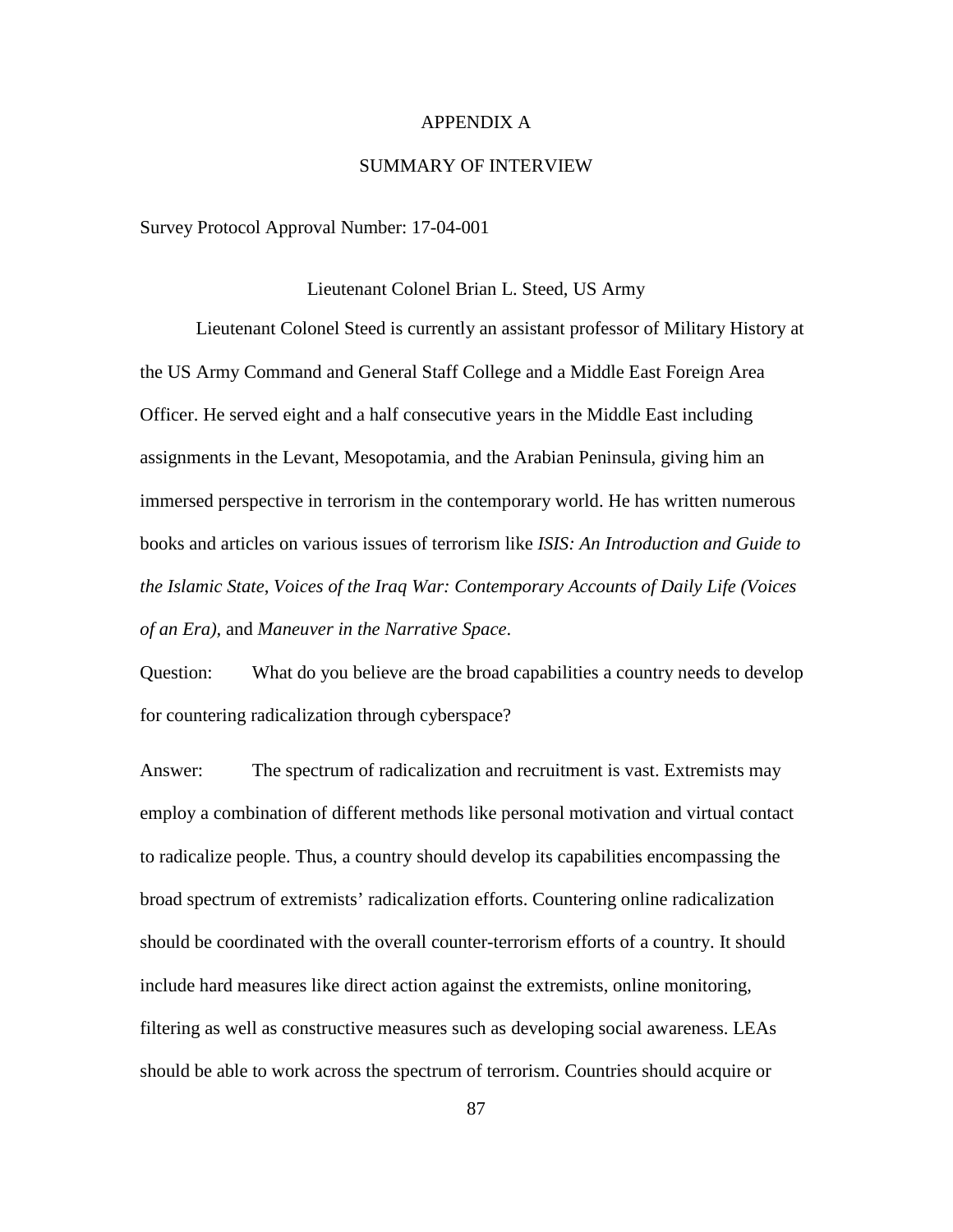develop technologies to deter online radical idea producers.

Question: It is challenging to find the balance between preventing online radicalization while ensuring the free flow of information. How can a nation best balance these two requirements?

Answer: Developing responsibility and ethics of the online users may facilitate a nation to balance the two conflicting requirements. If the online users are responsible, they can impose a self-monitoring system in that marketplace. The awareness and ethical development should start from the young ages. It will be a lot easier for them to identify an irresponsible behavior in cyberspace such as spreading radical ideas, and they will stand against those ideas. Eventually, it will allow free flow of information while defeating the radical ideas by the online users, reducing government interference.

Question: Positive measures against online radicalization like developing social awareness and counter-narratives seem effective and sustainable. Are there other positive measures you believe a country should adopt in the short and long term?

Answer: The government should create a positive and engaging messaging strategy instead of merely countering the extremists' narratives. For example, during a war a force does not prepare the counter bombardment plan only; it creates an overall offensive or defensive fire plan, and counter bombardment plan fits within that. Likewise, while maneuvering in the narrative space, it should have an overall plan to defeat the extremists' ideologies comprehensively. The government plan should include preparation and dissemination of constructive messages to the people like the positive aspects of religions, interfaith respect, and communal harmony. Some programs and narratives may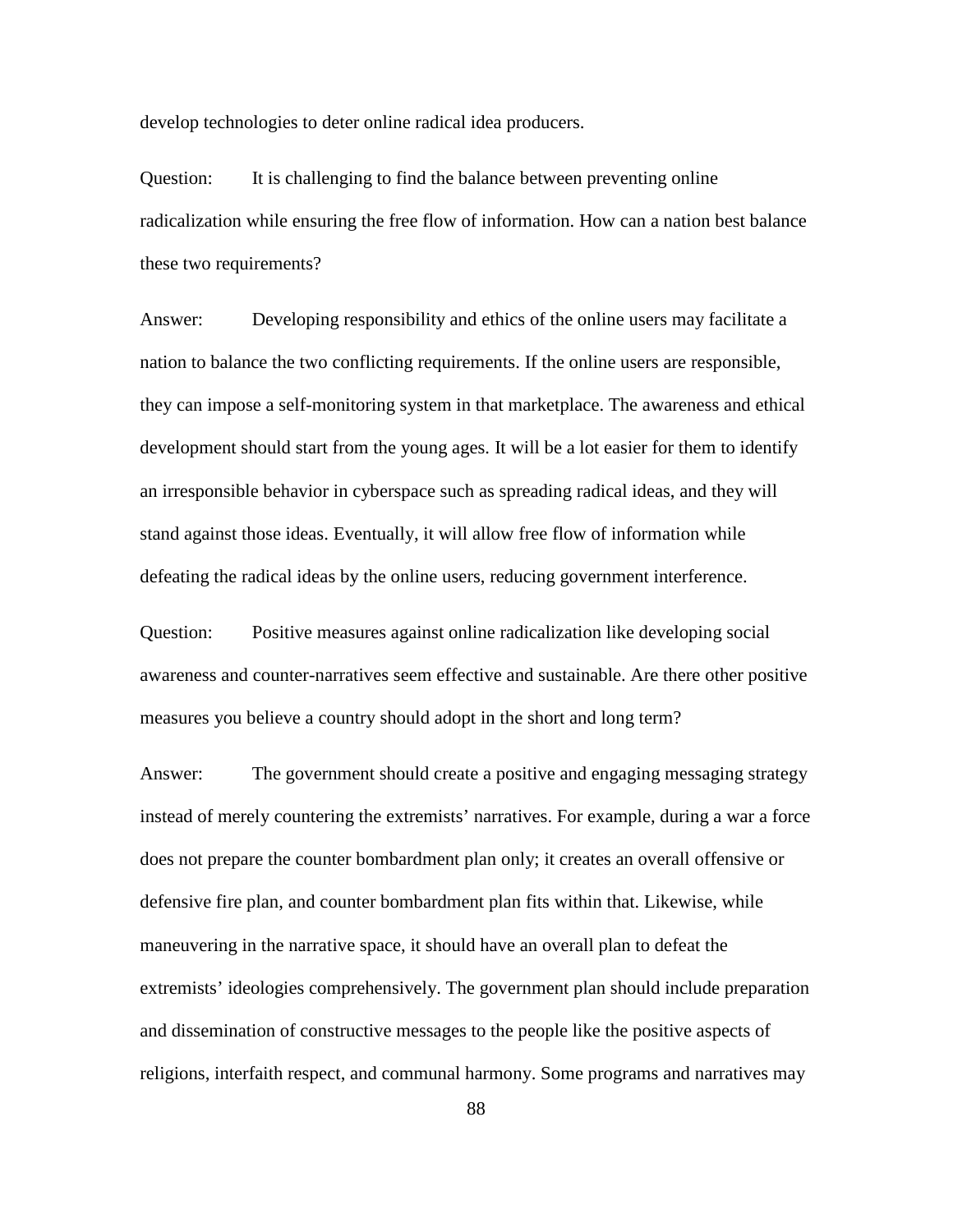have a specific target audience while others should attract multiple audiences. Counternarratives should work within this overall plan to defeat the arguments of the extremists. Besides, governments should promote inter-religion respects by different programs such as inter-faith holidays.

Question: What sort of broad legal frameworks do you suggest or know about that sufficiently empower law enforcement agencies, while ensuring transparency in their investigation?

Answer: The legal framework should guide the government to communicate with the people about its activities against radicalization continuously. If people understand the government's intent, the majority of them reasonably accept its activities. In a democratic society, people become skeptic while they remain unaware of the government's action. Therefore, the legal frameworks should guide the branches of the government to oversee each other, and remain open to the people. It should also allow judiciary challenge to any government action.

# Dr. Aleksandra Nesic

Dr. Aleksandra Nesic is a Research & Teaching Professor of Cultural-Conflict Psychology at US Army John F. Kennedy Special Warfare Center and School (USASOC/SOCOM) and a Visiting Teaching Professor, Combatting Terrorism Fellowship Program at Joint Special Operations University, MacDill AFB, USSOCOM. Her research areas include political violence, revolutionary social movements, psychocultural and ethnic identity conflicts, and state building. The opinions of an active duty military and an academician add greater depth to this study.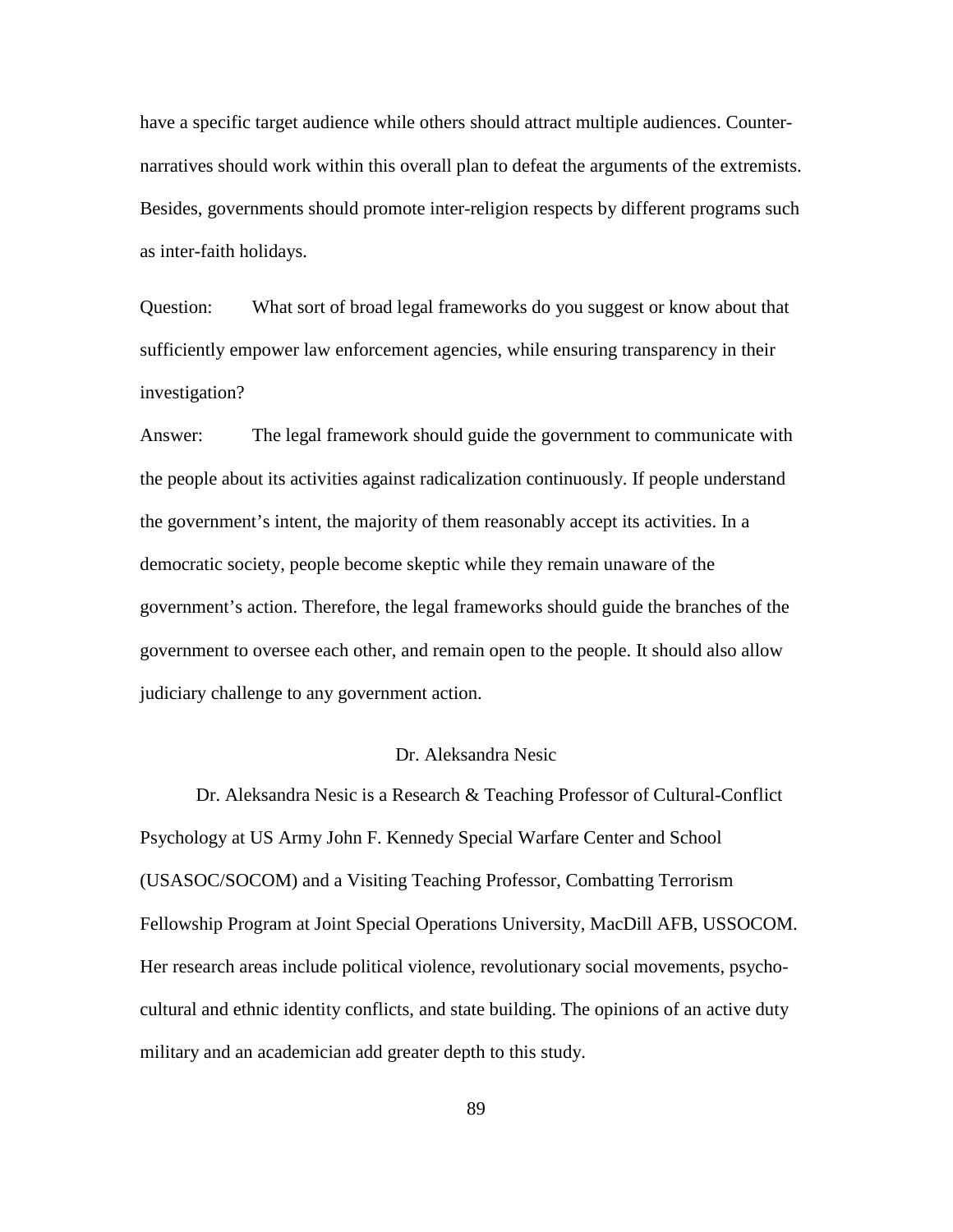Question: What do you believe are the broad capabilities a country needs to develop for countering radicalization through cyberspace?

Answer: A country should be able to implement multiple measures not only in cyberspace but also in social communities to prevent radicalization. In the society there are individuals as well as group of people who suffer from insecurity, trauma, or sense of deprivation. Extremists groups usually appeal to the emotional aspect of these vulnerable people. For example, the mass refugees across the world who are traumatized, searching for a shelter, and deprived of psycho-social health can be easily victimized by the appealing messages of the extremists. Thus, the government should monitor the emotional psychological health of the people, build capabilities - on ground and in cyberspace – to detect vulnerabilities of marginalized or traumatized people, and develop a strategy to build resilience among those individuals or groups. Government should build psychological engagement capabilities with the vulnerable groups so that they do not fall in the prey of extremists.

Question: It is challenging to find the balance between preventing online radicalization while ensuring the free flow of information. How can a nation best balance these two requirements?

Answer: It is becoming increasingly challenging due to the spread of the internet and spirit of democracy. The government filtering of online content should continue if it identifies something as potentially harmful. However, it does not mean a "blank check" to the government to take down any online content. It should take down those content only that have been confirmed as harmful. The government should maintain closer ties and transparency with private organizations who maintain the online platforms. The

90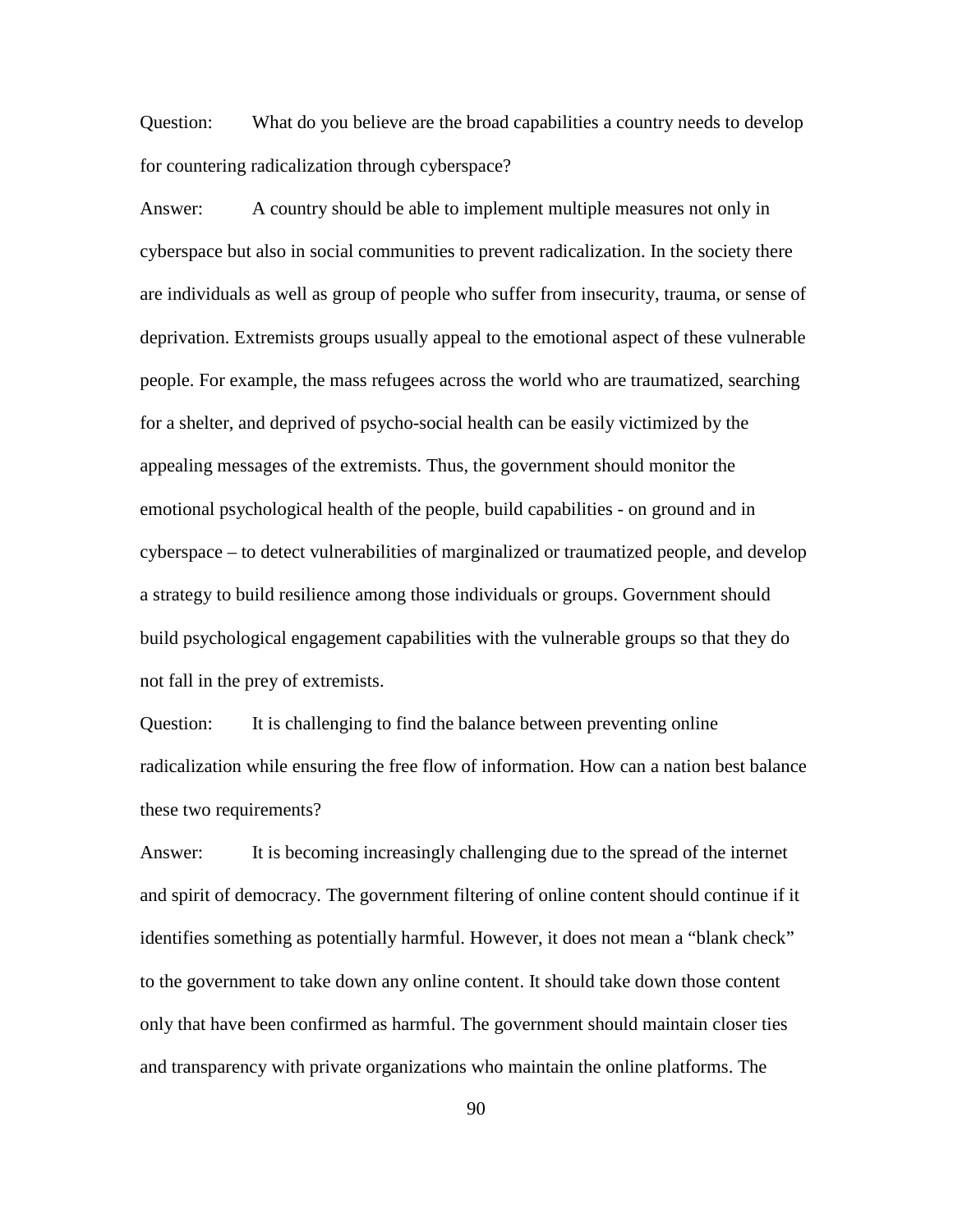Government should set a framework to define what constitutes dangerous online content. Besides, it should endeavor to create social media accounts, blogs, and various websites that will empower the people to identify the radical ideas. Overall, whatever the government does, it should remain open to the citizens.

Question: Positive measures against online radicalization like developing social awareness and counter-narratives seem effective and sustainable. Are there other positive measures you believe a country should adopt in the short and long term?

Answer: Positive messaging can be an effective way to fight radicalization. Counter-messages should be developed based on cultural context. For example, the counter-messages against ISIS, Al Qaeda, and Boko Haram are very American or Western-centric. It may not be appealing to the people of middle-eastern countries. Thus, messaging strategy should address the cultural aspects particular to that country. The government should understand the psycho-social requirement of the vulnerable groups, and adopt strategies to build resiliency among them. Moreover, it should continuously highlight the ongoing positive images related to religions, ethnicities, or societies.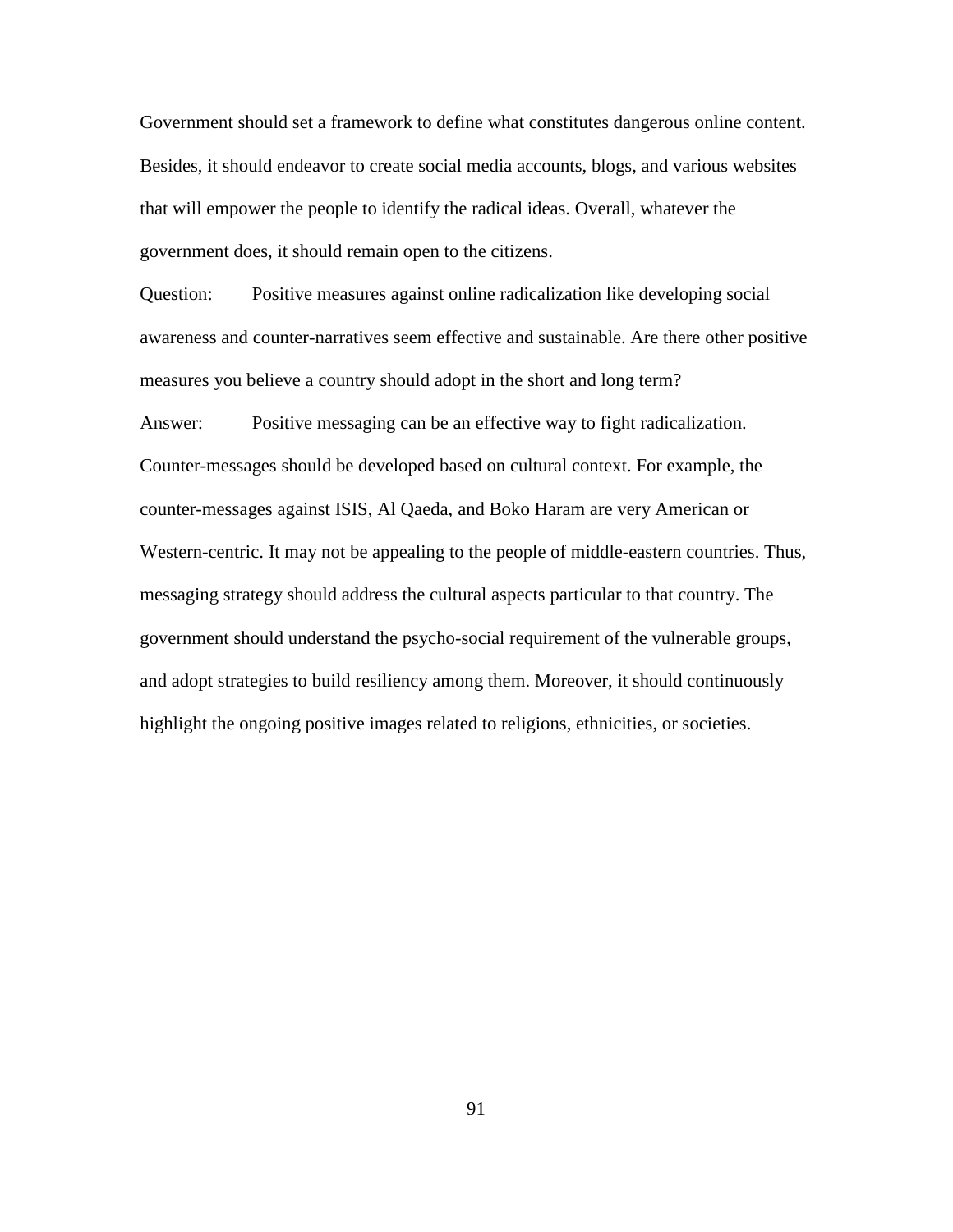#### BIBLIOGRAPHY

#### Books

- Alarid, Maeghin. *Impunity: Countering Illicit Power in War and Transition*. Edited by Michelle Hughes and Michael Miklaucic. Washington, DC: National Defense University, 2016.
- Behr, Ines V., Anaïs Reding, Charlie Edwards, and Luke Gribbon. *Radicalisation in the Digital Era*. United Kingdom: RAND Corporation, 2103.
- Bjelopera, Jerome P. *American Jihadist Terrorism: Combating a Complex Threat*. Washington, DC: Congress Research Service, 2011.
- Hussain, Ghaffar, and Dr. Erin M. Saltman. *Jihad Trending: A Comprehensive Analysis of Online Extremism and How to Counter It.* UK: Quilliam Foundation, 2014.
- Pantucci, Raffaello. *A Typology of Lone Wolves: Preliminary Analysis of Lone Islamist Terrorists*. London: International Centre for the Study of Radicalisation and Political Violence, 2011.
- Powers, Shawn, and Matt Armstrong. *Visual Propaganda and Extremism in the Online Environment*. Edited by Carol K. Winkler and Cori E. Dauber. Carlisle, PA: The United States Army War College Press, 2014.
- Precht, Tomas. *Homegrown Terrorism and Islamist Radicalisation in Europe: From Conversion to Terrorism*. Copenhagen: Danish Ministry of Defence, 2008.
- Sobhan, Farooq. *The Role of Education in Countering Radicalization in Bangladesh*. Dhaka: Bangladesh Enterprise Institute, 2015.
- Stern, Jessica. *Terror in the Name of God: Why Religious Militants Kill.* New York: Harper Perennial, 2003.
- Weimann, Gabriel. *New Terriorism and New Media*. Washington, DC: Commons Lab of the Woodrow Wilson International Center for Scholars, 2014.
- ———. *Terror on the Internet: The New Arena, The New Challenges*. Washington, DC: United States Institute of Peace Press, 2006.
- Wilner, Alex S., and Claire-Jehanne Dubouloz. *Homegrown Terrorism and Transformative Learning: An Interdisciplinary Approach to Understanding Radicalization.* Taylor and Francis Online: Global Change, Peace, and Security 22:1, 2010.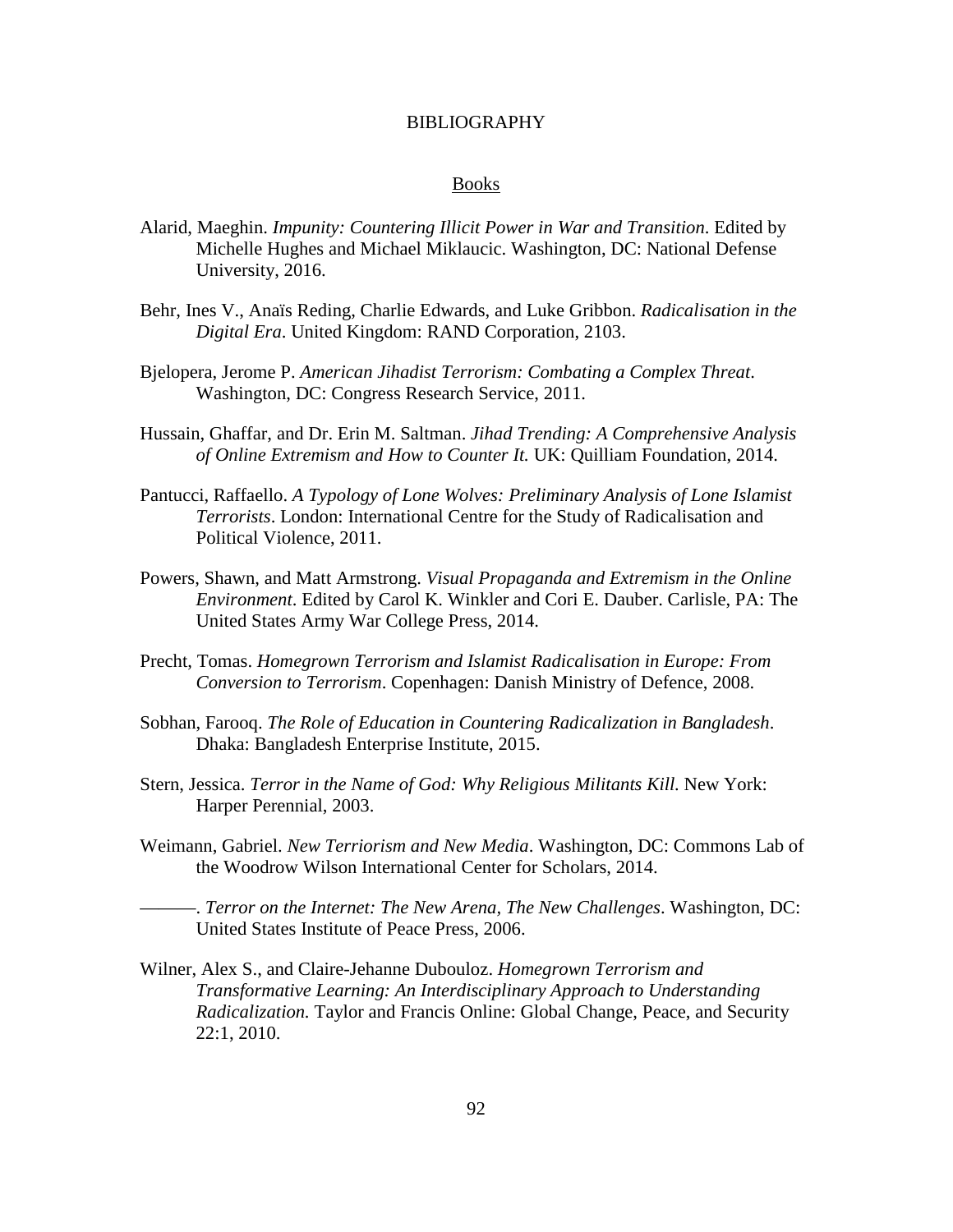Yeap, Su Y., and Jenna Park. *Countering Internet Radicalisation: A Holistic Approach.* Singapore: S. Rajaratnam School of International Studies, 2010.

## Periodicals

- Islam, Aynul M. "Mapping Terrorism Threats in Bangladesh." *Bangladesh Institute of International and Strategic Studies* 29, no. 2 (April 2008): 153-176.
- Khan, Shahab E. "Bangladesh: The Changing Dynamics of Violent Extremism and the Response of the State." *Small Wars and Insurgencies* 28, no. 1 (2017): 191-217.
- Moghaddam, Fathali M. "The Staircase to Terrorism, A Psychological Exploration." *American Psychologist* 60, no. 2 (2005): 161-169.
- Murshed, Mahboob. "A Comparative Analysis between Bangladeshi and Korean Legal Frameworks for Combating Cybercrime to Ensure Cyber Security." *Korean University Law Review* 19, no. 23 (2016): 23-40.
- Neumann, Peter R. "Options and Strategies for Countering Online Radicalization in the United States." *Studies in Conflict and Terrorism* (2013): 431-459.
- Ramakrishna, Kumar. "The Southeast Asian Approach to Counter-Terrorism: Learning from Indonesia and Malaysia." *The Journal of Conflict Studies* (Summer 2005): 27-47.
- Schmidle, Robert E. "Positioning Theory and Terrorist Networks." *Journal for the Theory of Social Behaviour* 40, no. 1 (2010): 65-78.

## Government Documents

- Office of the Joint Staff. Joint Publication 3-12 (R), *Cyberspace Operations*. Washington, DC: Government Printing Office, 2013.
- ———. Joint Publication (JP) 3-13, *Information Operations.* Washington, DC: Government Printing Office, 2012.
- The White House. *National Security Strategy 2010*. The White House, Washington, DC, 2010.
- U.S. Department of Justice. *Online Radicalization to Violent Extremism.* Washington, DC: Department of Justice, 2014.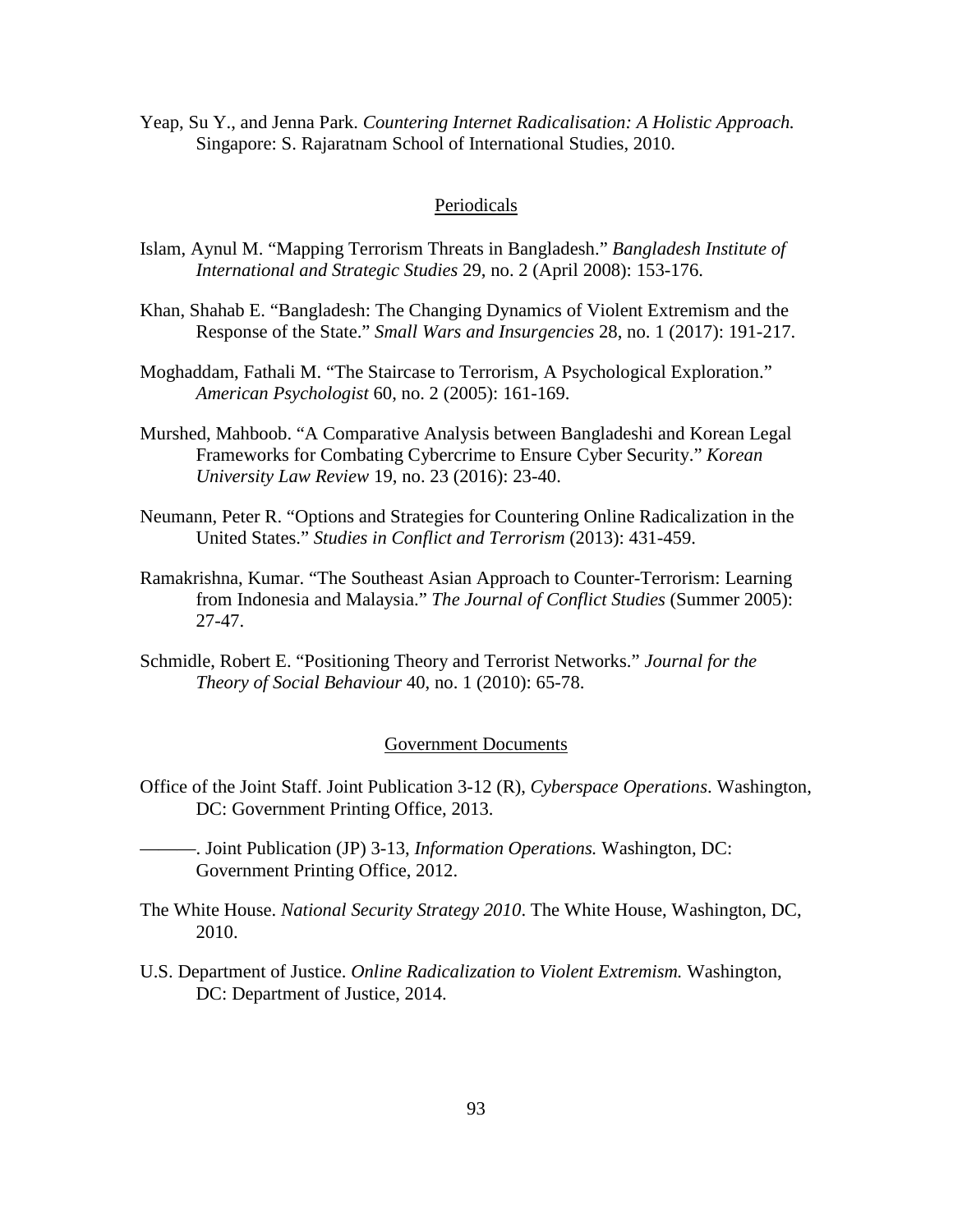#### Internet Articles

- Arman, Tanbir U. "New Media, Digital Radicalization and Social Security." *The Bangladesh Today*, September 8, 2015. Accessed November 14, 2016. http://thebangladeshtoday.com/2015/09/new-media-digital-radicalization-andsocial-security/.
- Bashar, Iftekharul. "Violent Radicalisation in Bangladesh: A second wave*?*" *The Nation*, 2013. Accessed December 18. 2017. http://www.nationmultimedia.com/ news/opinion/aec/30217330.
- Byron, Rejaul K. "Bangladesh to Purchase Modern Surveillance Equipment." *The Daily Star*, August 3, 2015. Accessed March 14, 2017. http://www.thedailystar.net/ frontpage/govt-buy-new-surveillance-tools-120967.
- Committee to Protect Journalists. "Bangladesh." CPJ.org, August 24, 2016. Accessed March 6, 2017. https://cpj.org/2016/08/proposed-cyber-security-bill-threatensmedia-freed.php.
- Facebook. "Information for Law Enforcement Authorities." Facebook.com. Accessed November 1, 2016. https://www.facebook/com/safety/ groups/law/guidelines.
- FBI. "Cyber Crime." Accessed December 15, 2016. https://www.fbi.gov/investigate/cyber
- Ferdinando, Lisa. "Unprecedented Challenge in Countering Adversarial Propaganda." *DoD News*, October 23, 2015, Accessed November 1, 2016. http://www.defense.gov/News-Article-View/Article/625750/unprecedentedchallenge-in-countering-adversarial-propoganda-official-says.
- Ghosh, Nirmal. "Battle for Bangladesh's Soul as Islamic Radicals Push for Power." *The Strait Times*, August 2, 2016. Accessed February 21, 2107. http://www.straitstimes.com/opinion/battle-for-bangladeshs-soul-as-islamicradicals-push-for-power.
- Hardy, Roger. "Thailand: The Riddle of the South." *BBC News (UK Edition)*, 15 February 2005. Accessed December 18, 2017. http://66.102.7.104/ search?q=cache:d6gWMF8Gez4J:news.bbc.co.uk/1/hi/world/asiapacific/4264195.stm+kru+se+mosque,+thailand&hl=en&ie=UTF-8.
- Hasan, Kamrul. "82% Bangladeshi Militants Radicalised Through Social Media." *Prothom Alo*, March 24, 2017. Accessed April 3, 2017. http://en.prothomalo.com/ bangladesh/news/143243/82%25-Bangladeshi-militants-radicalised-through.
- Internet World Stats. "Asia Internet Use, Population Data and Facebook Statistics March 2017." Internet Coaching Library. Accessed November 15, 2016. http://www.internetworldstats.com/stats3.htm#asia.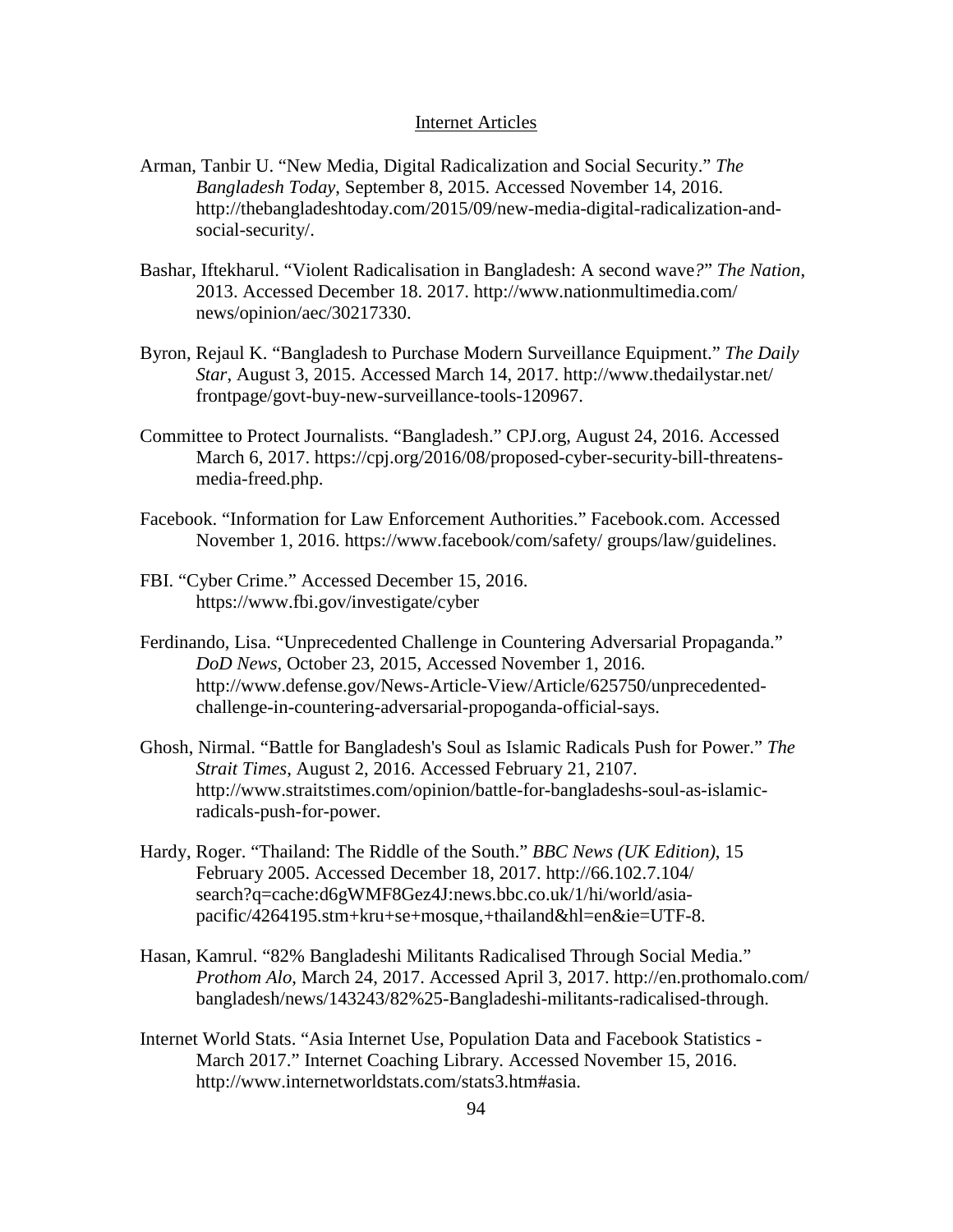- Manik, Julfikar A., and Ellen Barry. "Hindu Temples and Homes in Bangladesh Are Attacked by Muslim Crowds." *The New York Times*, November 2, 2016. Accessed March 4, 2017. https://www.nytimes.com/2016/11/03/world/asia/hindumuslim-bangladesh.html.
- Manik, Julfikar A., and Geeta Anand. "After Slaughter, Bangladesh Reels at Revelations About Attackers." *The New York Times*, July 3, 2016. Accessed March 14, 2017. https://www.nytimes.com/2016/07/04/world/asia/bangladesh-dhakaterrorism.html.
- Markar, Marwaan M. "Push Muslims Too Hard and Risk Jihad." *Asia Times*, 26 February 2005. Accessed January 12, 2017. http://66.102.7.104/search?q=cache: dY0M0hzVWdEJ:www.atimes.com/atimes/Southeast\_Asia/GB26Ae03.html+kru +se+mosque,+thailand&hl=en&ie=UTF-8.
- Population Reference Bureau. "Bangladesh." Prb.org. Accessed November 10, 2016. http://www.prb.org/DataFinder/Geography/Data.aspx?loc=378.
- Price, Matthew. "Anders Breivik describes Norway Island Massacre." *BBC*, April 20, 2012. Accessed November 11, 2016. http://www.bbc.com/news/world-europe-17789206.
- Shane, Scott. "Inside Al Qaeda's Plot to Blow Up an American Airliner." *The New York Times*, February 22, 2017. Accessed March 5, 2017. https://www.nytimes.com/ 2017/02/22/us/politics/anwar-awlaki-underwear-bomber-abdulmutallab.html.
- Shankar, Sneha. "Bangladesh Unblocks Facebook After 21 Days; WhatsApp, Viber Restrictions Stay." *International Business Times*, October 12, 2015. Accessed November 14, 2016. http://www.ibtimes.com/bangladesh-unblocks-facebookafter-21-days-whatsapp-viber-restrictions-stay-2219519.
- Statistics Brain Research Institute. "Facebook Company Statistics." Static Brain. Accessed November 1, 2016. http://www.statisticbrain.com/facebook-statistics/.
- Summers, Chris. "Pictured: The Grinning ISIS Terrorists who Hacked 20 Innocent Victims Including Westerners to Death but Spared those who could Recite the Koran in Bangladesh Attack." *The Daily Mail*, July 2, 2016. Accessed March 14, 2017. http://www.dailymail.co.uk/news/article-3671586/Pictured-grinning-ISISterrorists-hacked-20-innocent-victims-including-westerners-death-spared-recite-Koran-Bangladesh-attack.html.
- Terrorism Research and Analysis Consortium. "Ansarullah Bangla Team (ABT)." Accessed March 4, 2017. https://www.trackingterrorism.org/group/ansarullahbangla-team-abt.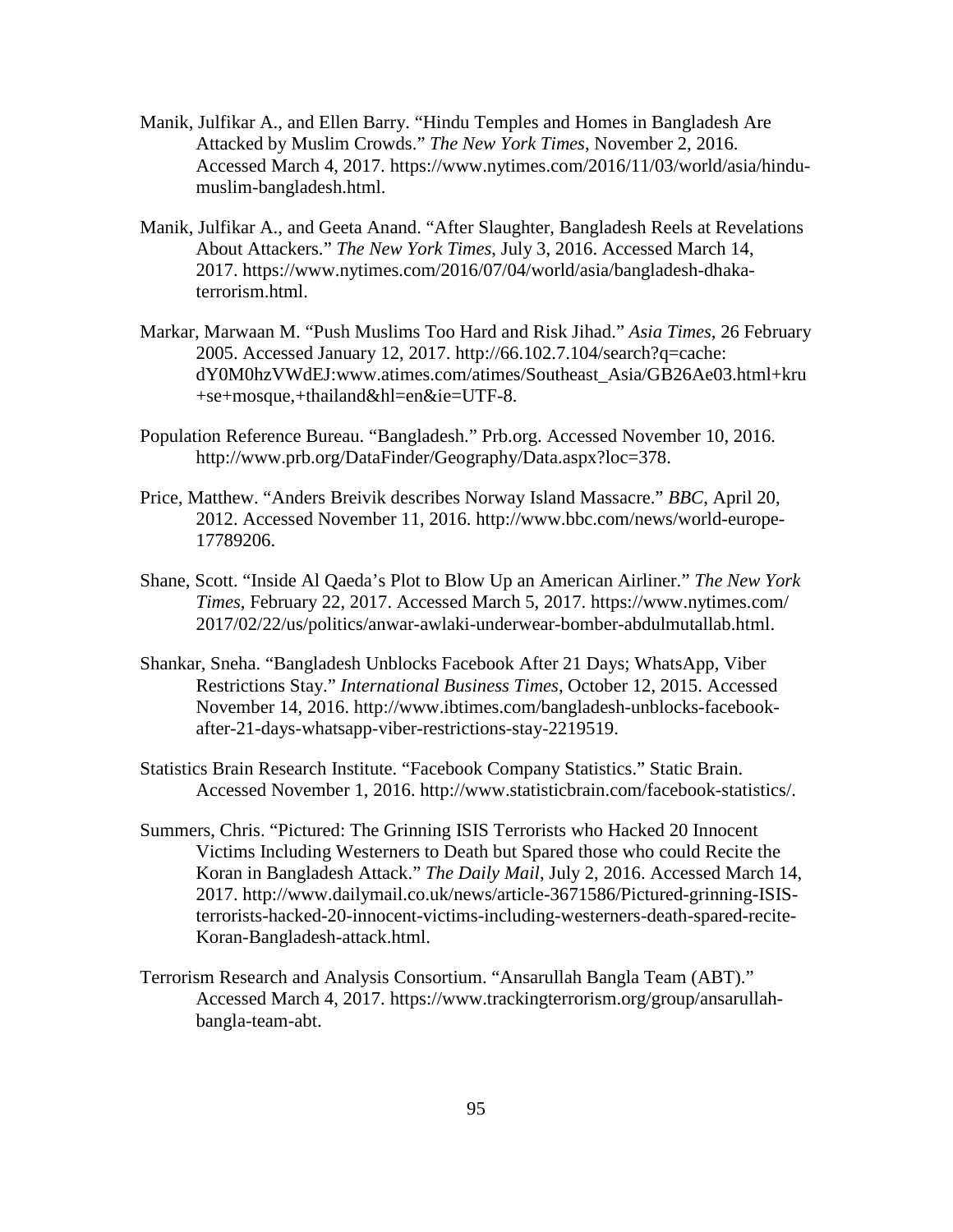- The Indian Express. "List of Recent Attacks in Bangladesh Blamed on Radical Islamists." July 2, 2016. Accessed November 14, 2016. http://indianexpress.com/article/world/world-news/list-of-recent-attacks-inbangladesh-blamed-on-radical-islamists-2888881/.
- Travis, Alan. "Internet Biggest Breeding Ground for Violent Extremism." *The Guardian*, February 5, 2012. Accessed December 17, 2016. https://www.theguardian.com/uk/2012/feb/06/internet-violent-extremismbreeding-ground.
- Twitter. "It's What Happening." Accessed November 1, 2016. https://about.twitter.com/company.
- UN E-government Knowledge Database. "Bangladesh." Accessed January 21, 2017. https://publicadministration.un.org/egovkb/en-us/Data/Country-Information/id/14-Bangladesh.
- YouTube. "Statistics." YouTube 2016. Accessed November 1, 2016. https://www.youtube.com/yt/press/statistics.html.

# Other Sources

- Bergin, Anthony, Sulastri B. Osman, Carl Ungerer, and Nur A. Mohamad Yasin. "Countering Internet Radicalisation in Southeast Asia." Special Report, Issue 22. Canberra: Australian Strategic Policy Institute, 2009.
- Briggs, Rachel, and Alex Strugnell. "Radicalisation: The Role of the Internet." Policy Planners' Network Working Paper, Institute for Strategic Dialogue, London, 2011.
- Holmer, Georgia. "Countering Violent Extremism: A Peace building Perspective*.*" Special Report 336, United States Institute of Peace, Washington, DC, 2013.
- International Multilateral Partnership against Cyber Threats. "Impact." Presentation. Accessed November 15, 2016. http://www.itu.int/ITU-D/conferences/rpm/2009/asp/documents/IMPACTOverview.pdf.
- Karim, Tariq, and Dr. Balaji Madhumita S. "Rising Trend of Religious Radicalization in Bangladesh." Issue Brief, Vivekananda International Foundation, New Delhi, 2016.
- Ministry of Home Affairs. "The Jemaah Islamiyah Arrests and the Threat of Terrorism." White Paper, Ministry of Home Affairs, Singapore, January 7, 2003.
- Neumann, Peter R. "Countering Online Radicalization in America*.*" Homeland Security Project Report, Bipartisan Policy Center, Washington, DC, December 2012.